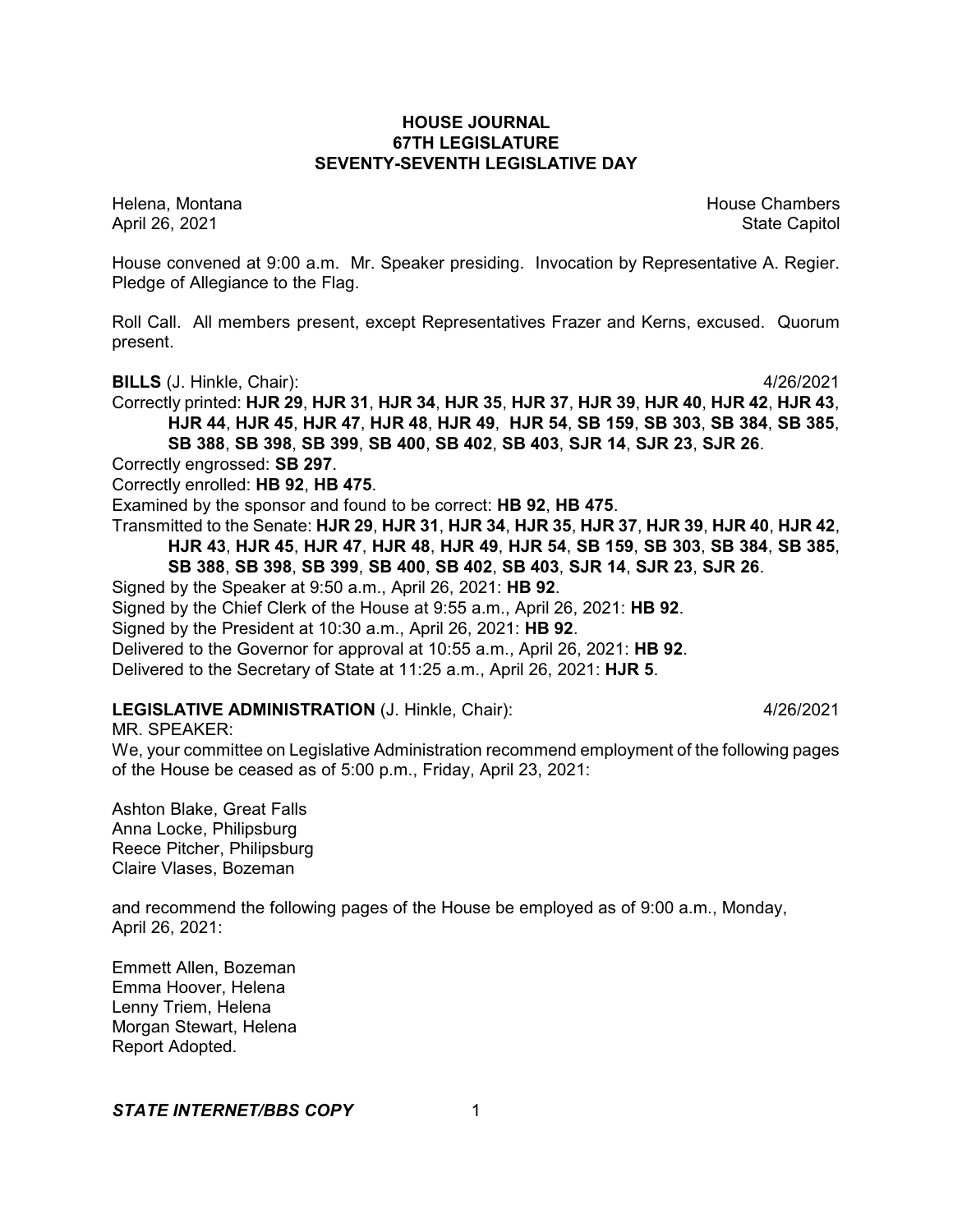# **REPORTS OF STANDING COMMITTEES**

# **TRANSPORTATION** (Loge, Chair): 4/23/2021

**HJR 54**, do pass. Report adopted.

# **MESSAGES FROM THE SENATE**

**House bills** concurred in and returned to the House: 4/22/2021

**HB 403**, introduced by T. Running Wolf **HB 606**, introduced by P. Fielder **HB 620**, introduced by A. Regier **HB 658**, introduced by G. Frazer **HB 667**, introduced by R. Marshall **HB 709**, introduced by M. Regier

**House bills** concurred in as amended and returned to the House for concurrence in Senate amendments:

**HB 593**, introduced by K. Seekins-Crowe

**HB 625**, introduced by D. Lenz

**HB 4**, introduced by D. Bartel **HB 158**, introduced by C. Hinkle **HB 325**, introduced by B. Usher **HB 330**, introduced by L. Jones **HB 357**, introduced by J. Hamilton

- **HB 648**, introduced by J. Kassmier
- **HB 655**, introduced by E. Buttrey
- **HB 663**, introduced by B. Ler
- **HB 671**, introduced by D. Bedey
- **HB 678**, introduced by D. Bartel **HB 691**, introduced by D. Lenz
- 
- **HB 693**, introduced by B. Mercer
- **HB 701**, introduced by M. Hopkins
- **HB 702**, introduced by J. Carlson

**House bill not** concurred in and returned to the House: 4/22/2021

**HB 703**, introduced by J. Hinkle

4/22/2021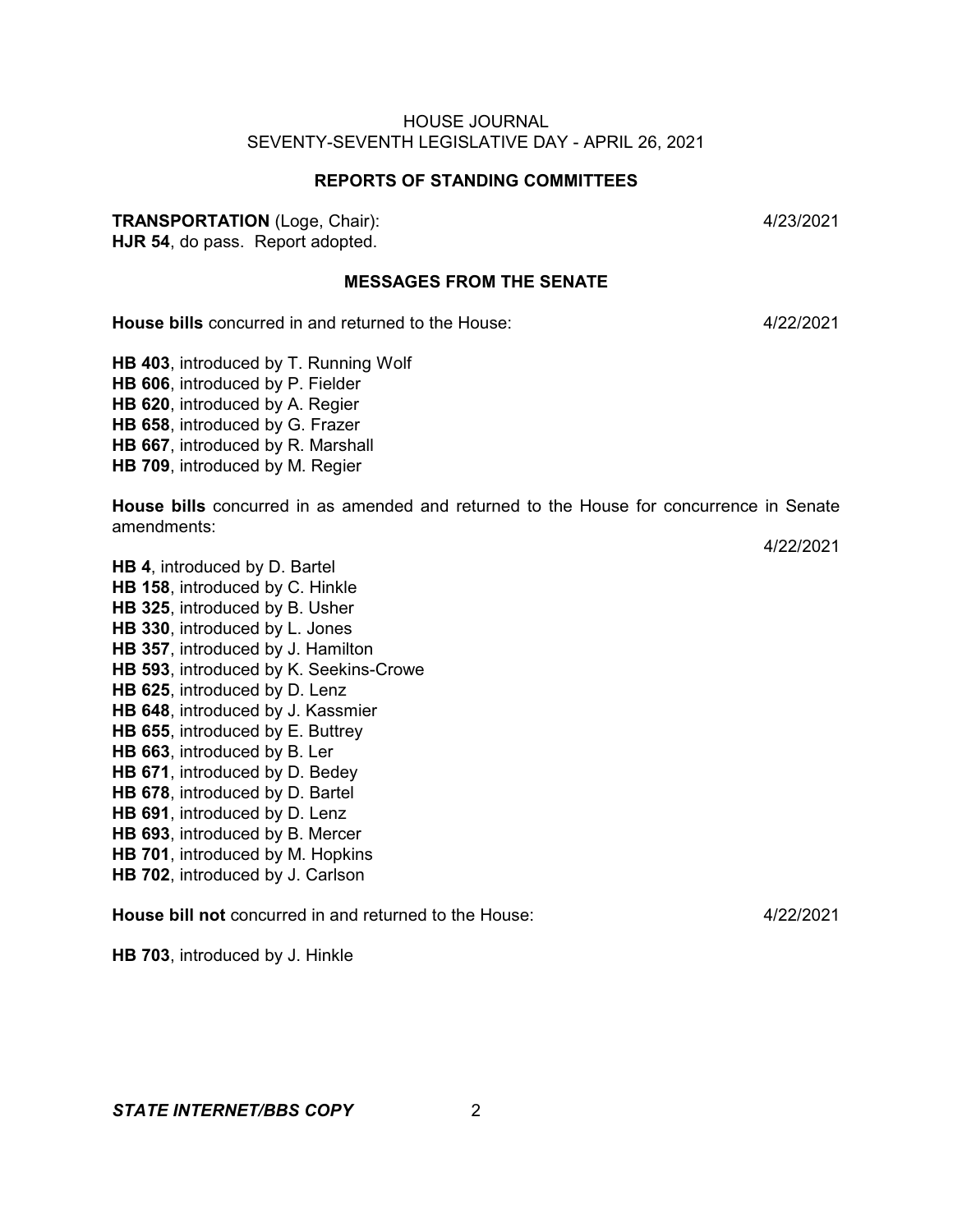**HB 367**, introduced by P. Fielder, requiring adoption by an affirmative roll call vote of two-thirds of all the members of the Legislature, **failed** the Senate and was transmitted to the House with the following vote:

4/22/2021

Yeas - 31 Nays - 19

**HB 635**, introduced by D. Skees, requiring adoption by an affirmative roll call vote of two-thirds of all the members of the Legislature, **failed** the Senate and was transmitted to the House with the following vote: 4/22/2021

| Yeas - 31<br><b>Nays - 19</b>                                                                                                                                                                                                                                                                                                                                     | 7447494 T |
|-------------------------------------------------------------------------------------------------------------------------------------------------------------------------------------------------------------------------------------------------------------------------------------------------------------------------------------------------------------------|-----------|
| Senate joint resolution passed and transmitted to the House for concurrence:                                                                                                                                                                                                                                                                                      | 4/22/2021 |
| SJR 31, introduced by E. Boldman                                                                                                                                                                                                                                                                                                                                  |           |
| House amendments to Senate bills concurred in:                                                                                                                                                                                                                                                                                                                    | 4/22/2021 |
| SB 87, introduced by D. Ankney<br>SB 142, introduced by K. Bogner<br>SB 149, introduced by T. McGillvray<br>SB 172, introduced by D. Howard<br>SB 183, introduced by G. Hertz<br>SB 220, introduced by J. Cohenour<br>SB 224, introduced by S. Fitzpatrick<br>SB 272, introduced by G. Vance<br>SB 284, introduced by R. Tempel<br>SB 357, introduced by J. Gross |           |
| House amendments to Senate joint resolution concurred in:                                                                                                                                                                                                                                                                                                         | 4/22/2021 |
| <b>SJR 18, introduced by B. Gillespie</b>                                                                                                                                                                                                                                                                                                                         |           |
| Free Conference Committee Report No.1 adopted:                                                                                                                                                                                                                                                                                                                    | 4/22/2021 |
| HB 502, introduced by L. Sheldon-Galloway<br>SB 300, introduced by C. Glimm                                                                                                                                                                                                                                                                                       |           |
| Conference Committee Report No.1 adopted:                                                                                                                                                                                                                                                                                                                         | 4/22/2021 |
| HB 112, introduced by J. Fuller<br>HB 178, introduced by D. Bedey<br>SB 306, introduced by M. Lang                                                                                                                                                                                                                                                                |           |
| <b>STATE INTERNET/BBS COPY</b><br>3                                                                                                                                                                                                                                                                                                                               |           |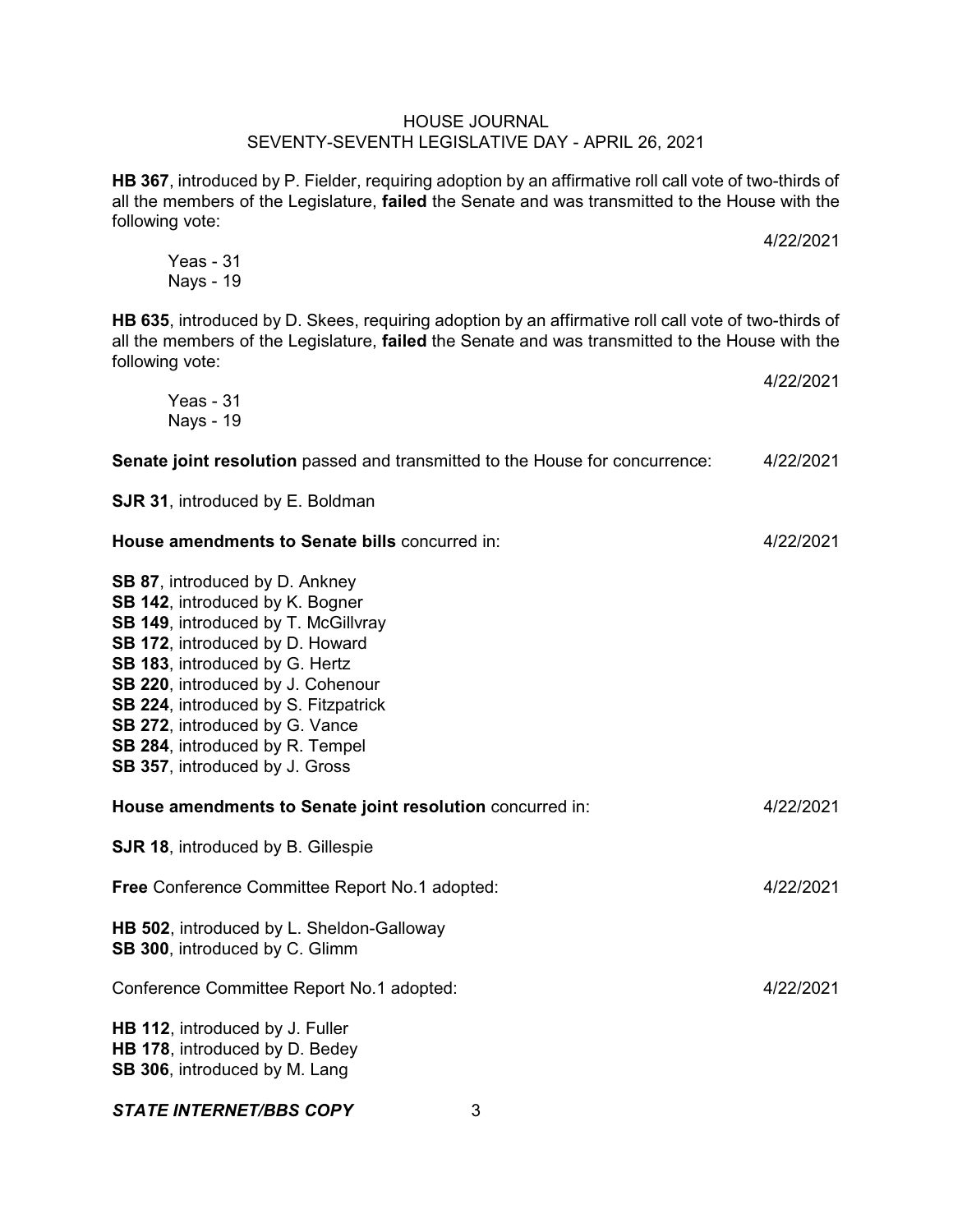**HB 5** - The Senate acceded to the request of the House and authorized the President to appoint the following **Free** Conference Committee to meet with a like committee from the House to confer on **HB 5:**

Senator Cuffe, Chair Senator Boldman Senator Osmundson

**HB 230** - The Senate acceded to the request of the House and authorized the President to appoint the following **Free** Conference Committee to meet with a like committee from the House to confer on **HB 230:**

Senator Howard, Chair Senator K. Regier Senator Sands

**HB 483** - The Senate acceded to the request of the House and authorized the President to appoint the following **Free** Conference Committee to meet with a like committee from the House to confer on **HB 483:**

Senator Vance, Chair Senator Bennett Senator C. Smith

**HB 506** - The Senate acceded to the request of the House and authorized the President to appoint the following **Free** Conference Committee to meet with a like committee from the House to confer on **HB 506:**

Senator Hertz, Chair Senator Bennett Senator Fitzpatrick

**HB 640** - The Senate acceded to the request of the House and authorized the President to appoint the following **Free** Conference Committee to meet with a like committee from the House to confer on **HB 640:**

Senator Ellsworth, Chair Senator Boldman Senator Vance

4/22/2021

4/22/2021

4/22/2021

4/22/2021

4/22/2021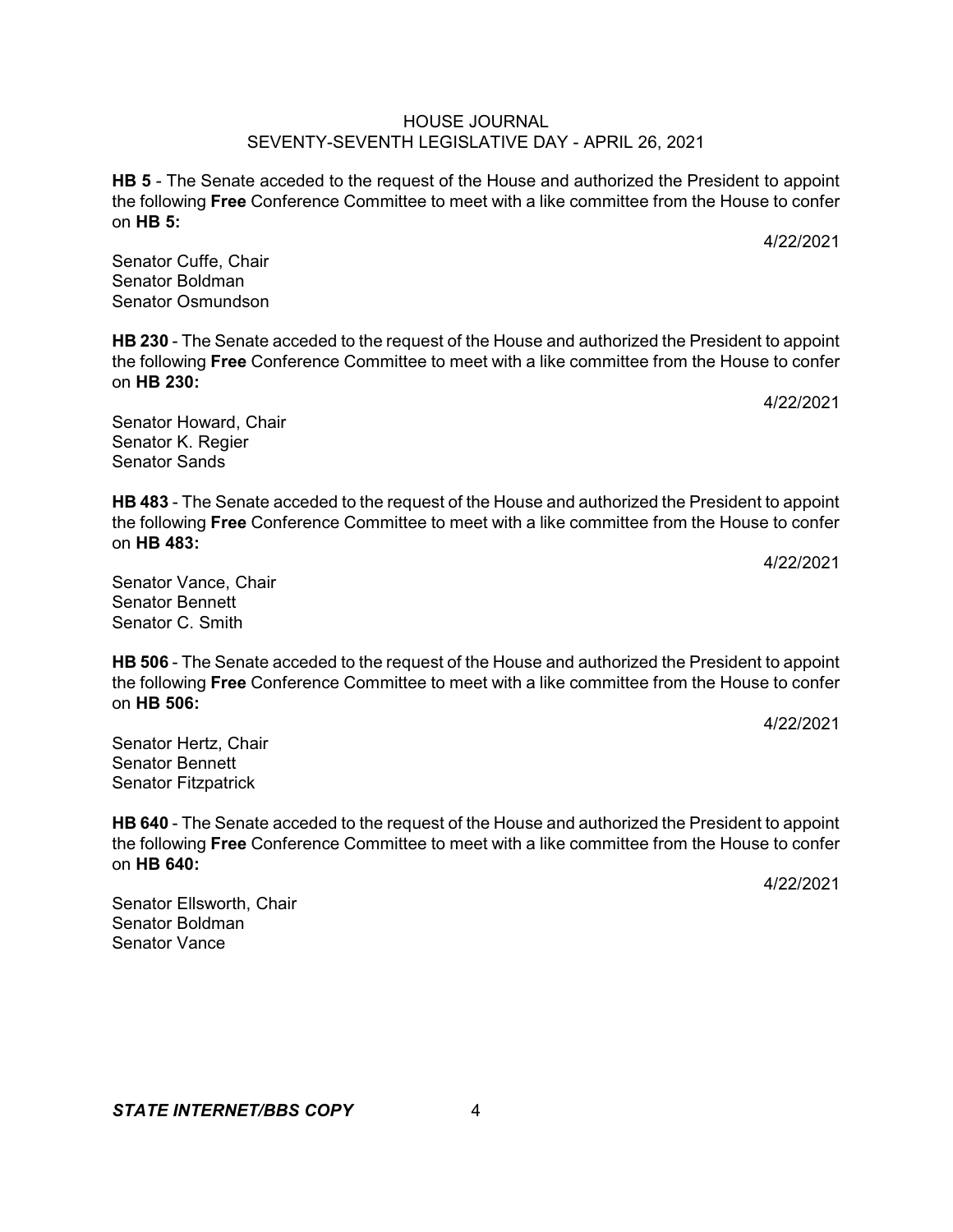**SB 316** - The Senate acceded to the request of the House and authorized the President to appoint the following **Free** Conference Committee to meet with a like committee from the House to confer on **SB 316:**

4/22/2021

Senator Fitzpatrick, Chair Senator Boland Senator Gauthier

**SB 319** - The Senate acceded to the request of the House and authorized the President to appoint the following **Free** Conference Committee to meet with a like committee from the House to confer on **SB 319:**

4/22/2021

Senator Hertz, Chair Senator Bennett Senator Fitzpatrick

# **FIRST READING AND COMMITMENT OF BILLS**

The following Senate joint resolution was introduced, read first time, and referred to committee:

**SJR 31**, introduced by E. Boldman, referred to Business and Labor.

# **THIRD READING OF BILLS**

The following bills having been read three several times, title and history agreed to, were disposed of in the following manner:

**HB 115** passed as follows:

Yeas: Anderson, Bartel, Beard, Bedey, Berglee, Bertoglio, Binkley, Brewster, Buttrey, Carlson, Curdy, Custer, Dooling, Duram, Fielder, Fitzgerald, Fleming, France, Fuller, Galloway, Garner, Gillette, Greef, Gunderson, Hawk, Hill, Hinkle J, Holmlund, Hopkins, Jones, Kassmier, Kerns, Knudsen C, Knudsen R, Lenz, Ler, Loge, Malone, Marshall, McKamey, Mercer, Mitchell, Moore, Nave, Patelis, Phalen, Putnam, Read, Regier A, Regier M, Reksten, Ricci, Schillinger, Seekins-Crowe, Sheldon-Galloway, Skees, Stafman, Stromswold, Trebas, Tschida, Usher, Vinton, Walsh, Weatherwax, Welch, Whitman, Zolnikov, Mr. Speaker. Total 68

Nays: Abbott, Bishop, Buckley, Caferro, Dunwell, Farris-Olsen, Funk, Hamilton, Harvey, Hayman, Hinkle C, Karjala, Keane, Kelker, Keogh, Kerr-Carpenter, Kortum, Novak, Olsen, Running Wolf, Smith, Stewart Peregoy, Sullivan, Tenenbaum, Thane, Windy Boy. Total 26

Voted absentee: None.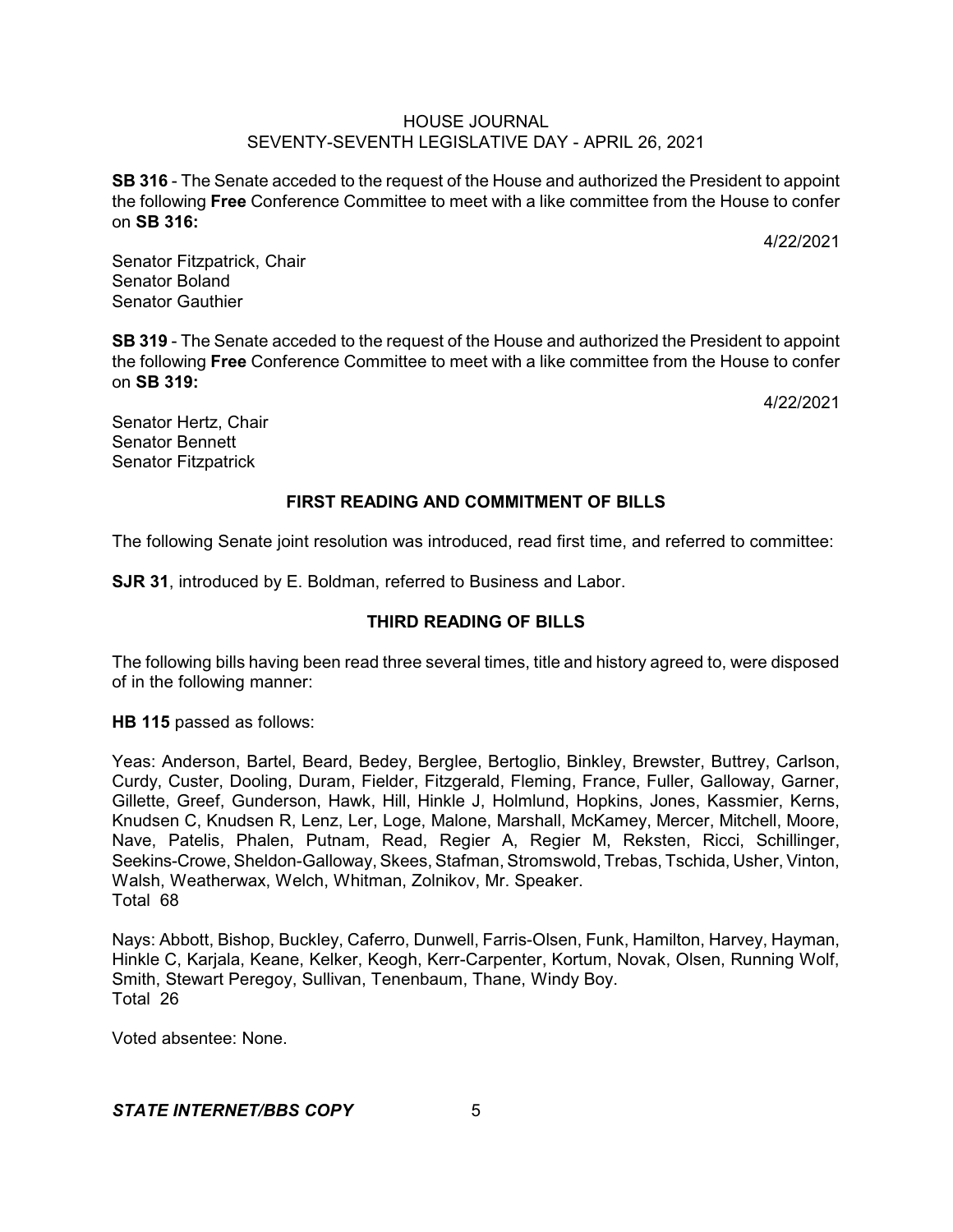Excused: Frazer. Total 1

Absent or not voting: Fern, Gist, Marler, Noland, Whiteman Pena. Total 5

**HB 178** passed as follows:

Yeas: Abbott, Anderson, Bartel, Beard, Bedey, Berglee, Bertoglio, Binkley, Bishop, Brewster, Buckley, Buttrey, Caferro, Carlson, Curdy, Custer, Dooling, Dunwell, Duram, Farris-Olsen, Fielder, Fitzgerald, Fleming, France, Fuller, Funk, Galloway, Garner, Gillette, Gist, Greef, Gunderson, Hamilton, Harvey, Hawk, Hayman, Hill, Hinkle C, Hinkle J, Holmlund, Hopkins, Jones, Karjala, Kassmier, Keane, Kelker, Keogh, Kerns, Kerr-Carpenter, Knudsen C, Knudsen R, Kortum, Lenz, Ler, Loge, Malone, Marshall, McKamey, Mercer, Mitchell, Moore, Nave, Noland, Novak, Olsen, Patelis, Phalen, Putnam, Read, Regier A, Regier M, Reksten, Ricci, Running Wolf, Schillinger, Seekins-Crowe, Sheldon-Galloway, Skees, Smith, Stafman, Stewart Peregoy, Stromswold, Sullivan, Tenenbaum, Thane, Trebas, Tschida, Usher, Vinton, Walsh, Weatherwax, Welch, Whitman, Windy Boy, Zolnikov, Mr. Speaker. Total 96

Nays: None. Total 0

Voted absentee: None.

Excused: Frazer. Total 1

Absent or not voting: Fern, Marler, Whiteman Pena. Total 3

**HB 221** passed as follows:

Yeas: Abbott, Bishop, Buckley, Buttrey, Caferro, Curdy, Custer, Dunwell, Farris-Olsen, Fitzgerald, France, Funk, Garner, Gist, Hamilton, Harvey, Hawk, Hayman, Hopkins, Jones, Karjala, Kassmier, Keane, Kelker, Keogh, Kerr-Carpenter, Knudsen C, Kortum, Marler, McKamey, Nave, Novak, Olsen, Patelis, Putnam, Reksten, Running Wolf, Smith, Stafman, Stewart Peregoy, Stromswold, Sullivan, Tenenbaum, Thane, Trebas, Walsh, Weatherwax, Welch, Windy Boy, Zolnikov, Mr. Speaker. Total 51

Nays: Anderson, Bartel, Beard, Bedey, Berglee, Bertoglio, Binkley, Brewster, Carlson, Dooling, Duram, Fielder, Fleming, Fuller, Galloway, Gillette, Greef, Gunderson, Hill, Hinkle C, Hinkle J, Holmlund, Kerns, Knudsen R, Lenz, Ler, Loge, Malone, Marshall, Mercer, Mitchell, Moore, Noland,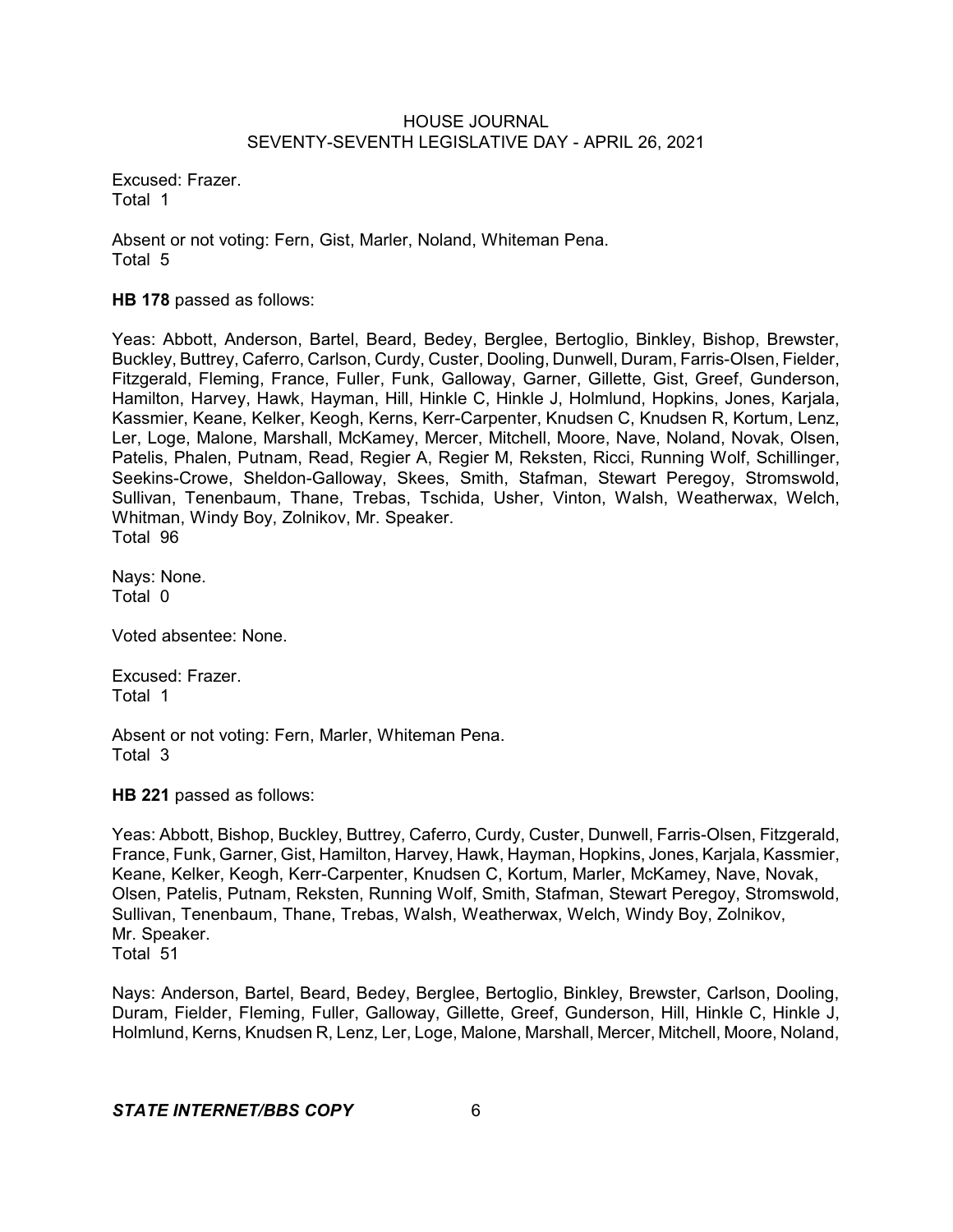Phalen, Read, Regier A, Regier M, Ricci, Schillinger, Seekins-Crowe, Sheldon-Galloway, Skees, Tschida, Usher, Vinton, Whitman. Total 46

Voted absentee: None.

Excused: Frazer. Total 1

Absent or not voting: Fern, Whiteman Pena. Total 2

**HB 257** passed as follows:

Yeas: Anderson, Bartel, Beard, Bedey, Berglee, Bertoglio, Binkley, Brewster, Buttrey, Carlson, Dooling, Duram, Fielder, Fitzgerald, Fleming, Fuller, Galloway, Garner, Gillette, Gist, Greef, Gunderson, Hill, Hinkle C, Hinkle J, Holmlund, Hopkins, Jones, Kassmier, Keane, Kerns, Knudsen C, Knudsen R, Lenz, Ler, Loge, Malone, Marshall, McKamey, Mercer, Mitchell, Moore, Nave, Noland, Patelis, Phalen, Read, Regier A, Regier M, Reksten, Ricci, Schillinger, Seekins-Crowe, Sheldon-Galloway, Skees, Stromswold, Trebas, Tschida, Usher, Vinton, Walsh, Welch, Whitman, Zolnikov, Mr. Speaker. Total 65

Nays: Abbott, Bishop, Buckley, Caferro, Curdy, Custer, Dunwell, Farris-Olsen, France, Funk, Hamilton, Harvey, Hawk, Hayman, Karjala, Kelker, Keogh, Kerr-Carpenter, Kortum, Marler, Novak, Olsen, Putnam, Running Wolf, Smith, Stafman, Stewart Peregoy, Sullivan, Tenenbaum, Thane, Weatherwax, Windy Boy. Total 32

Voted absentee: None.

Excused: Frazer. Total 1

Absent or not voting: Fern, Whiteman Pena. Total 2

**HB 267** passed as follows:

Yeas: Abbott, Anderson, Bartel, Beard, Bedey, Berglee, Bertoglio, Binkley, Bishop, Brewster, Buckley, Buttrey, Caferro, Carlson, Curdy, Custer, Dooling, Dunwell, Duram, Farris-Olsen, Fielder, Fitzgerald, Fleming, France, Fuller, Funk, Galloway, Garner, Gillette, Gist, Greef, Gunderson, Hamilton, Harvey, Hawk, Hayman, Hill, Hinkle J, Holmlund, Hopkins, Jones, Karjala, Kassmier,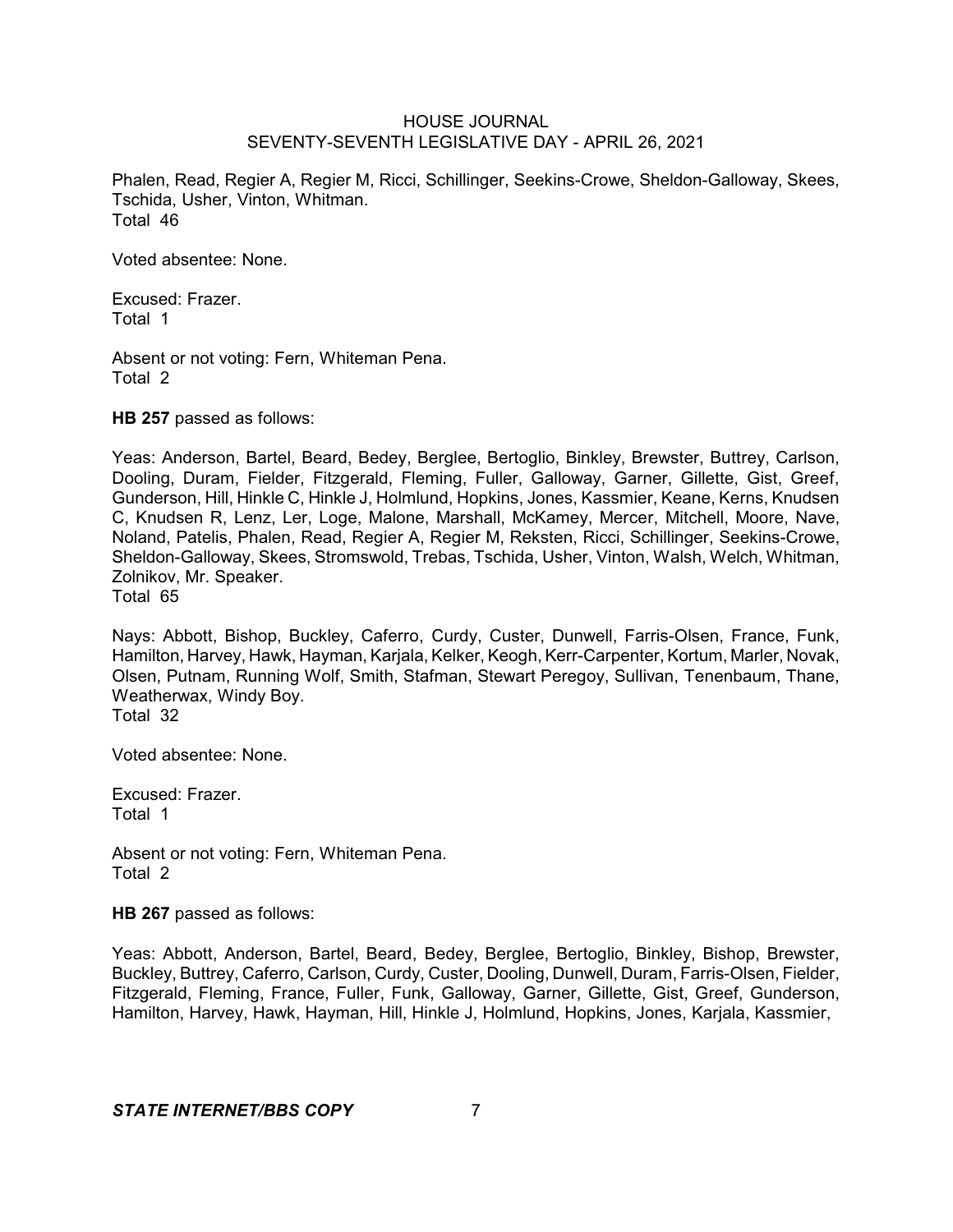Keane, Kelker, Keogh, Kerns, Kerr-Carpenter, Kortum, Lenz, Ler, Loge, Malone, Marler, Marshall, McKamey, Mercer, Mitchell, Moore, Nave, Noland, Novak, Olsen, Patelis, Phalen, Putnam, Regier A, Regier M, Reksten, Ricci, Running Wolf, Seekins-Crowe, Sheldon-Galloway, Skees, Smith, Stafman, Stewart Peregoy, Stromswold, Sullivan, Tenenbaum, Thane, Trebas, Vinton, Walsh, Weatherwax, Welch, Whitman, Windy Boy, Zolnikov, Mr. Speaker. Total 90

Nays: Hinkle C, Knudsen C, Knudsen R, Read, Schillinger, Tschida, Usher. Total 7

Voted absentee: None.

Excused: Frazer. Total 1

Absent or not voting: Fern, Whiteman Pena. Total 2

**HB 277** passed as follows:

Yeas: Anderson, Bartel, Beard, Bedey, Berglee, Bertoglio, Binkley, Bishop, Brewster, Buckley, Buttrey, Caferro, Carlson, Curdy, Custer, Dooling, Duram, Fielder, Fitzgerald, Fleming, Fuller, Galloway, Garner, Gillette, Gist, Greef, Gunderson, Hamilton, Hawk, Hill, Hinkle C, Hinkle J, Holmlund, Hopkins, Jones, Kassmier, Keane, Kelker, Kerns, Kerr-Carpenter, Knudsen C, Knudsen R, Lenz, Ler, Loge, Malone, Marshall, McKamey, Mercer, Mitchell, Moore, Nave, Noland, Patelis, Phalen, Putnam, Read, Regier A, Regier M, Reksten, Ricci, Schillinger, Seekins-Crowe, Sheldon-Galloway, Skees, Stafman, Stromswold, Thane, Trebas, Tschida, Usher, Vinton, Walsh, Welch, Whitman, Zolnikov, Mr. Speaker. Total 77

Nays: Abbott, Dunwell, Farris-Olsen, France, Funk, Harvey, Hayman, Karjala, Keogh, Kortum, Marler, Novak, Olsen, Running Wolf, Smith, Stewart Peregoy, Sullivan, Tenenbaum, Weatherwax, Windy Boy. Total 20

Voted absentee: None.

Excused: Frazer. Total 1

Absent or not voting: Fern, Whiteman Pena. Total 2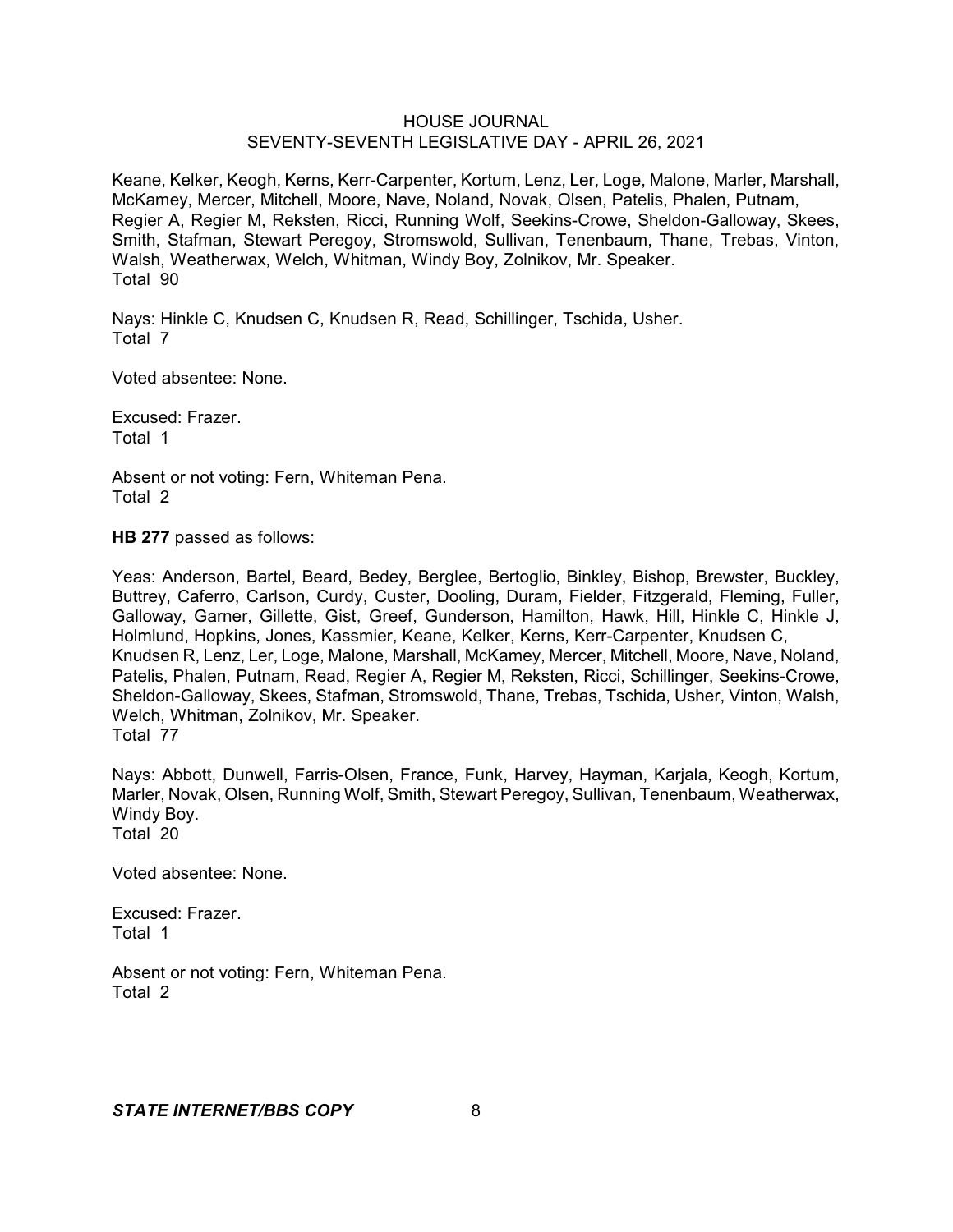**HB 318** passed as follows:

Yeas: Anderson, Bartel, Beard, Bedey, Berglee, Bertoglio, Binkley, Buttrey, Carlson, Custer, Dooling, Duram, Fielder, Fitzgerald, Fleming, Fuller, Galloway, Garner, Gillette, Gist, Greef, Gunderson, Hill, Hinkle C, Hinkle J, Holmlund, Hopkins, Jones, Kassmier, Kerns, Knudsen C, Knudsen R, Lenz, Ler, Loge, Malone, Marshall, McKamey, Mercer, Mitchell, Moore, Nave, Noland, Patelis, Phalen, Putnam, Read, Regier A, Regier M, Reksten, Ricci, Schillinger, Seekins-Crowe, Sheldon-Galloway, Skees, Stromswold, Trebas, Tschida, Usher, Vinton, Walsh, Welch, Whitman, Zolnikov, Mr. Speaker. Total 65

Nays: Abbott, Bishop, Brewster, Buckley, Caferro, Curdy, Dunwell, Farris-Olsen, France, Funk, Hamilton, Harvey, Hawk, Hayman, Karjala, Keane, Kelker, Keogh, Kerr-Carpenter, Kortum, Marler, Novak, Olsen, Running Wolf, Smith, Stafman, Stewart Peregoy, Sullivan, Tenenbaum, Thane, Weatherwax, Windy Boy. Total 32

Voted absentee: None.

Excused: Frazer. Total 1

Absent or not voting: Fern, Whiteman Pena. Total 2

**HB 382** passed as follows:

Yeas: Abbott, Anderson, Beard, Bedey, Bertoglio, Bishop, Buckley, Caferro, Carlson, Curdy, Custer, Dooling, Dunwell, Farris-Olsen, Fern, Fitzgerald, Fleming, France, Funk, Garner, Gist, Greef, Hamilton, Harvey, Hawk, Hayman, Jones, Karjala, Keane, Kelker, Keogh, Kerr-Carpenter, Kortum, Malone, Marler, McKamey, Mercer, Nave, Novak, Olsen, Putnam, Reksten, Running Wolf, Smith, Stafman, Stewart Peregoy, Sullivan, Tenenbaum, Thane, Walsh, Weatherwax, Welch, Windy Boy.

Total 53

Nays: Bartel, Berglee, Binkley, Brewster, Buttrey, Duram, Fielder, Fuller, Galloway, Gillette, Gunderson, Hill, Hinkle C, Hinkle J, Holmlund, Hopkins, Kassmier, Kerns, Knudsen C, Knudsen R, Lenz, Ler, Loge, Marshall, Mitchell, Moore, Noland, Patelis, Phalen, Read, Regier A, Regier M, Ricci, Schillinger, Seekins-Crowe,Sheldon-Galloway,Skees,Stromswold, Trebas, Tschida, Usher, Vinton, Whitman, Zolnikov, Mr. Speaker. Total 45

Voted absentee: None.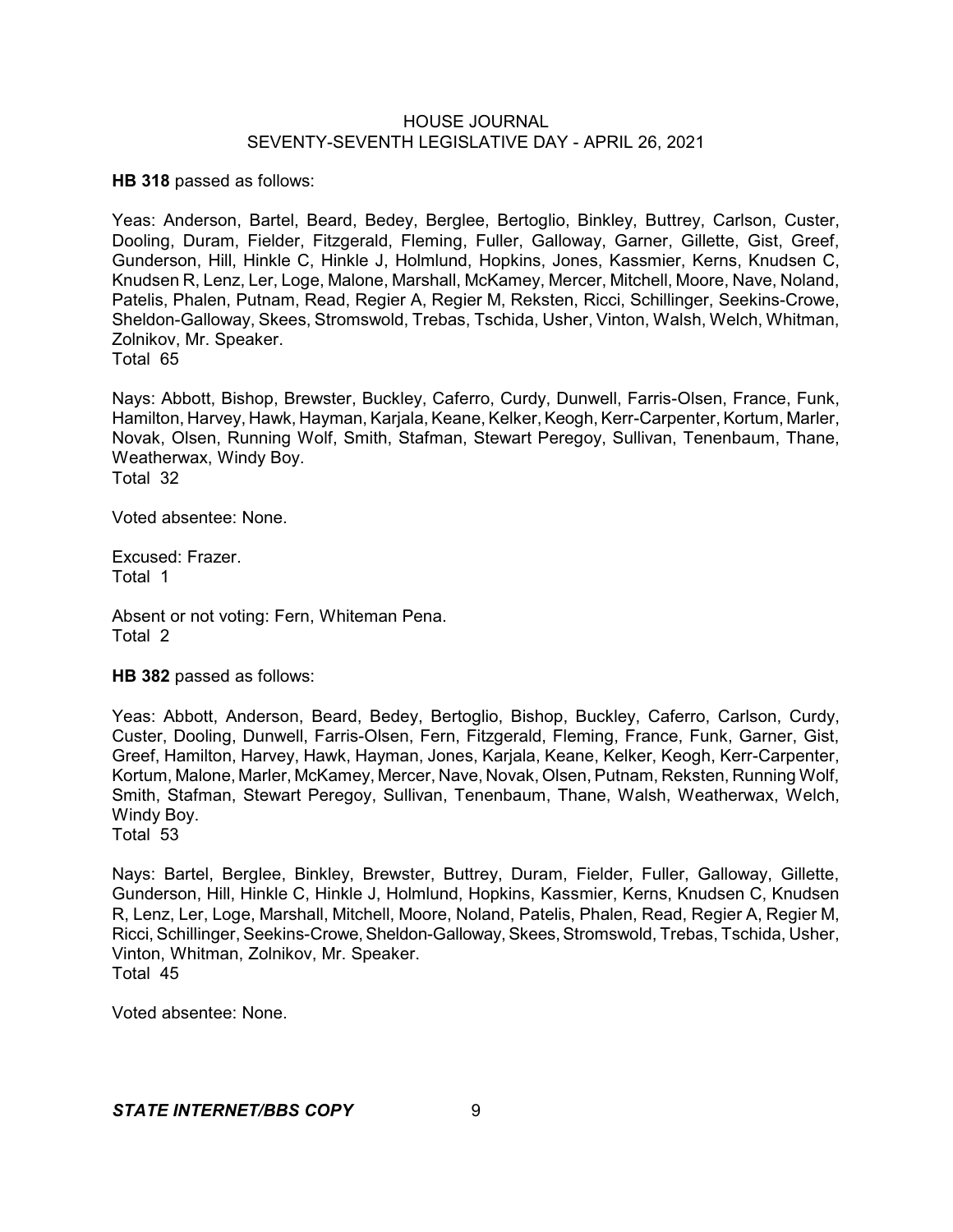Excused: Frazer. Total 1

Absent or not voting: Whiteman Pena. Total 1

**HB 430** passed as follows:

Yeas: Anderson, Bartel, Beard, Bedey, Berglee, Bertoglio, Binkley, Brewster, Buttrey, Custer, Dooling, Duram, Fielder, Fitzgerald, Fleming, Fuller, Galloway, Garner, Gillette, Gist, Greef, Gunderson, Hill, Hinkle C, Hinkle J, Holmlund, Hopkins, Jones, Kassmier, Kerns, Knudsen C, Knudsen R, Lenz, Ler, Loge, Malone, Marshall, McKamey, Mercer, Mitchell, Moore, Nave, Noland, Patelis, Phalen, Putnam, Read, Regier A, Regier M, Reksten, Ricci, Schillinger, Seekins-Crowe, Sheldon-Galloway, Skees, Stromswold, Trebas, Tschida, Usher, Vinton, Walsh, Welch, Whitman, Zolnikov, Mr. Speaker. Total 65

Nays: Abbott, Bishop, Buckley, Caferro, Curdy, Dunwell, Farris-Olsen, Fern, France, Funk, Hamilton, Harvey, Hawk, Hayman, Karjala, Keane, Kelker, Keogh, Kerr-Carpenter, Kortum, Marler, Novak, Olsen, Running Wolf, Smith, Stafman, Stewart Peregoy, Sullivan, Tenenbaum, Thane, Weatherwax, Windy Boy. Total 32

Voted absentee: None.

Excused: Frazer. Total 1

Absent or not voting: Carlson, Whiteman Pena. Total 2

**HB 439** passed as follows:

Yeas: Anderson, Bartel, Beard, Bedey, Berglee, Bertoglio, Binkley, Brewster, Buttrey, Carlson, Custer, Dooling, Duram,Fielder, Fitzgerald, Fleming, Fuller, Galloway, Garner, Gillette, Gist, Greef, Gunderson, Hill, Hinkle C, Hinkle J, Holmlund, Hopkins, Jones, Kassmier, Kerns, Knudsen C, Knudsen R, Lenz, Ler, Loge, Malone, Marshall, McKamey, Mercer, Mitchell, Moore, Nave, Noland, Patelis, Phalen, Putnam, Read, Regier A, Regier M, Reksten, Ricci, Schillinger, Seekins-Crowe, Sheldon-Galloway, Skees, Stromswold, Trebas, Tschida, Usher, Vinton, Walsh, Welch, Whitman, Zolnikov, Mr. Speaker. Total 66

Nays: Abbott, Bishop, Buckley, Caferro, Curdy, Dunwell, Farris-Olsen, Fern, France, Funk, Hamilton, Harvey, Hawk, Hayman, Karjala, Keane, Kelker, Keogh, Kerr-Carpenter, Kortum, Marler,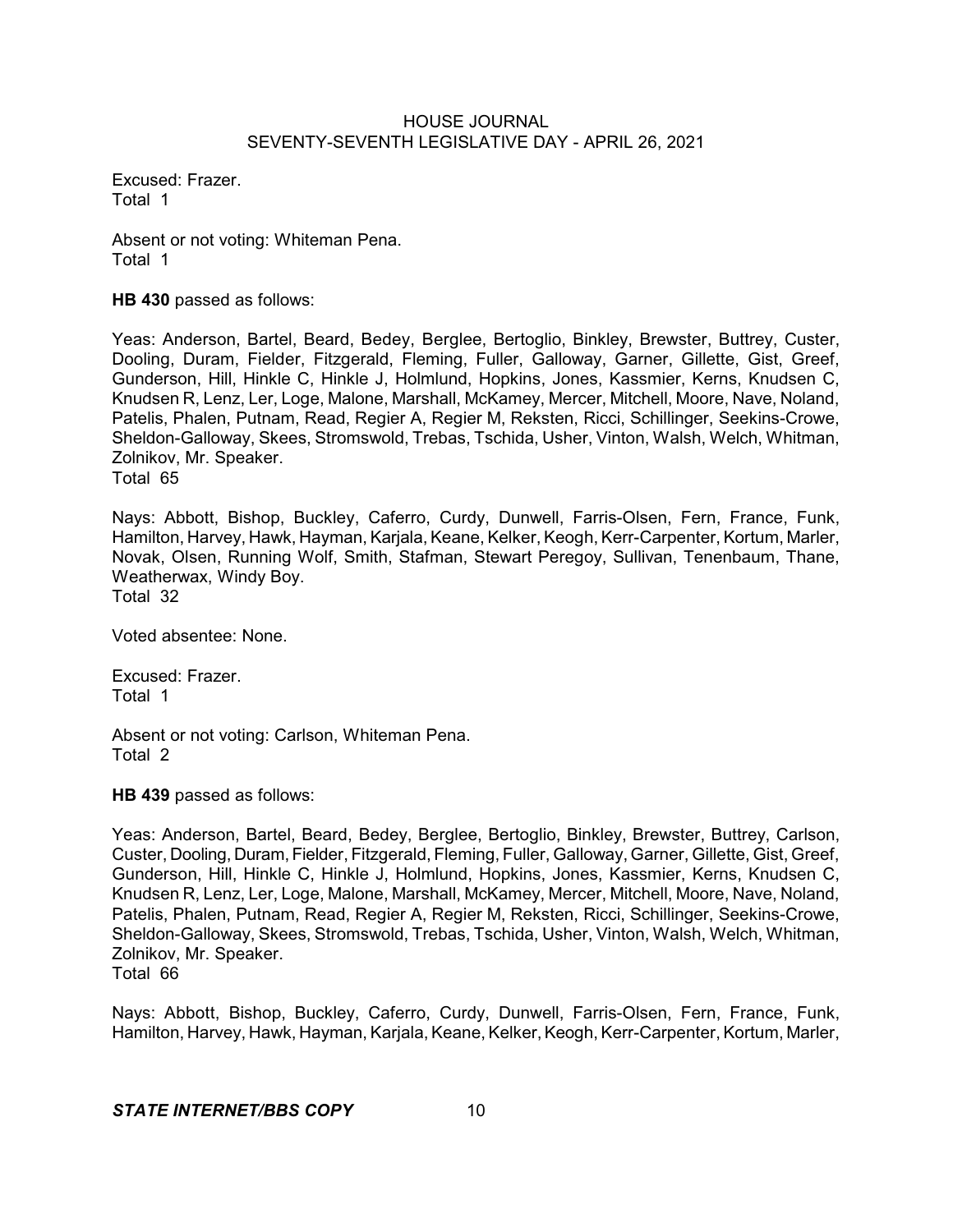Novak, Olsen, Running Wolf, Smith, Stafman, Stewart Peregoy, Sullivan, Tenenbaum, Thane, Weatherwax, Windy Boy. Total 32

Voted absentee: None.

Excused: Frazer. Total 1

Absent or not voting: Whiteman Pena. Total 1

**HB 447** passed as follows:

Yeas: Anderson, Bartel, Beard, Bedey, Berglee, Bertoglio, Binkley, Brewster, Buckley, Buttrey, Caferro, Carlson, Curdy, Custer, Dooling, Duram, Fern, Fielder, Fitzgerald, Fleming, France, Fuller, Funk, Galloway, Garner, Gillette, Gist, Greef, Gunderson, Harvey, Hawk, Hill, Hinkle C, Hinkle J, Holmlund, Hopkins, Jones, Kassmier, Keane, Kerns, Kerr-Carpenter, Knudsen C, Knudsen R, Lenz, Ler, Loge, Malone, Marshall, McKamey, Mercer, Mitchell, Moore, Nave, Noland, Novak, Patelis, Phalen, Putnam, Read, Regier A, Regier M, Reksten, Ricci, Running Wolf, Schillinger, Seekins-Crowe, Sheldon-Galloway, Skees, Smith, Stafman, Stromswold, Sullivan, Thane, Trebas, Tschida, Usher, Vinton, Walsh, Welch, Whitman, Zolnikov, Mr. Speaker. Total 82

Nays: Abbott, Bishop, Dunwell, Farris-Olsen, Hamilton, Hayman, Karjala, Kelker, Keogh, Kortum, Marler, Olsen, Stewart Peregoy, Tenenbaum, Weatherwax, Windy Boy. Total 16

Voted absentee: None.

Excused: Frazer. Total 1

Absent or not voting: Whiteman Pena. Total 1

**HB 481** passed as follows:

Yeas: Anderson, Bartel, Beard, Bedey, Berglee, Bertoglio, Binkley, Brewster, Buttrey, Carlson, Custer, Dooling, Duram, Fielder, Fitzgerald, Fleming, Fuller, Galloway, Garner, Gillette, Gist, Greef, Gunderson, Hill, Hinkle C, Hinkle J, Holmlund, Hopkins, Jones, Kassmier, Kerns, Knudsen C, Knudsen R, Lenz, Ler, Loge, Malone, Marshall, McKamey, Mercer, Mitchell, Moore, Nave, Noland,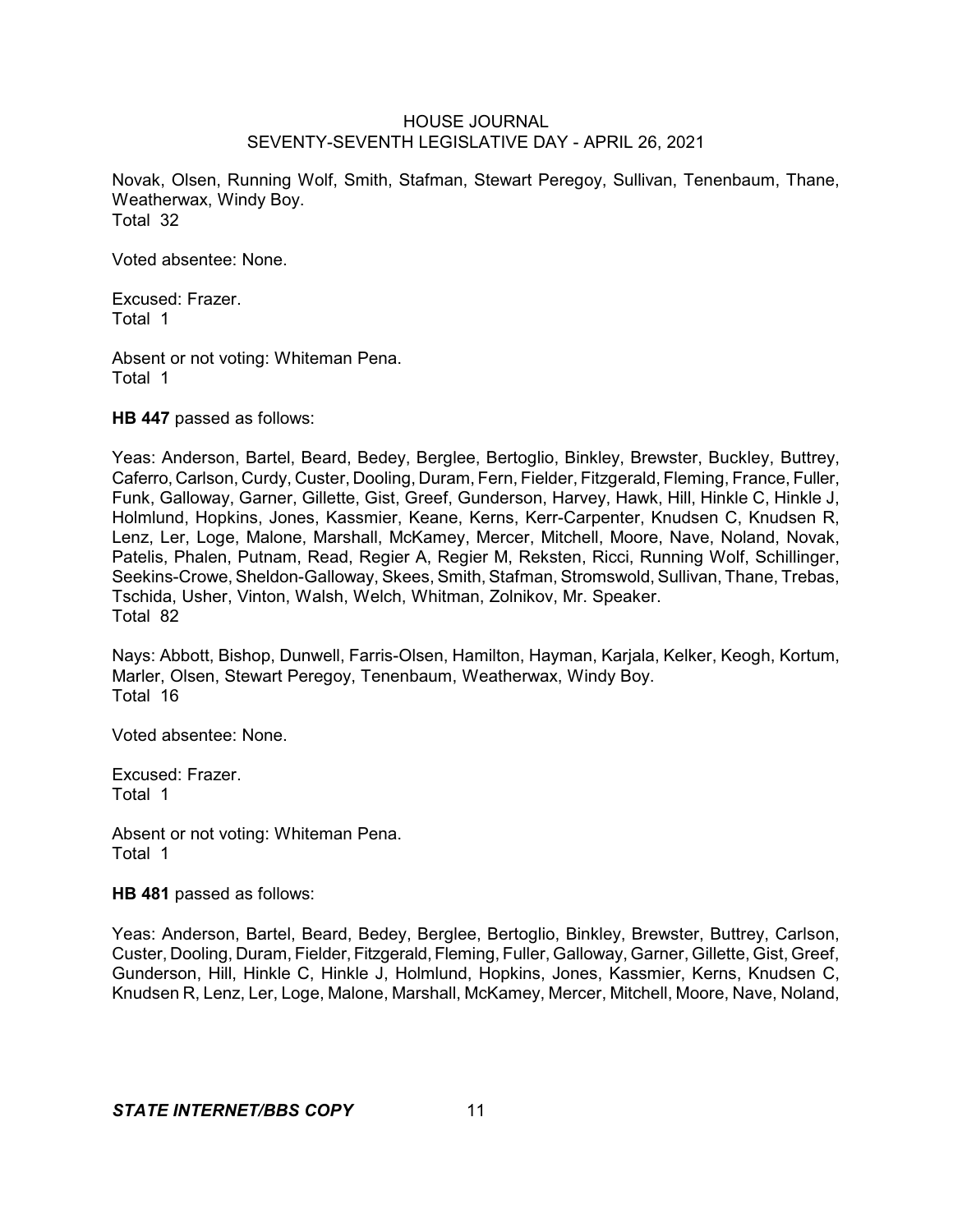Patelis, Phalen, Read, Regier A, Regier M, Reksten, Ricci, Schillinger, Seekins-Crowe, Sheldon-Galloway, Skees, Stromswold, Trebas, Tschida, Usher, Vinton, Walsh, Welch, Whitman, Zolnikov, Mr. Speaker. Total 65

Nays: Abbott, Bishop, Buckley, Caferro, Curdy, Dunwell, Farris-Olsen, Fern, France, Funk, Hamilton, Harvey, Hawk, Hayman, Karjala, Keane, Kelker, Keogh, Kerr-Carpenter, Kortum, Marler, Novak, Olsen, Putnam, Running Wolf, Smith, Stafman, Stewart Peregoy, Sullivan, Tenenbaum, Thane, Weatherwax, Windy Boy. Total 33

Voted absentee: None.

Excused: Frazer. Total 1

Absent or not voting: Whiteman Pena. Total 1

**HB 495** passed as follows:

Yeas: Abbott, Anderson, Bedey, Berglee, Bertoglio, Bishop, Brewster, Buckley, Buttrey, Caferro, Carlson, Curdy, Custer, Dooling, Dunwell, Duram, Farris-Olsen, Fern, Fitzgerald, Fleming, France, Funk, Garner, Gillette, Gist, Greef, Hamilton, Harvey, Hawk, Hayman, Hinkle C, Holmlund, Hopkins, Jones, Karjala, Kassmier, Keane, Kelker, Keogh, Kerr-Carpenter, Knudsen C, Knudsen R, Kortum, Lenz, Loge, Marler, McKamey, Mercer, Nave, Noland, Novak, Olsen, Patelis, Putnam, Read, Regier A, Reksten, Running Wolf, Schillinger, Seekins-Crowe, Sheldon-Galloway, Skees, Smith, Stafman, Stewart Peregoy, Stromswold, Sullivan, Tenenbaum, Thane, Trebas, Tschida, Walsh, Weatherwax, Welch, Whitman, Windy Boy, Mr. Speaker. Total 77

Nays: Bartel, Beard, Binkley, Fielder, Fuller, Galloway, Gunderson, Hill, Hinkle J, Kerns, Ler, Malone, Marshall, Mitchell, Moore, Phalen, Regier M, Ricci, Usher, Vinton, Zolnikov. Total 21

Voted absentee: None.

Excused: Frazer. Total 1

Absent or not voting: Whiteman Pena. Total 1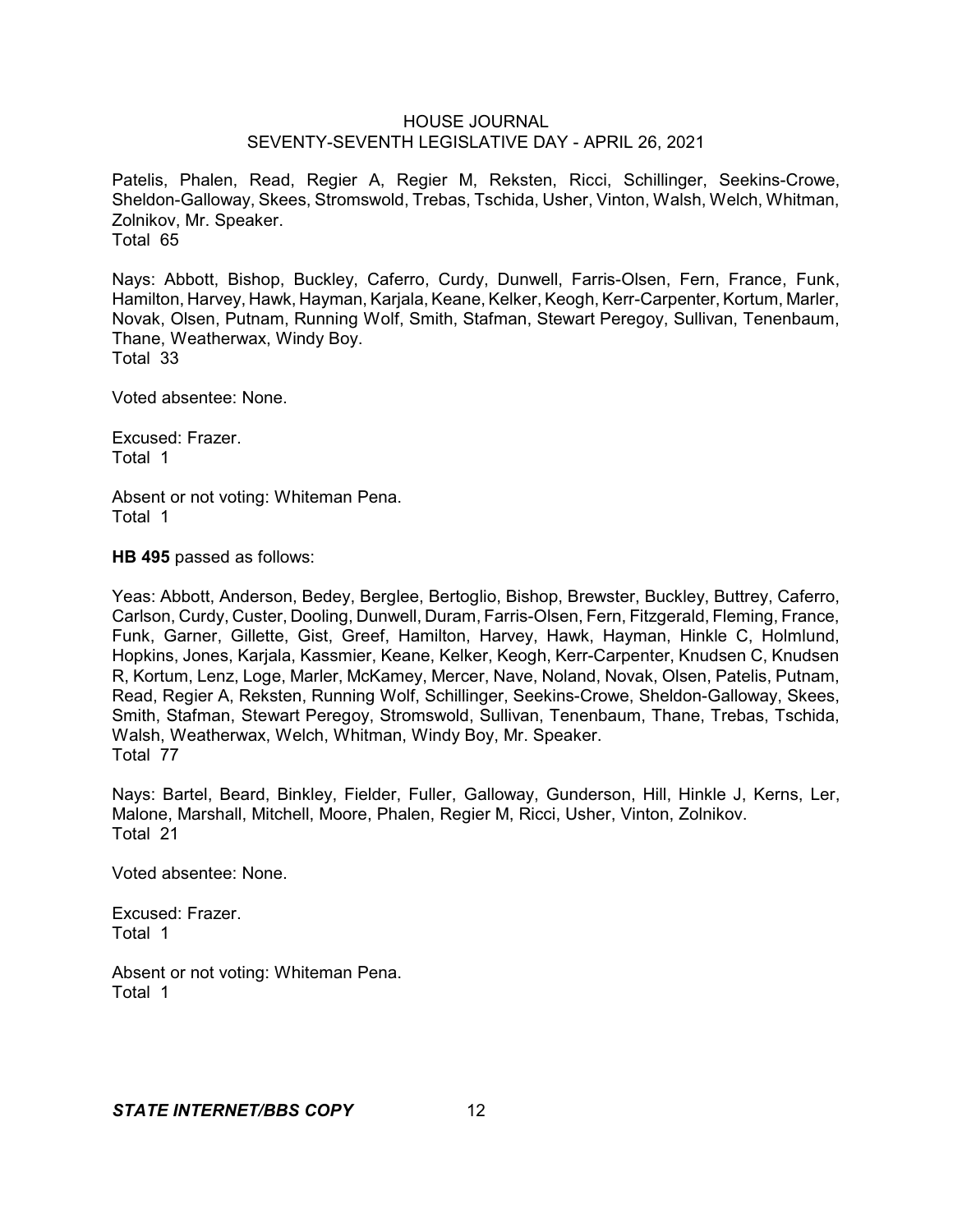**HB 497** passed as follows:

Yeas: Abbott, Anderson, Bartel, Beard, Bedey, Berglee, Bertoglio, Binkley, Bishop, Brewster, Buckley, Buttrey, Caferro, Carlson, Curdy, Custer, Dooling, Duram, Fern, Fielder, Fitzgerald, Fleming, France, Fuller, Galloway, Garner, Gillette, Gist, Greef, Gunderson, Hamilton, Harvey, Hawk, Hayman, Hill, Hinkle C, Hinkle J, Holmlund, Hopkins, Jones, Kassmier, Keane, Kelker, Keogh, Kerns, Kerr-Carpenter, Knudsen C, Knudsen R, Lenz, Ler, Loge, Malone, Marler, Marshall, McKamey, Mercer, Mitchell, Moore, Nave, Noland, Patelis, Phalen, Putnam, Read, Regier A, Regier M, Reksten, Ricci, Running Wolf, Schillinger, Seekins-Crowe, Sheldon-Galloway, Skees, Smith, Stafman, Stewart Peregoy, Stromswold, Sullivan, Tenenbaum, Thane, Trebas, Tschida, Usher, Vinton, Walsh, Weatherwax, Welch, Whitman, Windy Boy, Zolnikov, Mr. Speaker. Total 91

Nays: Dunwell, Farris-Olsen, Funk, Karjala, Kortum, Novak. Total 6

Voted absentee: None.

Excused: Frazer. Total 1

Absent or not voting: Olsen, Whiteman Pena. Total 2

# **HB 498** passed as follows:

Yeas: Anderson, Bartel, Beard, Bedey, Berglee, Bertoglio, Binkley, Brewster, Buttrey, Carlson, Custer, Dooling, Duram, Fielder, Fitzgerald, Fleming, Fuller, Galloway, Garner, Gillette, Gist, Greef, Gunderson, Hill, Hinkle C, Hinkle J, Holmlund, Hopkins, Jones, Kassmier, Kerns, Kerr-Carpenter, Knudsen C, Knudsen R, Lenz, Ler, Loge, Malone, Marshall, McKamey, Mercer, Mitchell, Moore, Nave, Noland, Patelis, Phalen, Putnam, Read, Regier A, Regier M, Reksten, Ricci, Schillinger, Seekins-Crowe, Sheldon-Galloway, Skees, Stromswold, Trebas, Tschida, Usher, Vinton, Walsh, Welch, Whitman, Zolnikov, Mr. Speaker. Total 67

Nays: Abbott, Bishop, Buckley, Caferro, Curdy, Dunwell, Farris-Olsen, Fern, France, Funk, Hamilton, Harvey, Hawk, Hayman, Karjala, Keane, Kelker, Keogh, Kortum, Marler, Novak, Olsen, Running Wolf, Smith, Stafman, Stewart Peregoy, Sullivan, Tenenbaum, Thane, Weatherwax, Windy Boy. Total 31

Excused: Frazer.

Voted absentee: None.

Total 1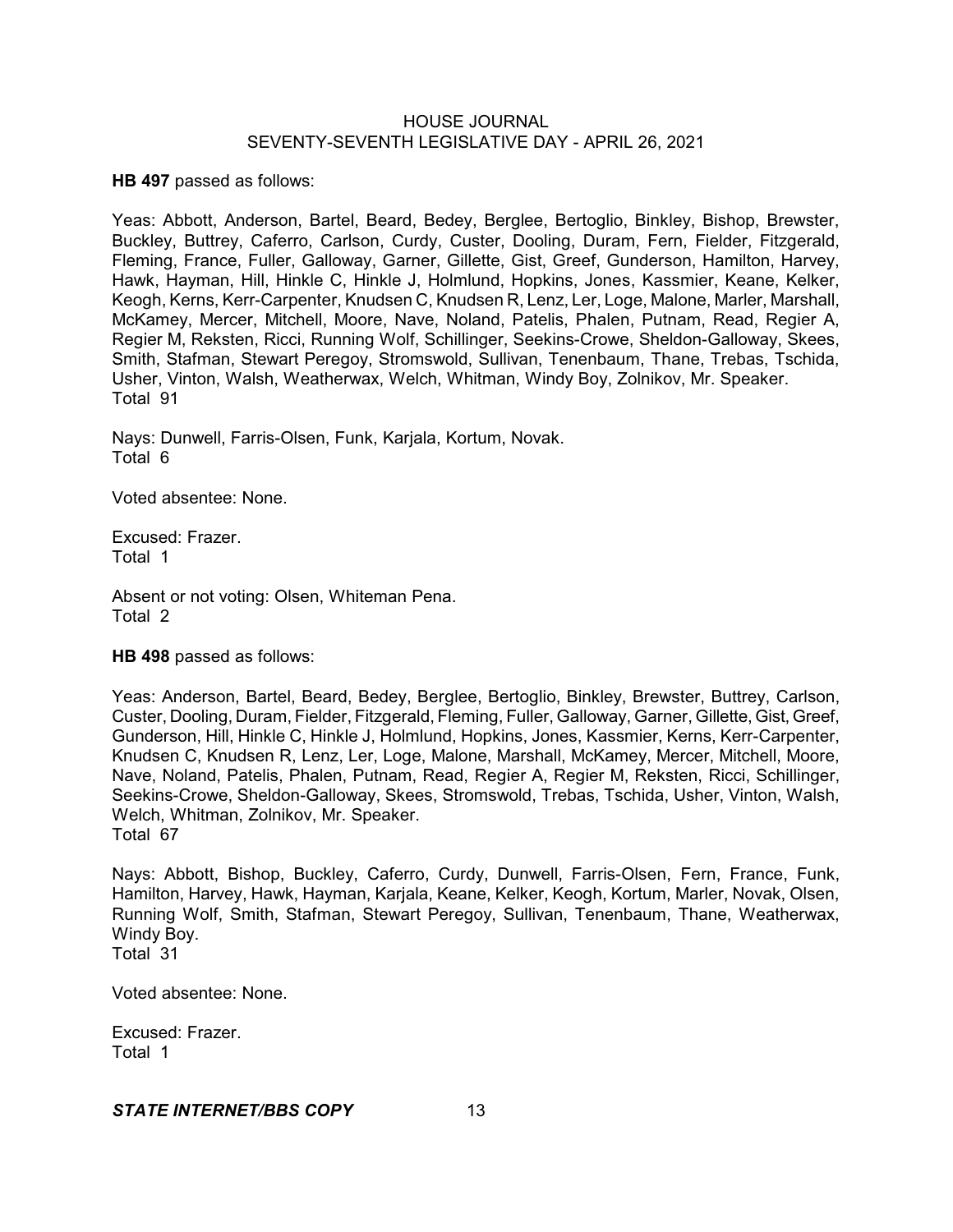Absent or not voting: Whiteman Pena. Total 1

**HB 504** passed as follows:

Yeas: Anderson, Bartel, Beard, Bedey, Berglee, Bertoglio, Binkley, Brewster, Buttrey, Carlson, Curdy, Custer, Dooling, Duram, Fern, Fielder, Fitzgerald, Fleming, Fuller, Galloway, Garner, Gillette, Gist, Greef, Gunderson, Harvey, Hill, Hinkle C, Hinkle J, Holmlund, Hopkins, Jones, Kassmier, Kerns, Knudsen C, Knudsen R, Lenz, Ler, Loge, Malone, Marshall, McKamey, Mercer, Mitchell, Moore, Nave, Noland, Novak, Patelis, Phalen, Putnam, Read, Regier A, Regier M, Reksten, Ricci, Schillinger, Seekins-Crowe, Sheldon-Galloway, Skees, Stromswold, Trebas, Tschida, Usher, Vinton, Walsh, Welch, Whitman, Zolnikov, Mr. Speaker. Total 70

Nays: Abbott, Bishop, Buckley, Caferro, Dunwell, Farris-Olsen, France, Funk, Hamilton, Hawk, Hayman, Karjala, Keane, Kelker, Keogh, Kerr-Carpenter, Kortum, Marler, Olsen, Running Wolf, Smith, Stafman, Stewart Peregoy, Sullivan, Tenenbaum, Thane, Weatherwax, Windy Boy. Total 28

Voted absentee: None.

Excused: Frazer. Total 1

Absent or not voting: Whiteman Pena. Total 1

**HB 527** passed as follows:

Yeas: Anderson, Bartel, Beard, Bedey, Berglee, Bertoglio, Binkley, Brewster, Buttrey, Carlson, Dooling, Duram, Fielder, Fitzgerald, Fleming, Fuller, Galloway, Garner, Gillette, Gist, Greef, Gunderson, Hill, Hinkle C, Hinkle J, Holmlund, Hopkins, Jones, Kassmier, Kerns, Knudsen C, Knudsen R, Lenz, Ler, Loge, Malone, Marshall, McKamey, Mercer, Mitchell, Moore, Nave, Noland, Patelis, Phalen, Putnam, Read, Regier A, Regier M, Reksten, Ricci, Schillinger, Seekins-Crowe, Sheldon-Galloway, Skees, Stromswold, Trebas, Tschida, Usher, Vinton, Walsh, Welch, Whitman, Zolnikov, Mr. Speaker. Total 65

Nays: Abbott, Bishop, Buckley, Caferro, Curdy, Custer, Dunwell, Farris-Olsen, Fern, France, Funk, Hamilton, Harvey, Hawk, Hayman, Karjala, Keane, Kelker, Keogh, Kerr-Carpenter, Kortum, Marler, Novak, Olsen, Running Wolf, Smith, Stafman, Stewart Peregoy, Sullivan, Tenenbaum, Thane, Weatherwax, Windy Boy. Total 33

Voted absentee: None.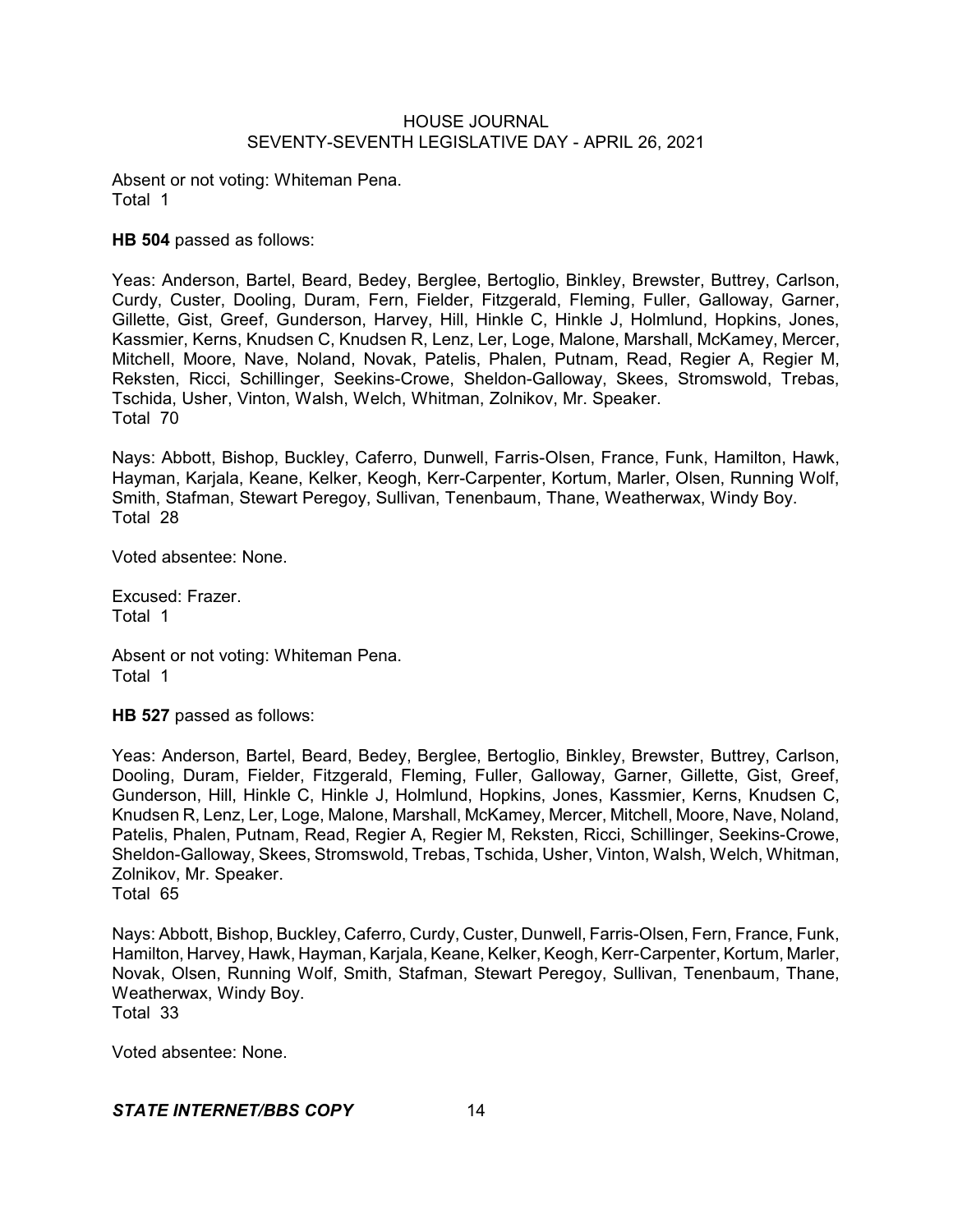Excused: Frazer. Total 1

Absent or not voting: Whiteman Pena. Total 1

**HB 537** passed as follows:

Yeas: Anderson, Bartel, Beard, Bedey, Berglee, Bertoglio, Binkley, Brewster, Buttrey, Carlson, Custer, Dooling, Duram, Fern, Fielder, Fitzgerald, Fleming, Fuller, Galloway, Garner, Gillette, Gist, Greef, Gunderson, Hawk, Hill, Hinkle C, Hinkle J, Holmlund, Hopkins, Jones, Kassmier, Kerns, Knudsen C, Knudsen R, Lenz, Ler, Loge, Malone, Marshall, McKamey, Mercer, Mitchell, Moore, Nave, Noland, Patelis, Phalen, Putnam, Read, Regier A, Regier M, Reksten, Ricci, Schillinger, Seekins-Crowe, Sheldon-Galloway, Skees, Stromswold, Thane, Trebas, Tschida, Usher, Vinton, Walsh, Welch, Whitman, Zolnikov, Mr. Speaker. Total 69

Nays: Abbott, Bishop, Buckley, Caferro, Curdy, Dunwell, Farris-Olsen, France, Funk, Hamilton, Harvey, Hayman, Karjala, Keane, Kelker, Keogh, Kerr-Carpenter, Kortum, Marler, Novak, Olsen, Running Wolf, Smith, Stafman, Stewart Peregoy, Sullivan, Tenenbaum, Weatherwax, Windy Boy. Total 29

Voted absentee: None.

Excused: Frazer. Total 1

Absent or not voting: Whiteman Pena. Total 1

**HB 541** passed as follows:

Yeas: Anderson, Bartel, Beard, Bedey, Berglee, Bertoglio, Binkley, Brewster, Buttrey, Carlson, Custer, Dooling, Duram, Fielder, Fitzgerald, Fleming, Fuller, Galloway, Garner, Gillette, Gist, Greef, Gunderson, Hill, Hinkle C, Hinkle J, Holmlund, Hopkins, Jones, Kassmier, Kerns, Knudsen C, Knudsen R, Lenz, Ler, Loge, Malone, Marshall, McKamey, Mercer, Mitchell, Moore, Nave, Noland, Patelis, Phalen, Read, Regier A, Regier M, Reksten, Ricci, Schillinger, Seekins-Crowe, Sheldon-Galloway, Skees, Stromswold, Trebas, Tschida, Usher, Vinton, Walsh, Welch, Whitman, Zolnikov, Mr. Speaker.

Total 65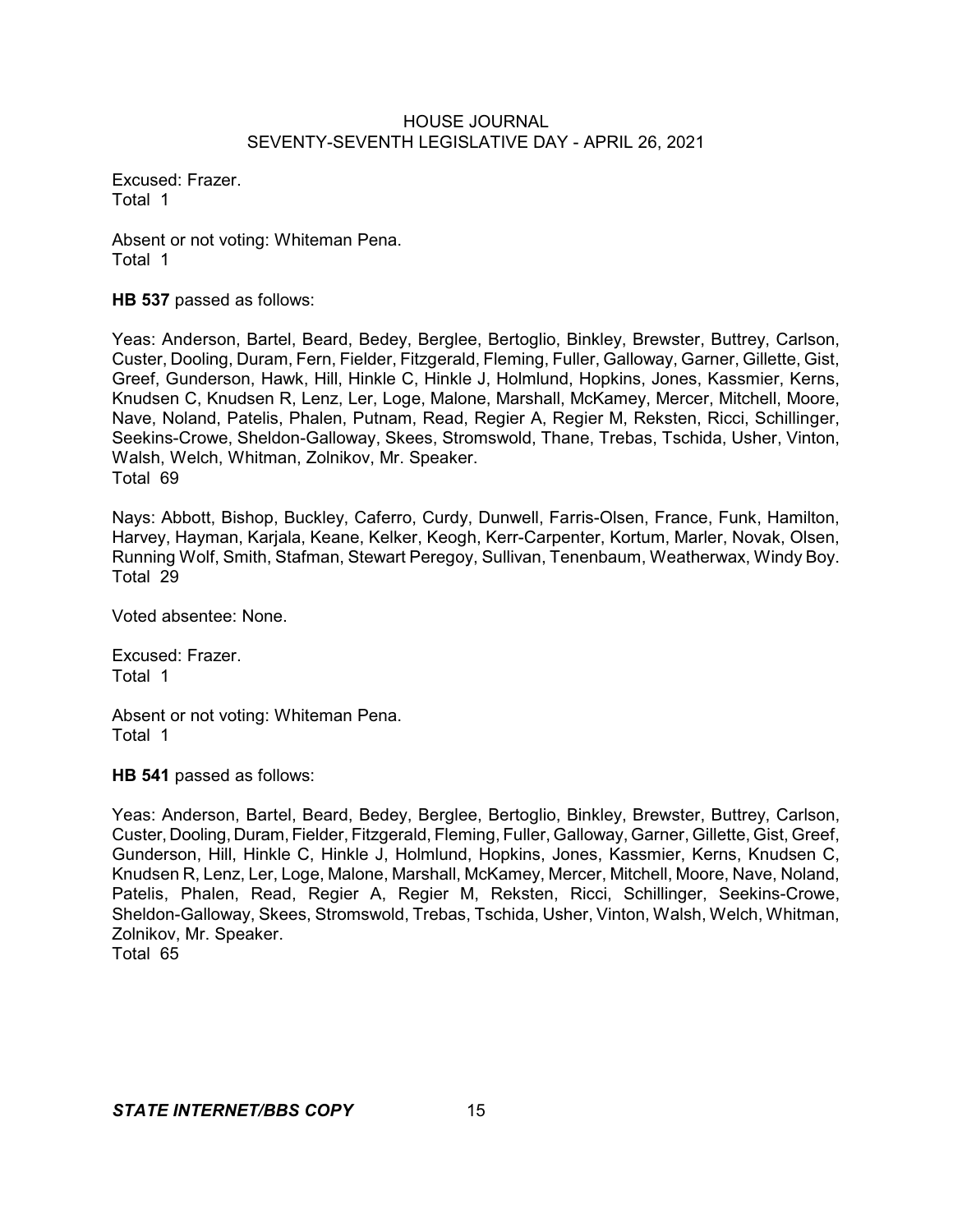Nays: Abbott, Bishop, Buckley, Caferro, Curdy, Dunwell, Farris-Olsen, Fern, France, Funk, Hamilton, Harvey, Hawk, Hayman, Karjala, Keane, Kelker, Keogh, Kerr-Carpenter, Kortum, Marler, Novak, Olsen, Putnam, Running Wolf, Smith, Stafman, Stewart Peregoy, Sullivan, Tenenbaum, Thane, Weatherwax, Windy Boy. Total 33

Voted absentee: None.

Excused: Frazer. Total 1

Absent or not voting: Whiteman Pena. Total 1

**HB 553** passed as follows:

Yeas: Abbott, Anderson, Bartel, Beard, Bedey, Berglee, Bertoglio, Binkley, Bishop, Brewster, Buckley, Buttrey, Caferro, Carlson, Curdy, Custer, Dooling, Dunwell, Duram, Farris-Olsen, Fern, Fielder, Fitzgerald, Fleming, France, Fuller, Funk, Galloway, Garner, Gillette, Gist, Greef, Gunderson, Hamilton, Harvey, Hawk, Hayman, Hill, Hinkle C, Hinkle J, Holmlund, Hopkins, Jones, Karjala, Kassmier, Keane, Kelker, Keogh, Kerns, Kerr-Carpenter, Knudsen C, Knudsen R, Kortum, Lenz, Ler, Loge, Malone, Marler, Marshall, McKamey, Mercer, Mitchell, Moore, Nave, Noland, Novak, Olsen, Patelis, Phalen, Putnam, Read, Regier A, Regier M, Reksten, Ricci, Running Wolf, Schillinger, Seekins-Crowe, Sheldon-Galloway, Skees, Smith, Stafman, Stewart Peregoy, Stromswold, Sullivan, Tenenbaum, Thane, Trebas, Tschida, Usher, Vinton, Walsh, Weatherwax, Welch, Whitman, Windy Boy, Zolnikov, Mr. Speaker. Total 98

Nays: None. Total 0

Voted absentee: None.

Excused: Frazer. Total 1

Absent or not voting: Whiteman Pena. Total 1

**HB 554** passed as follows:

Yeas: Anderson, Bartel, Beard, Bedey, Berglee, Bertoglio, Binkley, Brewster, Buckley, Buttrey, Carlson, Custer, Dooling, Duram, Fern, Fielder, Fitzgerald, Fleming, Fuller, Galloway, Garner, Gillette, Gist, Greef, Gunderson, Hawk, Hill, Hinkle C, Hinkle J, Holmlund, Hopkins, Jones, Kassmier, Keane, Kerns, Kerr-Carpenter, Knudsen C, Knudsen R, Lenz, Ler, Loge, Malone,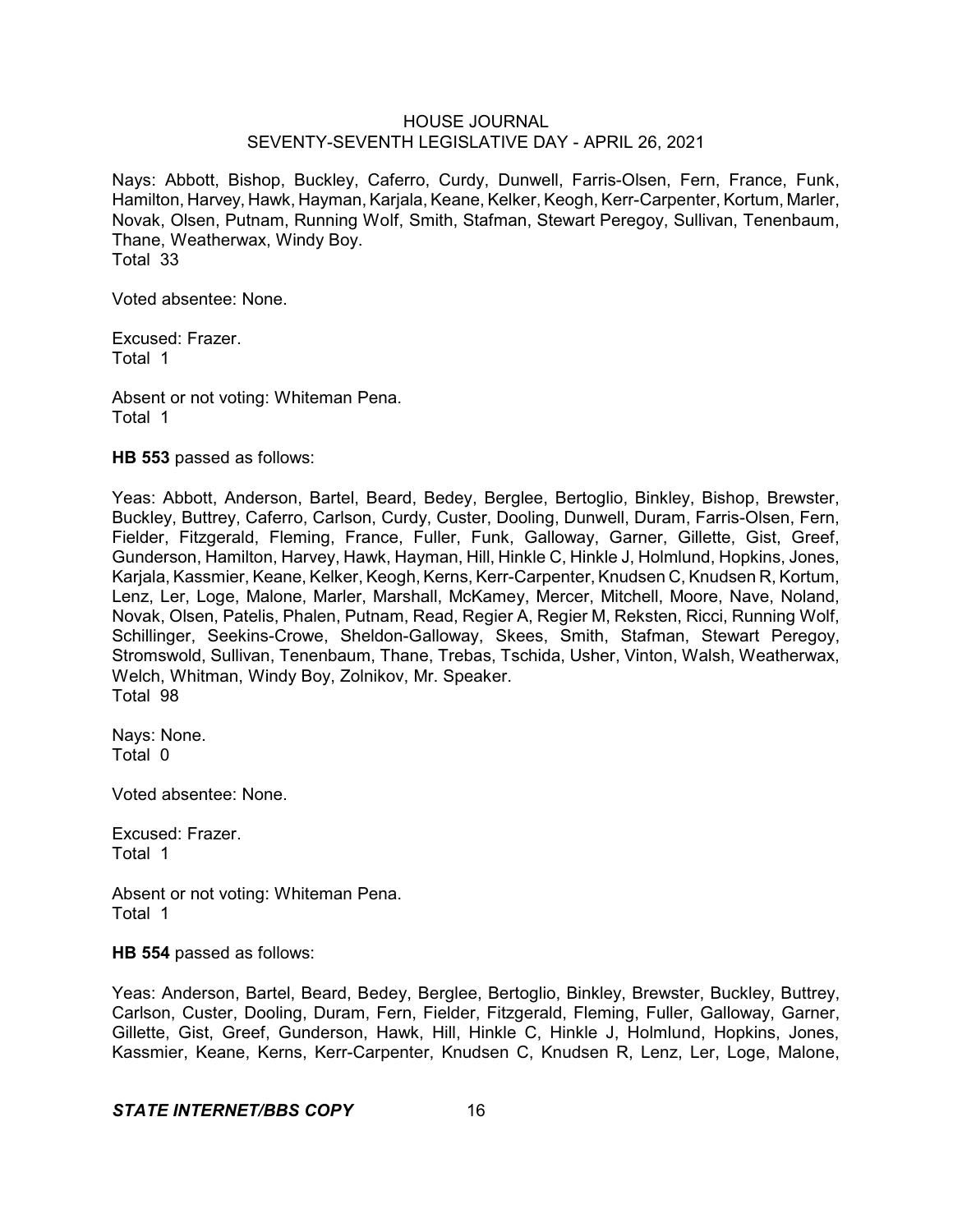Marshall, McKamey, Mercer, Mitchell, Moore, Nave, Noland, Patelis, Phalen, Putnam, Read, Regier A, Regier M, Reksten, Ricci, Schillinger, Seekins-Crowe, Sheldon-Galloway, Skees, Stromswold, Trebas, Tschida, Usher, Vinton, Walsh, Welch, Whitman, Zolnikov, Mr. Speaker. Total 71

Nays: Abbott, Bishop, Caferro, Curdy, Dunwell, Farris-Olsen, France, Funk, Hamilton, Harvey, Hayman, Karjala, Kelker, Keogh, Kortum, Marler, Novak, Olsen, Running Wolf, Smith, Stafman, Stewart Peregoy, Sullivan, Tenenbaum, Thane, Weatherwax, Windy Boy. Total 27

Voted absentee: None.

Excused: Frazer. Total 1

Absent or not voting: Whiteman Pena. Total 1

**HB 572** passed as follows:

Yeas: Anderson, Bartel, Beard, Bedey, Berglee, Bertoglio, Binkley, Brewster, Buttrey, Carlson, Custer, Dooling, Duram, Fern, Fielder, Fitzgerald, Fleming, Fuller, Galloway, Garner, Gillette, Gist, Greef, Gunderson, Harvey, Hill, Hinkle C, Hinkle J, Holmlund, Hopkins, Jones, Kassmier, Kerns, Knudsen C, Knudsen R, Lenz, Ler, Loge, Malone, Marshall, McKamey, Mercer, Mitchell, Moore, Nave, Noland, Novak, Patelis, Phalen, Putnam, Read, Regier A, Regier M, Reksten, Ricci, Schillinger, Seekins-Crowe, Sheldon-Galloway, Skees, Stromswold, Trebas, Tschida, Usher, Vinton, Walsh, Welch, Whitman, Zolnikov, Mr. Speaker. Total 69

Nays: Abbott, Bishop, Buckley, Caferro, Curdy, Dunwell, Farris-Olsen, France, Funk, Hamilton, Hawk, Hayman, Karjala, Keane, Kelker, Keogh, Kerr-Carpenter, Kortum, Marler, Olsen, Running Wolf, Smith, Stafman, Stewart Peregoy, Sullivan, Tenenbaum, Thane, Weatherwax, Windy Boy. Total 29

Voted absentee: None.

Excused: Frazer. Total 1

Absent or not voting: Whiteman Pena. Total 1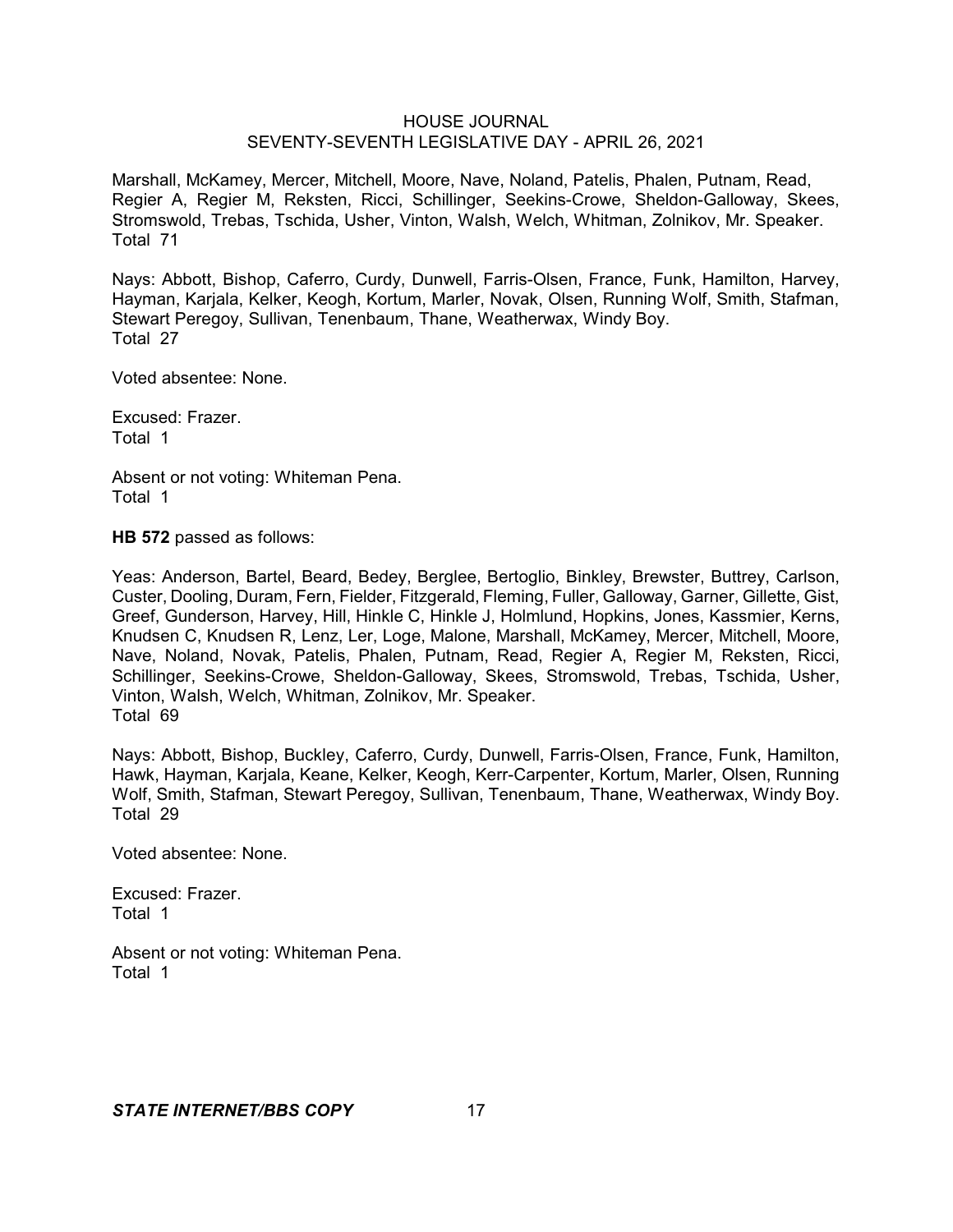**HB 576** passed as follows:

Yeas: Anderson, Bartel, Beard, Bedey, Berglee, Bertoglio, Binkley, Brewster, Buttrey, Carlson, Custer, Dooling, Duram, Fielder, Fitzgerald, Fleming, Fuller, Galloway, Garner, Gillette, Gist, Greef, Gunderson, Hill, Hinkle C, Hinkle J, Holmlund, Hopkins, Jones, Kassmier, Kerns, Knudsen C, Knudsen R, Lenz, Ler, Loge, Malone, Marshall, McKamey, Mercer, Mitchell, Moore, Nave, Noland, Patelis, Phalen, Putnam, Read, Regier A, Regier M, Reksten, Ricci, Schillinger, Seekins-Crowe, Sheldon-Galloway, Skees, Stromswold, Trebas, Tschida, Usher, Vinton, Walsh, Welch, Whitman, Zolnikov, Mr. Speaker.

Total 66

Nays: Abbott, Bishop, Buckley, Caferro, Curdy, Dunwell, Farris-Olsen, Fern, France, Funk, Hamilton, Harvey, Hawk, Hayman, Karjala, Keane, Kelker, Keogh, Kerr-Carpenter, Kortum, Marler, Novak, Olsen, Running Wolf, Smith, Stafman, Stewart Peregoy, Sullivan, Tenenbaum, Thane, Weatherwax, Windy Boy. Total 32

Voted absentee: None.

Excused: Frazer. Total 1

Absent or not voting: Whiteman Pena. Total 1

**HB 599** passed as follows:

Yeas: Anderson, Bartel, Beard, Bedey, Berglee, Bertoglio, Binkley, Brewster, Buttrey, Carlson, Custer, Dooling, Duram, Fielder, Fitzgerald, Fleming, Fuller, Galloway, Gillette, Gist, Greef, Gunderson, Harvey, Hawk, Hill, Hinkle C, Hinkle J, Holmlund, Hopkins, Jones, Kassmier, Kerns, Kerr-Carpenter, Knudsen C, Knudsen R, Lenz, Ler, Loge, Malone, Marshall, McKamey, Mercer, Mitchell, Nave, Noland, Novak, Patelis, Phalen, Putnam, Regier M, Reksten, Ricci, Schillinger, Seekins-Crowe, Sheldon-Galloway, Stromswold, Trebas, Tschida, Vinton, Walsh, Welch, Whitman, Mr. Speaker.

Total 63

Nays: Abbott, Bishop, Buckley, Caferro, Curdy, Dunwell, Farris-Olsen, Fern, France, Funk, Garner, Hamilton, Hayman, Karjala, Keane, Kelker, Keogh, Kortum, Marler, Moore, Olsen, Read, Regier A, Running Wolf, Skees, Smith, Stafman, Stewart Peregoy, Sullivan, Tenenbaum, Thane, Usher, Weatherwax, Windy Boy, Zolnikov. Total 35

Voted absentee: None.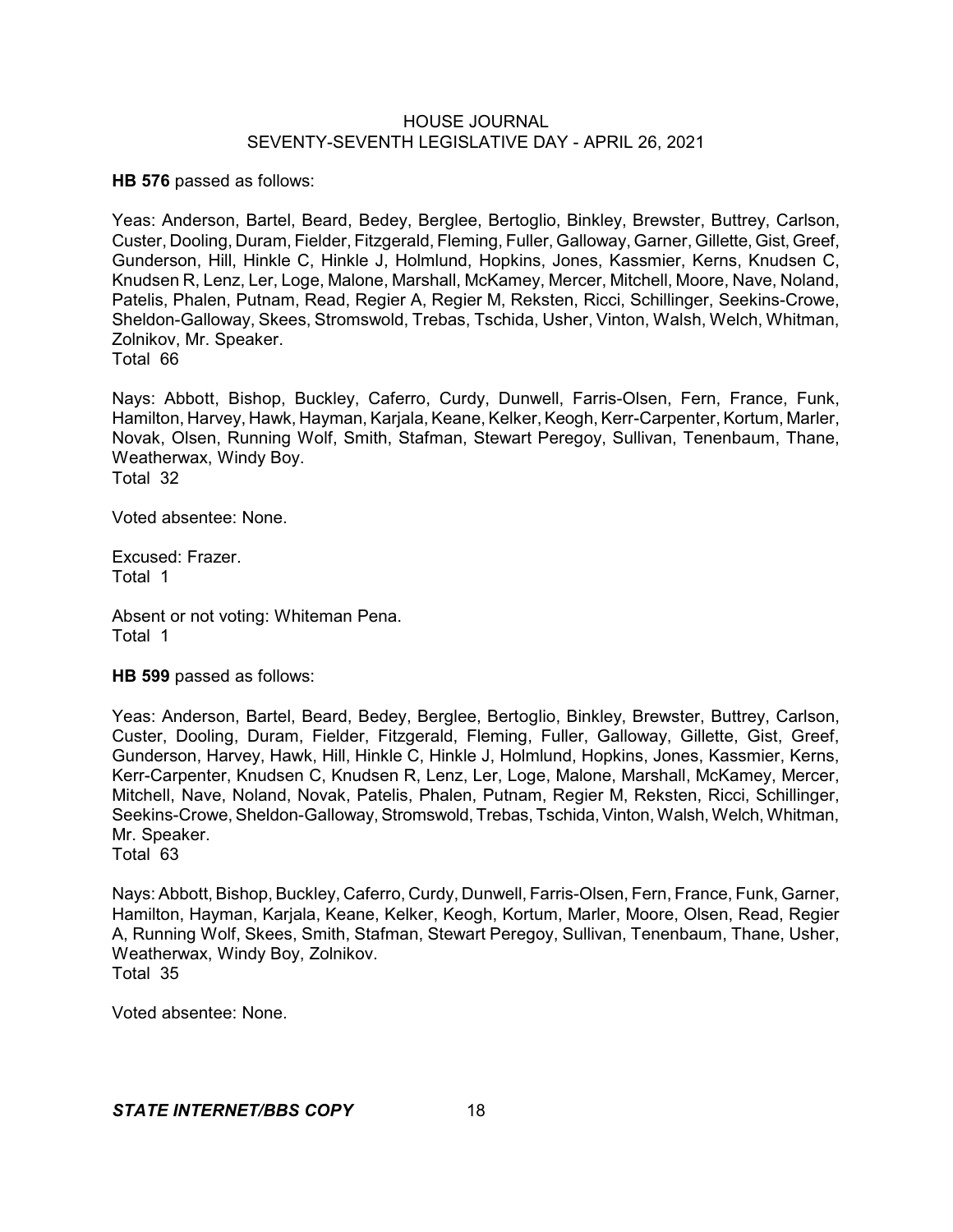Excused: Frazer. Total 1

Absent or not voting: Whiteman Pena. Total 1

**HB 614** passed as follows:

Yeas: Abbott, Anderson, Bartel, Beard, Bedey, Berglee, Bertoglio, Bishop, Brewster, Buckley, Buttrey, Caferro, Carlson, Curdy, Custer, Dooling, Dunwell, Duram, Farris-Olsen, Fern, Fitzgerald, Fleming, France, Funk, Galloway, Garner, Gillette, Gist, Greef, Gunderson, Hamilton, Harvey, Hawk, Hayman, Hinkle C, Hinkle J, Holmlund, Hopkins, Jones, Karjala, Kassmier, Keane, Kelker, Keogh, Kerns, Kerr-Carpenter, Knudsen C, Kortum, Lenz, Ler, Loge, Malone, Marler, McKamey, Mercer, Moore, Nave, Noland, Novak, Olsen, Patelis, Phalen, Putnam, Regier A, Regier M, Reksten, Ricci, Running Wolf, Schillinger, Seekins-Crowe, Sheldon-Galloway, Skees, Smith, Stafman, Stewart Peregoy, Stromswold, Sullivan, Tenenbaum, Thane, Trebas, Usher, Vinton, Walsh, Weatherwax, Welch, Whitman, Windy Boy, Mr. Speaker. Total 88

Nays: Binkley, Fielder, Fuller, Hill, Knudsen R, Marshall, Mitchell, Read, Tschida, Zolnikov. Total 10

Voted absentee: None.

Excused: Frazer. Total 1

Absent or not voting: Whiteman Pena. Total 1

**HB 630** passed as follows:

Yeas: Abbott, Anderson, Bartel, Beard, Bedey, Berglee, Bertoglio, Binkley, Bishop, Brewster, Buckley, Buttrey, Caferro, Carlson, Curdy, Custer, Dooling, Dunwell, Duram, Farris-Olsen, Fern, Fielder, Fitzgerald, Fleming, France, Fuller, Funk, Galloway, Garner, Gillette, Gist, Greef, Gunderson, Hamilton, Harvey, Hawk, Hayman, Hill, Hinkle C, Holmlund, Hopkins, Jones, Karjala, Kassmier, Keane, Kelker, Keogh, Kerns, Kerr-Carpenter, Knudsen C, Knudsen R, Kortum, Lenz, Ler, Loge, Malone, Marler, Marshall, McKamey, Mercer, Mitchell, Moore, Nave, Noland, Novak, Olsen, Patelis, Phalen, Putnam, Read, Regier A, Regier M, Reksten, Ricci, Running Wolf, Schillinger, Seekins-Crowe, Sheldon-Galloway, Skees, Smith, Stafman, Stewart Peregoy, Stromswold, Sullivan, Tenenbaum, Thane, Trebas, Tschida, Usher, Vinton, Walsh, Weatherwax, Welch, Whitman, Windy Boy, Zolnikov, Mr. Speaker. Total 97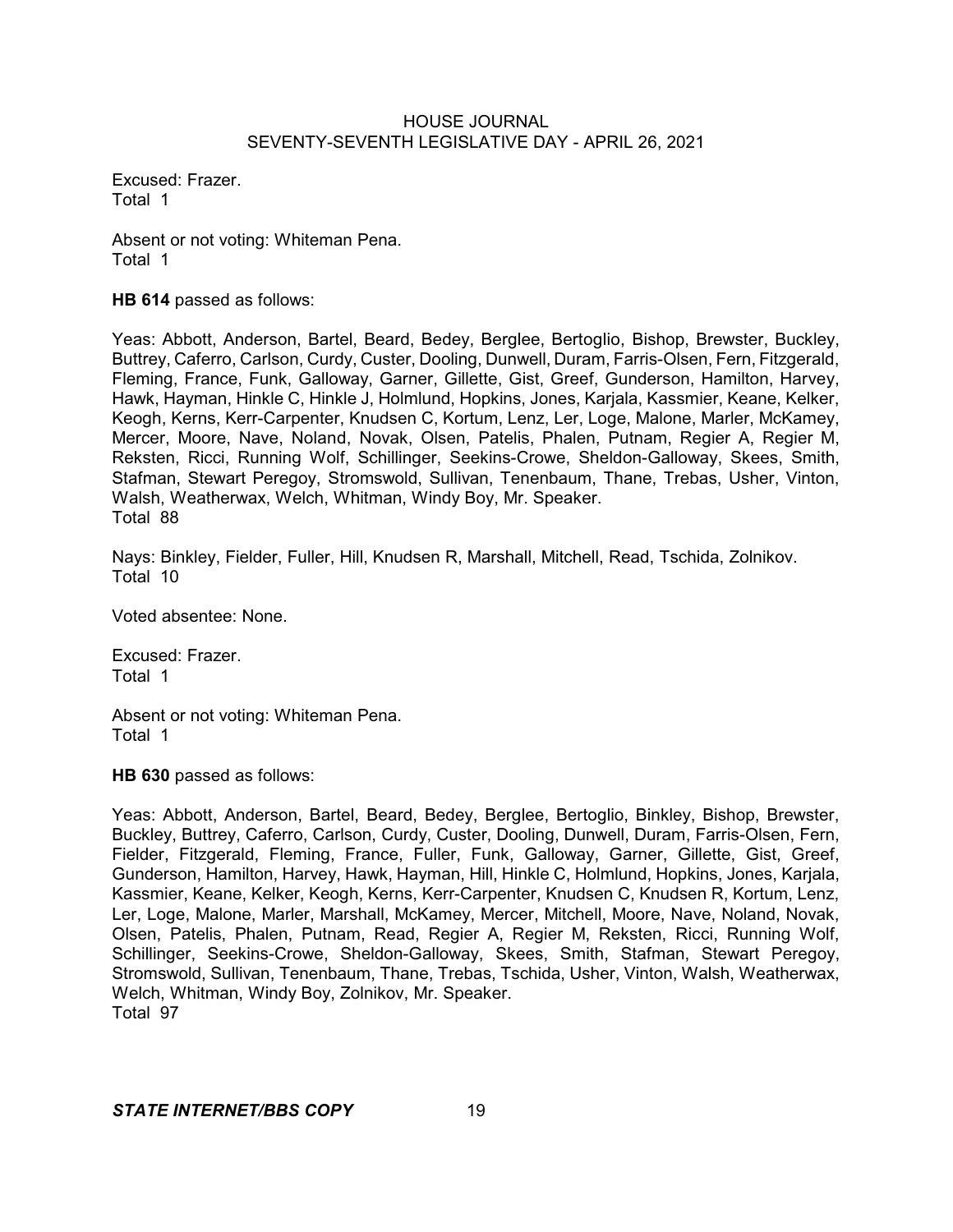Nays: Hinkle J. Total 1

Voted absentee: None.

Excused: Frazer. Total 1

Absent or not voting: Whiteman Pena. Total 1

**HB 688** passed as follows:

Yeas: Abbott, Anderson, Bartel, Beard, Bedey, Berglee, Bertoglio, Binkley, Bishop, Brewster, Buckley, Buttrey, Caferro, Carlson, Curdy, Custer, Dooling, Dunwell, Duram, Farris-Olsen, Fern, Fielder, Fitzgerald, Fleming, France, Funk, Garner, Gist, Greef, Gunderson, Hamilton, Harvey, Hawk, Hayman, Hinkle C, Hinkle J, Holmlund, Hopkins, Jones, Karjala, Kassmier, Keane, Kelker, Keogh, Kerns, Kerr-Carpenter, Knudsen C, Knudsen R, Kortum, Lenz, Ler, Loge, Marler, Marshall, McKamey, Mercer, Nave, Noland, Novak, Olsen, Patelis, Phalen, Putnam, Regier A, Ricci, Running Wolf, Seekins-Crowe, Skees, Smith, Stafman, Stewart Peregoy, Stromswold, Sullivan, Tenenbaum, Thane, Trebas, Usher, Vinton, Walsh, Welch, Whitman, Zolnikov, Mr. Speaker. Total 83

Nays: Fuller, Galloway, Gillette, Hill, Malone, Mitchell, Moore, Read, Regier M, Reksten, Schillinger, Sheldon-Galloway, Tschida, Weatherwax, Windy Boy. Total 15

Voted absentee: None.

Excused: Frazer. Total 1

Absent or not voting: Whiteman Pena. Total 1

**HJR 16** passed as follows:

Yeas: Abbott, Anderson, Beard, Bedey, Berglee, Bertoglio, Binkley, Bishop, Brewster, Buckley, Buttrey, Caferro, Carlson, Curdy, Custer, Dooling, Dunwell, Duram, Farris-Olsen, Fern, Fielder, Fitzgerald, Fleming, France, Fuller, Funk, Galloway, Garner, Gillette, Gist, Greef, Gunderson, Harvey, Hawk, Hayman, Hill, Hinkle C, Hinkle J, Holmlund, Hopkins, Jones, Karjala, Kassmier, Keane, Kelker, Keogh, Kerns, Kerr-Carpenter, Knudsen C, Knudsen R, Kortum, Lenz, Ler, Loge, Malone, Marler, Marshall, McKamey, Mercer, Mitchell, Moore, Nave, Noland, Novak, Olsen, Patelis, Phalen, Putnam, Read, Regier A, Reksten, Ricci, Running Wolf, Schillinger, Seekins-Crowe, Sheldon-Galloway, Skees, Smith, Stafman, Stewart Peregoy, Stromswold, Sullivan, Tenenbaum,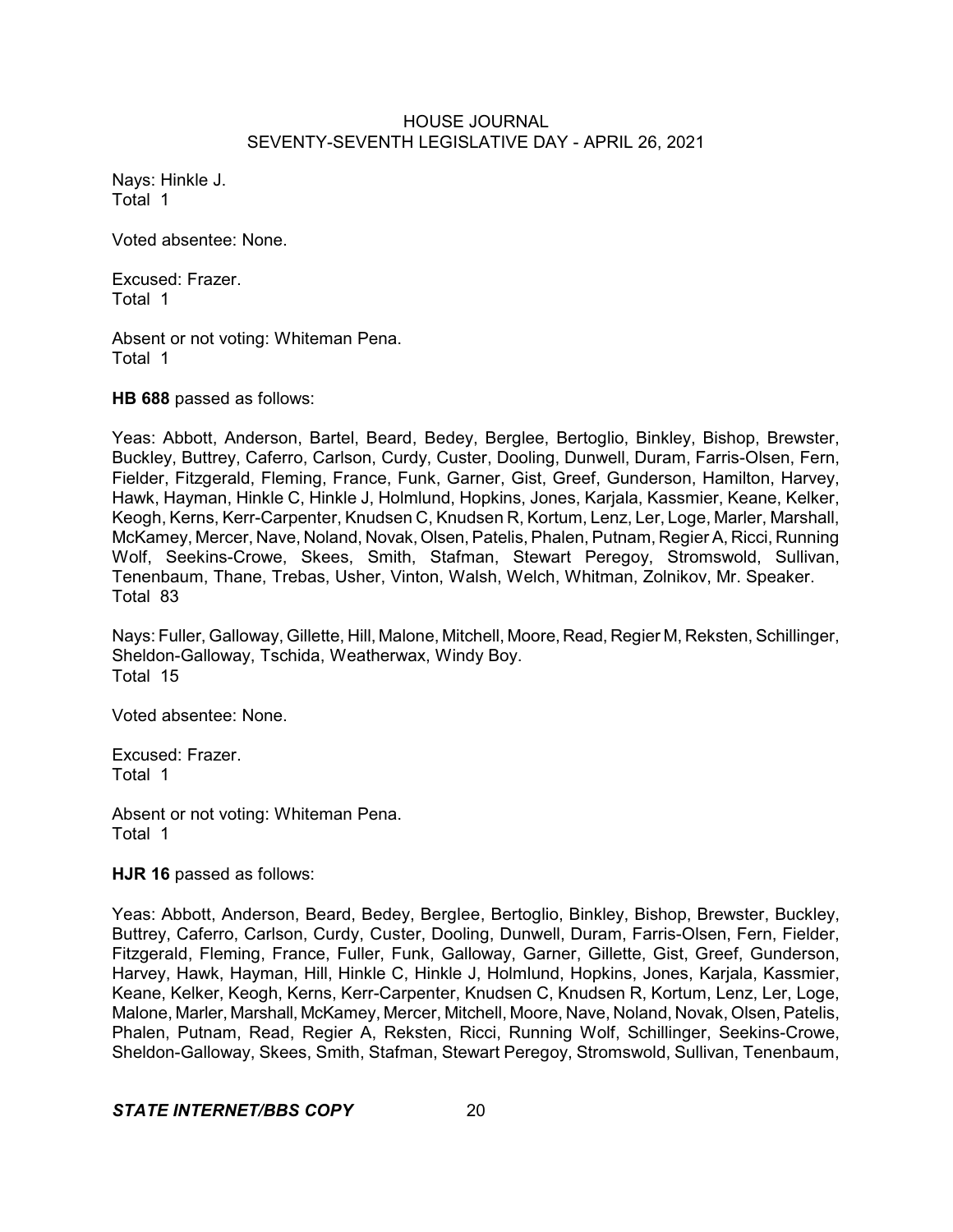Thane, Trebas, Usher, Vinton, Walsh, Weatherwax, Welch, Whitman, Windy Boy, Zolnikov, Mr. Speaker. Total 94

Nays: Bartel, Hamilton, Regier M, Tschida. Total 4

Voted absentee: None.

Excused: Frazer. Total 1

Absent or not voting: Whiteman Pena. Total 1

**HJR 31** passed as follows:

Yeas: Abbott, Anderson, Beard, Bedey, Berglee, Bertoglio, Binkley, Bishop, Brewster, Buckley, Buttrey, Caferro, Carlson, Curdy, Custer, Dooling, Dunwell, Duram, Farris-Olsen, Fern, Fielder, Fitzgerald, Fleming, France, Fuller, Funk, Galloway, Garner, Gillette, Gist, Greef, Gunderson, Hamilton, Harvey, Hawk, Hayman, Hill, Hinkle C, Hinkle J, Holmlund, Hopkins, Jones, Karjala, Kassmier, Keane, Kelker, Keogh, Kerns, Kerr-Carpenter, Knudsen C, Knudsen R, Kortum, Lenz, Ler, Loge, Malone, Marler, Marshall, McKamey, Mercer, Mitchell, Moore, Nave, Noland, Novak, Olsen, Patelis, Phalen, Putnam, Read, Regier A, Regier M, Reksten, Ricci, Running Wolf, Schillinger, Seekins-Crowe, Sheldon-Galloway, Skees, Smith, Stafman, Stewart Peregoy, Stromswold, Sullivan, Tenenbaum, Thane, Trebas, Tschida, Usher, Vinton, Walsh, Weatherwax, Welch, Whitman, Windy Boy, Zolnikov, Mr. Speaker. Total 97

Nays: Bartel. Total 1

Voted absentee: None.

Excused: Frazer. Total 1

Absent or not voting: Whiteman Pena. Total 1

# **HJR 34** passed as follows:

Yeas: Abbott, Anderson, Beard, Bedey, Berglee, Bertoglio, Binkley, Bishop, Brewster, Buckley, Buttrey, Caferro, Carlson, Curdy, Custer, Dooling, Dunwell, Duram, Farris-Olsen, Fern, Fielder, Fitzgerald, Fleming, France, Fuller, Funk, Galloway, Garner, Gillette, Gist, Greef, Gunderson,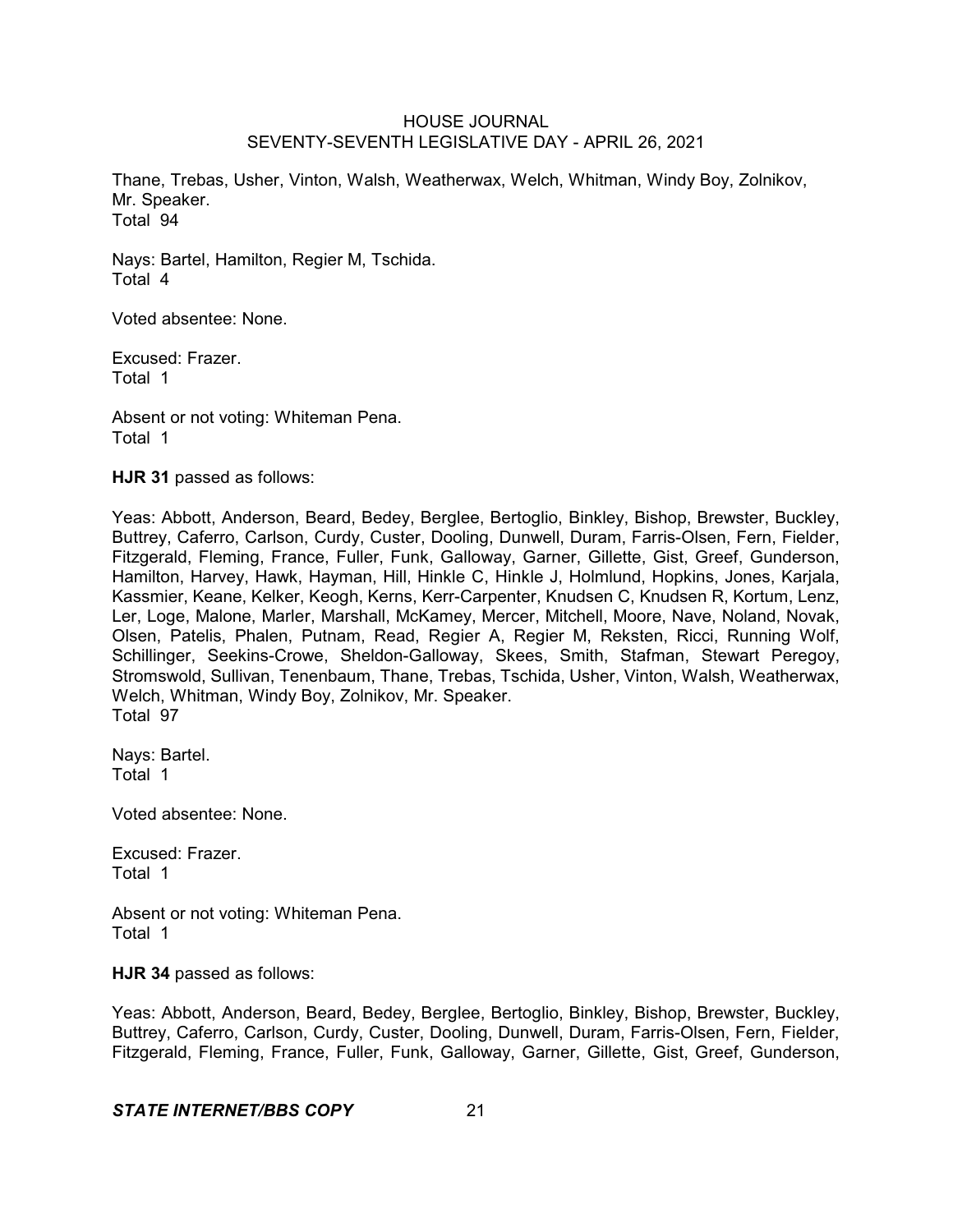Hamilton, Harvey, Hawk, Hayman, Hill, Hinkle C, Hinkle J, Holmlund, Hopkins, Jones, Karjala, Kassmier, Keane, Kelker, Keogh, Kerns, Kerr-Carpenter, Knudsen C, Knudsen R, Kortum, Lenz, Loge, Malone, Marler, Marshall, McKamey, Mercer, Mitchell, Moore, Nave, Noland, Novak, Olsen, Patelis, Phalen, Putnam, Read, Regier A, Regier M, Reksten, Ricci, Running Wolf, Schillinger, Seekins-Crowe, Sheldon-Galloway, Skees, Smith, Stafman, Stewart Peregoy, Stromswold, Sullivan, Tenenbaum, Thane, Trebas, Tschida, Usher, Vinton, Walsh, Weatherwax, Welch, Whitman, Windy Boy, Zolnikov, Mr. Speaker. Total 96

Nays: Bartel, Ler. Total 2

Voted absentee: None.

Excused: Frazer. Total 1

Absent or not voting: Whiteman Pena. Total 1

**HJR 40** passed as follows:

Yeas: Abbott, Anderson, Beard, Bedey, Berglee, Bertoglio, Binkley, Bishop, Brewster, Buckley, Buttrey, Caferro, Carlson, Curdy, Custer, Dooling, Duram, Fern, Fielder, Fitzgerald, Fleming, France, Fuller, Funk, Galloway, Garner, Gillette, Gist, Greef, Gunderson, Hamilton, Harvey, Hill, Hinkle C, Hinkle J, Holmlund, Hopkins, Jones, Kassmier, Keane, Kelker, Keogh, Kerns, Kerr-Carpenter, Knudsen C, Knudsen R, Lenz, Ler, Loge, Malone, Marler, Marshall, McKamey, Mercer, Mitchell, Moore, Nave, Noland, Novak, Patelis, Phalen, Putnam, Read, Regier A, Regier M, Reksten, Ricci, Running Wolf, Schillinger, Seekins-Crowe, Skees, Stafman, Stewart Peregoy, Stromswold, Sullivan, Thane, Trebas, Tschida, Usher, Vinton, Walsh, Welch, Whitman, Zolnikov, Mr. Speaker. Total 85

Nays: Bartel, Dunwell, Farris-Olsen, Hawk, Hayman, Karjala, Kortum, Olsen, Sheldon-Galloway, Smith, Tenenbaum, Weatherwax, Windy Boy. Total 13

Voted absentee: None.

Excused: Frazer. Total 1

Absent or not voting: Whiteman Pena. Total 1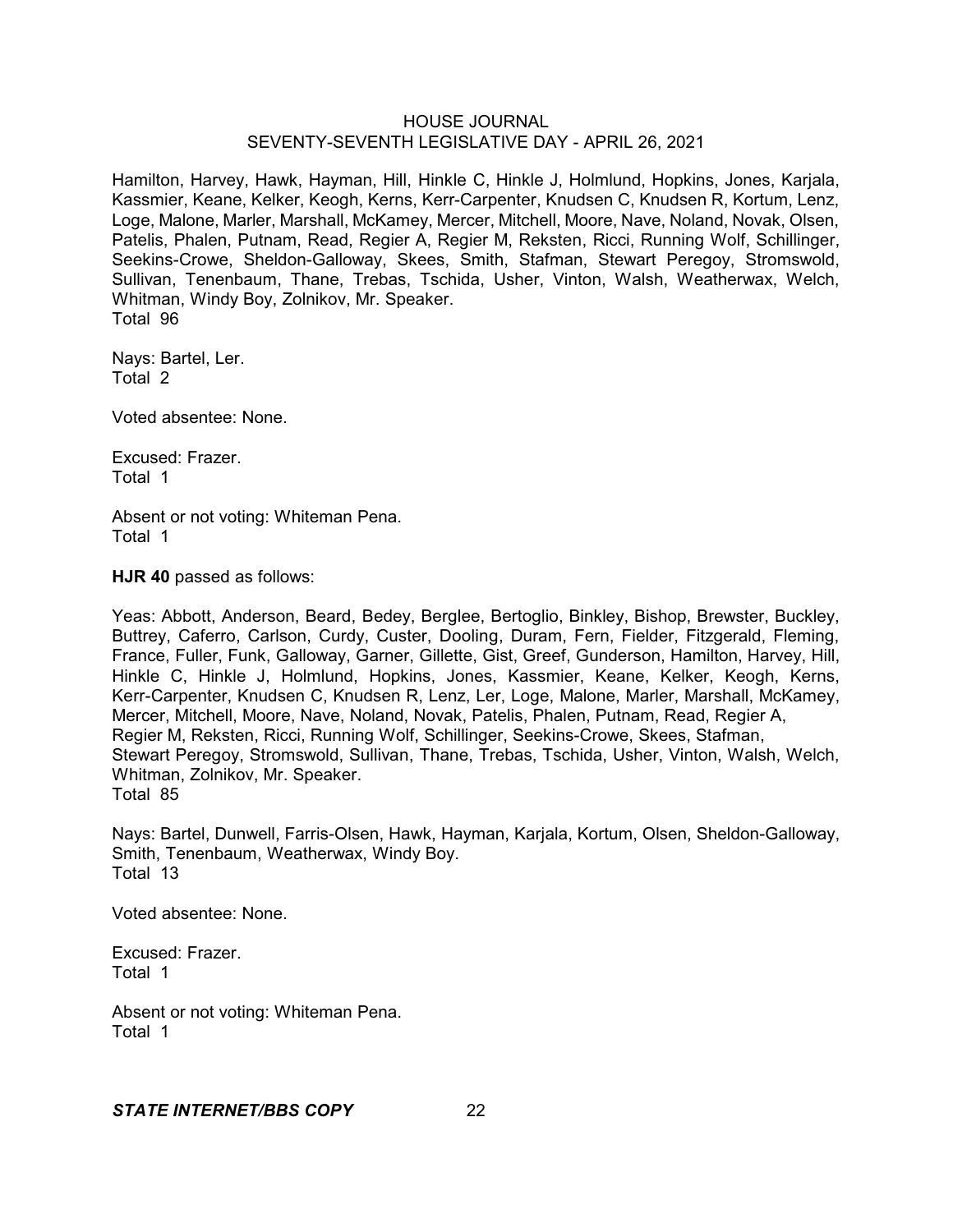**HJR 43** passed as follows:

Yeas: Abbott, Anderson, Bedey, Berglee, Bertoglio, Brewster, Buckley, Buttrey, Caferro, Carlson, Custer, Dooling, Dunwell, Fern, Fitzgerald, Fleming, France, Fuller, Garner, Gillette, Gist, Greef, Gunderson, Hamilton, Holmlund, Hopkins, Jones, Kassmier, Keane, Kerns, Kerr-Carpenter, Ler, Loge, Malone, Marshall, McKamey, Mercer, Moore, Noland, Novak, Patelis, Phalen, Putnam, Read, Regier A, Regier M, Ricci, Schillinger, Seekins-Crowe, Stafman, Sullivan, Thane, Usher, Vinton, Walsh, Welch, Whitman, Mr. Speaker. Total 58

Nays: Bartel, Beard, Binkley, Bishop, Curdy, Duram, Farris-Olsen, Fielder, Funk, Galloway, Harvey, Hawk, Hayman, Hill, Hinkle C, Hinkle J, Karjala, Kelker, Keogh, Knudsen C, Knudsen R, Kortum, Lenz, Marler, Mitchell, Nave, Olsen, Reksten, Running Wolf, Sheldon-Galloway, Skees, Smith, Stewart Peregoy, Stromswold, Tenenbaum, Trebas, Tschida, Weatherwax, Windy Boy, Zolnikov. Total 40

Voted absentee: None.

Excused: Frazer. Total 1

Absent or not voting: Whiteman Pena. Total 1

**SB 159** concurred in as follows:

Yeas: Anderson, Bartel, Beard, Bedey, Berglee, Bertoglio, Binkley, Brewster, Buttrey, Carlson, Custer, Dooling, Duram, Fielder, Fitzgerald, Fleming, Fuller, Galloway, Garner, Gillette, Gist, Greef, Gunderson, Hill, Hinkle C, Hinkle J, Holmlund, Hopkins, Jones, Kassmier, Kerns, Knudsen C, Knudsen R, Lenz, Ler, Loge, Malone, Marshall, McKamey, Mercer, Mitchell, Moore, Nave, Noland, Patelis, Phalen, Putnam, Read, Regier A, Regier M, Reksten, Ricci, Schillinger, Seekins-Crowe, Skees, Stromswold, Trebas, Tschida, Usher, Vinton, Walsh, Welch, Whitman, Zolnikov, Mr. Speaker.

Total 65

Nays: Abbott, Bishop, Buckley, Caferro, Curdy, Dunwell, Farris-Olsen, Fern, France, Funk, Hamilton, Harvey, Hawk, Hayman, Karjala, Keane, Kelker, Keogh, Kerr-Carpenter, Kortum, Marler, Novak, Olsen, Running Wolf, Smith, Stafman, Stewart Peregoy, Sullivan, Tenenbaum, Thane, Weatherwax, Windy Boy. Total 32

Voted absentee: None.

Excused: Frazer. Total 1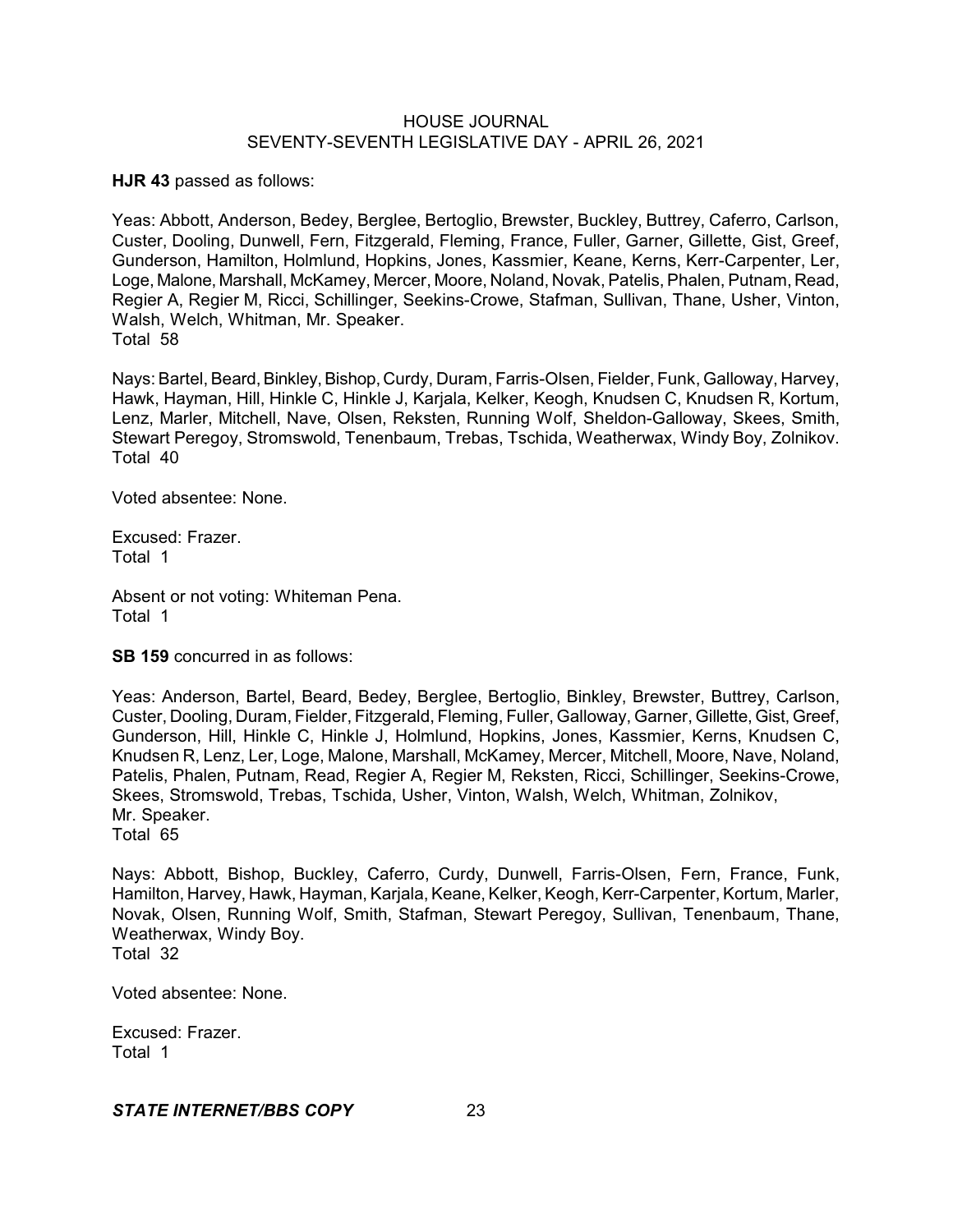Absent or not voting: Sheldon-Galloway, Whiteman Pena. Total 2

**SB 303** concurred in as follows:

Yeas: Abbott, Anderson, Bartel, Bedey, Berglee, Bertoglio, Binkley, Bishop, Brewster, Buckley, Buttrey, Caferro, Carlson, Curdy, Custer, Dooling, Dunwell, Duram, Farris-Olsen, Fern, Fielder, Fitzgerald, Fleming, France, Fuller, Funk, Galloway, Garner, Gillette, Gist, Greef, Gunderson, Hamilton, Harvey, Hawk, Hayman, Hill, Hinkle C, Hinkle J, Holmlund, Hopkins, Jones, Karjala, Kassmier, Keane, Kelker, Keogh, Kerns, Kerr-Carpenter, Knudsen C, Knudsen R, Kortum, Lenz, Ler, Loge, Malone, Marler, Marshall, McKamey, Mercer, Mitchell, Moore, Nave, Noland, Novak, Olsen, Patelis, Phalen, Putnam, Read, Regier A, Regier M, Reksten, Ricci, Running Wolf, Schillinger, Seekins-Crowe, Skees, Smith, Stafman, Stewart Peregoy, Stromswold, Sullivan, Tenenbaum, Thane, Trebas, Tschida, Usher, Vinton, Walsh, Weatherwax, Welch, Whitman, Windy Boy, Zolnikov, Mr. Speaker. Total 96

Nays: Beard, Sheldon-Galloway. Total 2

Voted absentee: None.

Excused: Frazer. Total 1

Absent or not voting: Whiteman Pena. Total 1

**SB 306** concurred in as follows:

Yeas: Anderson, Bartel, Beard, Bedey, Berglee, Bertoglio, Binkley, Brewster, Buckley, Buttrey, Caferro, Carlson, Custer, Dooling, Duram, Fern, Fielder, Fitzgerald, Fleming, Fuller, Galloway, Garner, Gillette, Gist, Greef, Gunderson, Hill, Hinkle C, Hinkle J, Holmlund, Hopkins, Jones, Kassmier, Keane, Kerns, Kerr-Carpenter, Knudsen C, Knudsen R, Lenz, Ler, Loge, Malone, Marshall, McKamey, Mercer, Mitchell, Moore, Nave, Noland, Patelis, Phalen, Read, Regier A, Regier M, Reksten, Ricci, Schillinger, Seekins-Crowe, Sheldon-Galloway, Skees, Stromswold, Trebas, Tschida, Usher, Vinton, Walsh, Welch, Whitman, Zolnikov, Mr. Speaker. Total 70

Nays: Abbott, Bishop, Curdy, Dunwell, Farris-Olsen, France, Funk, Hamilton, Harvey, Hawk, Hayman, Karjala, Kelker, Keogh, Kortum, Marler, Novak, Olsen, Putnam, Running Wolf, Smith, Stafman, Stewart Peregoy, Sullivan, Tenenbaum, Thane, Weatherwax, Windy Boy. Total 28

Voted absentee: None.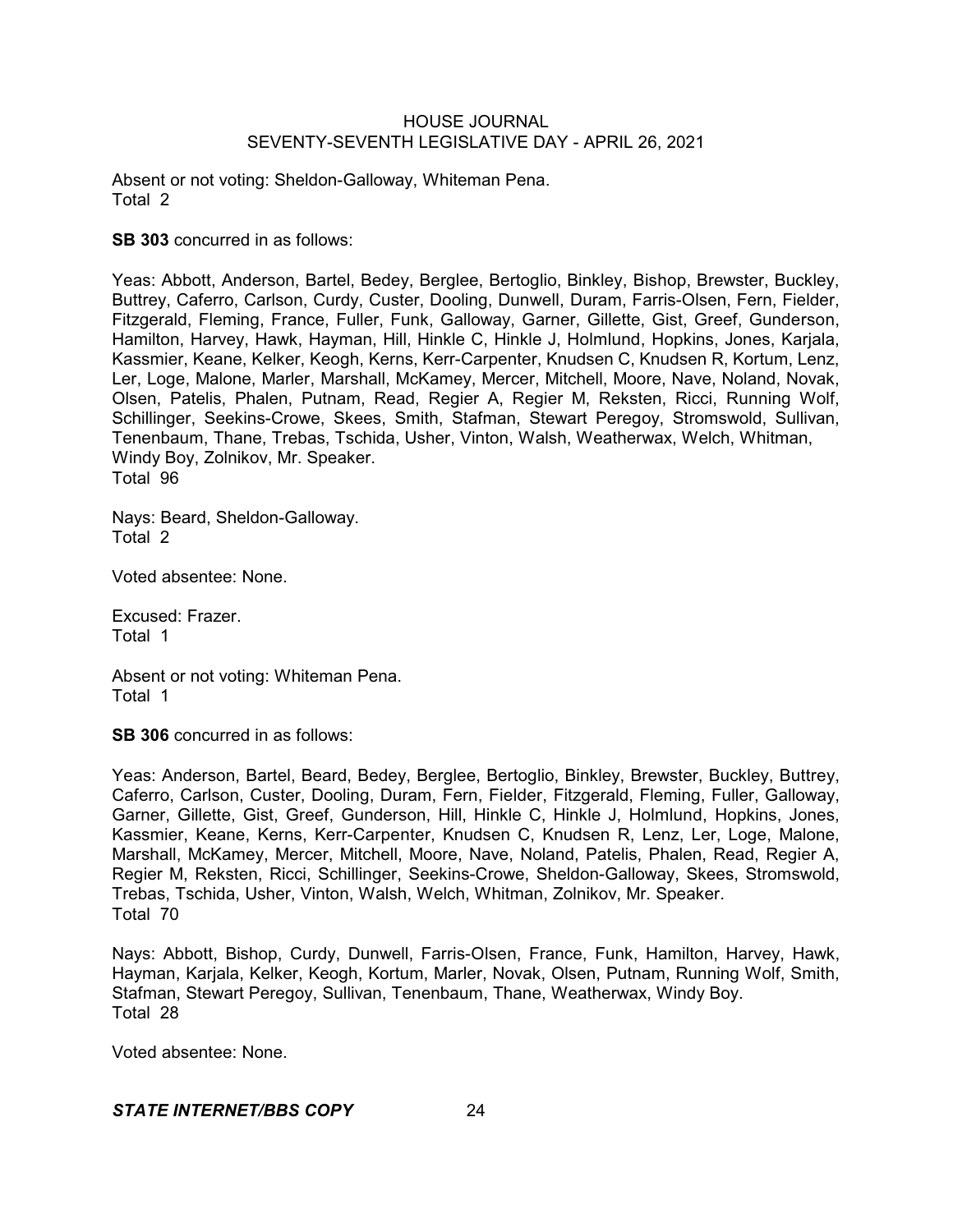Excused: Frazer. Total 1

Absent or not voting: Whiteman Pena. Total 1

**SB 384** concurred in as follows:

Yeas: Anderson, Bartel, Beard, Bedey, Berglee, Bertoglio, Binkley, Brewster, Buttrey, Carlson, Custer, Dooling, Duram, Fielder, Fitzgerald, Fleming, Fuller, Galloway, Garner, Gillette, Gist, Greef, Gunderson, Harvey, Hill, Hinkle C, Hinkle J, Holmlund, Hopkins, Jones, Kassmier, Keane, Kerns, Knudsen C, Knudsen R, Lenz, Ler, Loge, Malone, Marshall, McKamey, Mitchell, Moore, Nave, Noland, Patelis, Phalen, Putnam, Read, Regier A, Regier M, Reksten, Ricci, Schillinger, Seekins-Crowe, Sheldon-Galloway, Skees, Stromswold, Trebas, Tschida, Usher, Vinton, Walsh, Welch, Whitman, Zolnikov, Mr. Speaker. Total 67

Nays: Abbott, Bishop, Buckley, Caferro, Curdy, Dunwell, Farris-Olsen, Fern, France, Funk, Hamilton, Hawk, Hayman, Karjala, Kelker, Keogh, Kerr-Carpenter, Kortum, Marler, Mercer, Novak, Olsen, Running Wolf, Smith, Stafman, Stewart Peregoy, Sullivan, Tenenbaum, Thane, Weatherwax, Windy Boy. Total 31

Voted absentee: None.

Excused: Frazer. Total 1

Absent or not voting: Whiteman Pena. Total 1

**SB 385** concurred in as follows:

Yeas: Anderson, Bartel, Beard, Bedey, Berglee, Bertoglio, Binkley, Brewster, Buttrey, Carlson, Custer, Dooling, Duram,Fielder, Fitzgerald, Fleming, Fuller, Galloway, Garner, Gillette, Gist, Greef, Gunderson, Hill, Hinkle C, Hinkle J, Holmlund, Hopkins, Jones, Kassmier, Kerns, Knudsen C, Knudsen R, Lenz, Ler, Loge, Malone, Marshall, McKamey, Mercer, Mitchell, Moore, Nave, Noland, Patelis, Phalen, Putnam, Read, Regier M, Reksten, Ricci, Schillinger, Seekins-Crowe, Sheldon-Galloway, Skees, Stromswold, Trebas, Tschida, Usher, Vinton, Walsh, Welch, Whitman, Zolnikov, Mr. Speaker. Total 65

Nays: Abbott, Bishop, Buckley, Caferro, Curdy, Dunwell, Farris-Olsen, Fern, France, Funk, Hamilton, Harvey, Hawk, Hayman, Karjala, Keane, Kelker, Keogh, Kerr-Carpenter, Kortum, Marler,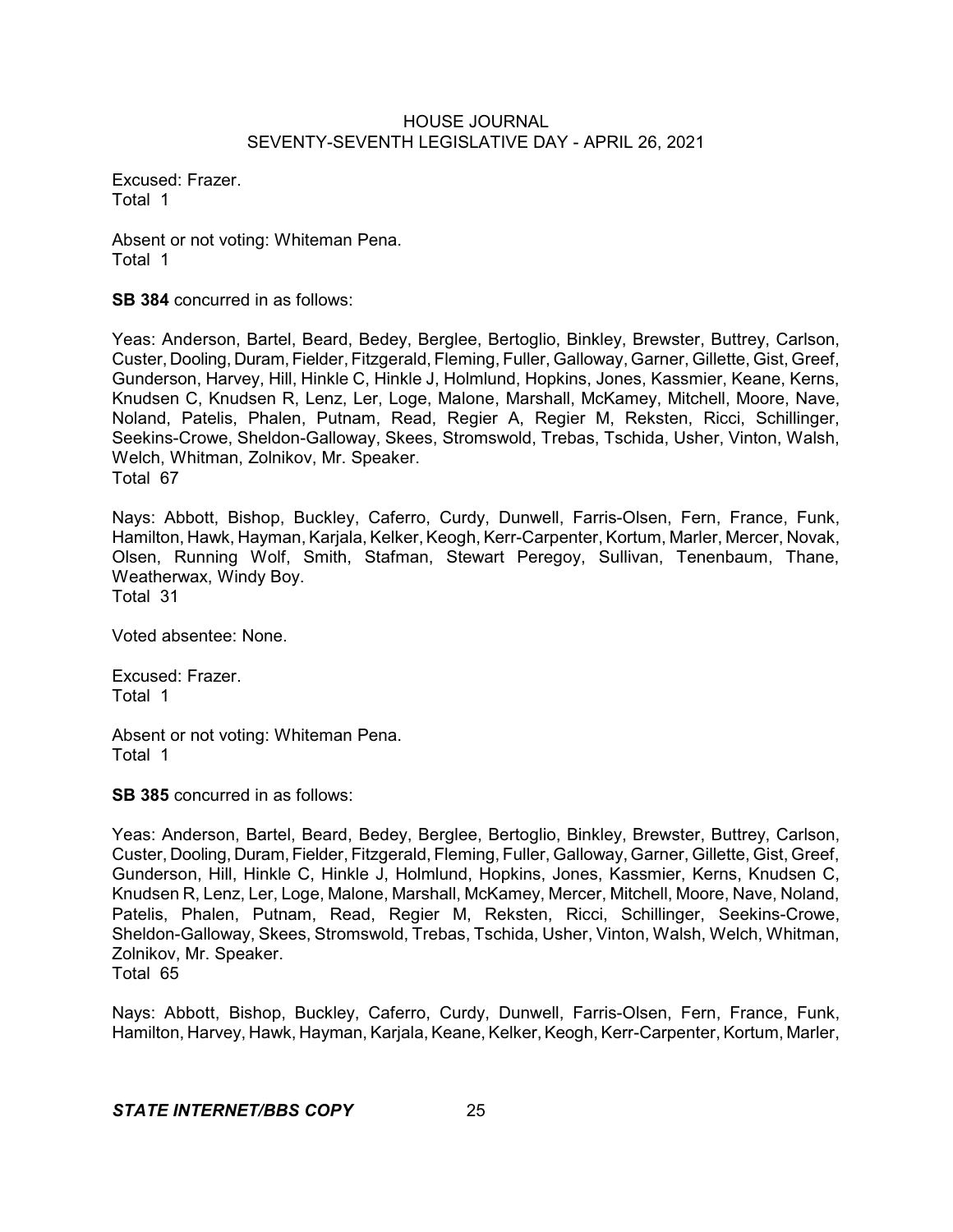Novak, Olsen, Regier A, Running Wolf, Smith, Stafman, Stewart Peregoy, Sullivan, Tenenbaum, Thane, Weatherwax, Windy Boy. Total 33

Voted absentee: None.

Excused: Frazer. Total 1

Absent or not voting: Whiteman Pena. Total 1

**SB 399** concurred in as follows:

Yeas: Anderson, Bartel, Beard, Bedey, Berglee, Bertoglio, Binkley, Brewster, Buttrey, Carlson, Custer, Dooling, Duram, Fielder, Fitzgerald, Fleming, Fuller, Galloway, Garner, Gillette, Gist, Greef, Gunderson, Hill, Hinkle C, Hinkle J, Holmlund, Hopkins, Jones, Kassmier, Kerns, Knudsen C, Knudsen R, Lenz, Ler, Loge, Malone, Marshall, McKamey, Mercer, Mitchell, Moore, Nave, Noland, Patelis, Phalen, Putnam, Read, Regier A, Regier M, Reksten, Ricci, Schillinger, Seekins-Crowe, Sheldon-Galloway, Skees, Smith, Stromswold, Trebas, Tschida, Usher, Vinton, Walsh, Welch, Whitman, Zolnikov, Mr. Speaker. Total 67

Nays: Abbott, Bishop, Buckley, Caferro, Curdy, Dunwell, Farris-Olsen, Fern, France, Funk, Hamilton, Harvey, Hawk, Hayman, Karjala, Keane, Kelker, Keogh, Kerr-Carpenter, Kortum, Marler, Novak, Olsen, Running Wolf, Stafman, Stewart Peregoy, Sullivan, Tenenbaum, Thane, Weatherwax, Windy Boy. Total 31

Voted absentee: None.

Excused: Frazer. Total 1

Absent or not voting: Whiteman Pena. Total 1

**SB 400** concurred in as follows:

Yeas: Bartel, Beard, Bedey, Berglee, Bertoglio, Binkley, Brewster, Carlson, Custer, Dooling, Duram, Fielder, Fleming, Fuller, Galloway, Gillette, Gist, Gunderson, Hill, Hinkle C, Hinkle J, Holmlund, Jones, Kassmier, Kerns, Knudsen C, Knudsen R, Lenz, Ler, Loge, Malone, Marshall, McKamey, Mercer, Mitchell, Moore, Nave, Noland, Patelis, Phalen, Read, Regier A, Regier M, Reksten, Ricci, Schillinger, Seekins-Crowe, Sheldon-Galloway, Skees, Stromswold, Trebas,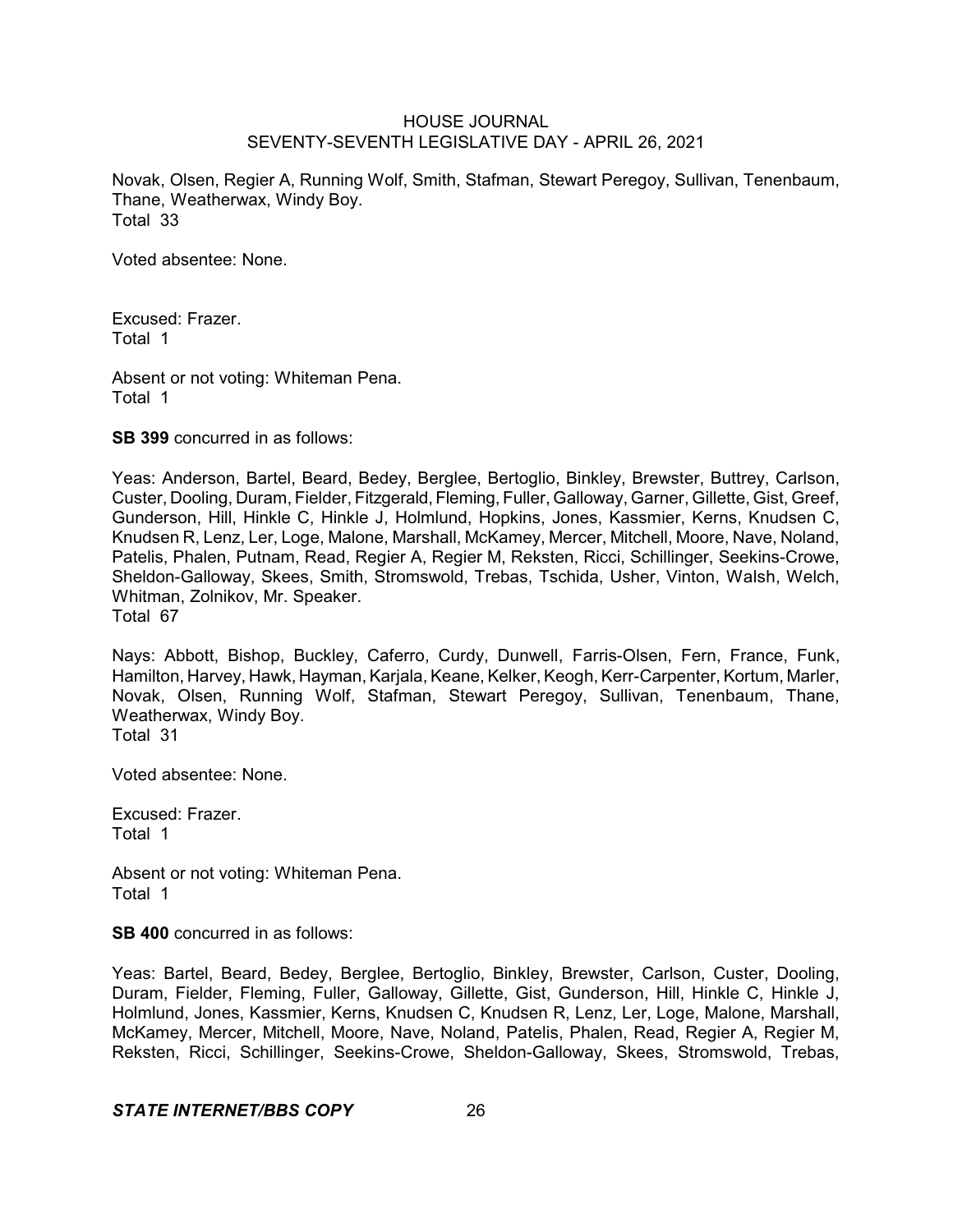Tschida, Usher, Vinton, Walsh, Whitman, Zolnikov, Mr. Speaker. Total 58

Nays: Abbott, Anderson, Bishop, Buckley, Buttrey, Caferro, Curdy, Dunwell, Farris-Olsen, Fern, Fitzgerald, France, Funk, Garner, Greef, Hamilton, Harvey, Hawk, Hayman, Hopkins, Karjala, Keane, Kelker, Keogh, Kerr-Carpenter, Kortum, Marler, Novak, Olsen, Putnam, Running Wolf, Smith, Stafman, Stewart Peregoy, Sullivan, Tenenbaum, Thane, Weatherwax, Welch, Windy Boy. Total 40

Voted absentee: None.

Excused: Frazer. Total 1

Absent or not voting: Whiteman Pena. Total 1

**SB 402** concurred in as follows:

Yeas: Anderson, Bartel, Beard, Bedey, Berglee, Bertoglio, Binkley, Brewster, Buttrey, Carlson, Dooling, Duram, Fielder, Fitzgerald, Fleming, Fuller, Galloway, Garner, Gillette, Gist, Greef, Gunderson, Hill, Hinkle C, Hinkle J, Holmlund, Hopkins, Jones, Kassmier, Kerns, Knudsen C, Knudsen R, Lenz, Ler, Loge, Malone, Marshall, McKamey, Mercer, Mitchell, Moore, Nave, Noland, Patelis, Phalen, Read, Regier A, Regier M, Reksten, Ricci, Schillinger, Seekins-Crowe, Sheldon-Galloway, Skees, Stromswold, Trebas, Tschida, Usher, Vinton, Walsh, Welch, Whitman, Zolnikov, Mr. Speaker.

Total 64

Nays: Abbott, Bishop, Buckley, Caferro, Curdy, Custer, Dunwell, Farris-Olsen, Fern, France, Funk, Hamilton, Harvey, Hawk, Hayman, Karjala, Keane, Kelker, Keogh, Kerr-Carpenter, Kortum, Marler, Novak, Olsen, Putnam, Running Wolf, Smith, Stafman, Stewart Peregoy, Sullivan, Tenenbaum, Thane, Weatherwax, Windy Boy. Total 34

Voted absentee: None.

Excused: Frazer. Total 1

Absent or not voting: Whiteman Pena. Total 1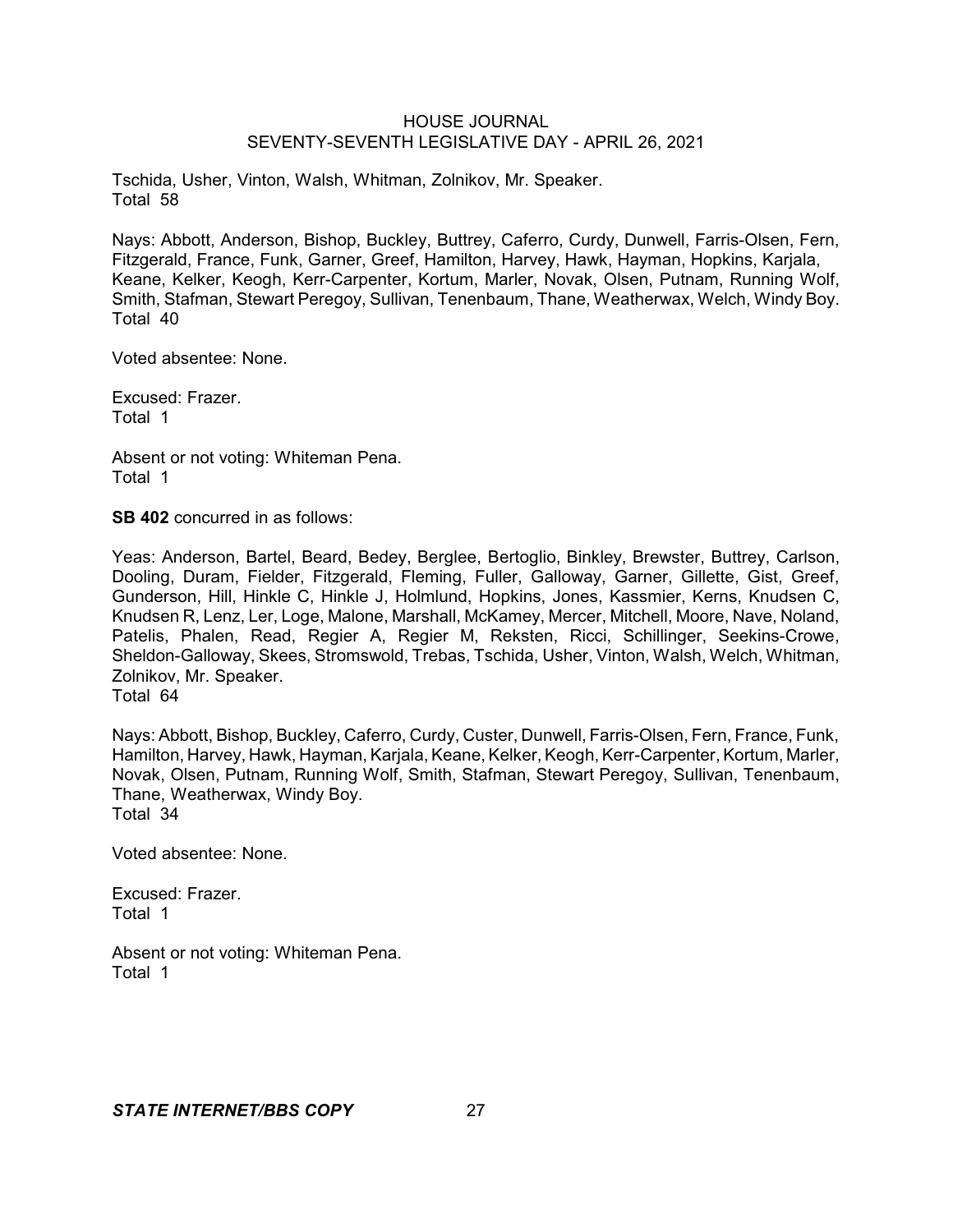**SB 403** concurred in as follows:

Yeas: Abbott, Anderson, Bartel, Beard, Bedey, Berglee, Bertoglio, Binkley, Bishop, Brewster, Buckley, Buttrey, Caferro, Carlson, Curdy, Custer, Dooling, Dunwell, Duram, Farris-Olsen, Fern, Fielder, Fitzgerald, Fleming, France, Fuller, Funk, Galloway, Garner, Gillette, Gist, Greef, Gunderson, Hamilton, Harvey, Hawk, Hayman, Hill, Hinkle C, Hinkle J, Holmlund, Hopkins, Jones, Karjala, Kassmier, Keane, Kelker, Keogh, Kerns, Kerr-Carpenter, Knudsen C, Knudsen R, Kortum, Lenz, Ler, Loge, Malone, Marler, Marshall, McKamey, Mercer, Mitchell, Moore, Nave, Noland, Novak, Olsen, Patelis, Phalen, Putnam, Read, Regier A, Regier M, Reksten, Ricci, Running Wolf, Schillinger, Seekins-Crowe, Sheldon-Galloway, Skees, Smith, Stafman, Stewart Peregoy, Stromswold, Sullivan, Tenenbaum, Thane, Trebas, Tschida, Usher, Vinton, Walsh, Weatherwax, Welch, Whitman, Windy Boy, Zolnikov, Mr. Speaker. Total 98

Nays: None. Total 0

Voted absentee: None.

Excused: Frazer. Total 1

Absent or not voting: Whiteman Pena. Total 1

**SJR 14** concurred in as follows:

Yeas: Abbott, Anderson, Bedey, Bertoglio, Binkley, Bishop, Brewster, Buckley, Buttrey, Caferro, Curdy, Custer, Dooling, Dunwell, Farris-Olsen, Fern, Fitzgerald, France, Funk, Galloway, Garner, Gillette, Gist, Greef, Gunderson, Hamilton, Harvey, Hawk, Hayman, Hill, Holmlund, Hopkins, Jones, Karjala, Kassmier, Keane, Kelker, Keogh, Kerns, Kerr-Carpenter, Knudsen C, Kortum, Lenz, Loge, Malone, Marler, Marshall, McKamey, Mercer, Moore, Novak, Olsen, Phalen, Putnam, Regier A, Reksten, Ricci, Running Wolf, Seekins-Crowe, Smith, Stafman, Stewart Peregoy, Stromswold, Sullivan, Tenenbaum, Thane, Trebas, Walsh, Weatherwax, Welch, Whitman, WindyBoy, Zolnikov. Total 73

Nays: Bartel, Beard, Berglee, Carlson, Duram, Fielder, Fleming, Fuller, Hinkle C, Hinkle J, Knudsen R, Ler, Mitchell, Nave, Noland, Patelis, Read, Regier M, Schillinger, Sheldon-Galloway, Skees, Tschida, Usher, Vinton, Mr. Speaker. Total 25

Voted absentee: None.

Excused: Frazer. Total 1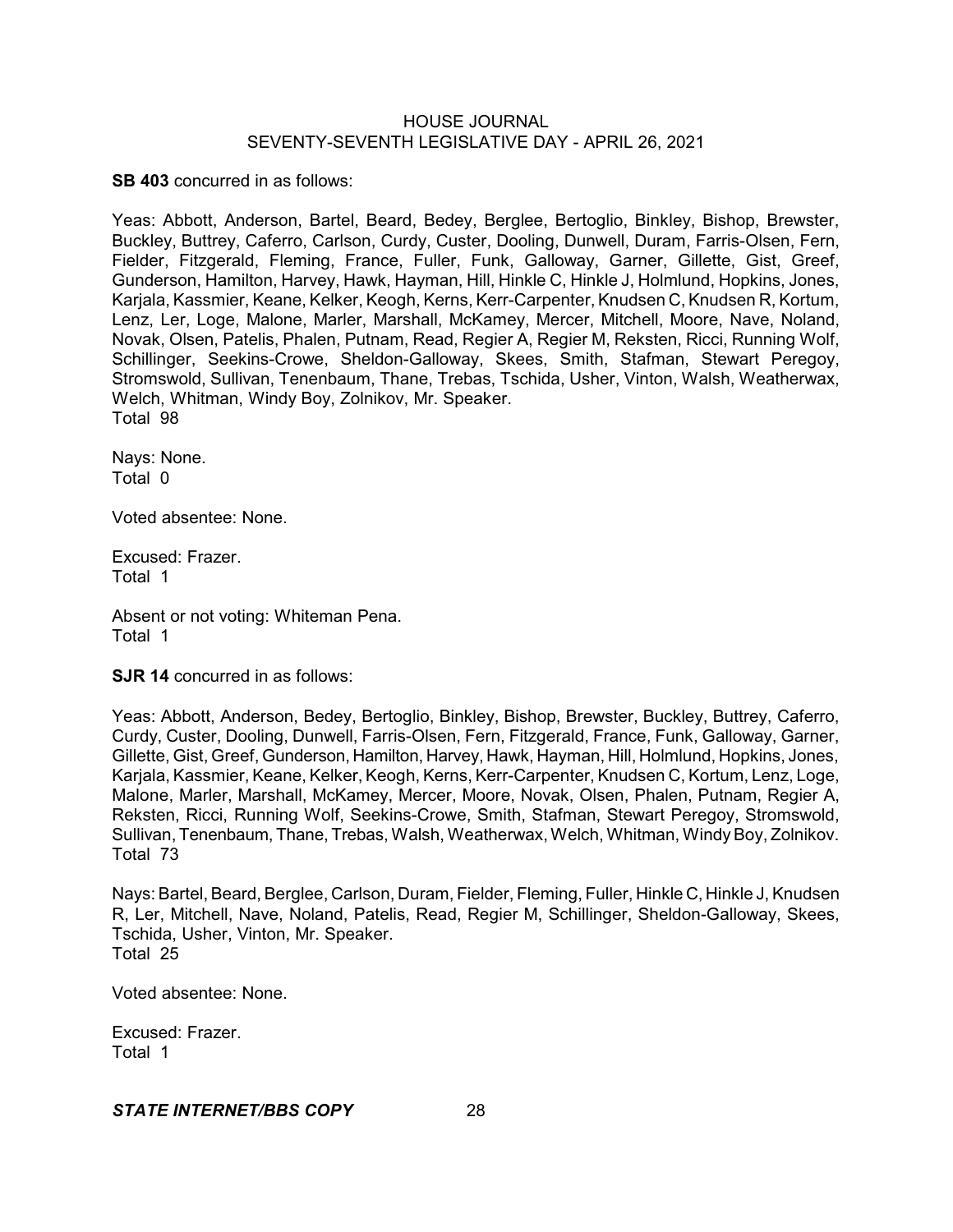Absent or not voting: Whiteman Pena. Total 1

# **SECOND READING OF BILLS (COMMITTEE OF THE WHOLE)**

Majority Leader Vinton moved the House resolve itself into a Committee of the Whole for consideration of business on second reading. Motion carried. Representative Gillette in the chair.

Mr. Speaker: We, your Committee of the Whole, having had under consideration business on second reading, recommend as follows:

**HB 8** - **Senate Amendments** - Representative Hopkins moved Senate amendments to **HB 8** be concurred in. Motion carried as follows:

Yeas: Abbott, Anderson, Bartel, Beard, Bedey, Berglee, Bertoglio, Binkley, Brewster, Buckley, Buttrey, Caferro, Carlson, Curdy, Custer, Dooling, Dunwell, Duram, Farris-Olsen, Fern, Fielder, Fitzgerald, Fleming, France, Fuller, Funk, Galloway, Garner, Gillette, Gist, Greef, Gunderson, Hamilton, Harvey, Hawk, Hayman, Hill, Holmlund, Hopkins, Jones, Karjala, Kassmier, Keane, Kelker, Keogh, Kerns, Kerr-Carpenter, Knudsen C, Knudsen R, Kortum, Lenz, Ler, Loge, Malone, Marler, Marshall, McKamey, Mercer, Mitchell, Moore, Nave, Noland, Novak, Olsen, Patelis, Phalen, Putnam, Read, Regier A, Regier M, Reksten, Ricci, Running Wolf, Schillinger, Seekins-Crowe, Sheldon-Galloway, Skees, Smith, Stafman, Stewart Peregoy, Stromswold, Sullivan, Tenenbaum, Thane, Trebas, Tschida, Usher, Vinton, Walsh, Weatherwax, Welch, Whiteman Pena, Whitman, Windy Boy, Zolnikov, Mr. Speaker. Total 96

Nays: Hinkle C, Hinkle J. Total 2

Voted absentee: None.

Excused: Frazer. Total 1

Absent or not voting: Bishop. Total 1

**HB 231** - **Senate Amendments** - Representative M. Regier moved Senate amendments to **HB 231** be concurred in. Motion carried as follows:

Yeas: Abbott, Anderson, Bartel, Beard, Bedey, Berglee, Bertoglio, Binkley, Bishop, Brewster, Buckley, Buttrey, Carlson, Custer, Dooling, Duram, Fern, Fielder, Fitzgerald, Fleming, France, Fuller, Galloway, Garner, Gillette, Gist, Greef, Gunderson, Hamilton, Hawk, Hill, Hinkle C, Hinkle J, Holmlund, Hopkins, Jones, Karjala, Kassmier, Keane, Kelker, Kerns, Kerr-Carpenter,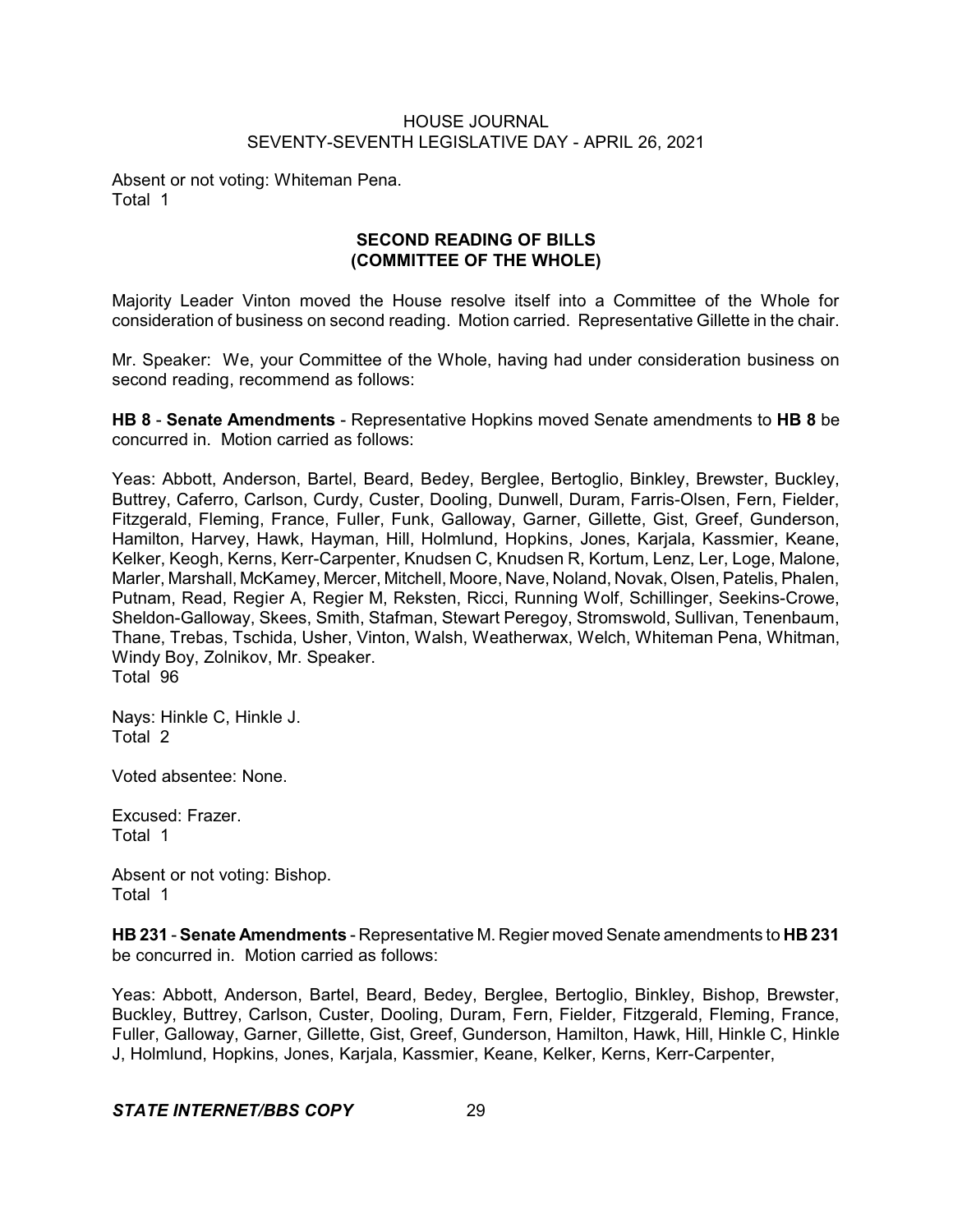Knudsen C, Knudsen R, Lenz, Ler, Loge, Malone, Marshall, McKamey, Mercer, Mitchell, Moore, Nave, Noland, Patelis, Phalen, Putnam, Read, Regier A, Regier M, Reksten, Ricci, Schillinger, Seekins-Crowe, Sheldon-Galloway, Skees, Smith, Stromswold, Sullivan, Tenenbaum, Thane, Trebas, Tschida, Usher, Vinton, Walsh, Weatherwax, Welch, Whitman, Zolnikov, Mr. Speaker. Total 82

Nays: Caferro, Curdy, Dunwell, Farris-Olsen, Funk, Harvey, Hayman, Keogh, Kortum, Marler, Novak, Olsen, Running Wolf, Stafman, Stewart Peregoy, Whiteman Pena, Windy Boy. Total 17

Voted absentee: None.

Excused: Frazer. Total 1

Absent or not voting: None. Total 0

**HB 249** - **Senate Amendments** - Representative M. Regier moved Senate amendments to **HB 249** be concurred in. Motion carried as follows:

Yeas: Abbott, Anderson, Bartel, Beard, Bedey, Berglee, Bertoglio, Binkley, Bishop, Brewster, Buckley, Buttrey, Carlson, Curdy, Custer, Dooling, Dunwell, Duram, Farris-Olsen, Fern, Fielder, Fitzgerald, Fleming, France, Fuller, Funk, Galloway, Garner, Gillette, Gist, Greef, Gunderson, Hamilton, Harvey, Hawk, Hayman, Hill, Hinkle C, Hinkle J, Holmlund, Hopkins, Jones, Karjala, Kassmier, Keane, Kelker, Keogh, Kerns, Kerr-Carpenter, Knudsen C, Knudsen R, Kortum, Lenz, Ler, Loge, Malone, Marler, Marshall, McKamey, Mercer, Mitchell, Moore, Nave, Noland, Novak, Olsen, Patelis, Phalen, Putnam, Read, Regier A, Regier M, Reksten, Ricci, Running Wolf, Schillinger, Seekins-Crowe, Sheldon-Galloway, Skees, Smith, Stafman, Stewart Peregoy, Stromswold, Sullivan, Tenenbaum, Thane, Trebas, Tschida, Usher, Vinton, Walsh, Weatherwax, Welch, Whitman, Windy Boy, Zolnikov, Mr. Speaker. Total 97

Nays: Caferro, Whiteman Pena. Total 2

Voted absentee: None.

Excused: Frazer. Total 1

Absent or not voting: None. Total 0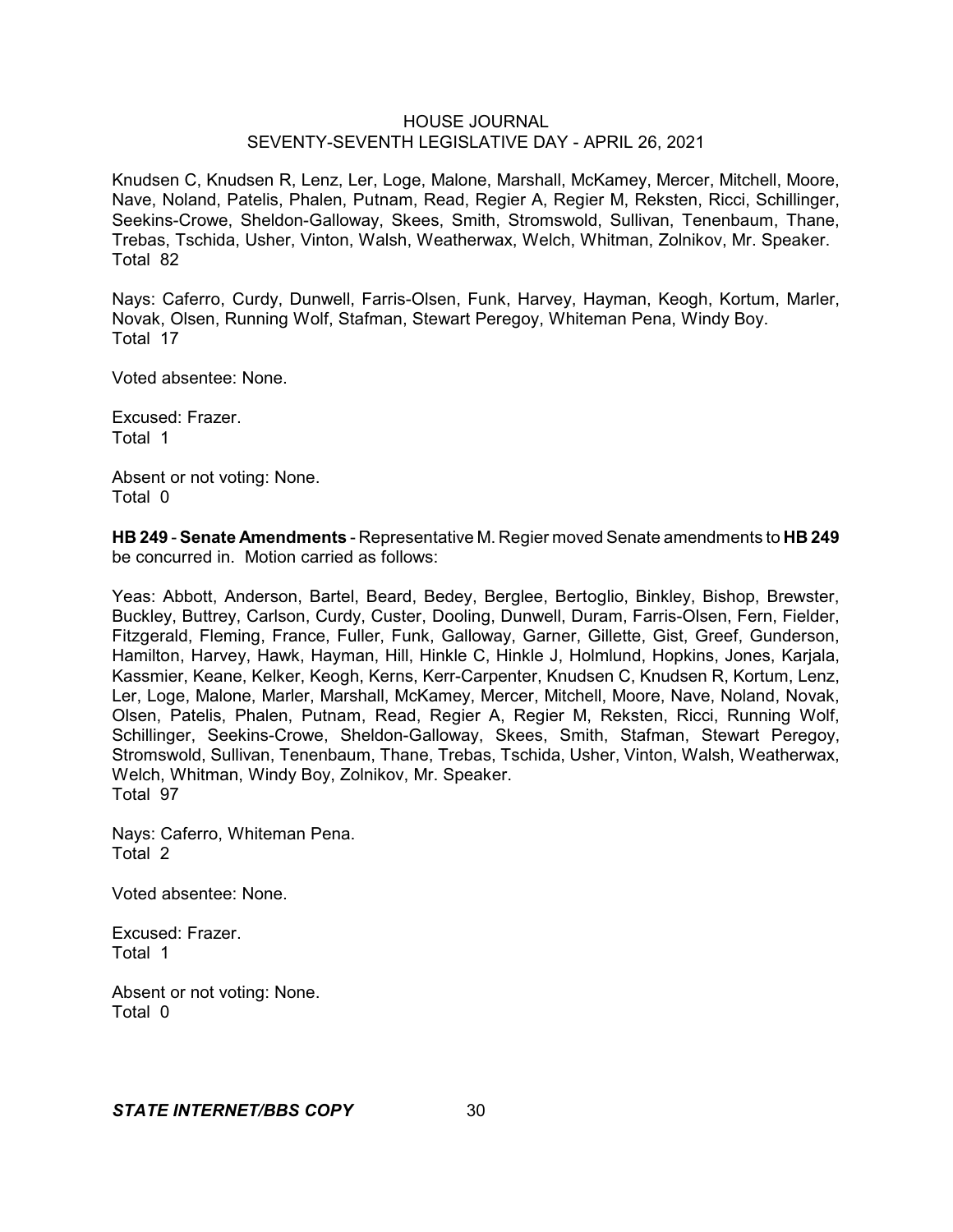**HB 472** - **Senate Amendments** - Representative M. Regier moved Senate amendments to **HB 472** be concurred in. Motion carried as follows:

Yeas: Anderson, Bartel, Beard, Bedey, Berglee, Bertoglio, Binkley, Brewster, Buttrey, Carlson, Custer, Dooling, Duram, Fielder, Fitzgerald, Fleming, Fuller, Galloway, Garner, Gillette, Gist, Greef, Gunderson, Hill, Hinkle C, Hinkle J, Holmlund, Hopkins, Jones, Kassmier, Kerns, Knudsen C, Knudsen R, Lenz, Ler, Loge, Malone, Marshall, McKamey, Mercer, Mitchell, Moore, Nave, Noland, Patelis, Phalen, Putnam, Read, Regier A, Regier M, Reksten, Ricci, Schillinger, Seekins-Crowe, Sheldon-Galloway, Skees, Stromswold, Trebas, Tschida, Usher, Vinton, Walsh, Welch, Whitman, Zolnikov, Mr. Speaker.

Total 66

Nays: Abbott, Bishop, Buckley, Caferro, Curdy, Dunwell, Farris-Olsen, Fern, France, Funk, Hamilton, Harvey, Hawk, Hayman, Karjala, Keane, Kelker, Keogh, Kerr-Carpenter, Kortum, Marler, Novak, Olsen, Running Wolf, Smith, Stafman, Stewart Peregoy, Sullivan, Tenenbaum, Thane, Weatherwax, Whiteman Pena, Windy Boy. Total 33

Voted absentee: None.

Excused: Frazer. Total 1

Absent or not voting: None. Total 0

**HB 502** - **Conference Committee Report No. 1** - Representative Sheldon-Galloway moved the Conference Committee report to **HB 502** be adopted. Motion carried as follows:

Yeas: Abbott, Anderson, Bartel, Beard, Bedey, Berglee, Bertoglio, Binkley, Bishop, Brewster, Buckley, Buttrey, Carlson, Custer, Dooling, Dunwell, Duram, Fern, Fielder, Fitzgerald, Fleming, France, Fuller, Galloway, Garner, Gillette, Gist, Greef, Gunderson, Hamilton, Hill, Hinkle C, Hinkle J, Holmlund, Hopkins, Jones, Karjala, Kassmier, Keane, Kelker, Keogh, Kerns, Kerr-Carpenter, Knudsen C, Knudsen R, Kortum, Lenz, Ler, Loge, Malone, Marler, Marshall, McKamey, Mercer, Mitchell, Moore, Nave, Noland, Novak, Patelis, Phalen, Putnam, Read, Regier A, Regier M, Reksten, Ricci, Running Wolf, Schillinger, Seekins-Crowe, Sheldon-Galloway, Skees, Smith, Stafman, Stromswold, Thane, Trebas, Tschida, Usher, Vinton, Walsh, Weatherwax, Welch, Whitman, Zolnikov, Mr. Speaker.

Total 86

Nays: Caferro, Curdy, Farris-Olsen, Funk, Harvey, Hawk, Hayman, Olsen, Stewart Peregoy, Sullivan, Tenenbaum, Whiteman Pena, Windy Boy. Total 13

Voted absentee: None.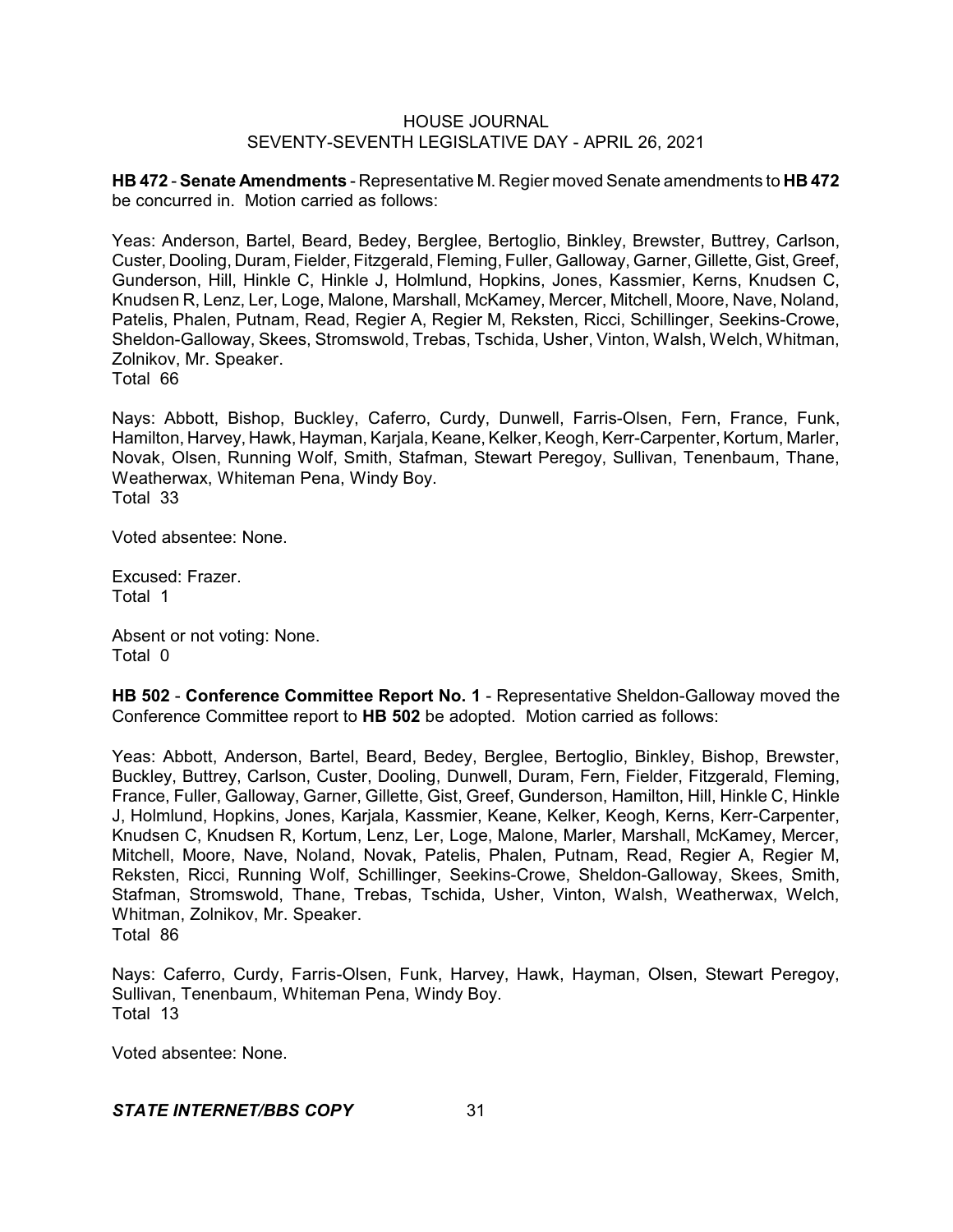Excused: Frazer. Total 1

Absent or not voting: None. Total 0

**HB 689** - **Senate Amendments** - Representative Dooling moved Senate amendments to **HB 689** be **not** concurred in. Motion carried as follows:

Yeas: Abbott, Anderson, Bartel, Beard, Bedey, Berglee, Bertoglio, Binkley, Bishop, Brewster, Buckley, Buttrey, Caferro, Carlson, Curdy, Custer, Dooling, Dunwell, Duram, Farris-Olsen, Fern, Fielder, Fitzgerald, Fleming, France, Fuller, Funk, Galloway, Garner, Gillette, Gist, Greef, Gunderson, Hamilton, Harvey, Hawk, Hayman, Hill, Holmlund, Hopkins, Jones, Karjala, Kassmier, Keane, Kelker, Keogh, Kerns, Kerr-Carpenter, Knudsen C, Knudsen R, Kortum, Ler, Loge, Malone, Marler, Marshall, McKamey, Mitchell, Nave, Noland, Novak, Olsen, Patelis, Phalen, Putnam, Read, Regier A, Regier M, Reksten, Ricci, Running Wolf, Schillinger, Seekins-Crowe, Sheldon-Galloway, Skees, Smith, Stafman, Stewart Peregoy, Stromswold, Sullivan, Tenenbaum, Thane, Trebas, Tschida, Usher, Vinton, Walsh, Weatherwax, Welch, Whiteman Pena, Whitman, Windy Boy, Zolnikov, Mr. Speaker. Total 94

Nays: Hinkle C, Hinkle J, Lenz, Mercer, Moore. Total 5

Voted absentee: None.

Excused: Frazer. Total 1

Absent or not voting: None. Total 0

**HJR 14** - **Senate Amendments** - Representative Garner moved Senate amendments to **HJR 14** be concurred in. Motion carried as follows:

Yeas: Abbott, Anderson, Bedey, Berglee, Bertoglio, Binkley, Bishop, Brewster, Buckley, Buttrey, Caferro, Carlson, Curdy, Custer, Dooling, Dunwell, Duram, Farris-Olsen, Fern, Fielder, Fitzgerald, Fleming, France, Fuller, Funk, Galloway, Garner, Gillette, Gist, Greef, Gunderson, Hamilton, Harvey, Hawk, Hayman, Hill, Hinkle C, Hinkle J, Holmlund, Hopkins, Jones, Karjala, Kassmier, Keane, Kelker, Keogh, Kerns, Kerr-Carpenter, Knudsen C, Knudsen R, Kortum, Ler, Loge, Malone, Marler, Marshall, McKamey, Mercer, Mitchell, Moore, Nave, Noland, Novak, Olsen, Patelis, Phalen, Putnam, Read, Regier A, Regier M, Reksten, Ricci, Running Wolf, Schillinger, Seekins-Crowe,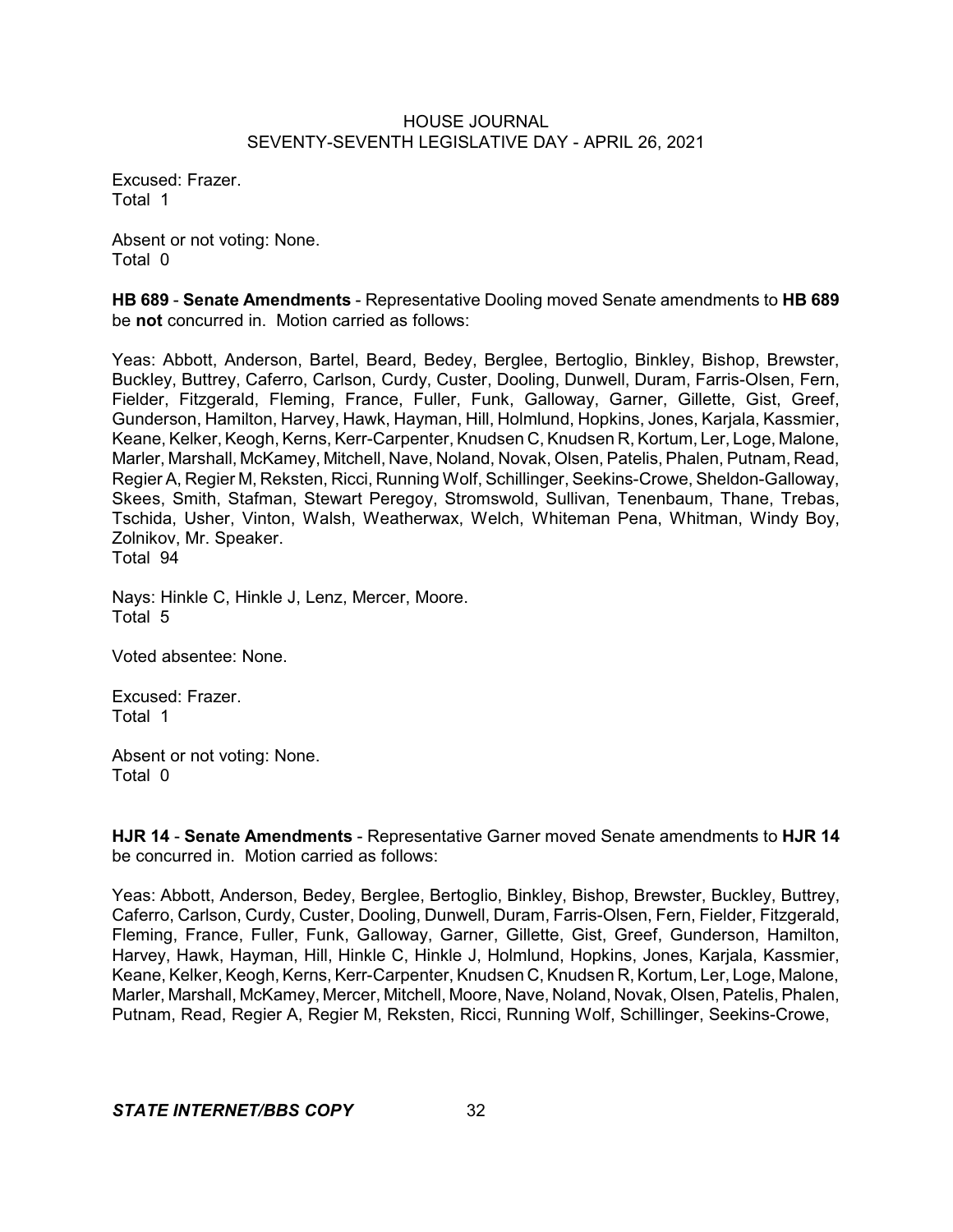Sheldon-Galloway, Skees, Smith, Stafman, Stewart Peregoy, Stromswold, Sullivan, Tenenbaum, Thane, Trebas, Usher, Vinton, Walsh, Weatherwax, Welch, Whiteman Pena, Whitman, Windy Boy, Zolnikov, Mr. Speaker. Total 95

Nays: Beard, Lenz, Tschida. Total 3

Voted absentee: None.

Excused: Frazer. Total 1

Absent or not voting: Bartel. Total 1

**HJR 29** - Representative Duram moved **HJR 29** do pass. Motion carried as follows:

Yeas: Abbott, Anderson, Beard, Bedey, Berglee, Bertoglio, Binkley, Bishop, Brewster, Buckley, Buttrey, Caferro, Carlson, Curdy, Custer, Dooling, Dunwell, Duram, Farris-Olsen, Fern, Fielder, Fitzgerald, Fleming, France, Fuller, Funk, Galloway, Garner, Gillette, Gist, Greef, Gunderson, Hamilton, Harvey, Hawk, Hayman, Hill, Hinkle C, Hinkle J, Holmlund, Hopkins, Jones, Karjala, Kassmier, Keane, Kelker, Keogh, Kerns, Kerr-Carpenter, Knudsen C, Knudsen R, Kortum, Lenz, Ler, Loge, Malone, Marler, Marshall, McKamey, Mercer, Mitchell, Moore, Nave, Noland, Novak, Olsen, Patelis, Phalen, Putnam, Read, Regier A, Regier M, Reksten, Ricci, Running Wolf, Schillinger, Seekins-Crowe, Sheldon-Galloway, Skees, Smith, Stafman, Stewart Peregov. Stromswold, Sullivan, Tenenbaum, Thane, Trebas, Usher,Vinton, Walsh, Welch, Whiteman Pena, Whitman, Windy Boy, Zolnikov. Total 95

Nays: Bartel, Tschida. Total 2

Voted absentee: None.

Excused: Frazer. Total 1

Absent or not voting: Weatherwax, Mr. Speaker. Total 2

**HJR 35** - Representative Carlson moved **HJR 35** do pass. Motion carried as follows:

Yeas: Abbott, Anderson, Beard, Bedey, Berglee, Bertoglio, Binkley, Bishop, Brewster, Buckley, Buttrey, Caferro, Carlson, Curdy, Custer, Dooling, Dunwell, Duram, Farris-Olsen, Fern, Fielder,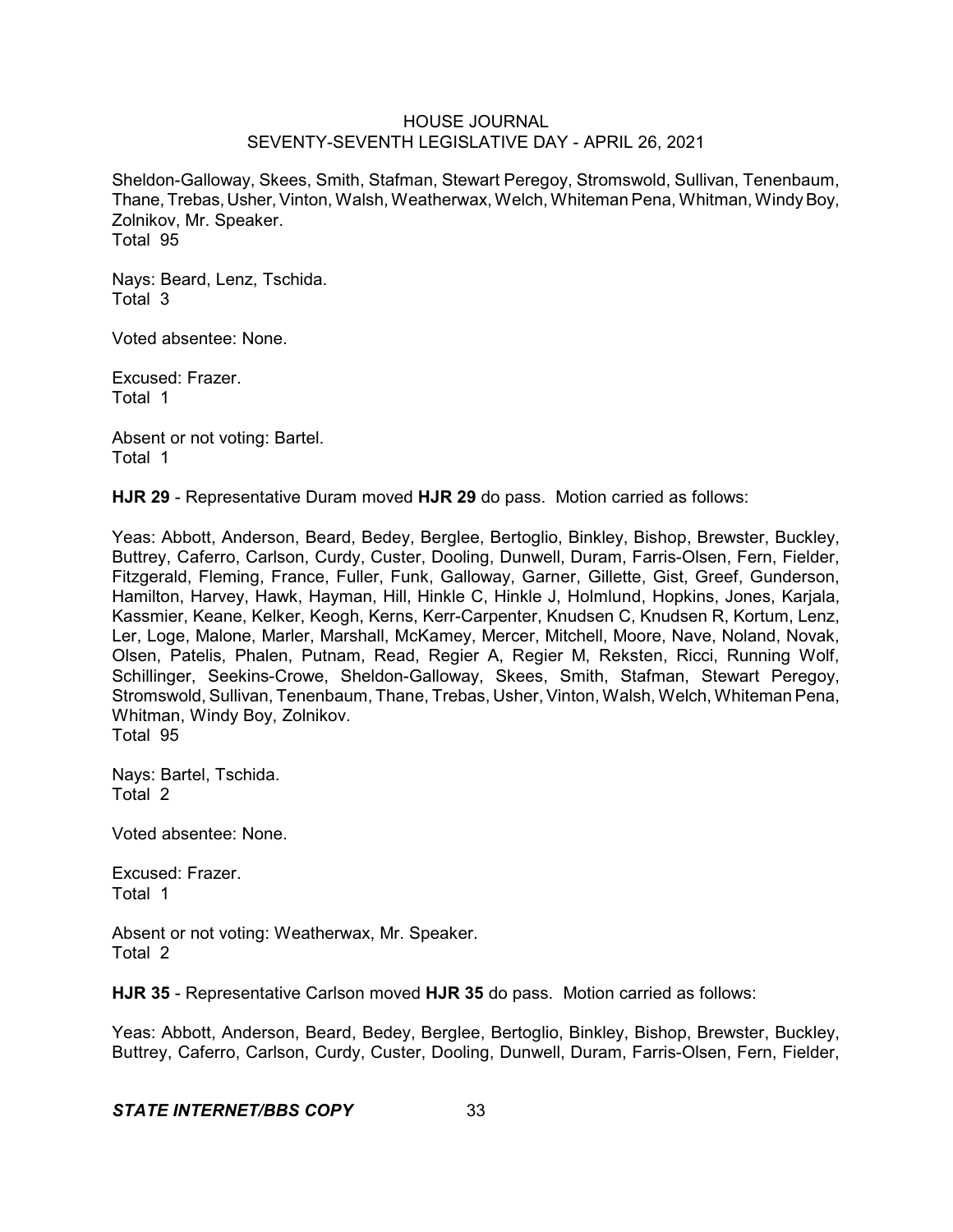Fitzgerald, Fleming, France, Fuller, Funk, Galloway, Garner, Gillette, Gist, Greef, Gunderson, Hamilton, Harvey, Hawk, Hayman, Hill, Hinkle C, Hinkle J, Holmlund, Hopkins, Jones, Karjala, Kassmier, Keane, Kelker, Keogh, Kerns, Kerr-Carpenter, Knudsen C, Knudsen R, Kortum, Lenz, Ler, Loge, Malone, Marler, Marshall, McKamey, Mercer, Mitchell, Moore, Nave, Noland, Novak, Olsen, Patelis, Phalen, Putnam, Read, Regier A, Regier M, Reksten, Ricci, Running Wolf, Schillinger, Seekins-Crowe, Sheldon-Galloway, Skees, Smith, Stafman, Stewart Peregoy, Stromswold, Sullivan, Tenenbaum, Thane, Trebas, Tschida, Usher, Vinton, Walsh, Weatherwax, Welch, Whiteman Pena, Whitman, Windy Boy, Zolnikov, Mr. Speaker. Total 98

Nays: Bartel. Total 1

Voted absentee: None.

Excused: Frazer. Total 1

Absent or not voting: None. Total 0

Representative Mitchell assumed the chair.

**HJR 37** - Representative Gunderson moved **HJR 37** do pass. Motion carried as follows:

Yeas: Anderson, Beard, Bedey, Berglee, Bertoglio, Binkley, Brewster, Buttrey, Carlson, Custer, Dooling, Duram, Fielder, Fitzgerald, Fleming, Fuller, Galloway, Garner, Gillette, Gist, Greef, Gunderson, Hill, Hinkle C, Hinkle J, Holmlund, Hopkins, Jones, Kassmier, Kerns, Knudsen C, Knudsen R, Lenz, Ler, Loge, Malone, Marshall, McKamey, Mercer, Mitchell, Moore, Nave, Noland, Patelis, Phalen, Putnam, Read, Regier A, Regier M, Reksten, Ricci, Schillinger, Seekins-Crowe, Sheldon-Galloway, Skees, Stromswold, Trebas, Tschida, Usher, Vinton, Walsh, Welch, Whitman, Zolnikov, Mr. Speaker.

Total 65

Nays: Abbott, Bartel, Bishop, Buckley, Caferro, Curdy, Dunwell, Farris-Olsen, Fern, France, Funk, Hamilton, Harvey, Hawk, Hayman, Karjala, Keane, Kelker, Keogh, Kerr-Carpenter, Kortum, Marler, Novak, Olsen, Running Wolf, Smith, Stafman, Stewart Peregoy, Sullivan, Tenenbaum, Thane, Weatherwax, Whiteman Pena, Windy Boy. Total 34

Voted absentee: None.

Excused: Frazer. Total 1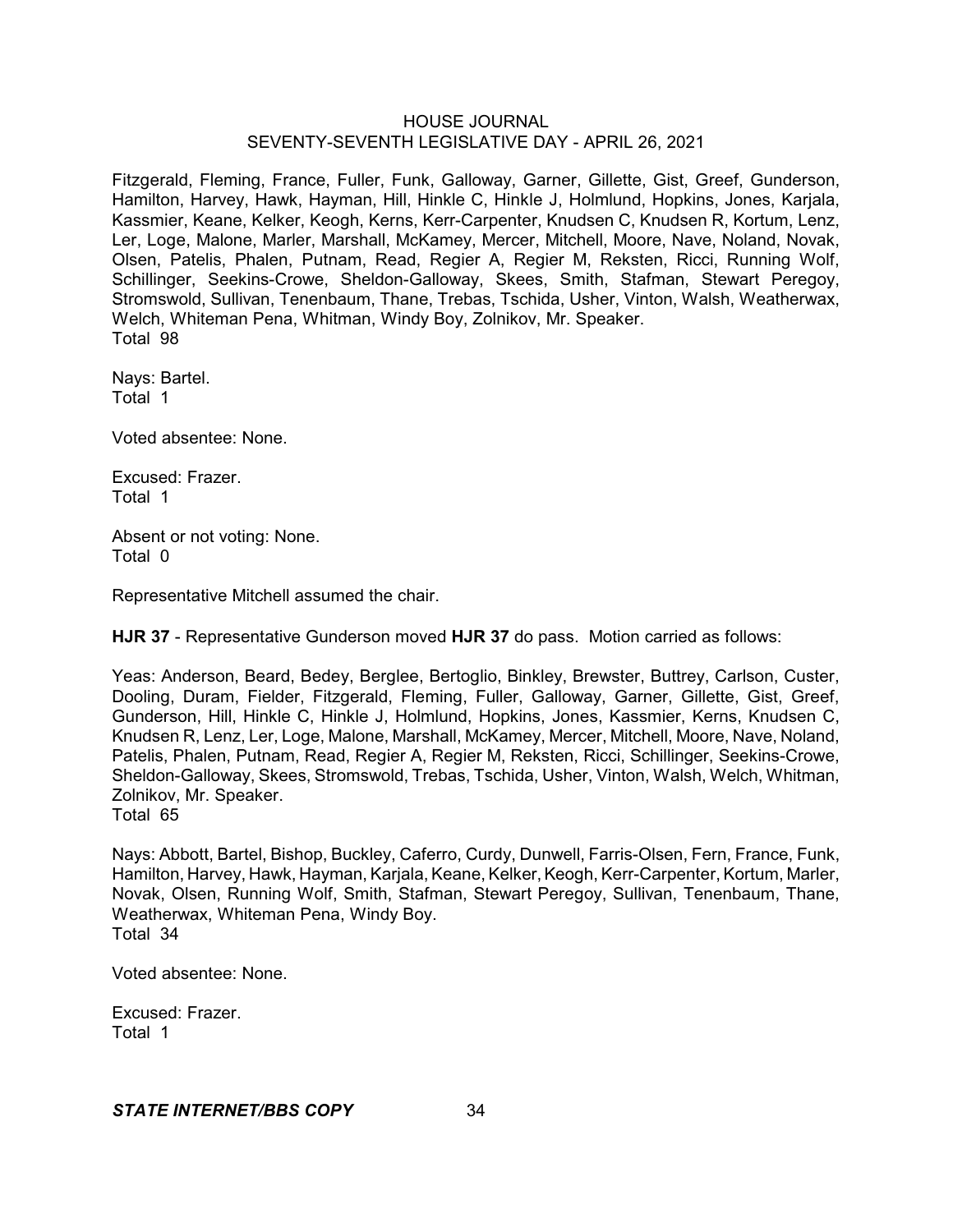Absent or not voting: None. Total 0

**HJR 39** - Representative Tenenbaum moved **HJR 39** do pass. Motion carried as follows:

Yeas: Abbott, Bedey, Bertoglio, Bishop, Brewster, Buckley, Buttrey, Caferro, Carlson, Curdy, Custer, Dooling, Dunwell, Farris-Olsen, Fern, Fitzgerald, France, Funk, Garner, Gillette, Greef, Gunderson, Hamilton, Harvey, Hawk, Hayman, Hinkle J, Holmlund, Hopkins, Jones, Karjala, Kassmier, Keane, Kelker, Keogh, Kerr-Carpenter, Knudsen C, Kortum, Loge, Marler, Marshall, McKamey, Mercer, Moore, Noland, Novak, Olsen, Patelis, Phalen, Putnam, Regier A, Reksten, Running Wolf, Seekins-Crowe, Skees, Smith, Stafman, Stewart Peregoy, Stromswold, Sullivan, Tenenbaum, Thane, Trebas, Usher, Vinton, Walsh, Weatherwax, Welch, Whiteman Pena, Whitman, Windy Boy, Zolnikov. Total 72

Nays: Anderson, Bartel, Beard, Berglee, Binkley, Duram, Fielder, Fleming, Fuller, Galloway, Gist, Hill, Hinkle C, Kerns, Knudsen R, Lenz, Ler, Malone, Mitchell, Nave, Read, Regier M, Ricci, Schillinger, Sheldon-Galloway, Tschida, Mr. Speaker. Total 27

Voted absentee: None.

Excused: Frazer. Total 1

Absent or not voting: None. Total 0

**HJR 42** - Representative France moved **HJR 42** do pass. Motion carried as follows:

Yeas: Abbott, Bedey, Bertoglio, Bishop, Buckley, Caferro, Curdy, Custer, Dooling, Dunwell, Duram, Farris-Olsen, Fern, Fitzgerald, France, Frazer, Funk, Garner, Gillette, Gist, Greef, Gunderson, Hamilton, Harvey, Hawk, Hayman, Hinkle J, Hopkins, Jones, Karjala, Keane, Kelker, Keogh, Kerns, Kerr-Carpenter, Kortum, Loge, Marler, McKamey, Mercer, Nave, Novak, Olsen, Putnam, Reksten, Running Wolf, Seekins-Crowe, Skees, Smith, Stafman, Stewart Peregoy, Sullivan, Tenenbaum, Thane, Usher, Walsh, Weatherwax, Welch, Whiteman Pena, Windy Boy. Total 60

Nays: Anderson, Bartel, Beard, Berglee, Binkley, Brewster, Buttrey, Carlson, Fielder, Fleming, Fuller, Galloway, Hill, Hinkle C, Holmlund, Kassmier, Knudsen C, Knudsen R, Lenz, Ler, Malone, Marshall, Mitchell, Moore, Noland, Patelis, Phalen, Read, Regier A, Regier M, Ricci, Schillinger, Sheldon-Galloway, Stromswold, Trebas, Tschida, Vinton, Whitman, Zolnikov, Mr. Speaker. Total 40

Voted absentee: None.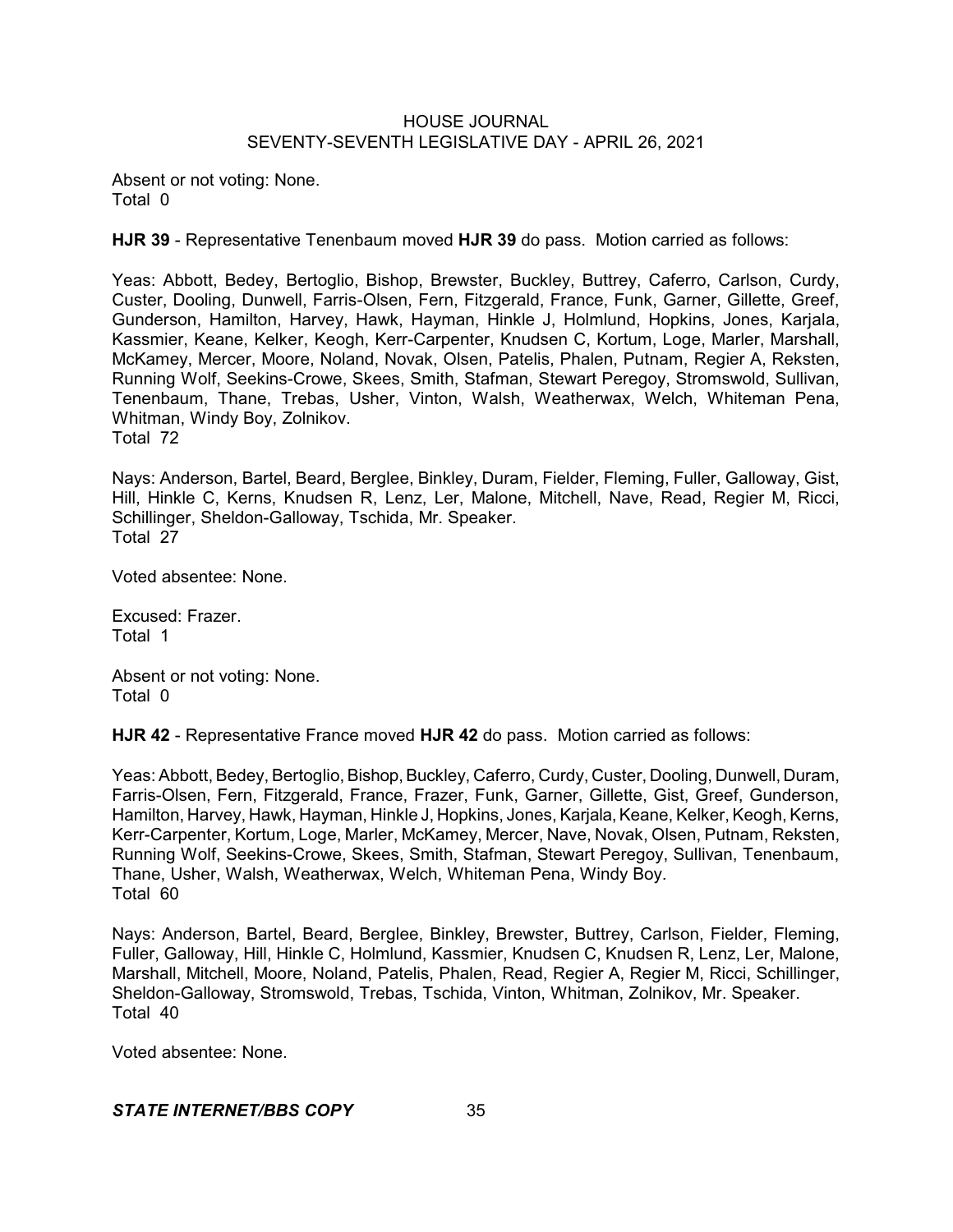Excused: None. Total 0

Absent or not voting: None. Total 0

**HJR 44** - Representative Lenz moved **HJR 44** do pass. Motion carried as follows:

Yeas: Abbott, Anderson, Bartel, Beard, Bedey, Berglee, Bertoglio, Binkley, Bishop, Brewster, Buckley, Buttrey, Carlson, Curdy, Custer, Dooling, Dunwell, Duram, Farris-Olsen, Fern, Fielder, Fitzgerald, Fleming, France, Frazer, Fuller, Funk, Galloway, Garner, Gillette, Gist, Greef, Gunderson, Hamilton, Harvey, Hawk, Hayman, Hill, Hinkle C, Hinkle J, Holmlund, Hopkins, Jones, Karjala, Keane, Kelker, Keogh, Kerns, Kerr-Carpenter, Knudsen C, Knudsen R, Kortum, Lenz, Ler, Loge, Malone, Marler, Marshall, McKamey, Mercer, Mitchell, Moore, Nave, Noland, Novak, Olsen, Patelis, Phalen, Putnam, Read, Regier A, Regier M, Reksten, Ricci, Running Wolf, Schillinger, Seekins-Crowe, Sheldon-Galloway, Skees, Smith, Stafman, Stewart Peregoy, Stromswold, Sullivan, Tenenbaum, Thane, Trebas, Tschida, Usher, Vinton, Walsh, Weatherwax, Welch, Whiteman Pena, Whitman, Windy Boy, Zolnikov, Mr. Speaker. Total 98

Nays: Caferro, Kassmier. Total 2

Voted absentee: None.

Excused: None. Total 0

Absent or not voting: None. Total 0

**HJR 45** - Representative Lenz moved **HJR 45** do pass. Motion carried as follows:

Yeas: Abbott, Anderson, Bartel, Beard, Bedey, Berglee, Bertoglio, Binkley, Bishop, Brewster, Buckley, Buttrey, Carlson, Curdy, Custer, Dooling, Dunwell, Duram, Farris-Olsen, Fern, Fielder, Fitzgerald, Fleming, France, Frazer, Fuller, Funk, Galloway, Garner, Gillette, Gist, Greef, Gunderson, Harvey, Hawk, Hayman, Hill, Hinkle C, Hinkle J, Holmlund, Hopkins, Jones, Karjala, Kassmier, Keane, Kelker, Keogh, Kerns, Kerr-Carpenter, Knudsen C, Knudsen R, Kortum, Lenz, Ler, Loge, Malone, Marler, Marshall, McKamey, Mercer, Mitchell, Moore, Nave, Noland, Novak, Patelis, Phalen, Putnam, Read, Regier A, Regier M, Reksten, Ricci, Running Wolf, Schillinger, Seekins-Crowe, Sheldon-Galloway, Skees, Smith, Stafman, Stewart Peregoy, Stromswold, Sullivan, Tenenbaum, Thane, Trebas, Tschida, Usher, Vinton, Walsh, Weatherwax, Welch, Whiteman Pena, Windy Boy, Zolnikov, Mr. Speaker. Total 96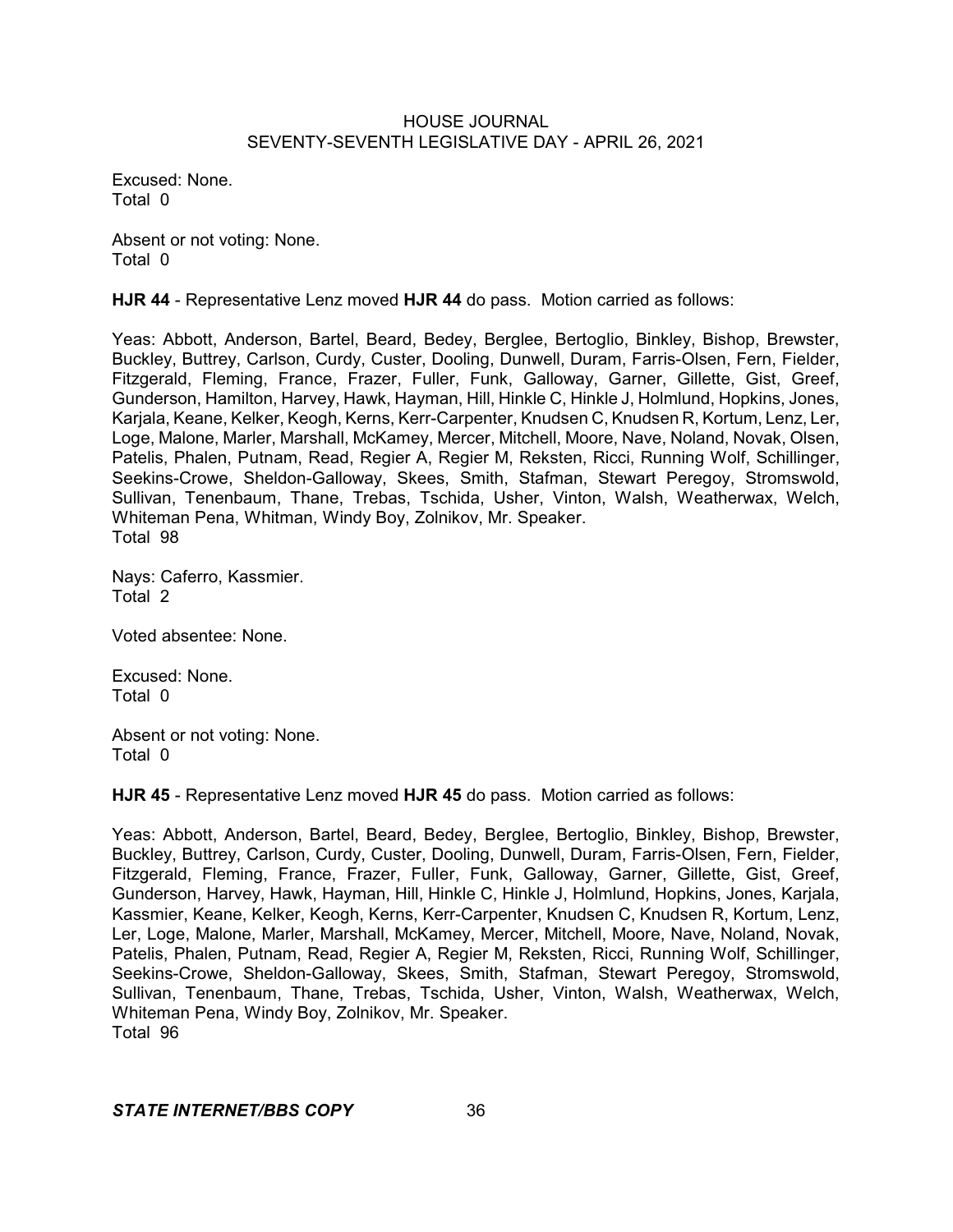Nays: Caferro, Hamilton, Olsen. Total 3

Voted absentee: None.

Excused: None. Total 0

Absent or not voting: Whitman. Total 1

**HJR 48** - Representative Sullivan moved **HJR 48** do pass. Motion carried as follows:

Yeas: Abbott, Anderson, Bedey, Berglee, Bertoglio, Bishop, Buckley, Buttrey, Caferro, Carlson, Curdy, Custer, Dooling, Dunwell, Duram, Farris-Olsen, Fern, Fitzgerald, Fleming, France, Frazer, Funk, Galloway, Garner, Gillette, Gist, Greef, Gunderson, Hamilton, Harvey, Hawk, Hayman, Hill, Hinkle C, Hinkle J, Holmlund, Hopkins, Jones, Karjala, Kassmier, Keane, Kelker, Keogh, Kerns, Kerr-Carpenter, Knudsen C, Kortum, Lenz, Loge, Marler, Marshall, McKamey, Mercer, Mitchell, Moore, Nave, Noland, Novak, Olsen, Patelis, Putnam, Regier A, Reksten, Running Wolf, Seekins-Crowe, Sheldon-Galloway, Skees, Smith, Stafman, Stewart Peregoy, Stromswold, Sullivan, Tenenbaum, Thane, Trebas, Usher, Vinton, Walsh, Weatherwax, Welch, WhitemanPena, Whitman, Windy Boy, Zolnikov. Total 84

Nays: Bartel, Beard, Binkley, Brewster, Fielder, Fuller, Knudsen R, Ler, Malone, Phalen, Read, Regier M, Ricci, Schillinger, Tschida, Mr. Speaker. Total 16

Voted absentee: None.

Excused: None. Total 0

Absent or not voting: None. Total 0

**HJR 49** - Representative Gillette moved **HJR 49** do pass. Motion carried as follows:

Yeas: Anderson, Bedey, Berglee, Bertoglio, Binkley, Brewster, Carlson, Custer, Dooling, Duram, Fern, Fielder, Fitzgerald, Fleming, Frazer, Galloway, Gillette, Gist, Greef, Gunderson, Hill, Hinkle J, Hopkins, Jones, Kassmier, Kerns, Knudsen C, Lenz, Ler, Loge, Malone, Marshall, Mercer, Moore, Nave, Noland, Patelis, Phalen, Putnam, Regier A, Regier M, Reksten, Ricci, Seekins-Crowe, Sheldon-Galloway, Skees, Trebas, Vinton, Walsh, Welch, Zolnikov, Mr. Speaker. Total 52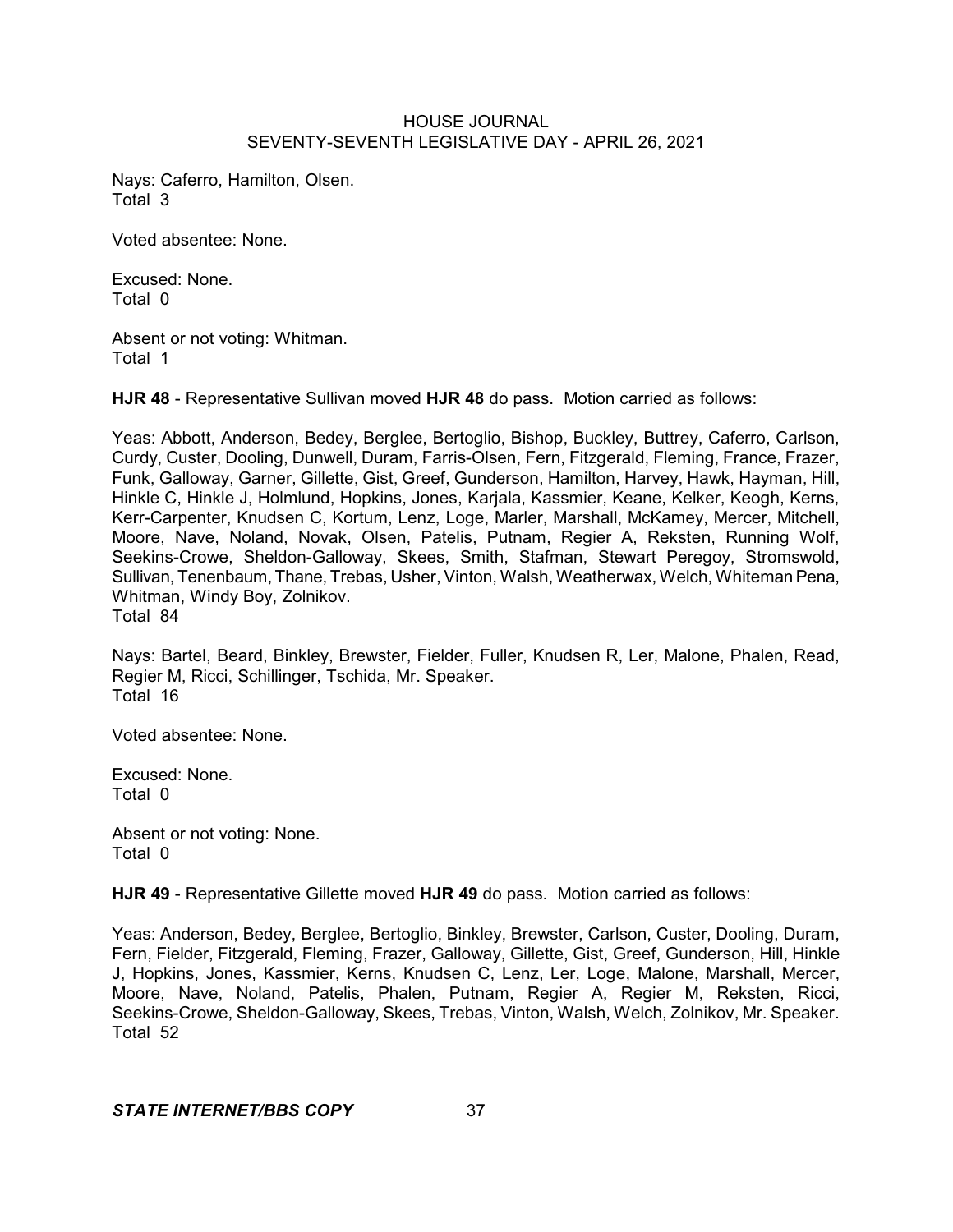Nays: Abbott, Bartel, Beard, Bishop, Buckley, Buttrey, Caferro, Curdy, Dunwell, Farris-Olsen, France, Fuller, Funk, Garner, Hamilton, Harvey, Hawk, Hayman, Hinkle C, Holmlund, Karjala, Keane, Kelker, Keogh, Kerr-Carpenter, Knudsen R, Kortum, Marler, McKamey, Mitchell, Novak, Olsen, Read, Running Wolf, Schillinger, Smith, Stafman, Stewart Peregoy, Stromswold, Sullivan, Tenenbaum, Thane, Tschida, Weatherwax, Whiteman Pena, Whitman, Windy Boy. Total 47

Voted absentee: None.

Excused: None. Total 0

Absent or not voting: Usher. Total 1

**SB 398** - Representative Hopkins moved **SB 398** be concurred in. Motion carried as follows:

Yeas: Bartel, Beard, Bedey, Berglee, Bertoglio, Binkley, Brewster, Buttrey, Carlson, Dooling, Duram, Fielder, Fleming, Frazer, Fuller, Galloway, Gillette, Gist, Gunderson, Hill, Hinkle C, Hinkle J, Holmlund, Hopkins, Jones, Kassmier, Kerns, Knudsen C, Knudsen R, Lenz, Ler, Loge, Malone, Marshall, McKamey, Mercer, Mitchell, Moore, Nave, Noland, Patelis, Phalen, Read, Regier A, Regier M, Ricci, Schillinger, Seekins-Crowe, Sheldon-Galloway, Skees, Stromswold, Trebas, Tschida, Usher, Vinton, Walsh, Welch, Whitman, Windy Boy, Zolnikov, Mr. Speaker. Total 61

Nays: Abbott, Anderson, Bishop, Buckley, Caferro, Curdy, Custer, Dunwell, Farris-Olsen, Fern, Fitzgerald, France, Funk, Garner, Hamilton, Harvey, Hawk, Hayman, Karjala, Keane, Kelker, Keogh, Kerr-Carpenter, Kortum, Marler, Novak, Olsen, Putnam, Reksten, Running Wolf, Smith, Stafman, Stewart Peregoy, Sullivan, Tenenbaum, Thane, Weatherwax, Whiteman Pena. Total 38

Voted absentee: None.

Excused: None. Total 0

Absent or not voting: Greef. Total 1

**SJR 23** - Representative Reksten moved **SJR 23** be concurred in. Motion carried as follows:

Yeas: Abbott, Anderson, Beard, Bedey, Berglee, Bertoglio, Binkley, Bishop, Brewster, Buckley, Buttrey, Caferro, Carlson, Curdy, Custer, Dunwell, Duram, Farris-Olsen, Fern, Fielder, Fitzgerald, Fleming, France, Frazer, Funk, Galloway, Garner, Gillette, Gist, Greef, Gunderson, Hamilton,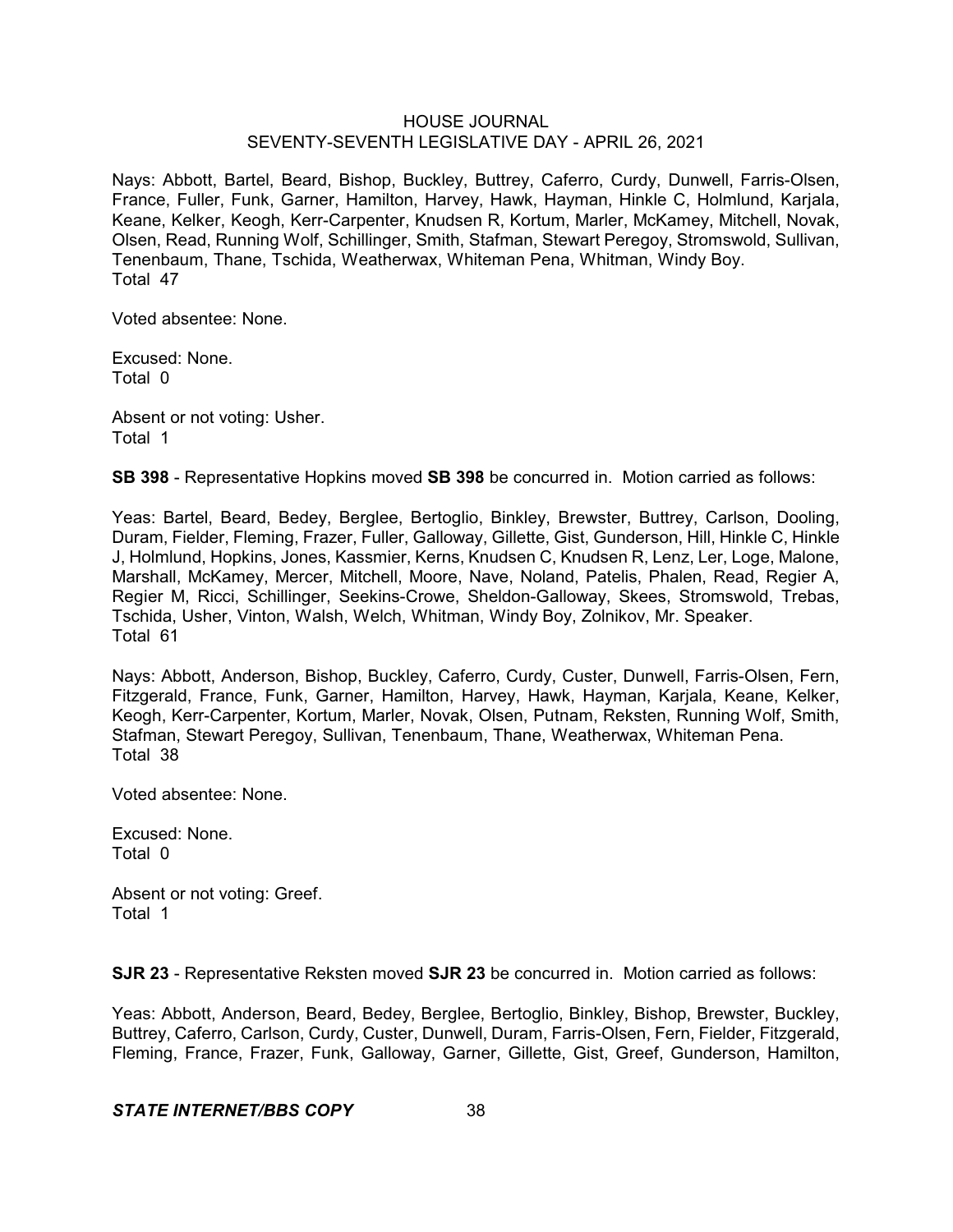Harvey, Hawk, Hayman, Hinkle J, Holmlund, Hopkins, Jones, Karjala, Kassmier, Keane, Kelker, Keogh, Kerns, Kerr-Carpenter, Knudsen C, Kortum, Lenz, Loge, Malone, Marler, Marshall, McKamey, Mercer, Moore, Nave, Noland, Novak, Olsen, Patelis, Phalen, Putnam, Read, Regier M, Reksten, Running Wolf, Seekins-Crowe, Sheldon-Galloway, Skees, Smith, Stafman, Stewart Peregoy, Stromswold, Sullivan, Tenenbaum, Thane, Trebas, Usher, Vinton, Walsh, Weatherwax, Welch, Whiteman Pena, Whitman, Windy Boy, Zolnikov, Mr. Speaker. Total 88

Nays: Bartel, Dooling, Fuller, Hill, Hinkle C, Knudsen R, Ler, Mitchell, Ricci, Schillinger, Tschida. Total 11

Voted absentee: None.

Excused: None. Total 0

Absent or not voting: Regier A. Total 1

Majority Leader Vinton moved the Committee rise, report progress, and beg leave to sit again. Motion carried. Committee arose. House resumed. Mr. Speaker presiding. Chair Mitchell moved the Committee of the Whole report be adopted. Report adopted as follows:

Yeas: Abbott, Anderson, Bartel, Beard, Bedey, Bertoglio, Binkley, Bishop, Buckley, Buttrey, Caferro, Carlson, Custer, Dunwell, Duram, Farris-Olsen, Fern, Fielder, Fitzgerald, Fleming, Frazer, Fuller, Galloway, Garner, Gist, Greef, Gunderson, Hamilton, Harvey, Hawk, Hill, Hinkle C, Hinkle J, Holmlund, Hopkins, Jones, Kassmier, Kelker, Keogh, Kerns, Knudsen C, Kortum, Lenz, Ler, Loge, Malone, Marler, Marshall, McKamey, Mercer, Moore, Nave, Noland, Patelis, Phalen, Putnam, Read, Regier A, Regier M, Reksten, Ricci, Running Wolf, Schillinger, Seekins-Crowe, Sheldon-Galloway, Skees, Stafman, Stewart Peregoy, Stromswold, Sullivan, Tenenbaum, Thane, Trebas, Tschida, Usher, Vinton, Walsh, Weatherwax, Welch, Whitman, Zolnikov, Mr. Speaker. Total 82

Nays: France, Karjala, Keane, Olsen, Smith, Windy Boy. Total 6

Voted absentee: None.

Excused: None. Total 0

Absent or not voting: Berglee, Brewster, Curdy, Dooling, Funk, Gillette, Hayman, Kerr-Carpenter, Knudsen R, Mitchell, Novak, Whiteman Pena. Total 12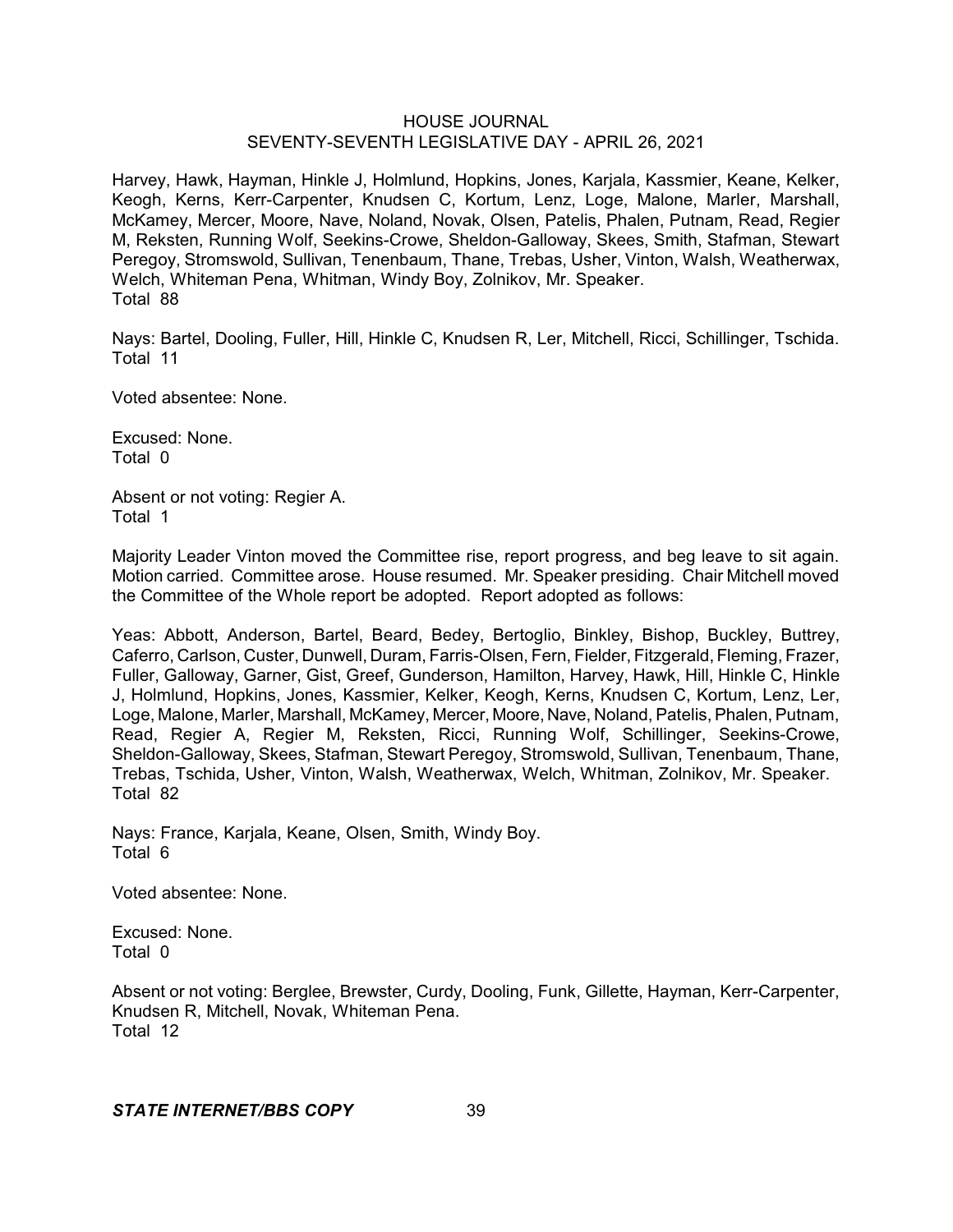# **REPORTS OF STANDING COMMITTEES**

**APPROPRIATIONS** (Jones, Chair): 4/26/2021 **SB 297**, be amended as follows:

1. Title, line 5. **Strike:** "ACCOUNT" **Insert:** "ACCOUNTS"

2. Title, line 6. **Following:** "DEPLOYMENT" **Strike:** "GRANT"

3. Title, line 6 through line 7. **Strike:** "AN" on line 6 through "APPLICATION" on line 7 **Insert:** "A PROPOSAL"

4. Title, line 7. **Following:** "DEFINITIONS" **Insert:** "PROVIDING FOR AN APPROPRIATION;" **Strike:** "AMENDING SECTION 2-17-603, MCA;"

5. Title, line 8. **Following:** "A" **Insert:** "CONTINGENT"

6. Page 1. **Strike:** everything after the enacting clause **Following:** line 12

**Insert:** "NEW SECTION. **Section 1. Short title.** [Sections 1 through 9] may be cited as the "ConnectMT Act"."

**Insert:** "NEW SECTION. **Section 2. Definitions.** As used in [sections 1 through 9], unless the context clearly indicates otherwise, the following definitions apply:

(1)"Broadband service" means any commercially mature, universally available, terrestrially deployed technology having the capacity to transmit data from or to the internet at minimum speeds downstream and upstream at low latency to accommodate adequate and commonly used internetbased applications for residential, commercial, or government use.

(2) "Broadband service infrastructure" means the signal transmission facilities and associated network equipment proposed to be deployed in a project area used for the provision of broadband service to residential, business, and government customers.

(3) "Department" means the department of commerce.

(4) "Eligible provider" means an entity that:

(a) has authorization to do business in the state; and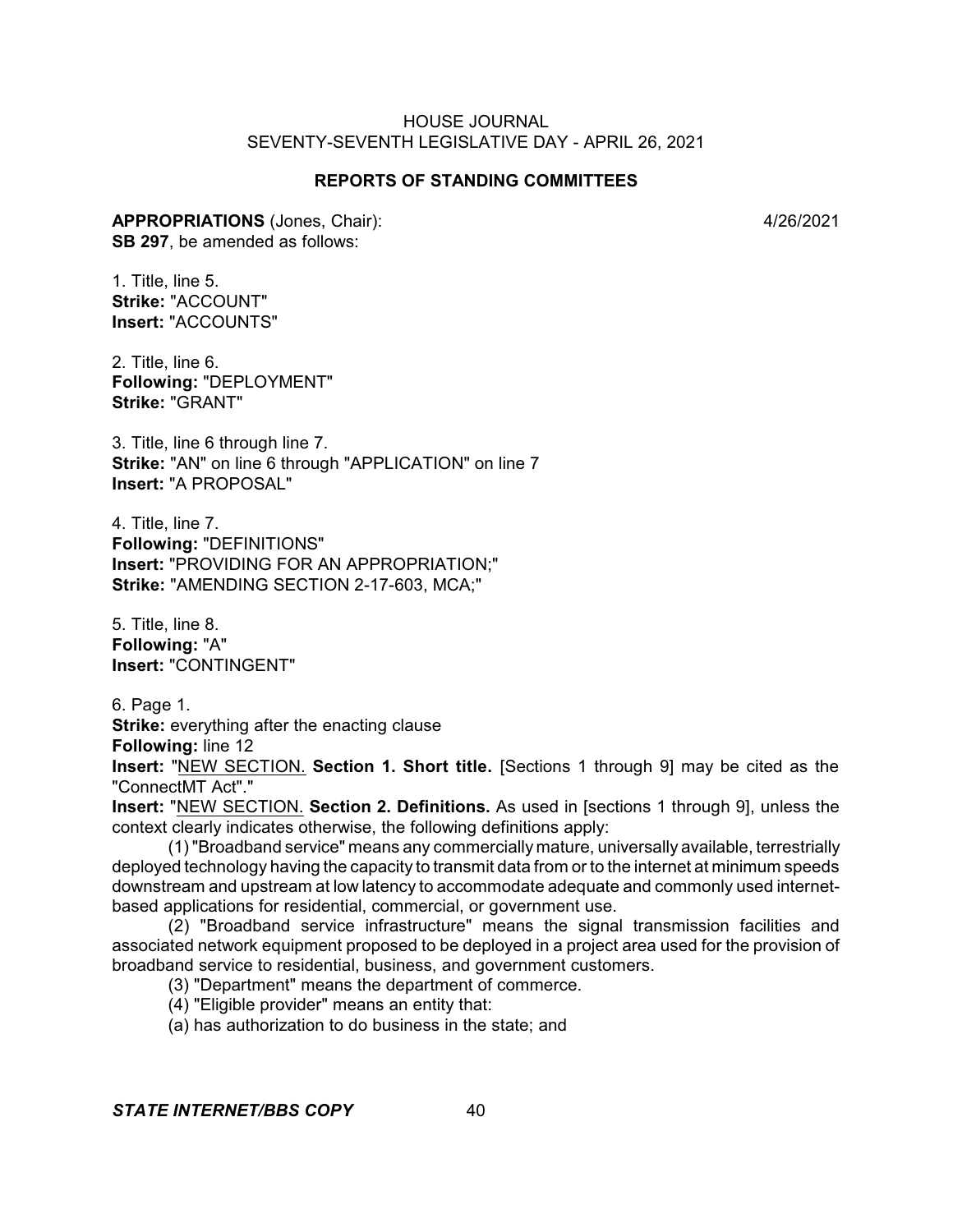(b) has demonstrated that it has the technical, financial, and managerial resources and experience to provide broadband service or other communications service to customers in the state.

(5) "FCC" means the federal communications commission.

(6) "Frontier area" means an area where there is no or extremely limited terrestrial broadband service.

(7) "Low latency" means latency that is sufficiently low to allow multiple, simultaneous, realtime interactive applications.

(8) "Project" means a proposed deployment of broadband service infrastructure set forth in a proposal for funding authorized under [sections 1 through 9].

(9) "Project area" means a shapefile area in an unserved or underserved area where the proposed broadband service infrastructure would be built as described in a proposal for funding authorized under [sections 1 through 9].

(10) "Shapefile" means a GIS file format for storing, depicting, and analyzing geospatial data depicting broadband coverage. It is made up of several component files, such as a main file (.shp), an index file (.shx), and a dBASE table (.dbf).

(11) "Underserved area" means an area where any of the delivery points have no access to broadband service offered with a download speed range of less than 100 megabits per second and an upload speed of 20 megabits per second or less with low latency.

(12) "Unserved area" means a project area where at least 10% of delivery points have no access to broadband service or have no access to services operating with a download speed of at least 25 megabits per second and upload speed of at least 10 megabits per second with low latency."

**Insert:** "NEW SECTION. **Section 3. Establishment of program -- administration and funding.** (1) The department shall establish the broadband infrastructure deployment program and shall administer and act as the fiscal agent for the program and is responsible for receiving and reviewing responsive proposals and awarding contracts after review by the communications advisory commission provided for in House Bill No. 632 and the governor's approval. A request for proposal may be canceled or any proposal may be rejected in whole or in part when it is in the best interests of the state.

(2) Funding for the program established under this section is subject to appropriations from general fund revenue, from bonds issued by the department, or federal broadband stimulus funds or other federal funds appropriated by congress and allocated to the department for funding of broadband communications projects."

**Insert:** "NEW SECTION. **Section 4. Eligible projects.** (1) An eligible provider may be awarded funding under this section for a project in a project area that, as of the date the proposal is filed, constitutes an unserved or underserved area as defined in [section 2]. Funds may not be used to support noncapital expenses, including general operations of an eligible provider, nonbroadband services, marketing, or advertising.

(2) The project area to be served by a project funded under the program must be described on a shapefile basis.

(3) The department may issue requests for proposals or accept proposals from eligible providers or solicit proposals for specific eligible projects as designated by the department, which would be submitted as proposals pursuant to [section 1 through 9]."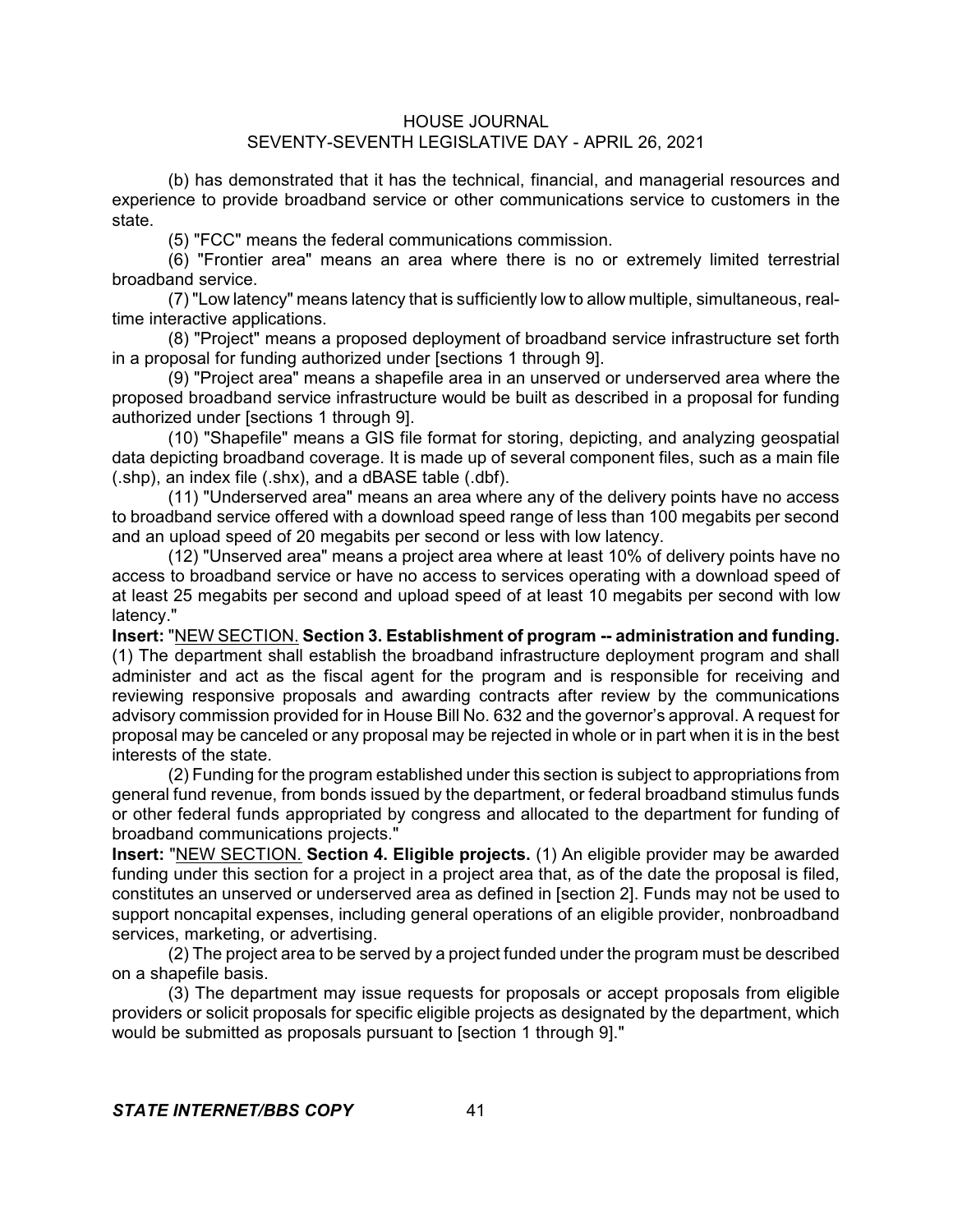**Insert:** "NEW SECTION. **Section 5. Eligible proposals.** Eligible providers who submit responsive proposals:

(1) may not receive funds under any other federal or state government grant or loan program where government funding supports 100% of the proposed project's capital costs;

(2) shall commit to paying a minimum of 20% of the project costs and may not provide a minimum matching amount from any funds derived from government grants or subsidies, except for federal funds designated for broadband deployment. Priority will be given to the eligible provider who contributes the largest percentage of costs from its own funds. Local and tribal governments, in partnership with an eligible provider may provide funding for broadband infrastructure projects consistent with the provisions of [section 1 through 9] except that such funds may not be counted toward the minimum 20% matching amount from a provider.

(3) may only be a nongovernment entity with demonstrated experience in providing broadband service or other communications services to end-user residential or business customers in the state."

**Insert:** "NEW SECTION. **Section 6. Proposals.** (1) The department shall establish a location prioritized timeframe commencing an open process for submission of proposals for funding under the proposal program established in [sections 1 through 9]. The window for submission must be at least 60 days and not more than 90 days for any shapefile area designation.

(2) An eligible provider shall submit a proposal to the department on a form prescribed by the department. A responsive proposal must include the following information:

(a) evidence demonstrating the provider's technical, financial, and managerial resources and experience to provide broadband service or other communications services to customers in the state, and the ability to build, operate, and manage broadband service networks serving business and residential customers in the state;

(b) a description of the project area, including shapefiles, that the eligible provider proposes to build or serve and specific mapping of currently served areas, if any, including actual speed verification;

(c) a description of the broadband service infrastructure that is proposed to be deployed, including facilities, equipment, and network capabilities that include minimum speed thresholds;

(d) evidence, including a certification from the proposal signatory, demonstrating the unserved or underserved nature of the project area to the best of the provider's knowledge;

(e) the number of households, businesses, and public institutions or entities that would have new access to broadband service as a result of the proposal;

(f) the total cost of the proposed project and the timeframe in which it will be completed;

(g) the amount of matching funds, including funds from local or tribal governments, and except for federal funds designated for broadband deployment, the eligible provider proposes to contribute and a certification that no portion of the provider's matching funds are derived from any federal or state grant program; and

(h) a preliminary list of all government authorizations, permits, and other approvals required in connection with the proposed deployment, and an estimated timetable for the acquisition of the approvals and the completion of the proposed project.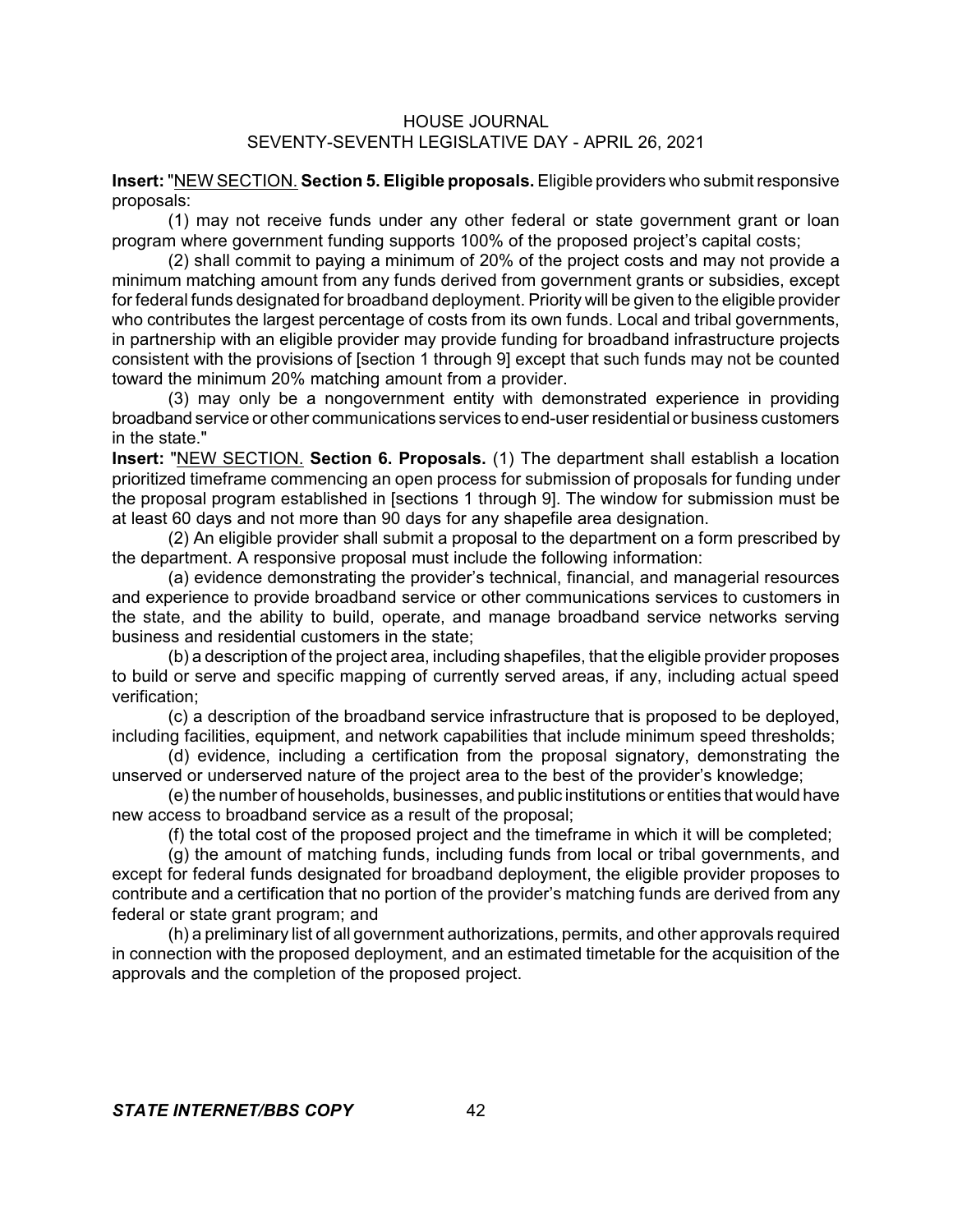(3) The department shall treat any information that is not publicly available as confidential and subject to the trade secrets protections of state law upon an eligible provider's request for confidential treatment, except that shapefile information depicting broadband coverage must be publicly disclosed in sufficient detail to enable a challenging provider to identify the area covered by the provider."

**Insert:** "NEW SECTION. **Section 7. Review of proposal challenges -- approval.** (1) Five business days following the closing of the submission window, the department shall make the proposals received available for review in a publicly available electronic file, subject to the confidentiality provisions of [section 6(3)].

(2) A broadband service provider that has timely submitted a proposal may submit to the department, within 30 days of the release of the proposals received, a written challenge to the proposals. The challenge must also include a new proposal that identifies improvements or increases in broadband speed, lower cost, area coverage, or completion date relative to the submitted proposals. Final response to challenges will be provided within 15 days of receipt of challenge for the purpose of expediting awarded projects or modifications accepted through the challenge process. This challenge may include:

(a) information irrefutably disputing a provider's certification that a proposed project area is an unserved or an underserved area supported by the department's verified independent analysis and testing;

(b) that no federal funding has been awarded to support the specific deployment proposed in the response pursuant to [section 5(1)]; and

(c) evidence of broadband service infrastructure meeting or exceeding minimum standards for competitive proposals in the project area under challenge.

(3) Public shapefile data that includes the project area created under the FCC's rules for shapefiles must constitute evidence of broadband service infrastructure sufficient to show that a challenged project area is served completely beyond minimum standards.

(4) In reviewing proposals and any accompanying challenge, the department shall conduct its own review of the proposed project areas to ensure that all awarded funds are used to deploy broadband service infrastructure to unserved or underserved areas. The department may require a provider or challenging provider to submit additional information consistent with [section 1 through 9] to enable it to properly assess the proposal or challenge. The department may not award a contract to fund deployment of broadband service infrastructure for a project area that fails to meet any of the criteria provided in [sections 1 through 9] for being an unserved or underserved area. The department may require a provider to modify a proposal based on broadband access in the proposed area or other relevant factors.

(5) The department shall award funding support for projects set forth in responsive proposals based on a scoring system that must be released to the public at least 30 days prior to the window for submission of proposals. The weighting scheme employed by the department must give the highest weight or priority to the following specific criteria:

(a) the amount of funds a local government and/or school district is contributing to the project relative to the amount of federal funds received by that local government and/or school district from the American Rescue Plan Act of 2021;

(b) whether the proposed project area is a frontier, unserved, or underserved area, with frontier and unserved areas receiving greater weight;

(c) the size and scope of the frontier, unserved, or underserved area proposed to be served;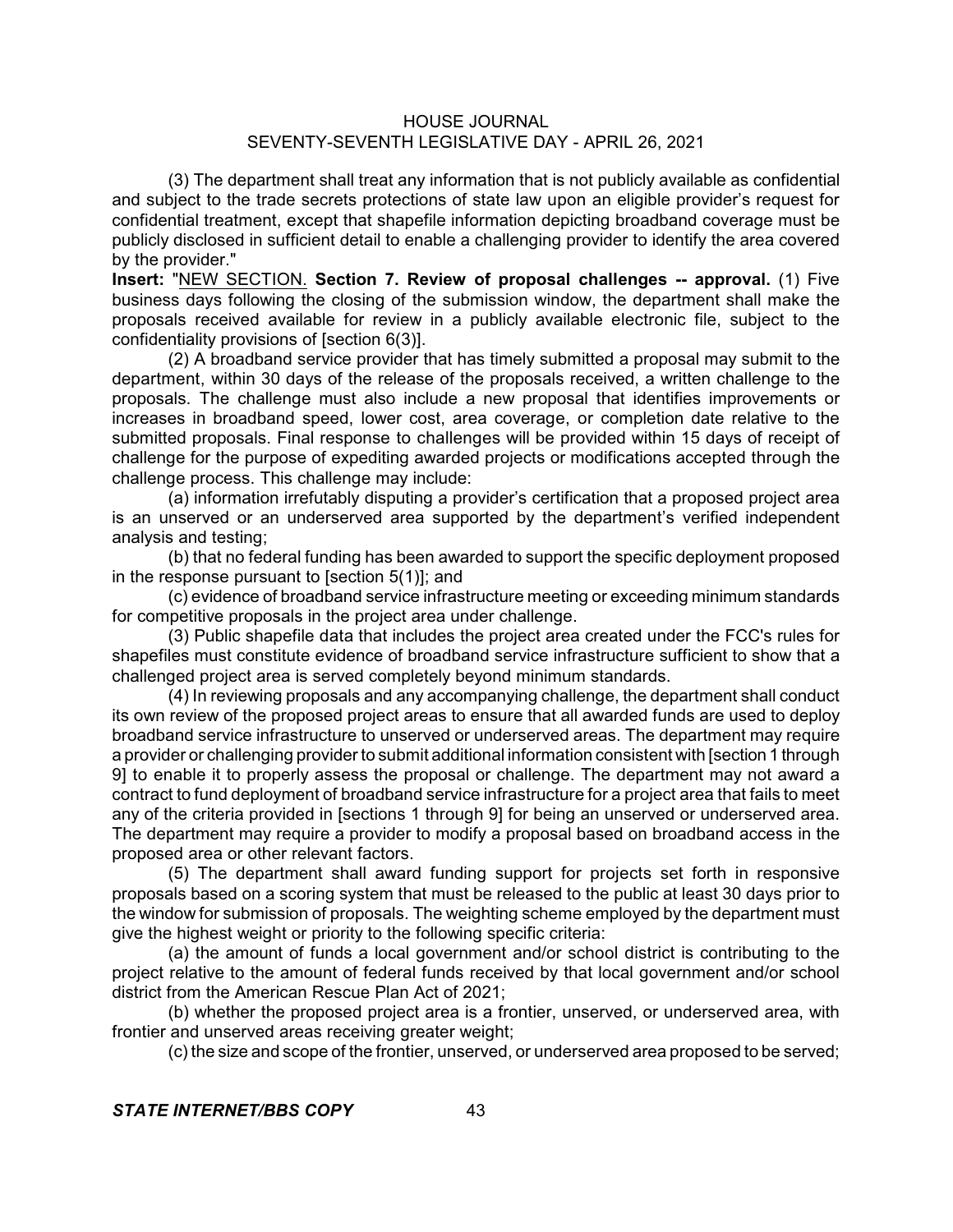(d) the experience, technical ability, and financial soundness of the eligible provider in successfully deploying and providing broadband service;

(e) the length of time the provider has been providing broadband service in the state;

(f) the extent to which government funding support is necessary to deploy broadband service infrastructure in the proposed project area;

(g) the size and proportion of the matching funds proposed to be committed by the provider;

(h) the service speed thresholds proposed in the proposal and the scalability of the broadband service infrastructure proposed to be deployed with higher speed thresholds receiving greater weight;

(i) the provider's ability to leverage its own nearby or adjacent broadband service infrastructure to facilitate the cost-effective deployment of broadband service infrastructure in the proposed project area;

(j) the extent to which the project does not duplicate any existing broadband service infrastructure in the proposed project area;

(k) the estimated time in which the provider proposes to complete the proposed project;

(l) the number of Montana jobs the provider proposes to create or maintain relative to the population of the region where service is proposed; and

(m) any other factors the department determines to be reasonable and appropriate, consistent with the purpose of facilitating the economic deployment of broadband service infrastructure to unserved or underserved areas.

(6) Frontier areas will be considered for services to the extent terrestrial service is economically viable.

(7) The department shall set a reasonable timeframe to complete projects selected for funding approval. The department may, in consultation with the provider, set reasonable milestones regarding this completion. The department shall create procedures including penalties associated with any failure to comply with the provisions of the awarded contract without reasonable cause." **Insert:** "NEW SECTION. **Section 8. Implementation.** (1) Consistent with the provisions of [sections 1 through 9], the department shall define criteria and implementation processes to ensure that project funds are used as intended.

(2) This section may not be construed to preclude the department from considering a provider's financial ability to complete the project proposed in a proposal or making reasonable requests for information necessary for the oversight and administration of projects funded under this section.

(3) This section may not be construed to empower the department to adopt any additional regulatory obligations or to impose any new or additional regulatory requirements on funding recipients, through proposal agreements or any other mechanism, other than the program implementation procedures expressly authorized in [section 1 through 9]."

**Insert:** "NEW SECTION. **Section 9. Montana broadband infrastructure accounts**. (1) (a) There is a federal special Montana broadband infrastructure account.

(b) All money in the account is allocated to the department of commerce to be used solely for the purposes of [section 1 through 9]. Interest earned on funds in the account must be deposited in the account.

(c) The governor may accept and shall deposit into the account federal broadband stimulus funds or other federal funds or other federal funds appropriated by congress and allocated to the department of commerce for funding of broadband communications projects.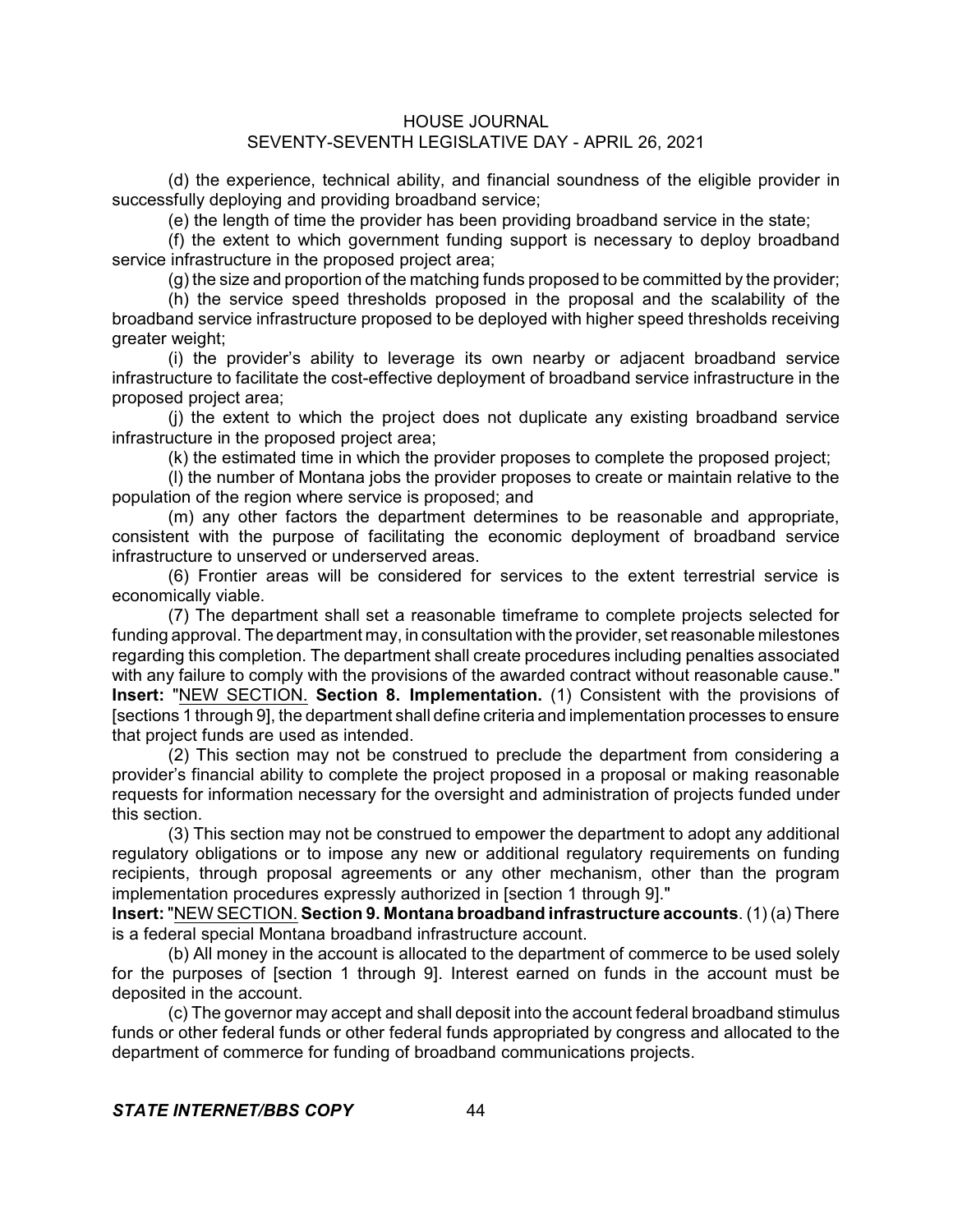(d) Notwithstanding any other provision of law, funds allocated under this section may not be transferred or expended for any purpose other than to provide funding for projects authorized pursuant to [sections 1 through 9].

(2) (a) There is a state special Montana broadband infrastructure account.

(b) All money in the account is allocated to the department of commerce to be used solely for the purposes of [sections 1 through 9]. Interest earned on funds in the account must be deposited in the account.

(c) The governor may accept and shall deposit to the account any penalties allocated to the department of commerce for funding of broadband communications projects.

(d) Notwithstanding any other provision of law, funds allocated under this section may not be transferred or expended for any purpose other than to provide funding for projects authorized pursuant to [section 1 through 9]."

**Insert:** "NEW SECTION. **Section 10. Appropriation**. For the biennium beginning July 1, 2021, there is appropriated \$500,000 from the state special revenue account provided for in [section 9(2)] to the department of commerce for enforcing the implementation of [this act]."

**Insert:** "NEW SECTION. **Section 11. Codification instruction**. [Sections 1 through 9] are intended to be codified as an integral part of Title 90, chapter 1, and the provisions of Title 90, chapter 1, apply to [sections 1 through 9]."

**Insert:** "NEW SECTION. **Section 12.** {standard} **Effective date**. [This act] is effective on passage and approval."

**Insert:** " NEW SECTION. **Section 13. Contingent termination**. [Sections 1 through 9] terminate when the budget director certifies to the code commissioner that all funds received from the American Rescue Plan Act of 2021, Public Law 117-2, or subsequent funding pursuant to [section 3(2)] allocated to the department of commerce for communications have been expended."

And, as amended, be concurred in. Report adopted.

**JUDICIARY** (Usher, Chair): 4/26/2021

**SJR 26**, be concurred in. Report adopted.

# **REPORTS OF SELECT COMMITTEES**

## **FREE** CONFERENCE COMMITTEE on **Senate Bill 354** Report No. 003, April 26, 2021

Mr. President and Mr. Speaker:

We, your Free Conference Committee met and considered **Senate Bill 354** (reference copy - salmon) and recommend this Free Conference Committee report be adopted.

And, recommend that **Senate Bill 354** (reference copy -- salmon) be amended as follows:

1. Title, line 7 through line 8. **Strike:** "SECTIONS" on line 7 through "AND" on line 8 **Insert:** "SECTION"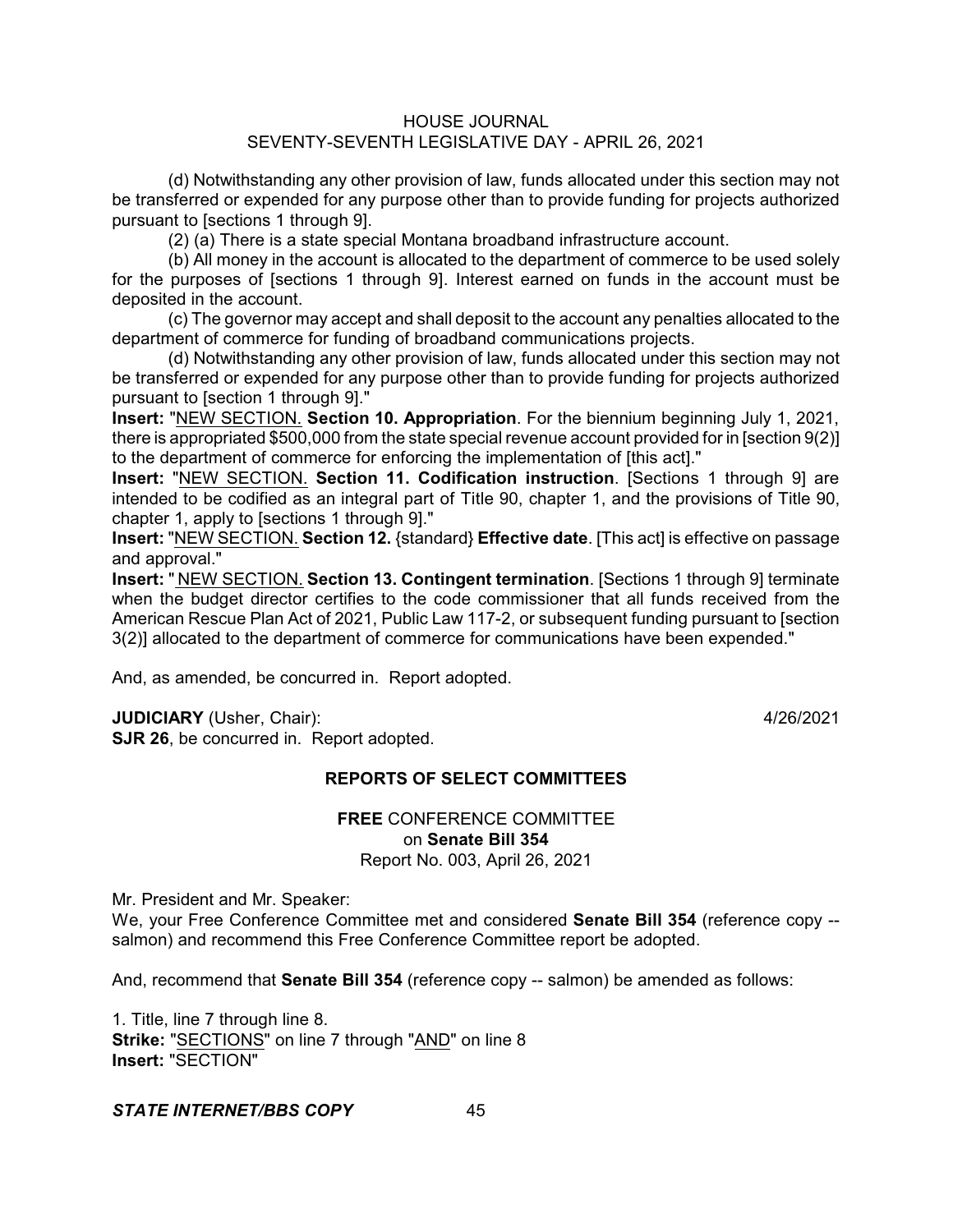2. Page 1, line 16 through page 2, line 14. **Strike:** section 2 in its entirety **Renumber:** subsequent sections

For the Senate: **For the House:** For the House:

Fitzpatrick **Berglee** McClafferty **Bishop** 

Hinebauch, Chair Usher, Vice Chair

#### **MOTIONS**

Majority Leader Vinton moved the Speaker be authorized to appoint a Conference Committee to meet with a like committee from the Senate to confer on Senate Amendments to **HB 689** and request the Senate to appoint a like committee. Without objection, Speaker Galt appointed:

Representative Dooling Representative McKamey Representative Hayman

Majority Leader Vinton moved the Speaker accede to the request of the Senate and be authorized to appoint a Free Conference Committee to meet with a like committee from the Senate to confer on House Amendments to **SB 316**. Without objection, Speaker Galt appointed:

Representative Buttrey Representative Stromswold Representative Farris-Olsen

Majority Leader Vinton moved the Speaker accede to the request of the Senate and be authorized to appoint a Free Conference Committee to meet with a like committee from the Senate to confer on House Amendments to **SB 319**. Without objection, Speaker Galt appointed:

Speaker Pro Tempore Knudsen Representative Binkley Representative Kortum

Majority Leader Vinton moved to **Temporarily Suspend Joint and House Rules** for the purpose of passing all Second Reading legislation on Third Reading today.

Motion carried as follows:

Yeas: Abbott, Anderson, Bartel, Beard, Bedey, Berglee, Bertoglio, Binkley, Bishop, Brewster, Buckley, Buttrey, Caferro, Curdy, Custer, Dooling, Dunwell, Duram, Farris-Olsen, Fern,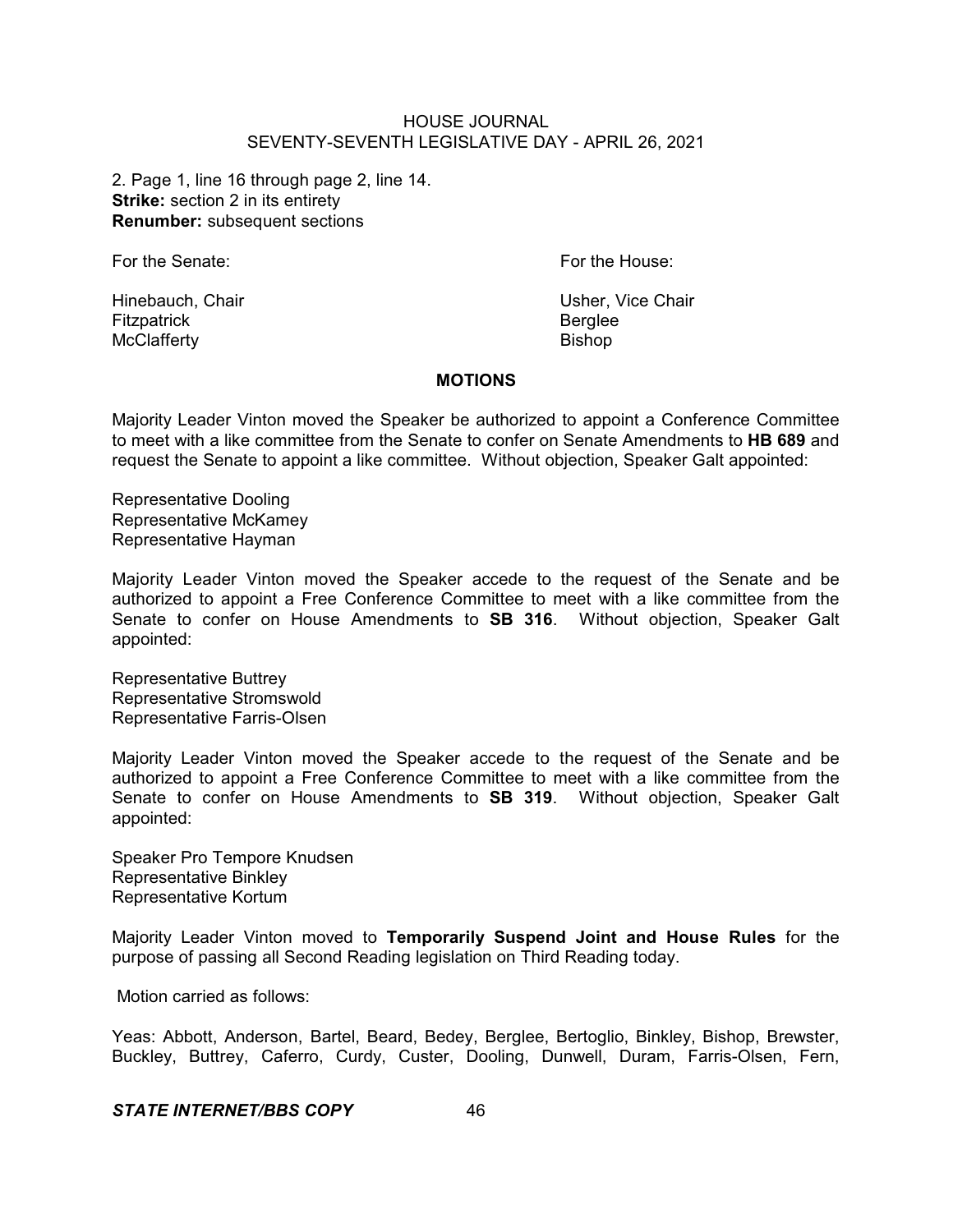Fitzgerald, Fleming, France, Frazer, Fuller, Funk, Galloway, Garner, Gillette, Gist, Greef, Gunderson, Hamilton, Harvey, Hawk, Hayman, Hill, Hinkle C, Hinkle J, Holmlund, Hopkins, Jones, Karjala, Kassmier, Keane, Kelker, Keogh, Kerns, Kerr-Carpenter, Knudsen C, Kortum, Lenz, Ler, Loge, Malone, Marler, Marshall, McKamey, Mercer, Mitchell, Nave, Noland, Novak, Patelis, Phalen, Putnam, Read, Regier A, Regier M, Reksten, Ricci, Running Wolf, Schillinger, Seekins-Crowe, Sheldon-Galloway, Skees, Smith, Stafman, Stewart Peregoy, Stromswold, Sullivan, Tenenbaum, Thane, Trebas, Tschida, Usher, Vinton, Walsh, Weatherwax, Welch, Whitman, Windy Boy, Zolnikov, Mr. Speaker. Total 94

Nays: None. Total 0

Voted absentee: None.

Excused: None. Total 0

Absent or not voting: Carlson, Fielder, Knudsen R, Moore, Olsen, Whiteman Pena. Total 6

# **UNFINISHED BUSINESS**

Pursuant to House rule H50-210, Representative Gunderson requested to change their April 22, 2021, Second Reading vote on **HB 444**, Third Reading vote on **HB 503**, from Not Voting to Yes. and April 23, 2021, Third Reading vote on **HB 92**, from Not Voting to No. The votes were not recorded due to a remote voting system malfunction.

## **ANNOUNCEMENTS**

Committee meetings were announced by the committee chairs.

House recessed. House reconvened.

## **SECOND READING OF BILLS (COMMITTEE OF THE WHOLE)**

Majority Leader Vinton moved the House resolve itself into a Committee of the Whole for consideration of business on second reading. Motion carried. Representative J. Hinkle in the chair.

Mr. Speaker: We, your Committee of the Whole, having had under consideration business on second reading, recommend as follows: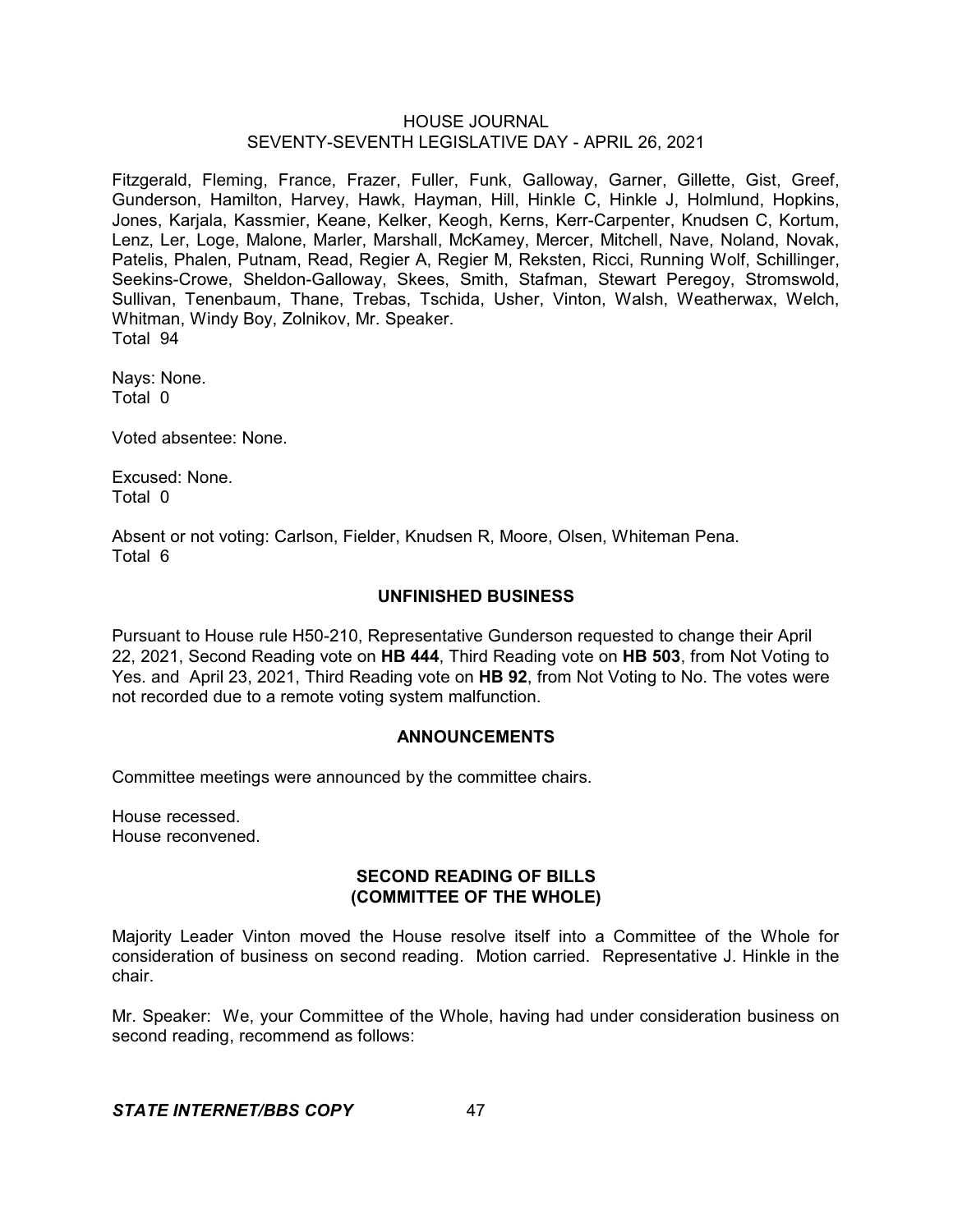**HB 158** - **Senate Amendments** - Representative C. Hinkle moved Senate amendments to **HB 158** be concurred in. Motion carried as follows:

Yeas: Abbott, Anderson, Bartel, Beard, Bedey, Berglee, Bertoglio, Binkley, Bishop, Brewster, Buckley, Buttrey, Carlson, Custer, Dooling, Dunwell, Duram, Fielder, Fitzgerald, Fleming, France, Frazer, Fuller, Funk, Galloway, Garner, Gillette, Gist, Greef, Gunderson, Hamilton, Harvey, Hill, Hinkle C, Hinkle J, Holmlund, Hopkins, Jones, Karjala, Kassmier, Kelker, Keogh, Kerns, Kerr-Carpenter, Knudsen C, Knudsen R, Lenz, Ler, Loge, Malone, Marshall, McKamey, Mercer, Mitchell, Moore, Nave, Noland, Novak, Patelis, Phalen, Putnam, Read, Regier M, Reksten, Ricci, Running Wolf, Schillinger, Seekins-Crowe, Sheldon-Galloway, Skees, Smith, Stromswold, Sullivan, Tenenbaum, Trebas, Tschida, Usher, Vinton, Walsh, Welch, Whitman, Zolnikov, Mr. Speaker.

Total 83

Nays: Caferro, Farris-Olsen, Fern, Hawk, Hayman, Keane, Kortum, Marler, Olsen, Stewart Peregoy, Thane, Whiteman Pena, Windy Boy. Total 13

Voted absentee: None.

Excused: None. Total 0

Absent or not voting: Curdy, Regier A, Stafman, Weatherwax. Total 4

**HB 188** - **Senate Amendments** - Representative Loge moved Senate amendments to **HB 188** be **not** concurred in. Motion carried as follows:

Yeas: Abbott, Anderson, Bartel, Beard, Bedey, Berglee, Bertoglio, Binkley, Bishop, Brewster, Buckley, Buttrey, Caferro, Carlson, Curdy, Custer, Dooling, Dunwell, Duram, Farris-Olsen, Fern, Fielder, Fitzgerald, Fleming, France, Frazer, Funk, Galloway, Garner, Gillette, Gist, Greef, Gunderson, Hamilton, Hawk, Hayman, Hinkle C, Hinkle J, Holmlund, Hopkins, Jones, Karjala, Kassmier, Keane, Kelker, Keogh, Kerns, Kerr-Carpenter, Knudsen C, Knudsen R, Kortum, Lenz, Ler, Loge, Malone, Marler, Marshall, McKamey, Mercer, Nave, Noland, Novak, Olsen, Patelis, Phalen, Putnam, Regier A, Reksten, Running Wolf, Schillinger, Seekins-Crowe, Sheldon-Galloway, Skees, Smith, Stafman, Stewart Peregoy, Stromswold, Sullivan, Tenenbaum, Thane, Trebas, Tschida, Usher, Vinton, Walsh, Welch, Whiteman Pena, Whitman, Windy Boy, Zolnikov, Mr. Speaker. Total 91

Nays: Fuller, Hill, Mitchell, Moore, Read, Regier M, Ricci. Total 7

Voted absentee: None.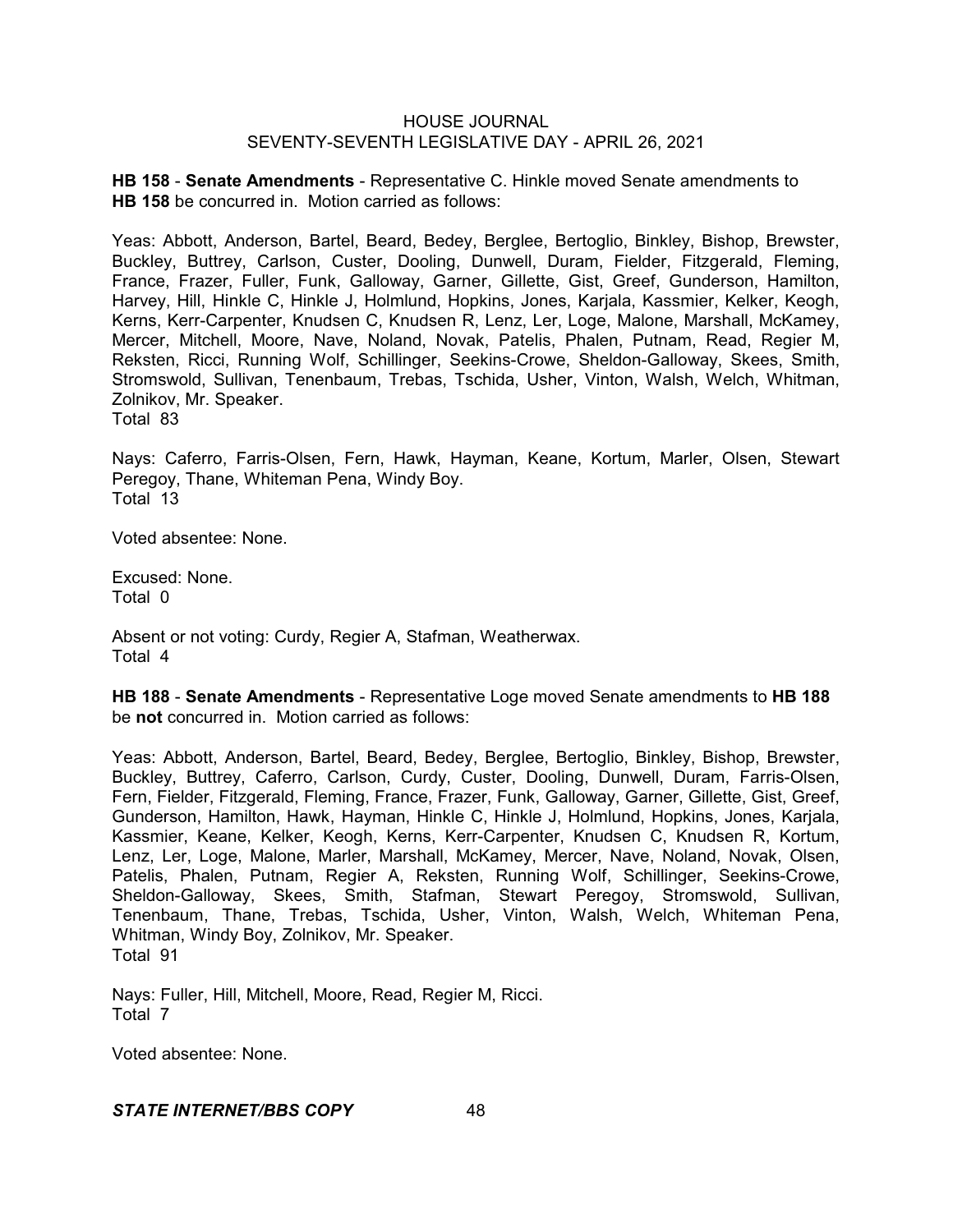Excused: None. Total 0

Absent or not voting: Harvey, Weatherwax. Total 2

**HB 325** - **Senate Amendments** - Representative Usher moved Senate amendments to **HB 325** be concurred in. Motion carried as follows:

Yeas: Anderson, Bartel, Beard, Bedey, Berglee, Bertoglio, Binkley, Brewster, Buttrey, Carlson, Custer, Dooling, Duram, Fitzgerald, Fleming, Frazer, Fuller, Galloway, Garner, Gillette, Gist, Greef, Gunderson, Hamilton, Hill, Hinkle C, Hinkle J, Holmlund, Hopkins, Jones, Kassmier, Kelker, Kerns, Knudsen C, Knudsen R, Lenz, Ler, Loge, Malone, Marshall, McKamey, Mercer, Mitchell, Nave, Noland, Novak, Patelis, Phalen, Putnam, Read, Regier A, Regier M, Reksten, Ricci, Schillinger, Seekins-Crowe, Sheldon-Galloway, Skees, Stromswold, Thane, Trebas, Tschida, Usher, Walsh, Welch, Whitman, Zolnikov, Mr. Speaker. Total 68

Nays: Abbott, Bishop, Buckley, Caferro, Dunwell, Farris-Olsen, Fern, France, Funk, Harvey, Hawk, Hayman, Karjala, Keane, Keogh, Kerr-Carpenter, Kortum, Marler, Moore, Olsen, Running Wolf, Smith, Stafman, Stewart Peregoy, Sullivan, Tenenbaum, Whiteman Pena, Windy Boy. Total 28

Voted absentee: None.

Excused: None. Total 0

Absent or not voting: Curdy, Fielder, Vinton, Weatherwax. Total 4

**HB 357** - **Senate Amendments** - Representative Hamilton moved Senate amendments to **HB 357** be concurred in. Motion carried as follows:

Yeas: Abbott, Anderson, Bedey, Bertoglio, Bishop, Brewster, Buckley, Buttrey, Caferro, Curdy, Custer, Dooling, Dunwell, Duram, Farris-Olsen, Fern, Fitzgerald, France, Frazer, Fuller, Funk, Garner, Gillette, Greef, Gunderson, Hamilton, Harvey, Hawk, Hayman, Hinkle J, Holmlund, Hopkins, Jones, Karjala, Keane, Kelker, Keogh, Kerns, Kerr-Carpenter, Kortum, Malone, Marler, McKamey, Mercer, Novak, Olsen, Patelis, Phalen, Putnam, Reksten, Ricci, Running Wolf, Seekins-Crowe, Skees, Smith, Stafman, Stewart Peregoy, Sullivan, Tenenbaum, Thane, Trebas, Vinton, Walsh, Weatherwax, Welch, Whiteman Pena, Whitman, Windy Boy. Total 68

Nays: Bartel, Beard, Berglee, Binkley, Carlson, Fielder, Fleming, Galloway, Gist, Hill, Hinkle C,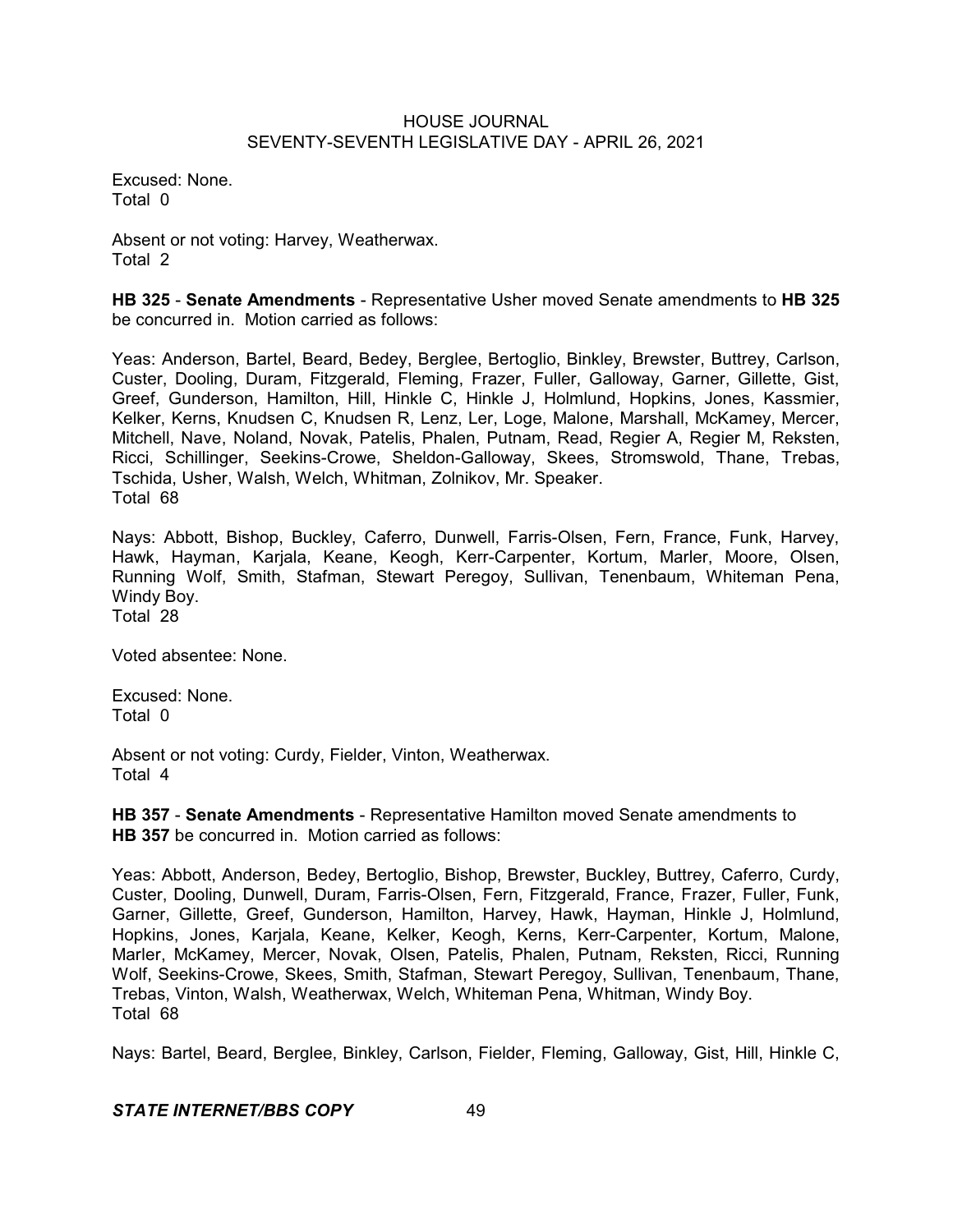Kassmier, Knudsen C, Knudsen R, Lenz, Ler, Loge, Marshall, Mitchell, Moore, Nave, Noland, Read, Regier A, Regier M, Schillinger, Sheldon-Galloway, Stromswold, Tschida, Usher, Zolnikov, Mr. Speaker. Total 32

Voted absentee: None.

Excused: None. Total 0

Absent or not voting: None. Total 0

**HB 593** - **Senate Amendments** - Representative Seekins-Crowe moved Senate amendments to **HB 593** be concurred in. Motion carried as follows:

Yeas: Abbott, Anderson, Bartel, Beard, Bedey, Berglee, Bertoglio, Binkley, Bishop, Brewster, Buckley, Buttrey, Caferro, Carlson, Curdy, Custer, Dooling, Dunwell, Duram, Farris-Olsen, Fern, Fielder, Fitzgerald, Fleming, France, Frazer, Fuller, Funk, Galloway, Garner, Gillette, Gist, Greef, Gunderson, Hamilton, Harvey, Hawk, Hayman, Hill, Hinkle C, Hinkle J, Holmlund, Hopkins, Jones, Karjala, Kassmier, Keane, Kelker, Keogh, Kerns, Kerr-Carpenter, Knudsen C, Knudsen R, Kortum, Lenz, Ler, Loge, Malone, Marler, Marshall, McKamey, Mercer, Mitchell, Moore, Nave, Noland, Novak, Patelis, Phalen, Putnam, Read, Regier A, Regier M, Reksten, Ricci, Running Wolf, Schillinger, Seekins-Crowe, Sheldon-Galloway, Skees, Smith, Stafman, Stewart Peregoy, Stromswold, Sullivan, Tenenbaum, Thane, Trebas, Tschida, Usher, Vinton, Walsh, Weatherwax, Welch, Whiteman Pena, Whitman, Windy Boy, Zolnikov, Mr. Speaker. Total 99

Nays: None. Total 0

Voted absentee: None.

Excused: None. Total 0

Absent or not voting: Olsen. Total 1

**HB 625** - **Senate Amendments** - Representative Lenz moved Senate amendments to **HB 625** be concurred in. Motion carried as follows:

Yeas: Abbott, Anderson, Bartel, Beard, Bedey, Berglee, Bertoglio, Binkley, Bishop, Brewster, Buckley, Buttrey, Caferro, Carlson, Curdy, Custer, Dooling, Dunwell, Duram, Farris-Olsen, Fern, Fielder, Fitzgerald, Fleming, France, Frazer, Fuller, Funk, Galloway, Garner, Gillette, Gist,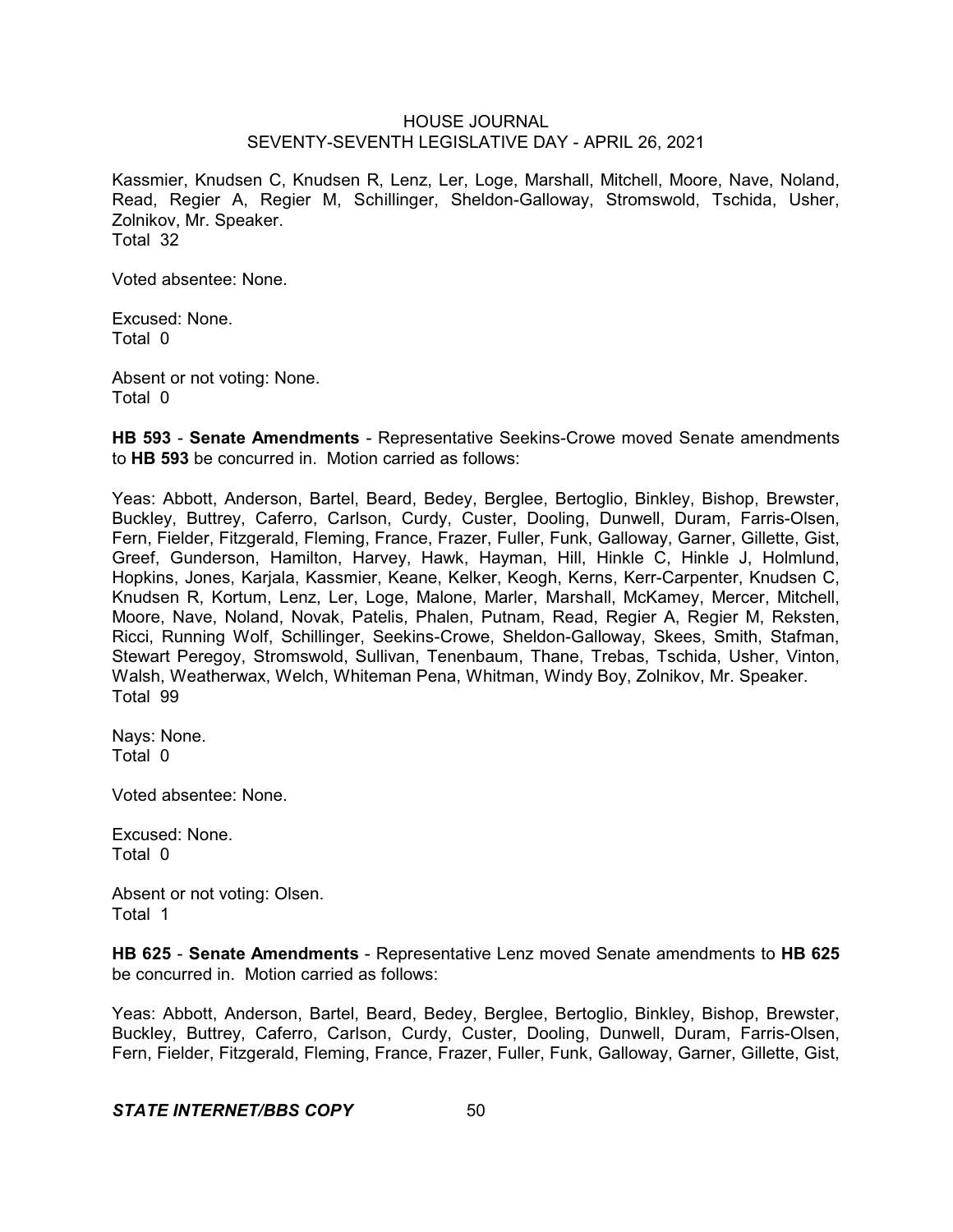Greef, Gunderson, Hamilton, Harvey, Hawk, Hayman, Hill, Hinkle C, Hinkle J, Holmlund, Hopkins, Jones, Karjala, Kassmier, Keane, Kelker, Keogh, Kerns, Kerr-Carpenter, Knudsen C, Knudsen R, Kortum, Lenz, Ler, Loge, Malone, Marler, Marshall, McKamey, Mercer, Mitchell, Moore, Nave, Noland, Novak, Patelis, Phalen, Putnam, Read, Regier A, Regier M, Reksten, Ricci, Running Wolf, Schillinger, Seekins-Crowe, Sheldon-Galloway, Skees, Smith, Stafman, Stewart Peregoy, Stromswold, Sullivan, Tenenbaum, Thane, Trebas, Tschida, Usher, Vinton, Walsh, Weatherwax, Welch, Whiteman Pena, Whitman, Windy Boy, Zolnikov, Mr. Speaker. Total 99

Nays: Olsen. Total 1

Voted absentee: None.

Excused: None. Total 0

Absent or not voting: None. Total 0

**HB 648** - **Senate Amendments** - Representative Kassmier moved Senate amendments to **HB 648** be **not** concurred in. Motion carried as follows:

Yeas: Abbott, Anderson, Bartel, Beard, Bedey, Berglee, Bertoglio, Binkley, Bishop, Brewster, Buckley, Buttrey, Caferro, Carlson, Curdy, Custer, Dooling, Dunwell, Duram, Farris-Olsen, Fern, Fielder, Fitzgerald, Fleming, France, Frazer, Fuller, Funk, Galloway, Garner, Gillette, Gist, Greef, Gunderson, Hamilton, Harvey, Hawk, Hayman, Hill, Hinkle C, Hinkle J, Holmlund, Hopkins, Jones, Karjala, Kassmier, Keane, Kelker, Keogh, Kerns, Kerr-Carpenter, Knudsen C, Knudsen R, Kortum, Lenz, Ler, Loge, Malone, Marler, Marshall, McKamey, Mercer, Mitchell, Moore, Nave, Noland, Novak, Olsen, Patelis, Phalen, Putnam, Read, Regier A, Regier M, Reksten, Ricci, Running Wolf, Schillinger, Seekins-Crowe, Sheldon-Galloway, Skees, Smith, Stafman, Stewart Peregoy, Stromswold, Sullivan, Tenenbaum, Thane, Trebas, Tschida, Usher, Vinton, Walsh, Weatherwax, Welch, Whitman, Windy Boy, Zolnikov, Mr. Speaker. Total 99

Nays: Whiteman Pena. Total 1

Voted absentee: None.

Excused: None. Total 0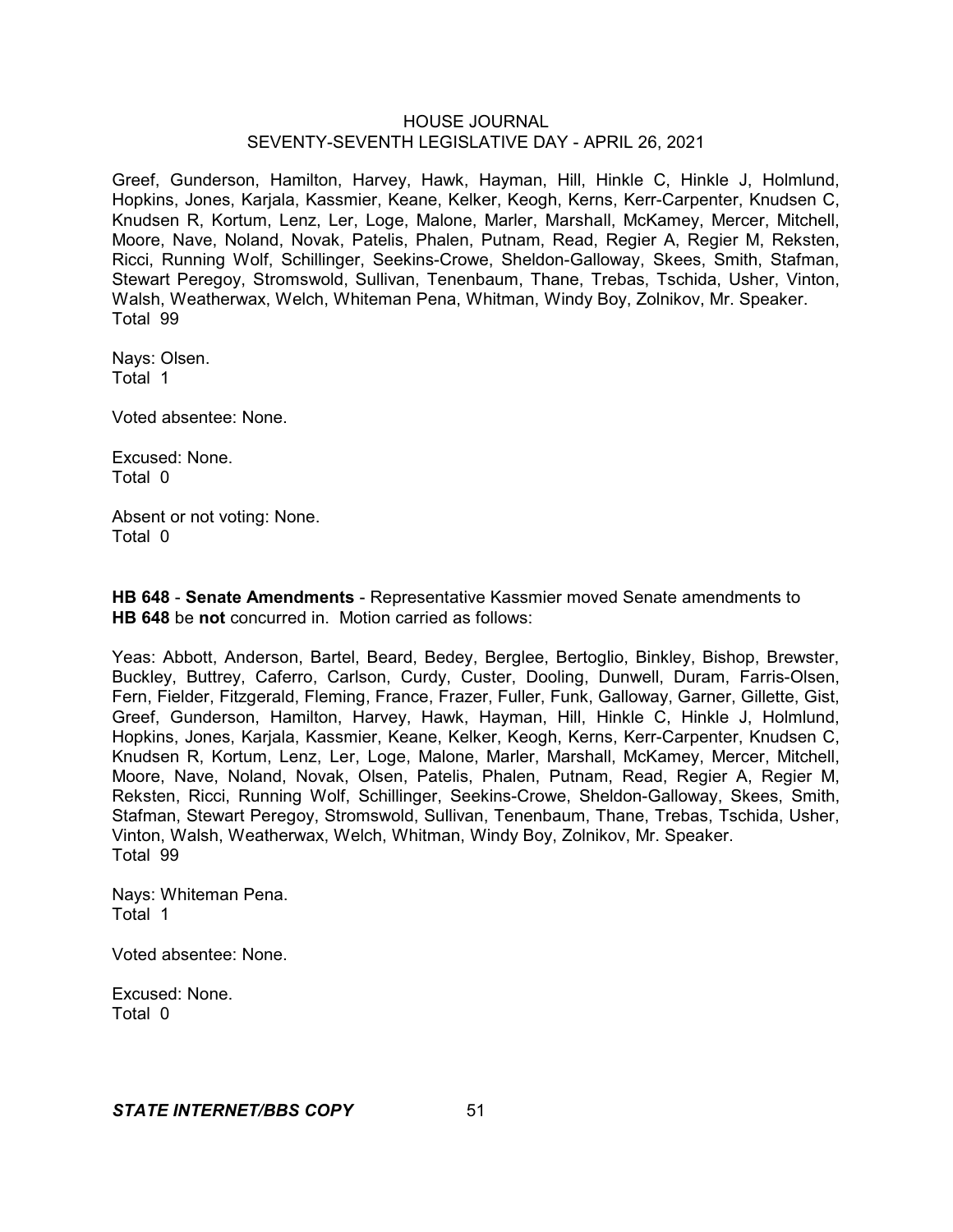Absent or not voting: None. Total 0

**HB 655** - **Senate Amendments** - Representative Buttrey moved Senate amendments to **HB 655** be concurred in. Motion carried as follows:

Yeas: Anderson, Bartel, Beard, Bedey, Berglee, Bertoglio, Binkley, Brewster, Buttrey, Carlson, Custer, Dooling, Duram, Fielder, Fitzgerald, Fleming, Frazer, Fuller, Galloway, Garner, Gillette, Gist, Greef, Gunderson, Hill, Hinkle C, Hinkle J, Holmlund, Hopkins, Jones, Kassmier, Kerns, Knudsen C, Knudsen R, Lenz, Ler, Loge, Malone, Marshall, McKamey, Mercer, Mitchell, Moore, Nave, Noland, Patelis, Phalen, Putnam, Read, Regier A, Regier M, Reksten, Ricci, Schillinger, Seekins-Crowe, Sheldon-Galloway, Skees, Smith, Stromswold, Trebas, Tschida, Usher, Vinton, Walsh, Welch, Whiteman Pena, Whitman, Zolnikov, Mr. Speaker. Total 69

Nays: Abbott, Bishop, Buckley, Caferro, Curdy, Dunwell, Farris-Olsen, Fern, France, Funk, Hamilton, Harvey, Hawk, Hayman, Karjala, Keane, Kelker, Keogh, Kerr-Carpenter, Kortum, Marler, Novak, Olsen, Running Wolf, Stafman, Stewart Peregoy, Sullivan, Tenenbaum, Thane, Weatherwax, Windy Boy. Total 31

Voted absentee: None.

Excused: None. Total 0

Absent or not voting: None. Total 0

**HB 663** - **Senate Amendments** - Representative Ler moved Senate amendments to **HB 663** be **not** concurred in. Motion carried as follows:

Yeas: Anderson, Bartel, Beard, Bedey, Berglee, Bertoglio, Binkley, Brewster, Buttrey, Carlson, Custer, Dooling, Duram, Fielder, Fitzgerald, Fleming, Frazer, Fuller, Galloway, Garner, Gillette, Gist, Greef, Gunderson, Hill, Hinkle C, Hinkle J, Holmlund, Hopkins, Jones, Kassmier, Kerns, Knudsen C, Knudsen R, Lenz, Ler, Loge, Malone, Marshall, McKamey, Mercer, Mitchell, Nave, Noland, Patelis, Phalen, Putnam, Read, Regier A, Reksten, Ricci, Schillinger, Seekins-Crowe, Sheldon-Galloway, Skees, Stromswold, Trebas, Tschida, Usher, Vinton, Walsh, Welch, Whitman, Zolnikov, Mr. Speaker. Total 65

Nays: Abbott, Bishop, Buckley, Caferro, Curdy, Dunwell, Farris-Olsen, Fern, France, Funk, Hamilton, Harvey, Hawk, Hayman, Karjala, Keane, Kelker, Keogh, Kerr-Carpenter, Kortum,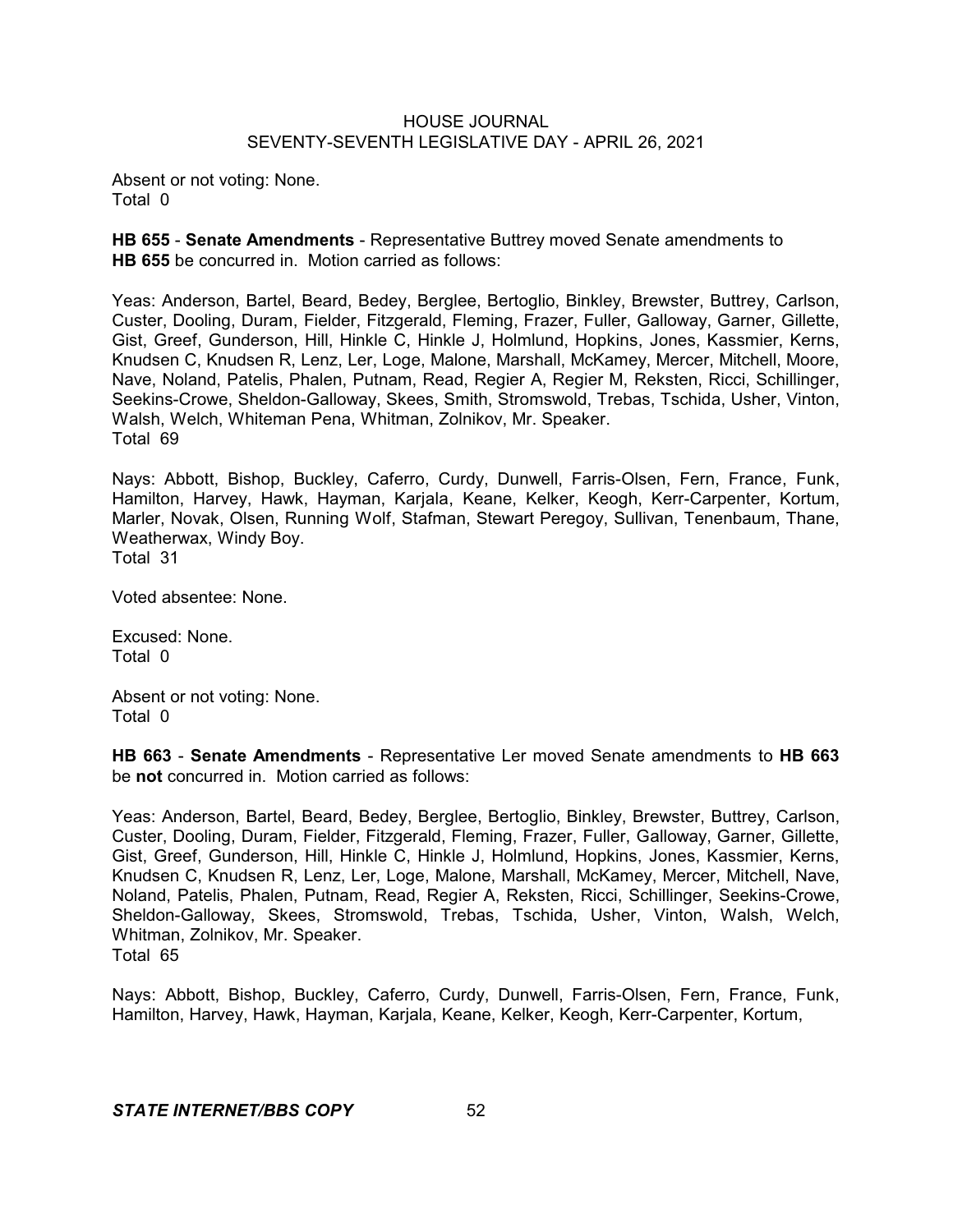Marler, Moore, Novak, Olsen, Regier M, Running Wolf, Smith, Stafman, Stewart Peregoy, Sullivan, Tenenbaum, Thane, Weatherwax, Whiteman Pena, Windy Boy. Total 35

Voted absentee: None.

Excused: None. Total 0

Absent or not voting: None. Total 0

**HB 693** - Speaker Pro Tempore Knudsen moved consideration of **HB 693** be placed at the bottom of the second reading board. Without objection, so ordered.

Representative C. Hinkle assumed the chair.

**SB 388** - Speaker Galt moved consideration of **SB 388** be placed on the next second reading board. Without objection, so ordered.

**HB 671** - **Senate Amendments** - Representative Bedey moved Senate amendments to **HB 671** be concurred in. Motion carried as follows:

Yeas: Abbott, Anderson, Bartel, Beard, Bedey, Berglee, Bertoglio, Bishop, Brewster, Buckley, Buttrey, Caferro, Curdy, Custer, Dooling, Dunwell, Duram, Farris-Olsen, Fern, Fielder, Fitzgerald, Fleming, France, Frazer, Fuller, Funk, Galloway, Garner, Gillette, Gist, Greef, Gunderson, Hamilton, Harvey, Hawk, Hayman, Hinkle C, Hinkle J, Holmlund, Hopkins, Jones, Karjala, Kassmier, Keane, Kelker, Keogh, Kerns, Kerr-Carpenter, Knudsen C, Knudsen R, Kortum, Lenz, Ler, Loge, Malone, Marler, Marshall, McKamey, Mercer, Mitchell, Moore, Nave, Noland, Novak, Olsen, Patelis, Phalen, Putnam, Read, Regier A, Reksten, Ricci, Running Wolf, Schillinger, Seekins-Crowe, Skees, Smith, Stafman, Stewart Peregoy, Stromswold, Tenenbaum, Thane, Trebas, Tschida, Usher, Vinton, Walsh, Weatherwax, Welch, Whiteman Pena, Whitman, Windy Boy, Zolnikov, Mr. Speaker. Total 94

Nays: Binkley, Carlson, Hill, Regier M, Sheldon-Galloway. Total 5

Voted absentee: None.

Excused: None. Total 0

Absent or not voting: Sullivan. Total 1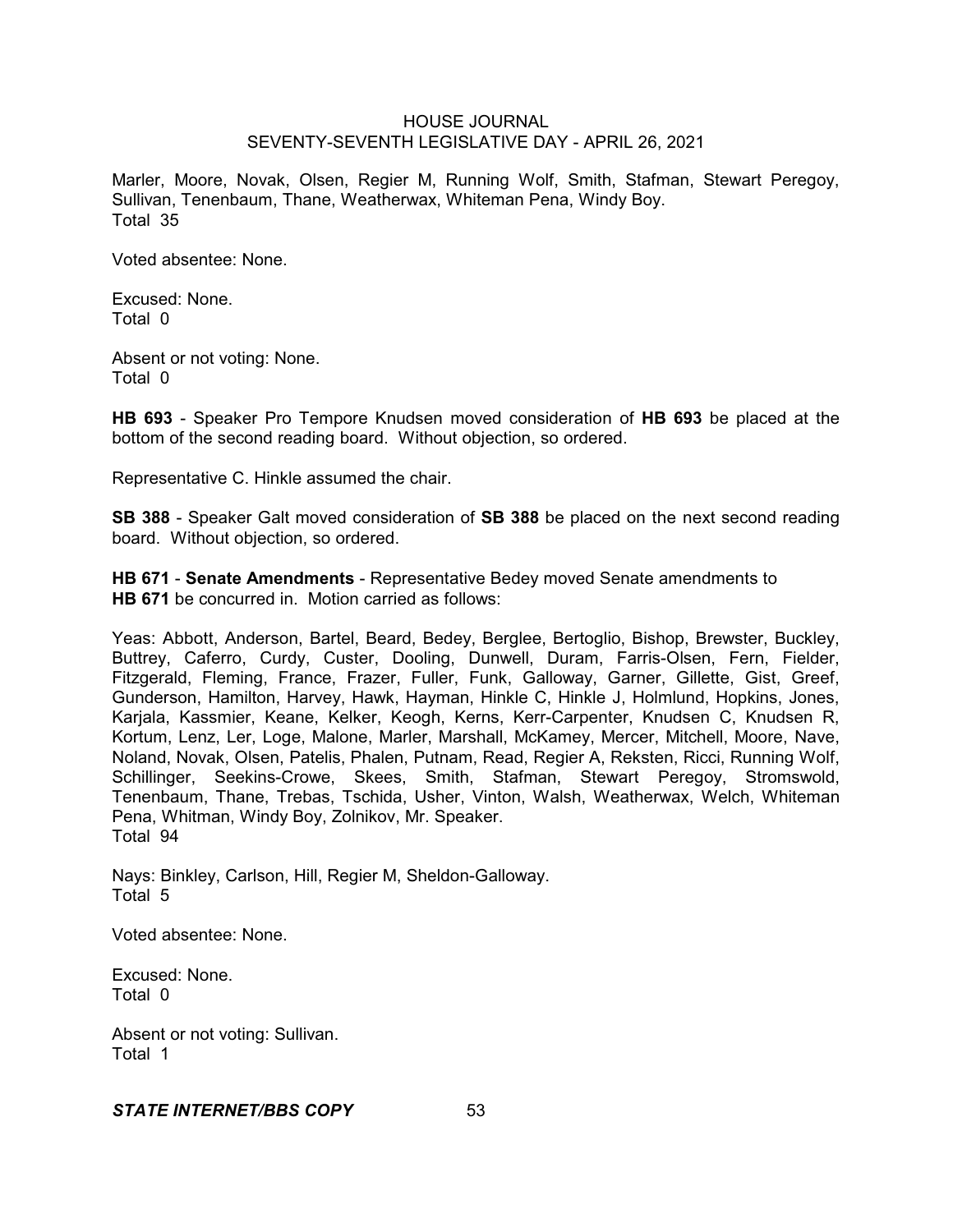**HB 678** - **Senate Amendments** - Representative Bartel moved Senate amendments to **HB 678** be **not** concurred in. Motion carried as follows:

Yeas: Abbott, Anderson, Bartel, Beard, Bedey, Berglee, Bertoglio, Binkley, Bishop, Brewster, Buckley, Buttrey, Caferro, Carlson, Curdy, Custer, Dooling, Dunwell, Duram, Farris-Olsen, Fern, Fielder, Fitzgerald, Fleming, France, Frazer, Fuller, Funk, Galloway, Garner, Gillette, Gist, Greef, Gunderson, Hamilton, Harvey, Hawk, Hill, Hinkle C, Hinkle J, Holmlund, Hopkins, Jones, Kassmier, Keane, Kelker, Keogh, Kerns, Kerr-Carpenter, Knudsen C, Knudsen R, Lenz, Ler, Loge, Malone, Marler, Marshall, McKamey, Mercer, Mitchell, Moore, Nave, Noland, Novak, Patelis, Phalen, Putnam, Read, Regier A, Regier M, Reksten, Ricci, Running Wolf, Schillinger, Seekins-Crowe, Sheldon-Galloway, Skees, Smith, Stafman, Stewart Peregoy, Stromswold, Sullivan, Tenenbaum, Thane, Trebas, Tschida, Usher, Vinton, Walsh, Weatherwax, Welch, Whitman, Windy Boy, Zolnikov, Mr. Speaker. Total 95

Nays: Hayman, Karjala, Kortum, Olsen, Whiteman Pena. Total 5

Voted absentee: None.

Excused: None. Total 0

Absent or not voting: None. Total 0

**HB 691** - **Senate Amendments** - Representative Lenz moved Senate amendments to **HB 691** be concurred in. Motion carried as follows:

Yeas: Abbott, Anderson, Bartel, Beard, Bedey, Berglee, Bertoglio, Binkley, Bishop, Brewster, Buckley, Buttrey, Caferro, Carlson, Curdy, Custer, Dooling, Dunwell, Duram, Farris-Olsen, Fern, Fielder, Fitzgerald, Fleming, France, Frazer, Fuller, Funk, Galloway, Garner, Gillette, Gist, Greef, Gunderson, Hamilton, Harvey, Hawk, Hayman, Hill, Hinkle C, Hinkle J, Holmlund, Hopkins, Jones, Karjala, Kassmier, Keane, Kelker, Keogh, Kerns, Kerr-Carpenter, Knudsen C, Knudsen R, Kortum, Lenz, Ler, Loge, Malone, Marler, Marshall, McKamey, Mercer, Mitchell, Moore, Nave, Noland, Novak, Patelis, Phalen, Putnam, Read, Regier A, Regier M, Reksten, Ricci, Running Wolf, Schillinger, Seekins-Crowe, Sheldon-Galloway, Skees, Smith, Stafman, Stewart Peregoy, Stromswold, Sullivan, Tenenbaum, Thane, Trebas, Tschida, Usher, Vinton, Walsh, Weatherwax, Welch, Whiteman Pena, Whitman, Windy Boy, Zolnikov, Mr. Speaker. Total 99

Nays: None. Total 0

Voted absentee: None.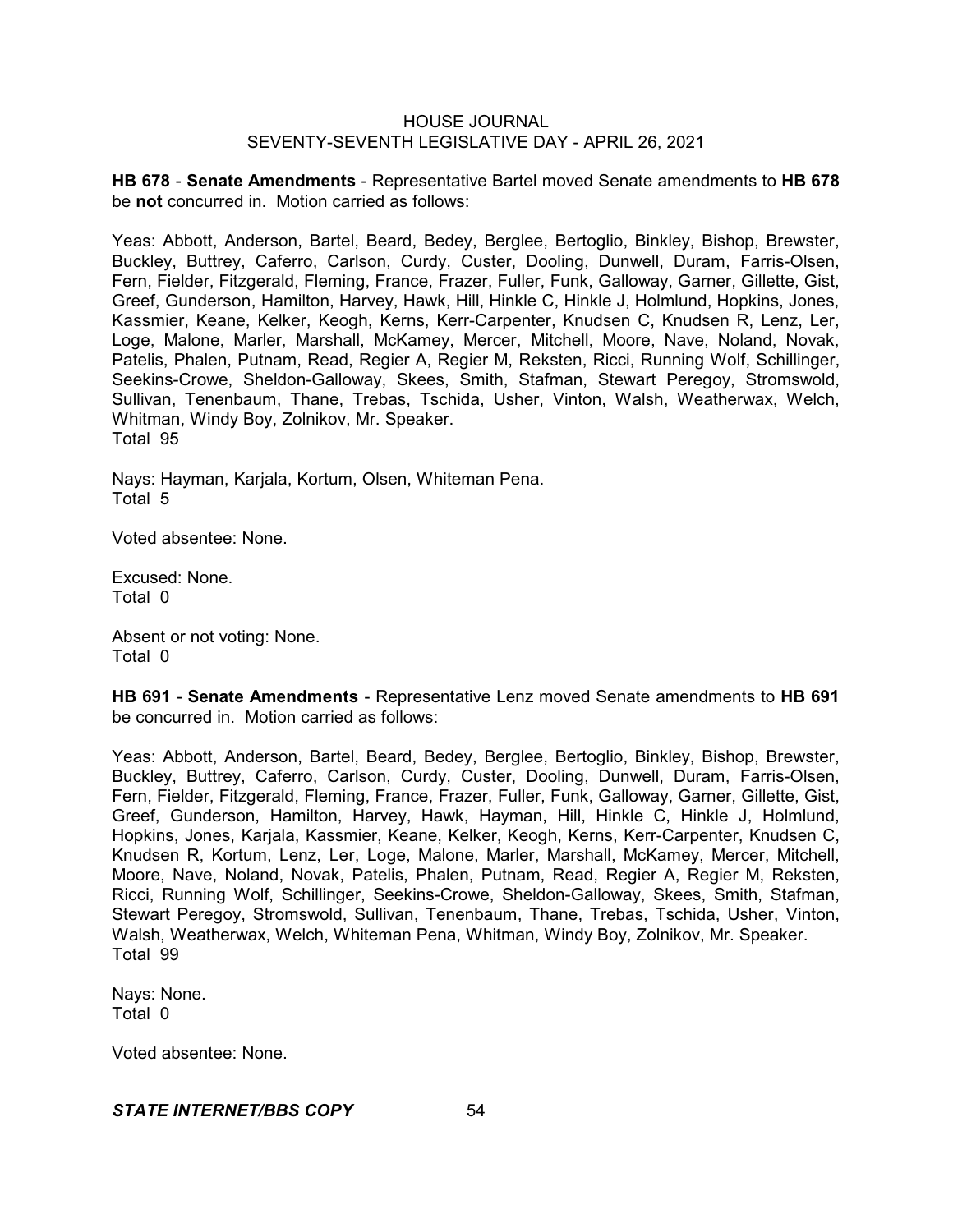Excused: None. Total 0

Absent or not voting: Olsen. Total 1

**HJR 47** - Representative Seekins-Crowe moved **HJR 47** do pass. Motion carried as follows:

Yeas: Abbott, Anderson, Bartel, Beard, Bedey, Berglee, Bertoglio, Binkley, Bishop, Brewster, Buckley, Buttrey, Caferro, Carlson, Curdy, Custer, Dooling, Dunwell, Duram, Farris-Olsen, Fern, Fielder, Fitzgerald, Fleming, France, Frazer, Funk, Galloway, Garner, Gillette, Gist, Greef, Gunderson, Hamilton, Harvey, Hawk, Hayman, Hill, Hinkle C, Hinkle J, Holmlund, Hopkins, Jones, Karjala, Kassmier, Keane, Kelker, Keogh, Kerns, Kerr-Carpenter, Knudsen C, Knudsen R, Kortum, Lenz, Ler, Loge, Malone, Marler, Marshall, McKamey, Mercer, Mitchell, Moore, Nave, Noland, Novak, Patelis, Phalen, Putnam, Read, Regier A, Regier M, Reksten, Ricci, Running Wolf, Seekins-Crowe, Sheldon-Galloway, Skees, Smith, Stafman, Stewart Peregoy, Stromswold, Sullivan, Tenenbaum, Thane, Trebas, Tschida, Usher, Vinton, Walsh, Weatherwax, Welch, Whiteman Pena, Whitman, Windy Boy, Zolnikov, Mr. Speaker. Total 97

Nays: Fuller, Schillinger. Total 2

Voted absentee: None.

Excused: None. Total 0

Absent or not voting: Olsen. Total 1

**HB 63** - **Conference Committee Report No. 1** - Representative Dooling moved the Conference Committee report to **HB 63** be adopted. Motion carried as follows:

Yeas: Abbott, Anderson, Bartel, Beard, Bedey, Berglee, Bertoglio, Binkley, Bishop, Brewster, Buckley, Buttrey, Caferro, Carlson, Curdy, Custer, Dooling, Dunwell, Duram, Farris-Olsen, Fern, Fielder, Fitzgerald, Fleming, France, Frazer, Fuller, Funk, Galloway, Garner, Gillette, Gist, Greef, Gunderson, Hamilton, Harvey, Hawk, Hayman, Hill, Hinkle C, Hinkle J, Holmlund, Hopkins, Jones, Karjala, Kassmier, Keane, Kelker, Keogh, Kerns, Kerr-Carpenter, Knudsen C, Knudsen R, Kortum, Lenz, Ler, Loge, Malone, Marler, Marshall, McKamey, Mercer, Mitchell, Moore, Nave, Noland, Novak, Patelis, Phalen, Putnam, Read, Regier A, Regier M, Reksten, Ricci, Running Wolf, Schillinger, Seekins-Crowe, Sheldon-Galloway, Skees, Smith, Stafman, Stewart Peregoy, Stromswold, Sullivan, Tenenbaum, Thane, Trebas, Tschida, Usher, Vinton, Walsh, Weatherwax, Welch, Whiteman Pena, Whitman, Windy Boy, Zolnikov, Mr. Speaker. Total 99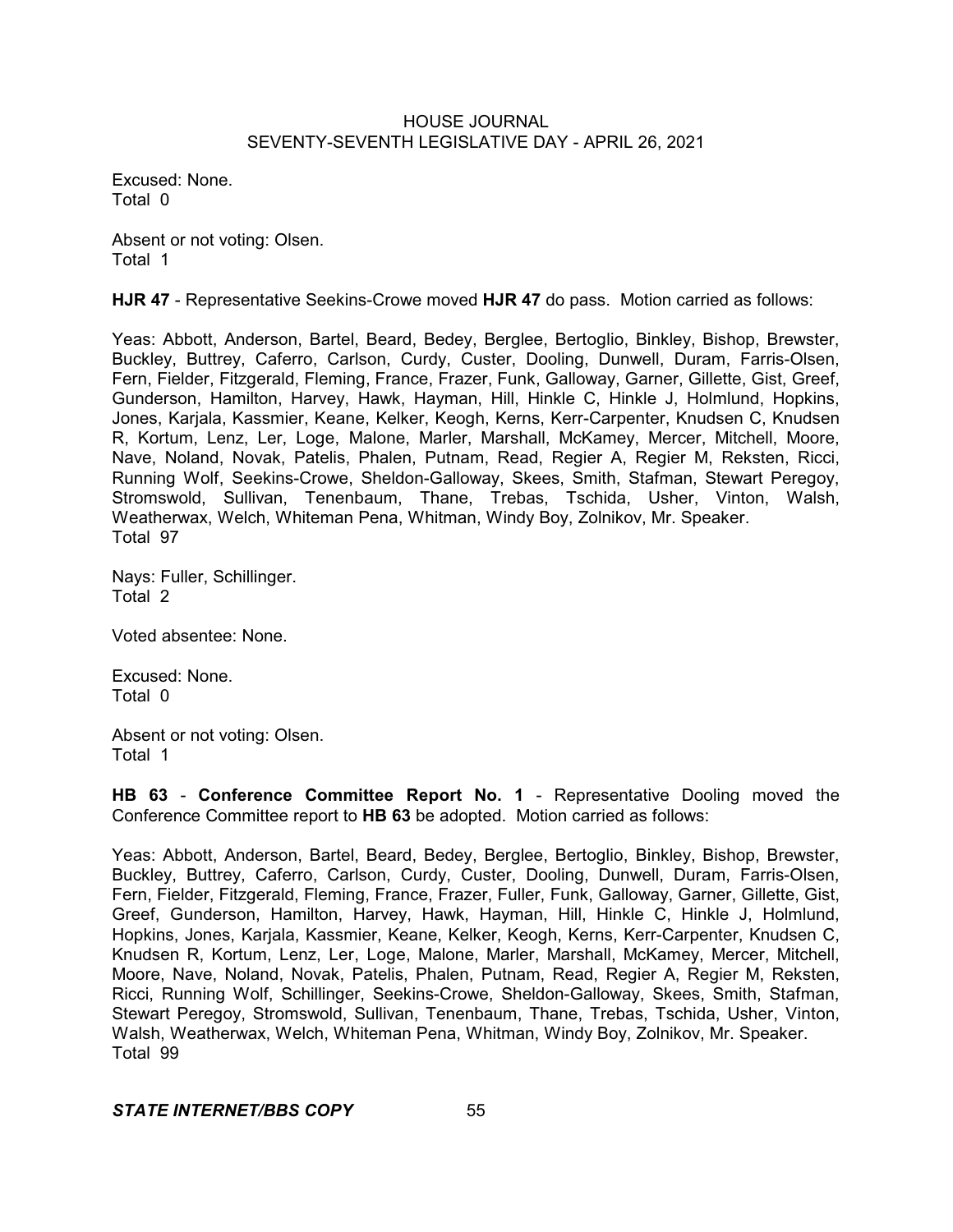Nays: Olsen. Total 1

Voted absentee: None.

Excused: None. Total 0

Absent or not voting: None. Total 0

**HB 276** - **Conference Committee Report No. 1** - Representative Caferro moved the Conference Committee report to **HB 276** be adopted. Motion carried as follows:

Yeas: Abbott, Anderson, Beard, Bedey, Berglee, Bertoglio, Bishop, Buckley, Caferro, Carlson, Curdy, Custer, Dooling, Dunwell, Duram, Farris-Olsen, Fern, Fitzgerald, Fleming, France, Frazer, Fuller, Funk, Galloway, Garner, Gillette, Gist, Greef, Gunderson, Hamilton, Harvey, Hawk, Hayman, Hinkle J, Holmlund, Hopkins, Jones, Karjala, Kassmier, Keane, Kelker, Keogh, Kerns, Kerr-Carpenter, Knudsen C, Knudsen R, Kortum, Lenz, Loge, Malone, Marler, McKamey, Mercer, Noland, Novak, Olsen, Patelis, Phalen, Putnam, Read, Regier A, Regier M, Reksten, Running Wolf, Seekins-Crowe, Sheldon-Galloway, Skees, Smith, Stafman, Stewart Peregoy, Stromswold, Sullivan, Tenenbaum, Thane, Trebas, Vinton, Walsh, Weatherwax, Welch, Whiteman Pena, Whitman, Windy Boy, Zolnikov. Total 83

Nays: Bartel, Binkley, Brewster, Fielder, Hill, Hinkle C, Ler, Marshall, Mitchell, Moore, Nave, Ricci, Schillinger, Tschida, Usher, Mr. Speaker. Total 16

Voted absentee: None.

Excused: None. Total 0

Absent or not voting: Buttrey. Total 1

**HB 525** - **Free Conference Committee Report No. 1** - Representative Buttrey moved the Free Conference Committee report to **HB 525** be adopted. Motion carried as follows:

Yeas: Abbott, Anderson, Bartel, Beard, Bedey, Berglee, Bertoglio, Binkley, Bishop, Brewster, Buckley, Buttrey, Caferro, Carlson, Curdy, Custer, Dooling, Dunwell, Duram, Farris-Olsen, Fern, Fielder, Fitzgerald, Fleming, France, Frazer, Fuller, Funk, Galloway, Garner, Gillette, Gist, Greef, Gunderson, Hamilton, Harvey, Hawk, Hayman, Hill, Hinkle C, Hinkle J, Holmlund, Hopkins, Jones, Karjala, Kassmier, Keane, Kelker, Keogh, Kerns, Kerr-Carpenter, Knudsen C,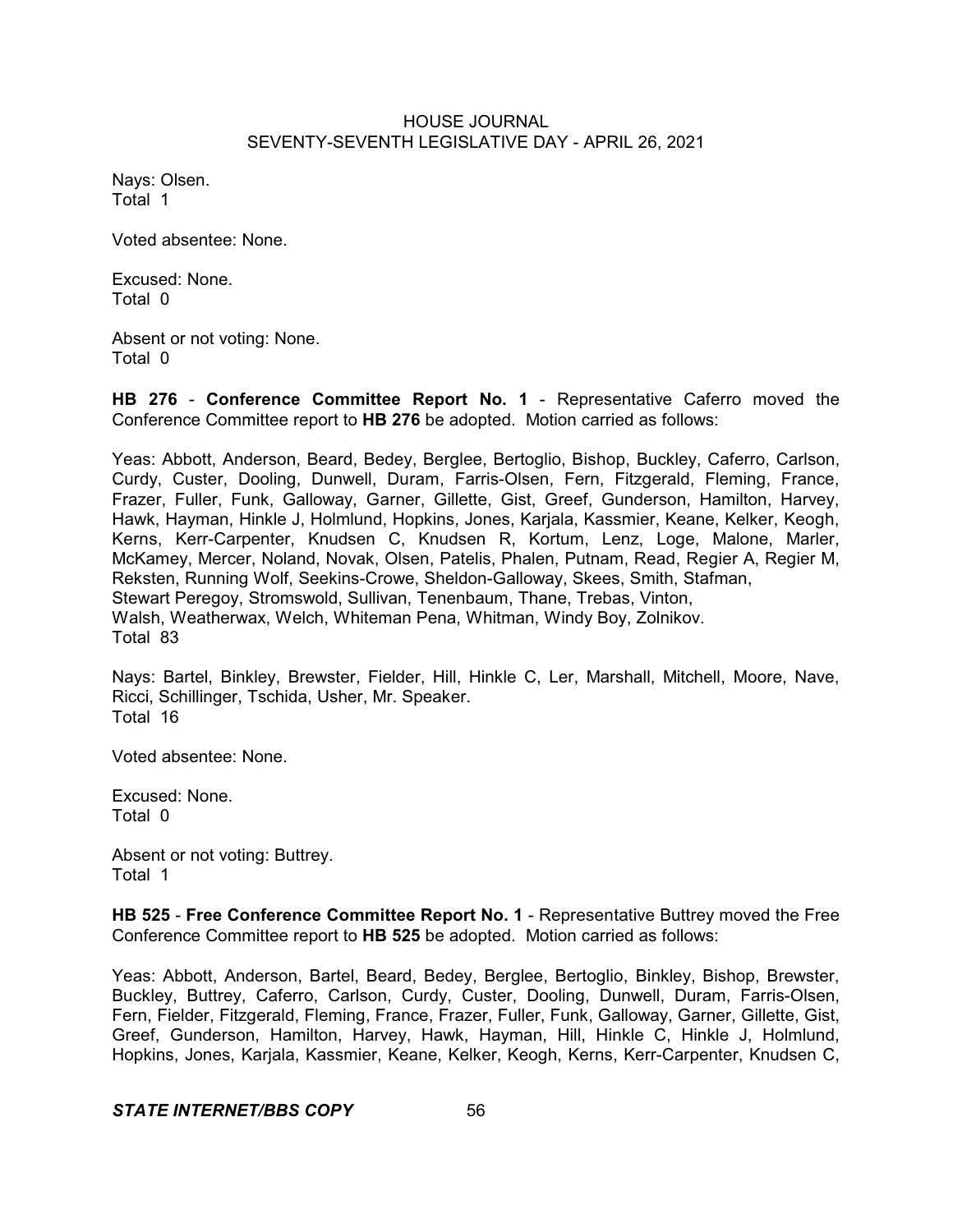Knudsen R, Kortum, Lenz, Ler, Loge, Malone, Marler, Marshall, McKamey, Mercer, Mitchell, Moore, Nave, Noland, Novak, Olsen, Patelis, Phalen, Putnam, Read, Regier A, Regier M, Reksten, Ricci, Running Wolf, Schillinger, Seekins-Crowe, Sheldon-Galloway, Skees, Smith, Stafman, Stewart Peregoy, Stromswold, Sullivan, Tenenbaum, Thane, Trebas, Tschida, Usher, Vinton, Walsh, Weatherwax, Welch, Whiteman Pena, Whitman, Zolnikov, Mr. Speaker. Total 99

Nays: Windy Boy. Total 1

Voted absentee: None.

Excused: None. Total 0

Absent or not voting: None. Total 0

**HB 693** - **Senate Amendments** - Representative Mercer moved Senate amendments to **HB 693** be **not** concurred in. Motion carried as follows:

Yeas: Abbott, Anderson, Bartel, Beard, Bedey, Berglee, Bertoglio, Binkley, Bishop, Brewster, Buckley, Buttrey, Caferro, Carlson, Curdy, Custer, Dooling, Dunwell, Duram, Farris-Olsen, Fern, Fielder, Fitzgerald, Fleming, France, Frazer, Fuller, Funk, Galloway, Garner, Gillette, Gist, Greef, Gunderson, Hamilton, Harvey, Hawk, Hayman, Hill, Hinkle C, Hinkle J, Holmlund, Hopkins, Jones, Karjala, Kassmier, Keane, Kelker, Keogh, Kerns, Kerr-Carpenter, Knudsen C, Knudsen R, Kortum, Lenz, Ler, Loge, Malone, Marler, Marshall, McKamey, Mercer, Mitchell, Moore, Nave, Noland, Novak, Olsen, Patelis, Phalen, Putnam, Read, Regier A, Regier M, Reksten, Ricci, Running Wolf, Schillinger, Seekins-Crowe, Sheldon-Galloway, Skees, Stafman, Stewart Peregoy, Stromswold, Sullivan, Tenenbaum, Thane, Trebas, Tschida, Usher, Vinton, Walsh, Weatherwax, Welch, Whiteman Pena, Whitman, Windy Boy, Zolnikov, Mr. Speaker. Total 99

Nays: Smith. Total 1

Voted absentee: None.

Excused: None. Total 0

Absent or not voting: None. Total 0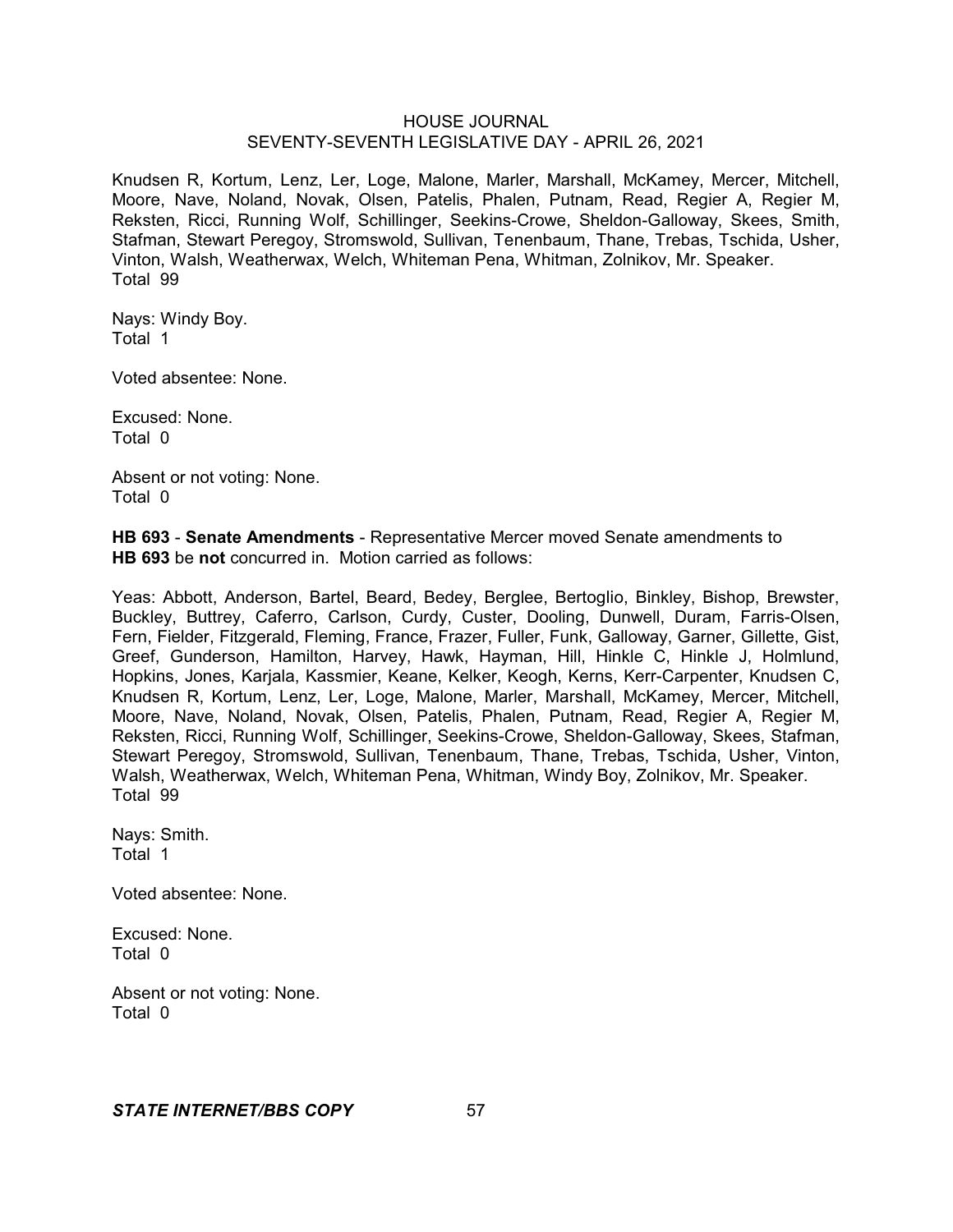Majority Leader Vinton moved the Committee rise, report progress, and beg leave to sit again. Motion carried. Committee arose. House resumed. Mr. Speaker presiding. Chair C. Hinkle moved the Committee of the Whole report be adopted. Report adopted as follows:

Yeas: Abbott, Anderson, Bartel, Beard, Bedey, Berglee, Bertoglio, Binkley, Bishop, Brewster, Buckley, Buttrey, Caferro, Carlson, Curdy, Custer, Dooling, Duram, Farris-Olsen, Fern, Fielder, Fitzgerald, Fleming, France, Frazer, Fuller, Funk, Galloway, Garner, Gillette, Gist, Greef, Gunderson, Hamilton, Harvey, Hawk, Hayman, Hill, Hinkle J, Holmlund, Hopkins, Jones, Karjala, Kassmier, Keane, Kelker, Keogh, Kerns, Kerr-Carpenter, Knudsen R, Kortum, Lenz, Ler, Loge, Malone, Marler, Marshall, McKamey, Mitchell, Moore, Nave, Novak, Patelis, Phalen, Putnam, Read, Regier A, Regier M, Reksten, Ricci, Running Wolf, Schillinger, Seekins-Crowe, Sheldon-Galloway, Skees, Smith, Stafman, Stewart Peregoy, Stromswold, Sullivan, Tenenbaum, Thane, Trebas, Tschida, Usher, Walsh, Weatherwax, Welch, Whitman, Windy Boy, Zolnikov, Mr. Speaker. Total 92

Nays: Dunwell, Hinkle C, Olsen. Total 3

Voted absentee: None.

Excused: None. Total 0

Absent or not voting: Knudsen C, Mercer, Noland, Vinton, Whiteman Pena. Total 5

#### **MOTIONS**

Majority Leader Vinton moved the Conference Committee on **HB 555** be dissolved and that the Speaker be authorized to appoint a Free Conference Committee to meet with a like committee from the Senate to confer on Senate amendments to **HB 555**. Without objection, Speaker Galt appointed:

Representative M. Regier Representative Farris-Olsen Representative Mercer

Majority Leader Vinton moved the Speaker be authorized to appoint a Free Conference Committee to meet with a like committee from the Senate to confer on Senate Amendments to **HB 648** and request the Senate to appoint a like committee. Without objection, Speaker Galt appointed: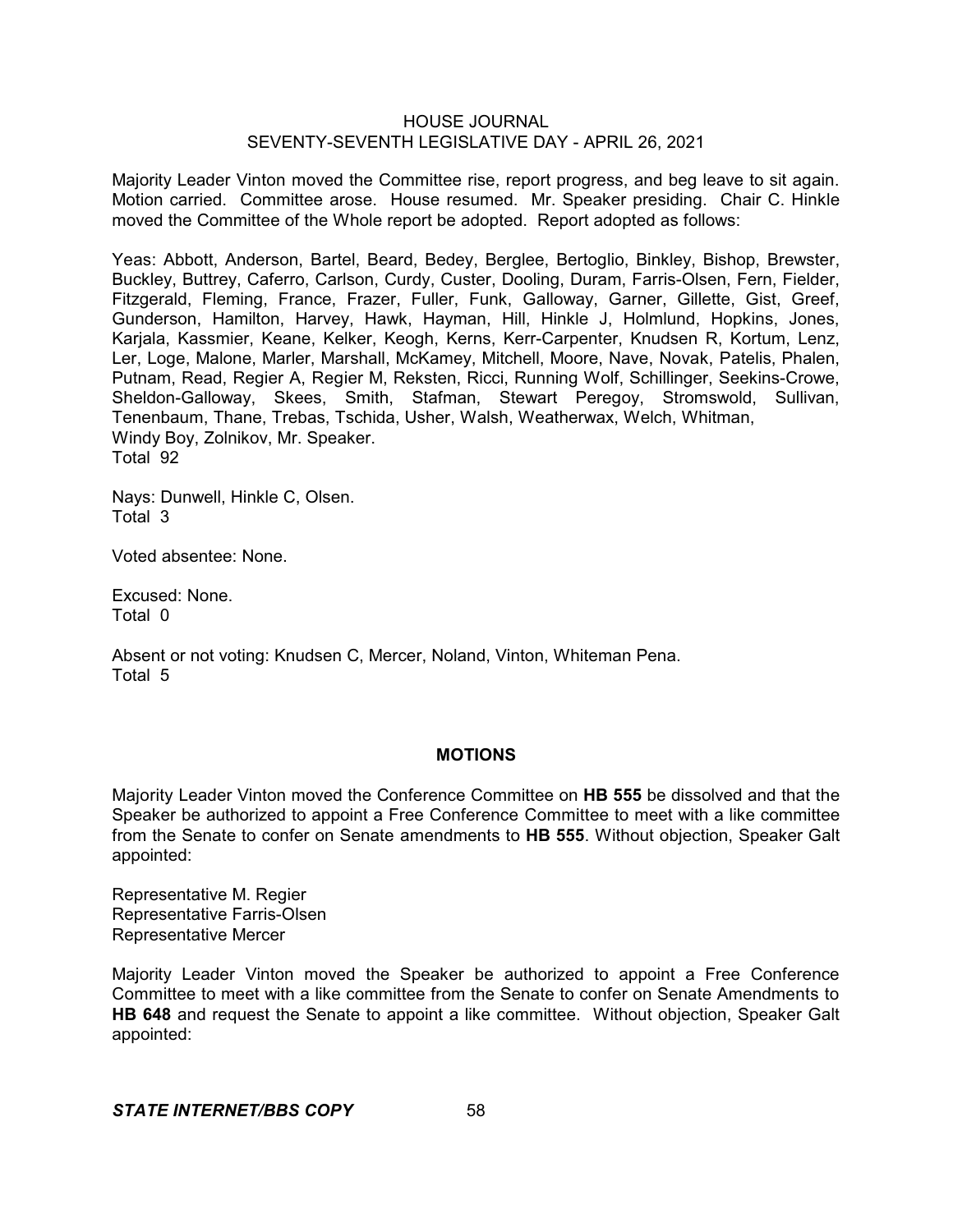Representative Kassmier Representative Fitzgerald Representative Keane

Majority Leader Vinton moved the Speaker be authorized to appoint a Free Conference Committee to meet with a like committee from the Senate to confer on Senate Amendments to **HB 663** and request the Senate to appoint a like committee. Without objection, Speaker Galt appointed:

Representative Ler Representative Jones Representative Novak

Majority Leader Vinton moved the Speaker be authorized to appoint a Free Conference Committee to meet with a like committee from the Senate to confer on Senate Amendments to **HB 678** and request the Senate to appoint a like committee. Without objection, Speaker Galt appointed:

Representative Bartel Representative Ricci Representative Stewart Peregoy

Majority Leader Vinton moved the Speaker be authorized to appoint a Free Conference Committee to meet with a like committee from the Senate to confer on Senate Amendments to **HB 693** and request the Senate to appoint a like committee. Without objection, Speaker Galt appointed:

Representative Mercer Representative Patelis Representative Kerr-Carpenter

House recessed. House reconvened.

## **SECOND READING OF BILLS (COMMITTEE OF THE WHOLE)**

Majority Leader Vinton moved the House resolve itself into a Committee of the Whole for consideration of business on second reading. Motion carried. Representative Ler in the chair.

Mr. Speaker: We, your Committee of the Whole, having had under consideration business on second reading, recommend as follows:

**HB 702** - Majority Leader Vinton moved consideration of **HB 702** be placed at the bottom of the second reading board. Without objection, so ordered.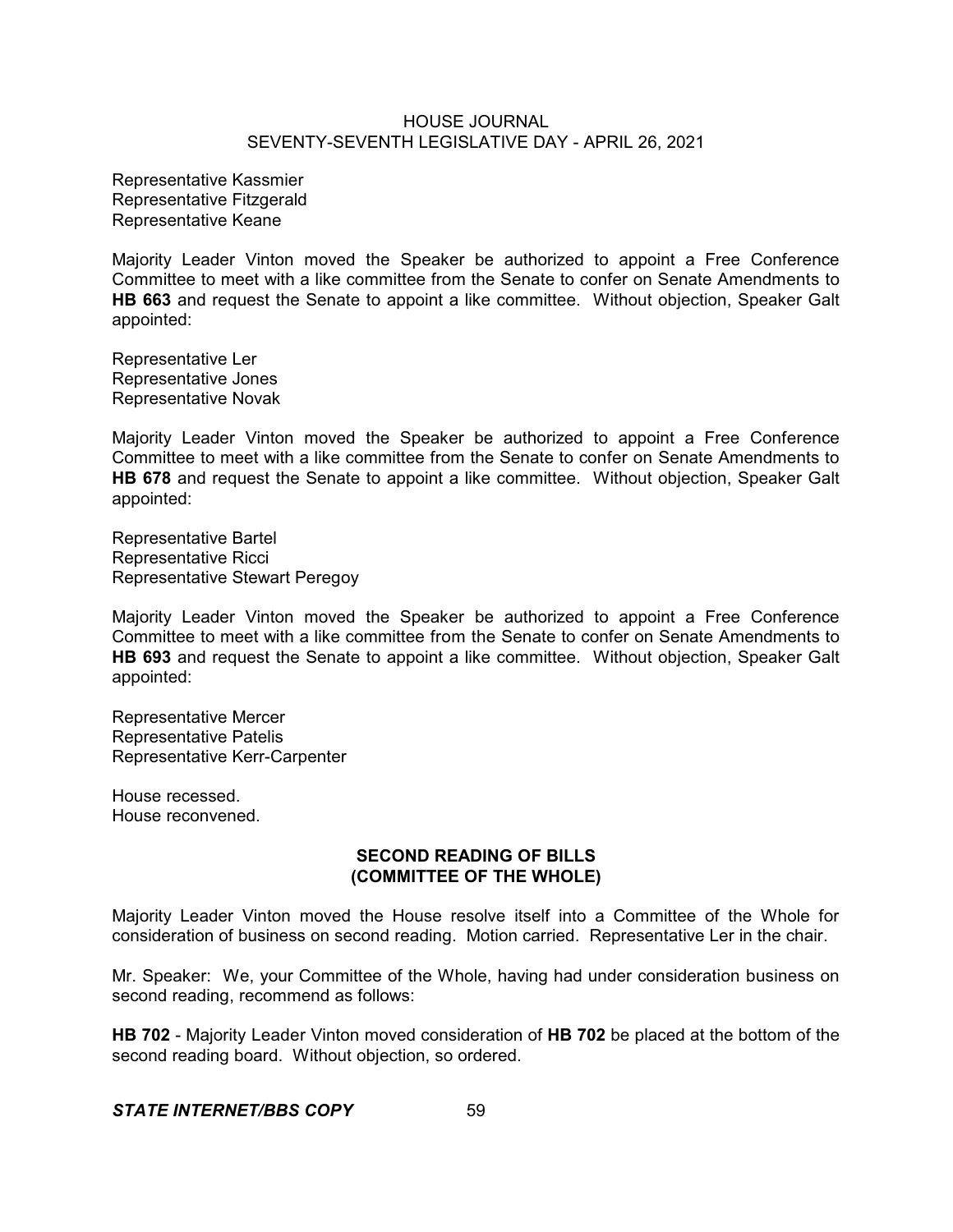**HB 701** - **Senate Amendments** - Representative Hopkins moved Senate amendments to **HB 701** be concurred in. Motion **failed** as follows:

Yeas: Abbott, Bedey, Bishop, Buckley, Buttrey, Caferro, Curdy, Custer, Dunwell, Farris-Olsen, Fern, Fitzgerald, France, Frazer, Funk, Garner, Hamilton, Harvey, Hawk, Hayman, Holmlund, Hopkins, Karjala, Keane, Kelker, Keogh, Kerr-Carpenter, Kortum, Loge, Marler, Novak, Olsen, Putnam, Running Wolf, Smith, Stafman, Stewart Peregoy, Sullivan, Tenenbaum, Thane, Trebas, Walsh, Weatherwax, Welch, Whiteman Pena, Windy Boy, Mr. Speaker. Total 47

Nays: Anderson, Bartel, Beard, Berglee, Bertoglio, Binkley, Brewster, Carlson, Dooling, Duram, Fielder, Fleming, Fuller, Galloway, Gillette, Gist, Greef, Gunderson, Hill, Hinkle C, Hinkle J, Jones, Kassmier, Kerns, Knudsen C, Knudsen R, Lenz, Ler, Malone, Marshall, McKamey, Mercer, Mitchell, Moore, Nave, Noland, Patelis, Phalen, Read, Regier A, Regier M, Reksten, Ricci, Schillinger, Seekins-Crowe, Sheldon-Galloway, Skees, Stromswold, Tschida, Usher, Vinton, Whitman, Zolnikov. Total 53

Voted absentee: None.

Excused: None. Total 0

Absent or not voting: None. Total 0

Representative Gunderson assumed the chair.

**SB 354** - **Free Conference Committee Report No. 3** - Representative Berglee moved the Free Conference Committee report to **SB 354** be adopted. Motion carried as follows:

Yeas: Abbott, Anderson, Bartel, Beard, Bedey, Berglee, Bertoglio, Binkley, Bishop, Brewster, Buckley, Buttrey, Caferro, Carlson, Curdy, Custer, Dooling, Dunwell, Duram, Farris-Olsen, Fern, Fielder, Fitzgerald, Fleming, France, Frazer, Fuller, Funk, Galloway, Garner, Gillette, Gist, Greef, Gunderson, Hamilton, Harvey, Hawk, Hayman, Hill, Hinkle C, Hinkle J, Holmlund, Hopkins, Jones, Karjala, Kassmier, Keane, Kelker, Keogh, Kerns, Kerr-Carpenter, Knudsen C, Knudsen R, Kortum, Lenz, Ler, Loge, Malone, Marler, Marshall, McKamey, Mercer, Mitchell, Nave, Noland, Novak, Olsen, Patelis, Phalen, Putnam, Read, Regier A, Reksten, Ricci, Running Wolf, Schillinger, Seekins-Crowe, Sheldon-Galloway, Skees, Stafman, Stewart Peregoy, Stromswold, Sullivan, Tenenbaum, Thane, Trebas, Tschida, Usher, Vinton, Walsh, Weatherwax, Welch, Whiteman Pena, Whitman, Windy Boy, Zolnikov, Mr. Speaker. Total 97

Nays: Moore, Regier M, Smith. Total 3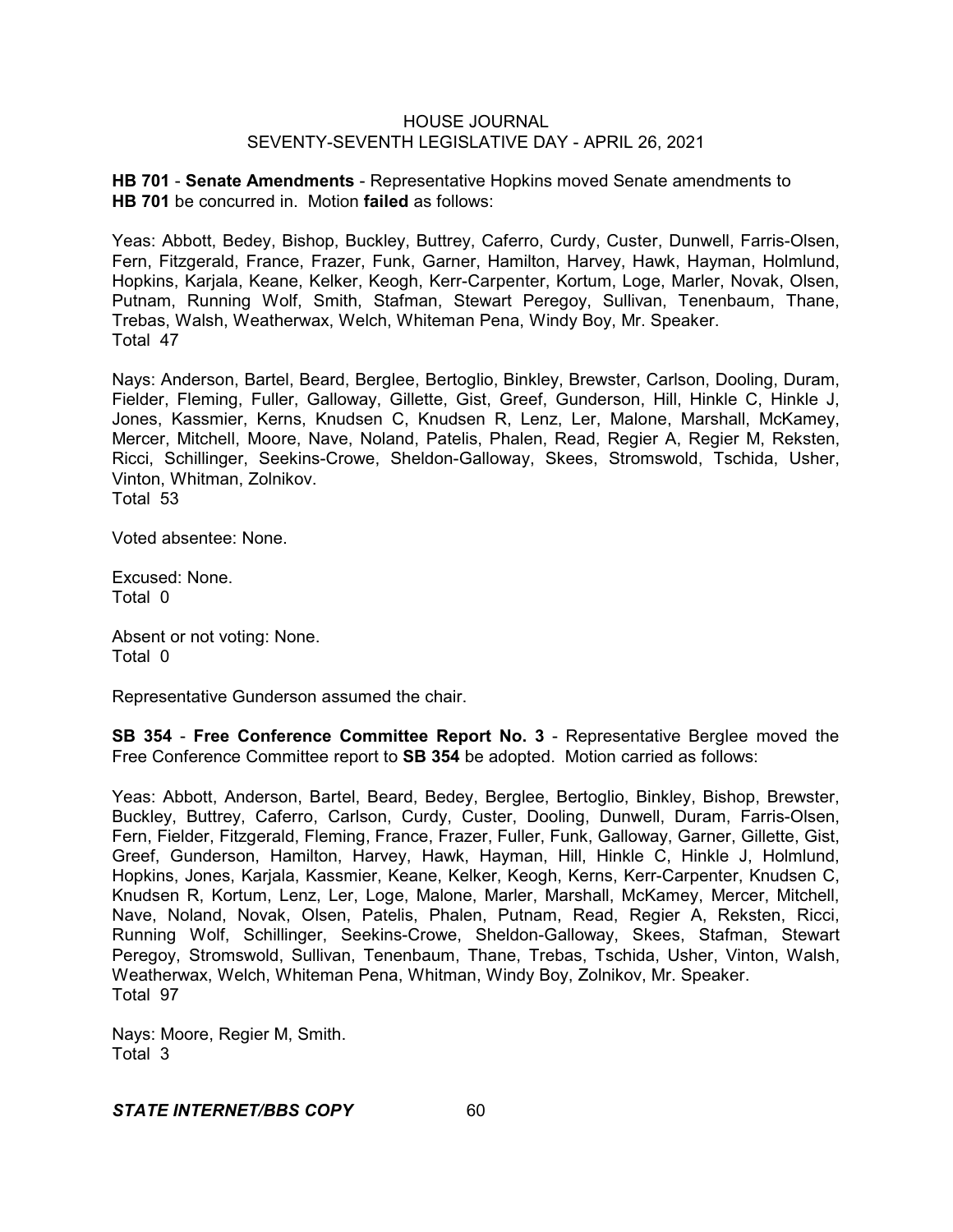Voted absentee: None.

Excused: None. Total 0

Absent or not voting: None. Total 0

**HJR 54** - Representative Fern moved **HJR 54** do pass. Motion carried as follows:

Yeas: Abbott, Anderson, Bedey, Bertoglio, Bishop, Brewster, Buckley, Buttrey, Caferro, Curdy, Custer, Dooling, Dunwell, Duram, Farris-Olsen, Fern, Fitzgerald, France, Frazer, Funk, Garner, Gist, Greef, Gunderson, Hamilton, Harvey, Hawk, Hayman, Hinkle J, Holmlund, Hopkins, Jones, Karjala, Keane, Kelker, Keogh, Kerr-Carpenter, Kortum, Loge, Marler, McKamey, Mercer, Moore, Novak, Olsen, Putnam, Read, Regier M, Running Wolf, Smith, Stafman, Stewart Peregoy, Sullivan, Tenenbaum, Thane, Usher, Vinton, Walsh, Weatherwax, Welch, Whiteman Pena, Whitman, Windy Boy. Total 63

Nays: Bartel, Beard, Berglee, Binkley, Carlson, Fielder, Fleming, Fuller, Galloway, Gillette, Hill, Hinkle C, Kassmier, Kerns, Knudsen C, Knudsen R, Lenz, Ler, Malone, Marshall, Mitchell, Nave, Noland, Patelis, Phalen, Regier A, Reksten, Ricci, Schillinger, Seekins-Crowe, Sheldon-Galloway, Skees, Stromswold, Trebas, Tschida, Zolnikov, Mr. Speaker. Total 37

Voted absentee: None.

Excused: None. Total 0

Absent or not voting: None. Total 0

**SB 388** - Representative Welch moved **SB 388** be concurred in. Motion carried as follows:

Yeas: Anderson, Bartel, Beard, Bedey, Berglee, Bertoglio, Binkley, Brewster, Buttrey, Caferro, Carlson, Curdy, Custer, Dooling, Duram, Fern, Fielder, Fitzgerald, Fleming, France, Frazer, Fuller, Funk, Galloway, Garner, Gillette, Gist, Greef, Gunderson, Hamilton, Harvey, Hawk, Hill, Hinkle C, Hinkle J, Holmlund, Jones, Kassmier, Keane, Kelker, Kerns, Knudsen C, Knudsen R, Lenz, Ler, Loge, Malone, Marshall, McKamey, Mercer, Mitchell, Moore, Nave, Noland, Patelis, Phalen, Putnam, Read, Regier A, Regier M, Reksten, Ricci, Schillinger, Seekins-Crowe, Sheldon-Galloway, Skees, Stewart Peregoy, Stromswold, Trebas, Tschida, Usher, Vinton, Weatherwax, Welch, Whiteman Pena, Whitman, Windy Boy, Zolnikov, Mr. Speaker. Total 79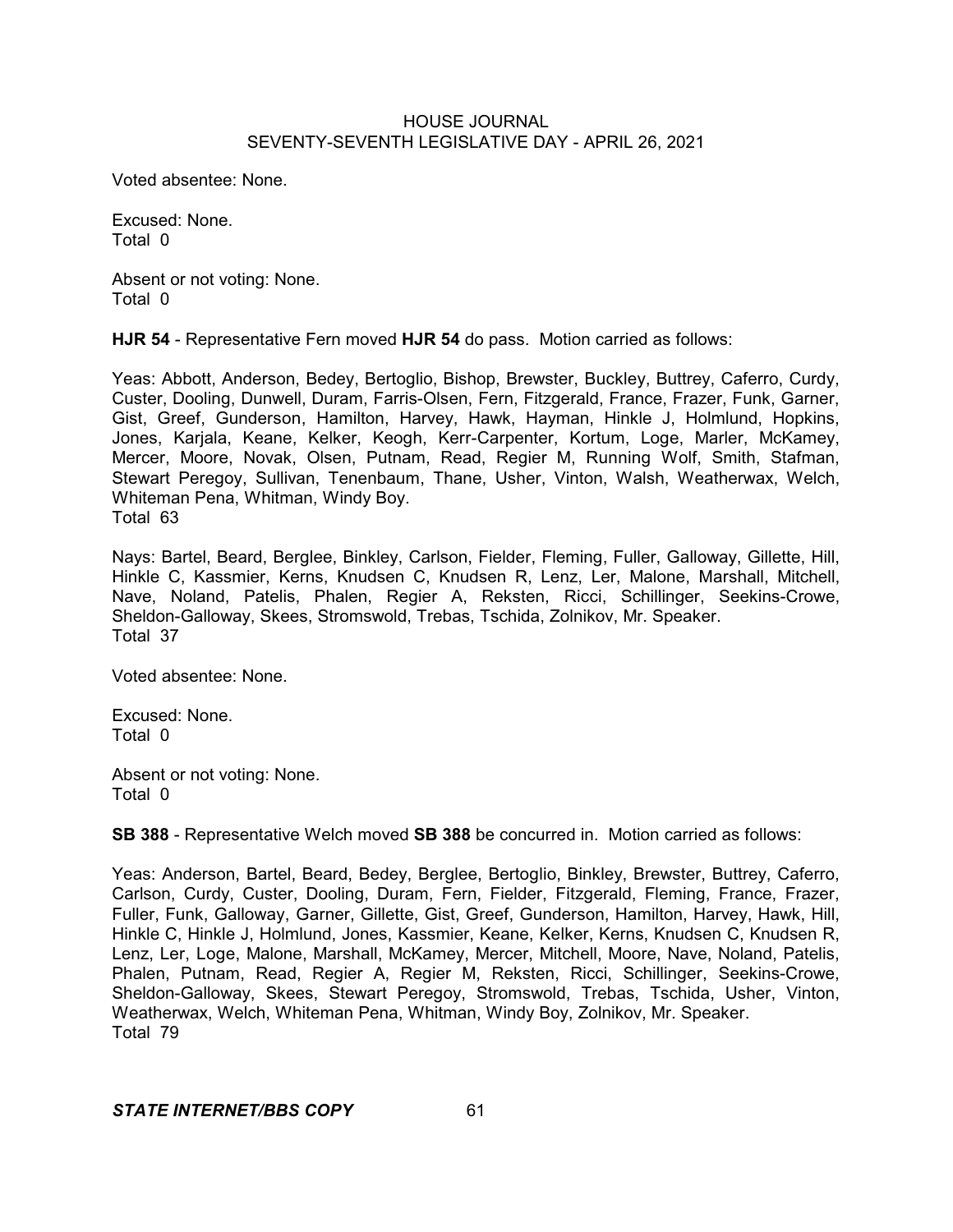Nays: Abbott, Bishop, Buckley, Dunwell, Farris-Olsen, Hayman, Hopkins, Karjala, Keogh, Kerr-Carpenter, Kortum, Marler, Novak, Olsen, Running Wolf, Smith, Stafman, Sullivan, Tenenbaum, Thane, Walsh. Total 21

Voted absentee: None.

Excused: None. Total 0

Absent or not voting: None. Total 0

**SJR 26** - Representative Kelker moved **SJR 26** be concurred in. Motion carried as follows:

Yeas: Abbott, Anderson, Bedey, Bertoglio, Bishop, Brewster, Buckley, Buttrey, Caferro, Carlson, Curdy, Custer, Dooling, Dunwell, Duram, Farris-Olsen, Fern, Fitzgerald, Fleming, France, Frazer, Funk, Garner, Gillette, Gist, Greef, Gunderson, Hamilton, Harvey, Hawk, Hayman, Holmlund, Hopkins, Jones, Karjala, Kassmier, Keane, Kelker, Keogh, Kerr-Carpenter, Kortum, Lenz, Loge, Marler, Marshall, McKamey, Mercer, Moore, Nave, Noland, Novak, Olsen, Patelis, Putnam, Reksten, Running Wolf, Seekins-Crowe, Smith, Stafman, Stewart Peregoy, Stromswold, Sullivan, Tenenbaum, Thane, Trebas, Usher, Walsh, Weatherwax, Welch, Whiteman Pena, Whitman, Windy Boy, Zolnikov. Total 73

Nays: Bartel, Beard, Berglee, Binkley, Fielder, Fuller, Galloway, Hill, Hinkle C, Hinkle J, Kerns, Knudsen C, Knudsen R, Ler, Malone, Mitchell, Phalen, Read, Regier A, Regier M, Ricci, Schillinger, Sheldon-Galloway, Skees, Tschida, Vinton, Mr. Speaker. Total 27

Voted absentee: None.

Excused: None. Total 0

Absent or not voting: None. Total 0

**HB 702** - **Senate Amendments** - Representative Carlson moved Senate amendments to **HB 702** be concurred in. Motion carried as follows:

Yeas: Anderson, Bartel, Beard, Bedey, Berglee, Bertoglio, Binkley, Brewster, Buttrey, Carlson, Custer, Dooling, Duram, Fielder, Fitzgerald, Fleming, Frazer, Fuller, Galloway, Garner, Gillette, Gist, Greef, Gunderson, Hill, Hinkle C, Hinkle J, Holmlund, Hopkins, Jones, Kassmier, Kerns, Knudsen C, Knudsen R, Lenz, Ler, Loge, Malone, Marshall, McKamey, Mercer, Mitchell, Moore,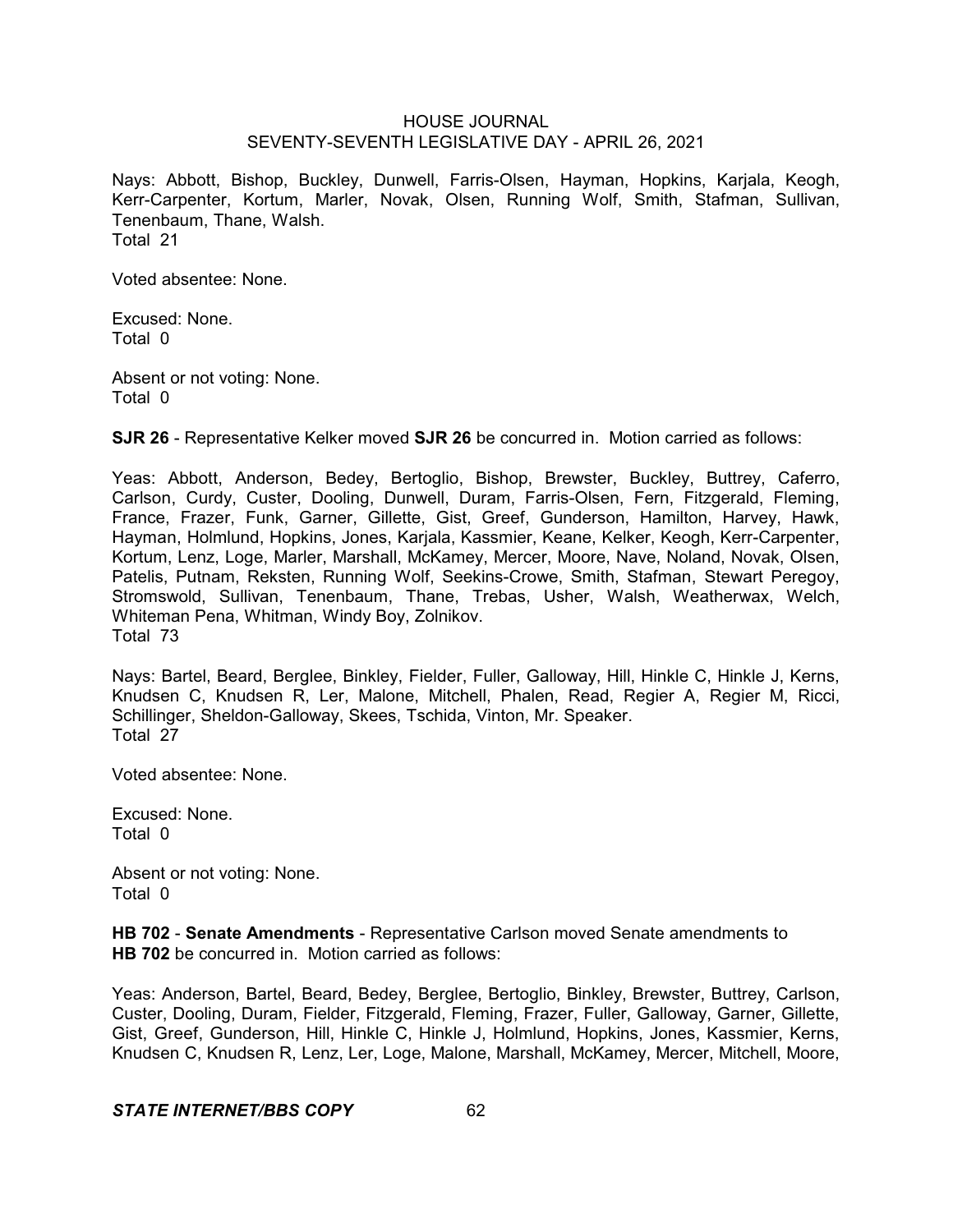Nave, Noland, Patelis, Phalen, Putnam, Read, Regier A, Regier M, Reksten, Ricci, Schillinger, Seekins-Crowe, Sheldon-Galloway, Skees, Stromswold, Trebas, Tschida, Usher, Vinton, Walsh, Welch, Whitman, Zolnikov, Mr. Speaker. Total 67

Nays: Abbott, Bishop, Buckley, Caferro, Curdy, Dunwell, Farris-Olsen, Fern, France, Funk, Hamilton, Harvey, Hawk, Hayman, Karjala, Keane, Kelker, Keogh, Kerr-Carpenter, Kortum, Marler, Novak, Olsen, Running Wolf, Smith, Stafman, Stewart Peregoy, Sullivan, Tenenbaum, Thane, Weatherwax, Whiteman Pena, Windy Boy. Total 33

Voted absentee: None.

Excused: None. Total 0

Absent or not voting: None. Total 0

Majority Leader Vinton moved the Committee rise and report. Motion carried. Committee arose. House resumed. Mr. Speaker presiding. Chair Gunderson moved the Committee of the Whole report be adopted. Report adopted as follows:

Yeas: Anderson, Beard, Bedey, Berglee, Bertoglio, Binkley, Brewster, Buttrey, Carlson, Curdy, Custer, Dooling, Duram, Fern, Fielder, Fitzgerald, Fleming, Frazer, Fuller, Galloway, Garner, Gillette, Gist, Gunderson, Hawk, Hill, Hinkle C, Hinkle J, Holmlund, Hopkins, Jones, Kassmier, Kelker, Keogh, Kerns, Knudsen C, Knudsen R, Lenz, Ler, Loge, Malone, Marshall, McKamey, Mercer, Mitchell, Moore, Nave, Noland, Novak, Patelis, Phalen, Putnam, Read, Regier A, Regier M, Reksten, Ricci, Schillinger, Seekins-Crowe, Sheldon-Galloway, Skees, Smith, Stromswold, Trebas, Tschida, Usher, Vinton, Walsh, Welch, Whitman, Zolnikov, Mr. Speaker. Total 72

Nays: Abbott, Bishop, Buckley, Caferro, Dunwell, Farris-Olsen, Funk, Hamilton, Hayman, Karjala, Keane, Kerr-Carpenter, Kortum, Marler, Olsen, Running Wolf, Stafman, Stewart Peregoy, Sullivan, Tenenbaum, Thane, Weatherwax, Windy Boy. Total 23

Voted absentee: None.

Excused: None. Total 0

Absent or not voting: Bartel, France, Greef, Harvey, Whiteman Pena. Total 5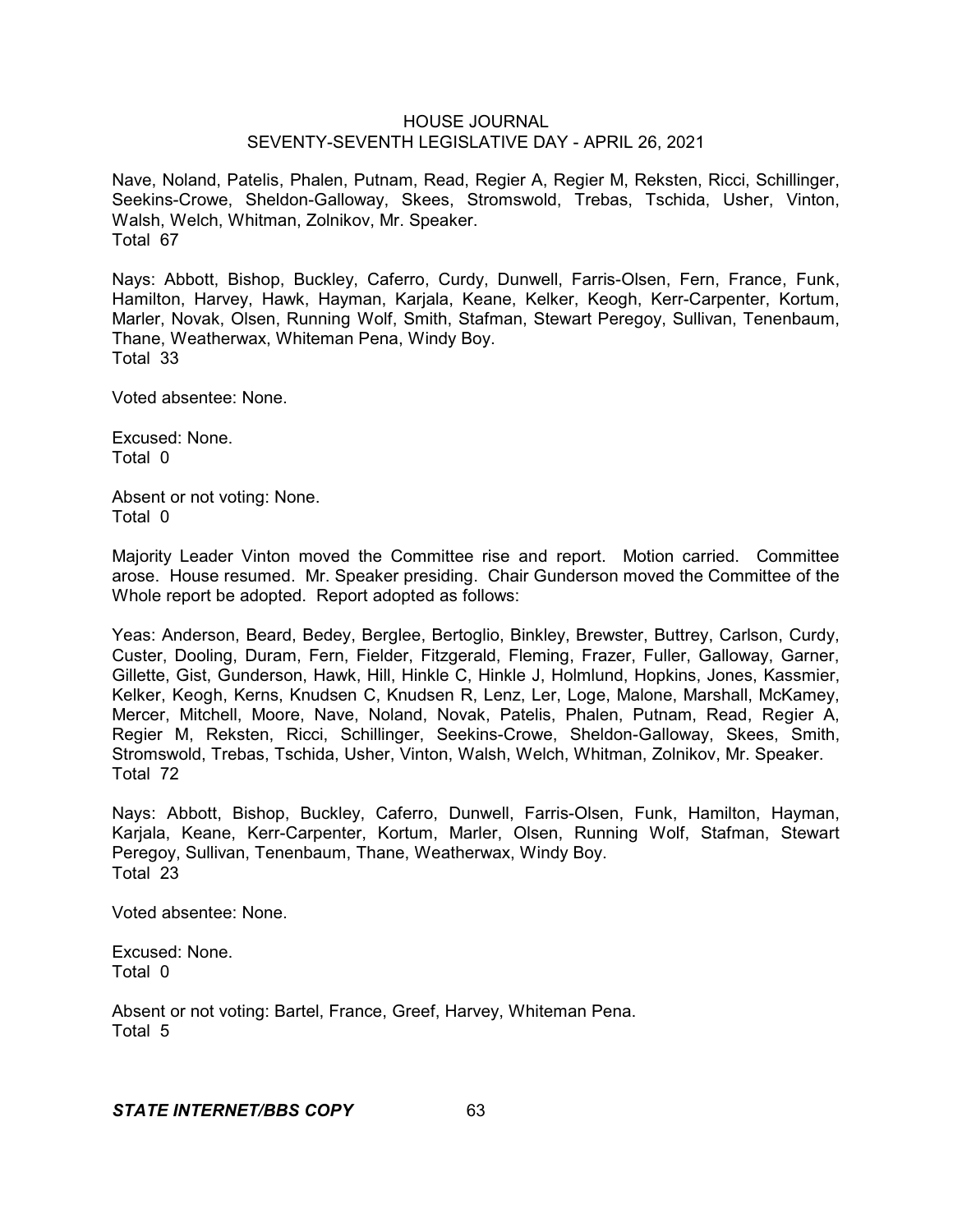## **REPORTS OF SELECT COMMITTEES**

## **FREE** CONFERENCE COMMITTEE on **House Bill 230** Report No. 001, April 26, 2021

Mr. President and Mr. Speaker:

We, your Free Conference Committee met and considered **House Bill 230** (reference copy - salmon) and recommend this Free Conference Committee report be adopted.

And, recommend that **House Bill 230** (reference copy -- salmon) be amended as follows:

1. Title, line 21. **Following:** "AN" **Strike:** "IMMEDIATE"

2. Page 13, line 9. **Strike:** "on passage and approval" **Insert:** "July 1, 2021"

For the Senate: The Senate: For the House:

K. Regier

Howard, Chair **A. Regier, Vice Chair** A. Regier, Vice Chair A. Regier, Vice Chair

## **MESSAGES FROM THE SENATE**

**House bills** concurred in and returned to the House: 4/26/2021

**HB 235**, introduced by T. Welch **HB 704**, introduced by E. Buttrey

**House bills** concurred in as amended and returned to the House for concurrence in Senate amendments:

4/26/2021

**HB 522**, introduced by E. Buttrey **HB 637**, introduced by S. Berglee **HB 681**, introduced by J. Kassmier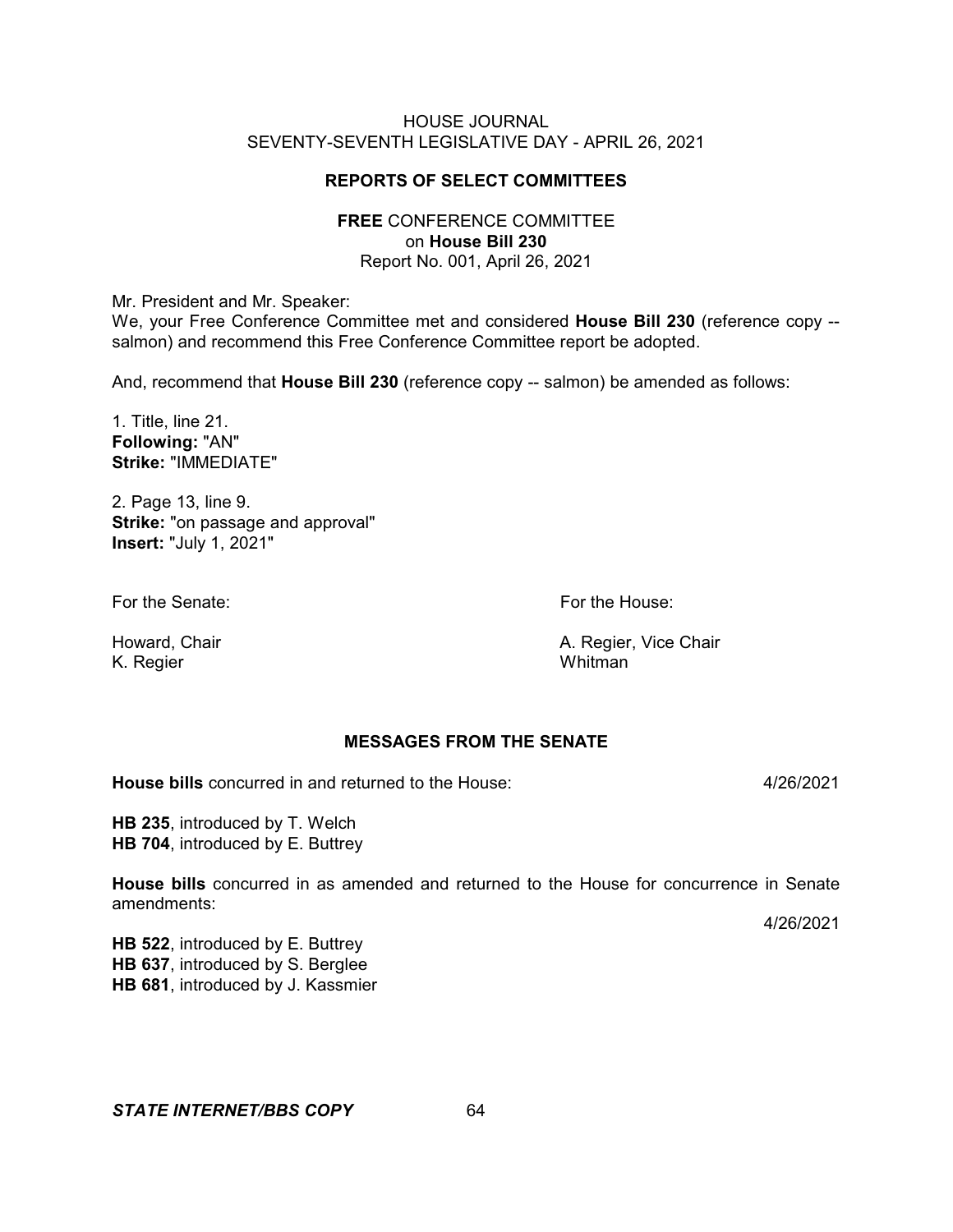**SJR 1** - The Senate failed to concur in House amendments to **SJR 1,** authorized the President to appoint the following **Free** Conference Committee, and requested that the House appoint a like committee to confer on **SJR 1:**

4/26/2021

Senator C. Smith, Chair Senator Bennett Senator Fitzpatrick

**SB 51** - The Senate failed to concur in House amendments to **SB 51,** authorized the President to appoint the following **Free** Conference Committee, and requested that the House appoint a like committee to confer on **SB 51:**

4/26/2021

Senator Ellsworth, Chair Senator Hertz Senator Jacobson

House recessed. House reconvened.

# **THIRD READING OF BILLS**

The following bills having been read three several times, title and history agreed to, were disposed of in the following manner:

**HB 8** passed as follows:

Yeas: Abbott, Anderson, Beard, Bedey, Bertoglio, Binkley, Bishop, Brewster, Buckley, Buttrey, Carlson, Curdy, Custer, Dooling, Dunwell, Duram, Farris-Olsen, Fern, Fielder, Fitzgerald, Fleming, France, Frazer, Fuller, Funk, Galloway, Garner, Gillette, Gist, Greef, Gunderson, Hamilton, Harvey, Hawk, Hayman, Hill, Hinkle J, Holmlund, Hopkins, Jones, Karjala, Kassmier, Keane, Kelker, Keogh, Kerns, Kerr-Carpenter, Knudsen C, Knudsen R, Kortum, Lenz, Ler, Loge, Malone, Marshall, Mercer, Mitchell, Moore, Nave, Noland, Novak, Olsen, Patelis, Phalen, Putnam, Read, Regier A, Regier M, Reksten, Ricci, Running Wolf, Schillinger, Sheldon-Galloway, Skees, Smith, Stafman, Stewart Peregoy, Stromswold, Sullivan, Tenenbaum, Thane, Trebas, Tschida, Usher, Vinton, Walsh, Weatherwax, Welch, Whitman, Windy Boy, Zolnikov, Mr. Speaker. Total 92

Nays: Hinkle C. Total 1

Voted absentee: None.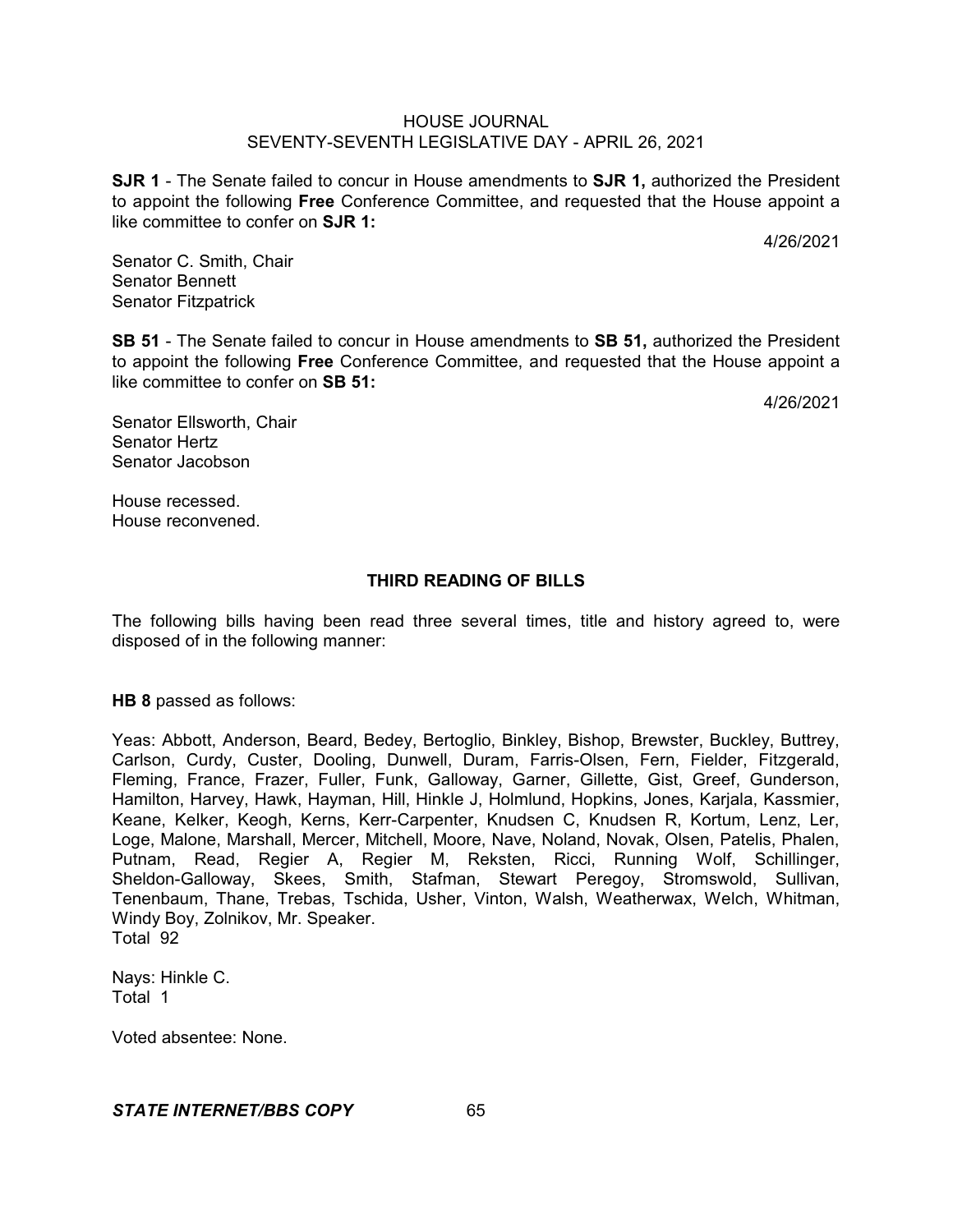Excused: None. Total 0

Absent or not voting: Bartel, Berglee, Caferro, Marler, McKamey, Seekins-Crowe, Whiteman Pena. Total 7

**HB 63** passed as follows:

Yeas: Abbott, Anderson, Beard, Bedey, Berglee, Bertoglio, Binkley, Bishop, Brewster, Buckley, Buttrey, Carlson, Curdy, Custer, Dooling, Duram, Farris-Olsen, Fern, Fielder, Fitzgerald, Fleming, France, Frazer, Fuller, Funk, Galloway, Garner, Gillette, Gist, Greef, Gunderson, Hamilton, Harvey, Hawk, Hayman, Hill, Hinkle C, Hinkle J, Holmlund, Hopkins, Jones, Kassmier, Keane, Kelker, Keogh, Kerns, Kerr-Carpenter, Knudsen C, Knudsen R, Kortum, Lenz, Ler, Loge, Malone, Marshall, Mercer, Mitchell, Moore, Nave, Noland, Novak, Patelis, Phalen, Putnam, Read, Regier A, Regier M, Reksten, Ricci, Running Wolf, Schillinger, Seekins-Crowe, Sheldon-Galloway, Skees, Smith, Stafman, Stewart Peregoy, Stromswold, Sullivan, Tenenbaum, Thane, Trebas, Tschida, Usher, Vinton, Walsh, Weatherwax, Welch, Whitman, Windy Boy, Zolnikov, Mr. Speaker. Total 92

Nays: Dunwell, Karjala, Olsen. Total 3

Voted absentee: None.

Excused: None. Total 0

Absent or not voting: Bartel, Caferro, Marler, McKamey, Whiteman Pena. Total 5

#### **HB 158** passed as follows:

Yeas: Anderson, Beard, Bedey, Berglee, Bertoglio, Binkley, Brewster, Buckley, Buttrey, Carlson, Custer, Dooling, Duram, Fern, Fielder, Fitzgerald, Fleming, Frazer, Fuller, Funk, Galloway, Garner, Gillette, Gist, Greef, Gunderson, Hamilton, Harvey, Hill, Hinkle C, Hinkle J, Holmlund, Hopkins, Jones, Kassmier, Kelker, Kerns, Kerr-Carpenter, Knudsen C, Knudsen R, Lenz, Ler, Loge, Malone, Marshall, McKamey, Mercer, Mitchell, Moore, Nave, Noland, Novak, Patelis, Phalen, Putnam, Read, Regier A, Regier M, Reksten, Ricci, Schillinger, Seekins-Crowe, Sheldon-Galloway, Skees, Smith, Stromswold, Sullivan, Tenenbaum, Thane, Trebas, Tschida, Usher, Vinton, Walsh, Welch, Whitman, Zolnikov, Mr. Speaker. Total 78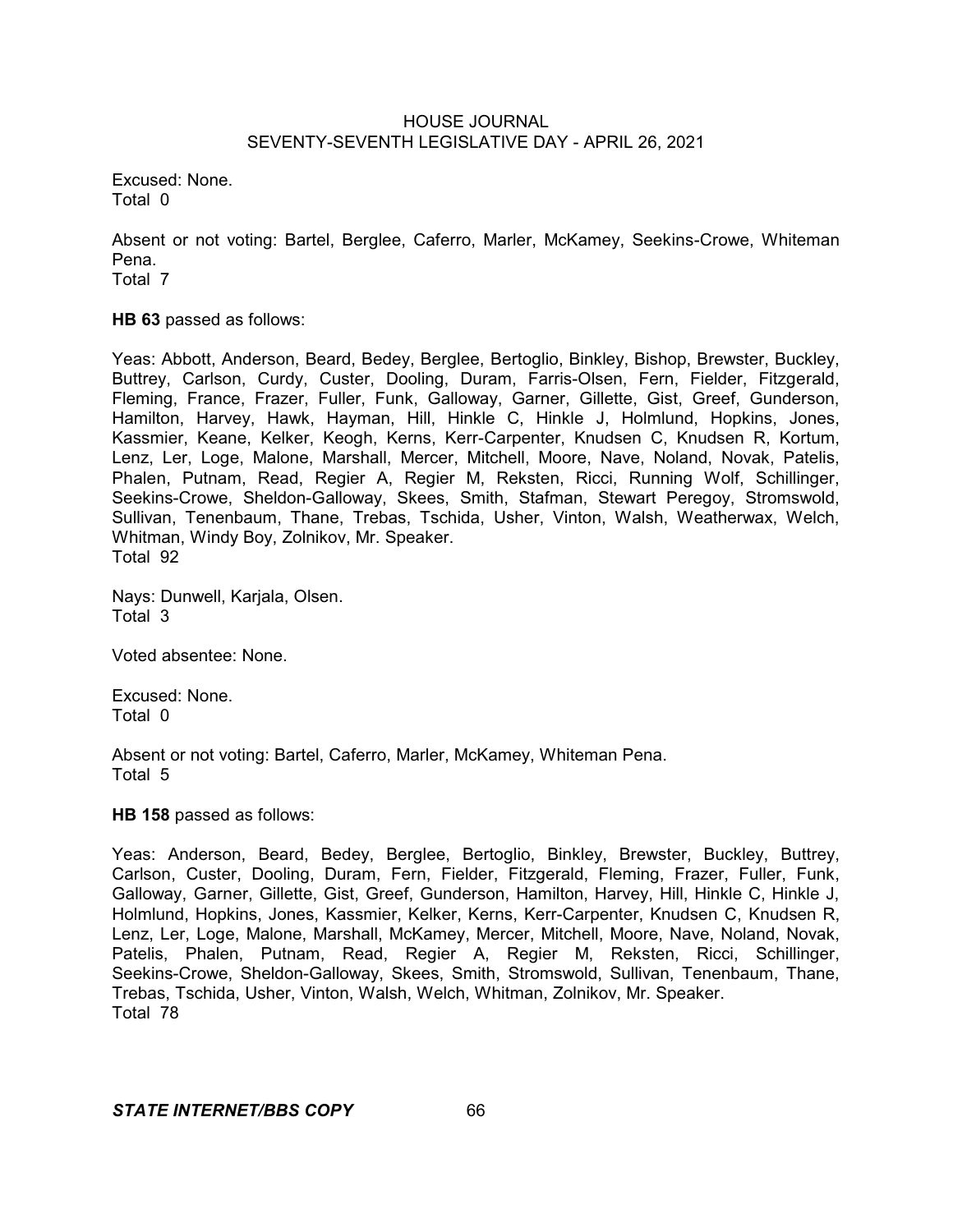Nays: Abbott, Bishop, Curdy, Dunwell, Farris-Olsen, France, Hawk, Hayman, Karjala, Keane, Keogh, Kortum, Olsen, Running Wolf, Stafman, Stewart Peregoy, Weatherwax, Windy Boy. Total 18

Voted absentee: None.

Excused: None. Total 0

Absent or not voting: Bartel, Caferro, Marler, Whiteman Pena. Total 4

**HB 231** passed as follows:

Yeas: Anderson, Beard, Bedey, Berglee, Bertoglio, Binkley, Brewster, Buttrey, Carlson, Custer, Dooling, Duram, Fielder, Fitzgerald, Fleming, Frazer, Fuller, Galloway, Garner, Gillette, Gist, Greef, Gunderson, Hamilton, Hill, Hinkle C, Hinkle J, Holmlund, Hopkins, Jones, Karjala, Kassmier, Kerns, Knudsen C, Knudsen R, Lenz, Ler, Loge, Malone, Marshall, McKamey, Mercer, Moore, Nave, Noland, Patelis, Phalen, Putnam, Read, Regier A, Regier M, Reksten, Ricci, Schillinger, Seekins-Crowe, Sheldon-Galloway, Skees, Stromswold, Trebas, Tschida, Vinton, Welch, Whitman, Zolnikov, Mr. Speaker. Total 65

Nays: Abbott, Bishop, Curdy, Dunwell, Farris-Olsen, Fern, France, Funk, Harvey, Hawk, Hayman, Keane, Kelker, Keogh, Kerr-Carpenter, Kortum, Novak, Olsen, Running Wolf, Smith, Stafman, Stewart Peregoy, Sullivan, Tenenbaum, Thane, Weatherwax, Windy Boy. Total 27

Voted absentee: None.

Excused: None. Total 0

Absent or not voting: Bartel, Buckley, Caferro, Marler, Mitchell, Usher, Walsh, Whiteman Pena. Total 8

#### **HB 249** passed as follows:

Yeas: Abbott, Anderson, Bartel, Beard, Bedey, Berglee, Bertoglio, Binkley, Bishop, Brewster, Buckley, Buttrey, Carlson, Curdy, Custer, Dooling, Dunwell, Duram, Farris-Olsen, Fern, Fielder, Fitzgerald, Fleming, France, Frazer, Fuller, Funk, Galloway, Garner, Gillette, Gist, Greef, Gunderson, Hamilton, Harvey, Hawk, Hayman, Hill, Hinkle C, Holmlund, Hopkins, Jones, Karjala, Kassmier, Keane, Kelker, Keogh, Kerns, Kerr-Carpenter, Knudsen C, Knudsen R, Kortum, Lenz, Ler, Loge, Malone, Marler, Marshall, McKamey, Mercer, Mitchell, Moore, Nave, Noland, Patelis, Phalen, Putnam, Read, Regier A, Regier M, Reksten, Ricci, Running Wolf,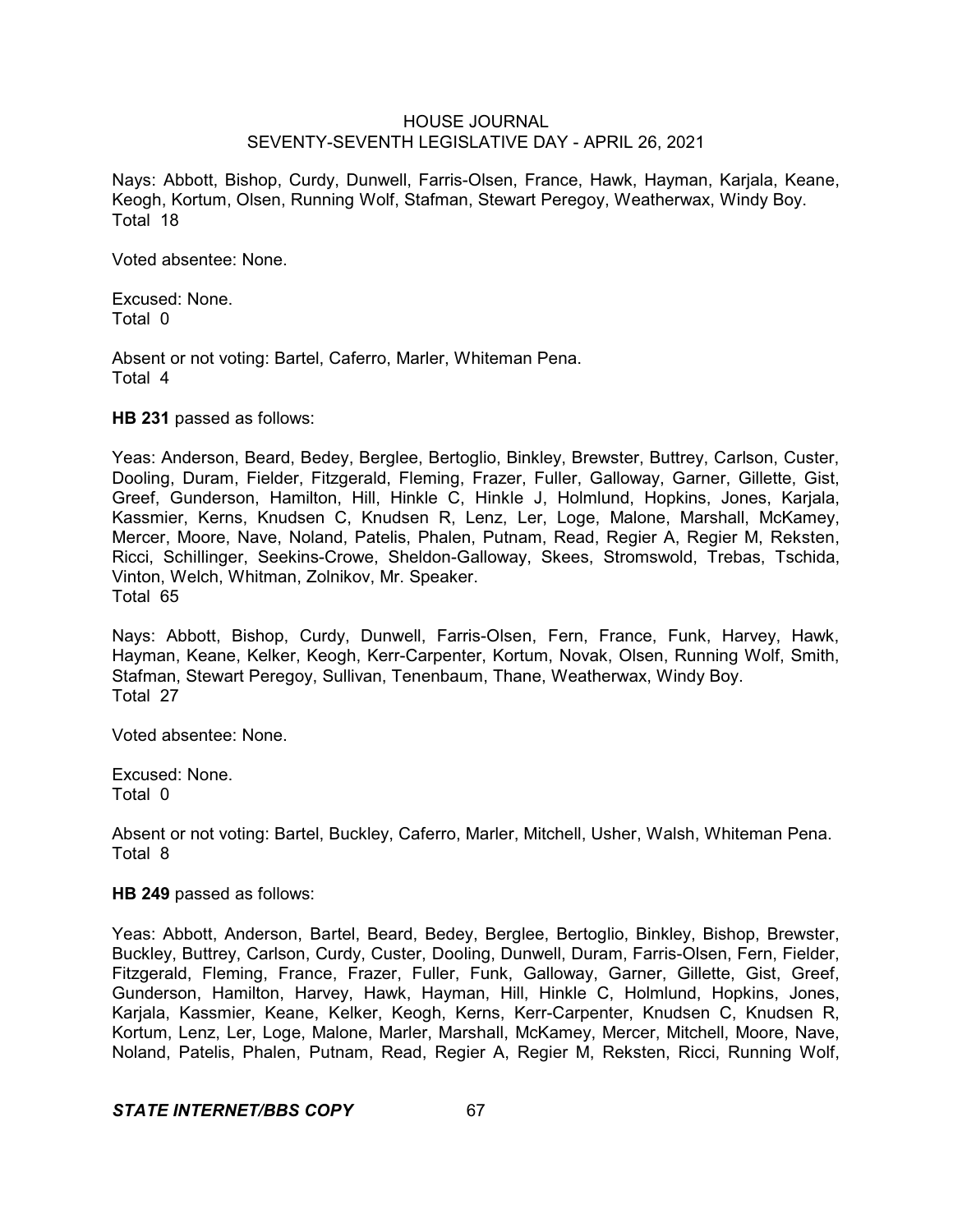Schillinger, Seekins-Crowe, Sheldon-Galloway, Skees, Smith, Stafman, Stewart Peregoy, Stromswold, Sullivan, Tenenbaum, Thane, Trebas, Tschida, Usher, Vinton, Walsh, Welch, Whitman, Windy Boy, Zolnikov, Mr. Speaker. Total 94

Nays: Caferro, Hinkle J, Olsen. Total 3

Voted absentee: None.

Excused: None. Total 0

Absent or not voting: Novak, Weatherwax, Whiteman Pena. Total 3

**HB 276** passed as follows:

Yeas: Abbott, Anderson, Bartel, Beard, Bedey, Bertoglio, Bishop, Buckley, Buttrey, Caferro, Carlson, Curdy, Custer, Dunwell, Duram, Farris-Olsen, Fern, Fitzgerald, Fleming, France, Frazer, Funk, Galloway, Garner, Gillette, Gist, Greef, Gunderson, Hamilton, Harvey, Hawk, Hayman, Hinkle J, Holmlund, Hopkins, Jones, Karjala, Kassmier, Keane, Kelker, Keogh, Kerns, Kerr-Carpenter, Knudsen C, Knudsen R, Kortum, Lenz, Ler, Loge, Marler, McKamey, Mercer, Noland, Novak, Olsen, Patelis, Putnam, Regier A, Reksten, Running Wolf, Seekins-Crowe, Sheldon-Galloway, Smith, Stafman, Stewart Peregoy, Stromswold, Sullivan, Tenenbaum, Thane, Trebas, Walsh, Weatherwax, Welch, Whitman, Windy Boy, Zolnikov. Total 76

Nays: Berglee, Binkley, Brewster, Dooling, Fielder, Fuller, Hill, Hinkle C, Malone, Marshall, Mitchell, Moore, Nave, Phalen, Read, Regier M, Ricci, Schillinger, Skees, Tschida, Usher, Vinton, Mr. Speaker. Total 23

Voted absentee: None.

Excused: None. Total 0

Absent or not voting: Whiteman Pena. Total 1

**HB 325** passed as follows:

Yeas: Anderson, Bartel, Beard, Bedey, Berglee, Bertoglio, Binkley, Brewster, Buttrey, Carlson, Dooling, Duram, Fielder, Fitzgerald, Fleming, Frazer, Fuller, Galloway, Garner, Gillette, Gist,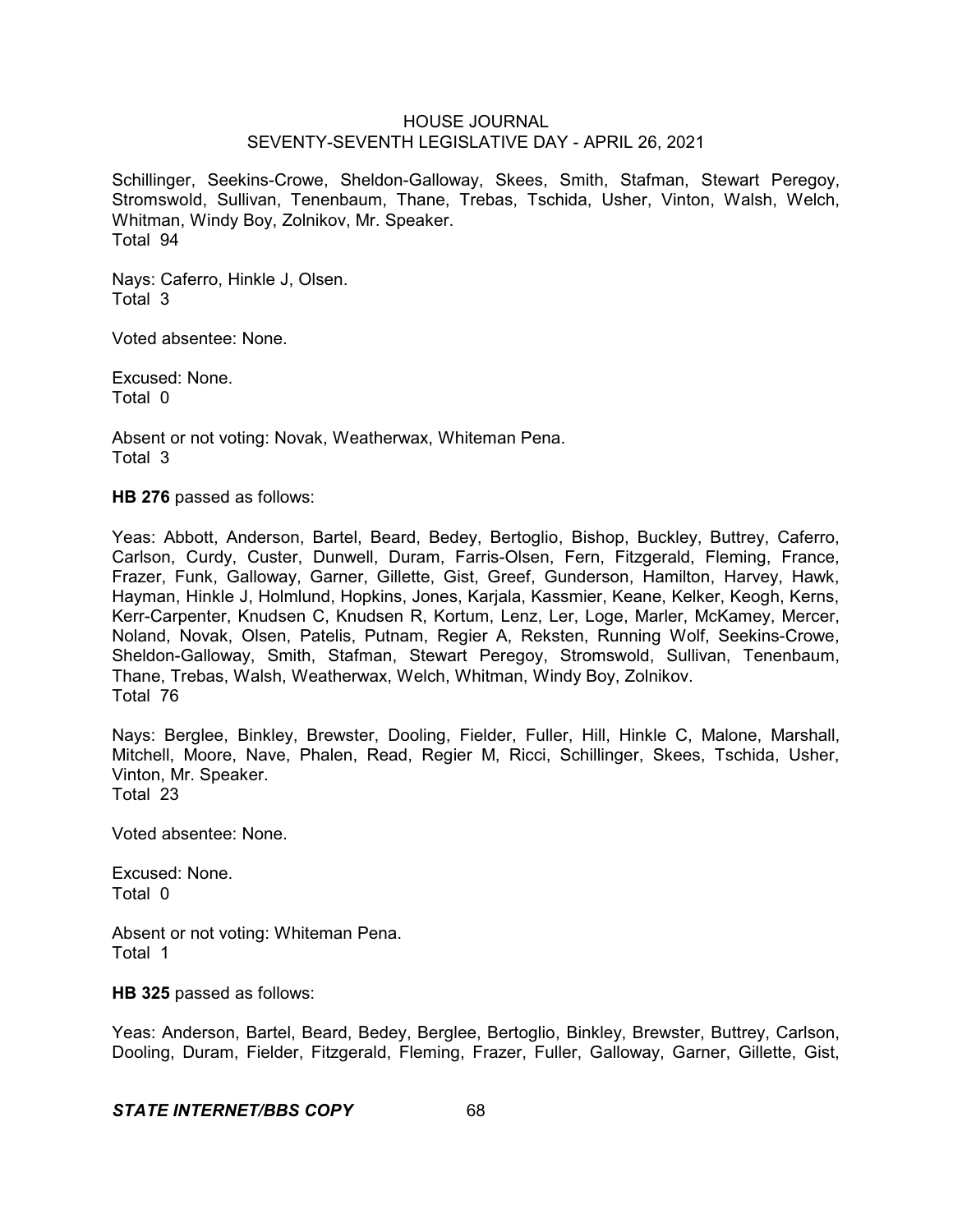Greef, Gunderson, Hill, Hinkle C, Hinkle J, Holmlund, Hopkins, Jones, Kassmier, Kerns, Knudsen C, Knudsen R, Lenz, Ler, Loge, Malone, Marshall, McKamey, Mercer, Mitchell, Nave, Noland, Patelis, Phalen, Putnam, Read, Regier A, Regier M, Reksten, Ricci, Schillinger, Seekins-Crowe, Sheldon-Galloway, Skees, Stromswold, Trebas, Tschida, Usher, Vinton, Walsh, Welch, Whitman, Zolnikov, Mr. Speaker. Total 65

Nays: Abbott, Bishop, Buckley, Caferro, Curdy, Custer, Dunwell, Farris-Olsen, Fern, France, Funk, Hamilton, Harvey, Hawk, Hayman, Karjala, Keane, Kelker, Keogh, Kerr-Carpenter, Kortum, Marler, Moore, Novak, Olsen, Running Wolf, Smith, Stafman, Stewart Peregoy, Sullivan, Tenenbaum, Thane, Weatherwax, Windy Boy. Total 34

Voted absentee: None.

Excused: None. Total 0

Absent or not voting: Whiteman Pena. Total 1

**HB 357** passed as follows:

Yeas: Abbott, Anderson, Bedey, Bertoglio, Bishop, Brewster, Buckley, Buttrey, Caferro, Carlson, Curdy, Custer, Dooling, Dunwell, Duram, Farris-Olsen, Fern, Fitzgerald, France, Frazer, Fuller, Funk, Garner, Greef, Hamilton, Harvey, Hawk, Hayman, Hill, Hinkle J, Holmlund, Hopkins, Jones, Karjala, Keane, Kelker, Keogh, Kerr-Carpenter, Kortum, Loge, Malone, Marler, Marshall, McKamey, Mercer, Novak, Putnam, Regier M, Reksten, Running Wolf, Seekins-Crowe, Skees, Smith, Stafman, Stewart Peregoy, Sullivan, Tenenbaum, Thane, Trebas, Usher, Walsh, Weatherwax, Welch, Whitman, Windy Boy, Zolnikov, Mr. Speaker. Total 67

Nays: Bartel, Beard, Berglee, Binkley, Fielder, Fleming, Galloway, Gillette, Gist, Gunderson, Hinkle C, Kassmier, Kerns, Knudsen C, Knudsen R, Lenz, Ler, Mitchell, Moore, Nave, Olsen, Patelis, Phalen, Read, Regier A, Ricci, Schillinger, Sheldon-Galloway, Stromswold, Tschida, Vinton. Total 31

Voted absentee: None.

Excused: None. Total 0

Absent or not voting: Noland, Whiteman Pena. Total 2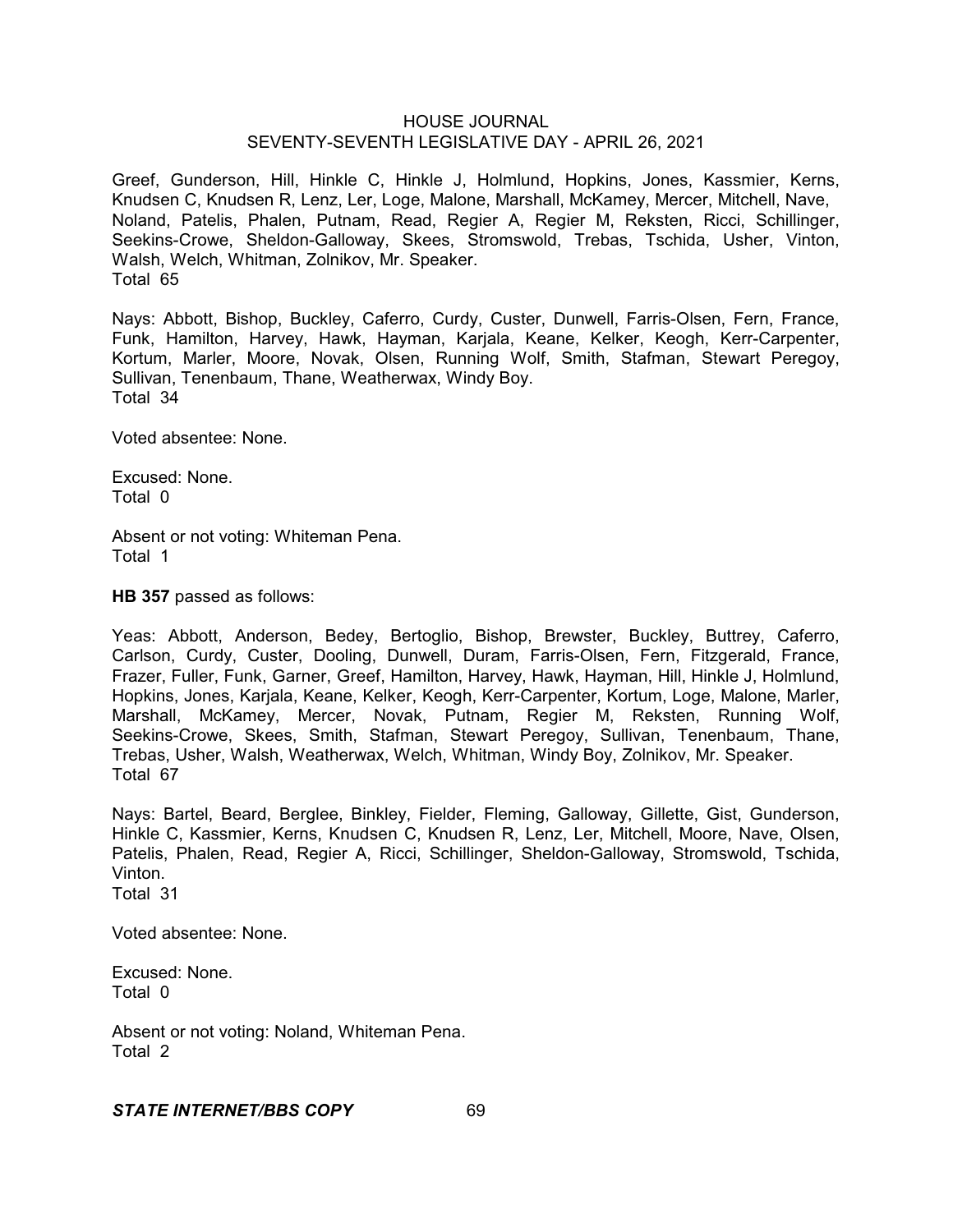**HB 472** passed as follows:

Yeas: Anderson, Bartel, Beard, Bedey, Berglee, Bertoglio, Binkley, Brewster, Buttrey, Carlson, Custer, Dooling, Duram, Fielder, Fitzgerald, Fleming, Frazer, Fuller, Galloway, Garner, Gillette, Gist, Greef, Gunderson, Hill, Hinkle C, Hinkle J, Holmlund, Hopkins, Jones, Kassmier, Kerns, Knudsen C, Knudsen R, Lenz, Ler, Loge, Malone, Marshall, McKamey, Mercer, Mitchell, Moore, Nave, Noland, Patelis, Phalen, Putnam, Read, Regier A, Regier M, Reksten, Ricci, Schillinger, Seekins-Crowe, Sheldon-Galloway, Skees, Stromswold, Trebas, Tschida, Usher, Vinton, Walsh, Welch, Whitman, Zolnikov, Mr. Speaker. Total 67

Nays: Abbott, Bishop, Buckley, Caferro, Curdy, Dunwell, Farris-Olsen, Fern, France, Funk, Hamilton, Harvey, Hawk, Hayman, Karjala, Keane, Kelker, Keogh, Kerr-Carpenter, Kortum, Marler, Novak, Olsen, Running Wolf, Smith, Stafman, Stewart Peregoy, Sullivan, Tenenbaum, Thane, Weatherwax, Windy Boy. Total 32

Voted absentee: None.

Excused: None. Total 0

Absent or not voting: Whiteman Pena. Total 1

**HB 502** passed as follows:

Yeas: Anderson, Bartel, Beard, Bedey, Berglee, Bertoglio, Binkley, Brewster, Buttrey, Carlson, Custer, Dooling, Duram, Fern, Fielder, Fitzgerald, Fleming, Frazer, Fuller, Galloway, Garner, Gillette, Gist, Greef, Gunderson, Hill, Hinkle C, Hinkle J, Holmlund, Hopkins, Jones, Kassmier, Kerns, Knudsen C, Knudsen R, Lenz, Ler, Loge, Malone, Marshall, McKamey, Mercer, Mitchell, Moore, Nave, Noland, Patelis, Phalen, Putnam, Read, Regier A, Regier M, Reksten, Ricci, Schillinger, Seekins-Crowe, Sheldon-Galloway, Skees, Stromswold, Trebas, Tschida, Usher, Vinton, Walsh, Weatherwax, Welch, Whitman, Zolnikov, Mr. Speaker. Total 69

Nays: Abbott, Bishop, Buckley, Caferro, Curdy, Dunwell, Farris-Olsen, France, Funk, Hamilton, Harvey, Hawk, Hayman, Karjala, Keane, Kelker, Keogh, Kerr-Carpenter, Kortum, Marler, Novak, Olsen, Running Wolf, Smith, Stafman, Stewart Peregoy, Sullivan, Tenenbaum, Thane, Windy Boy. Total 30

Voted absentee: None.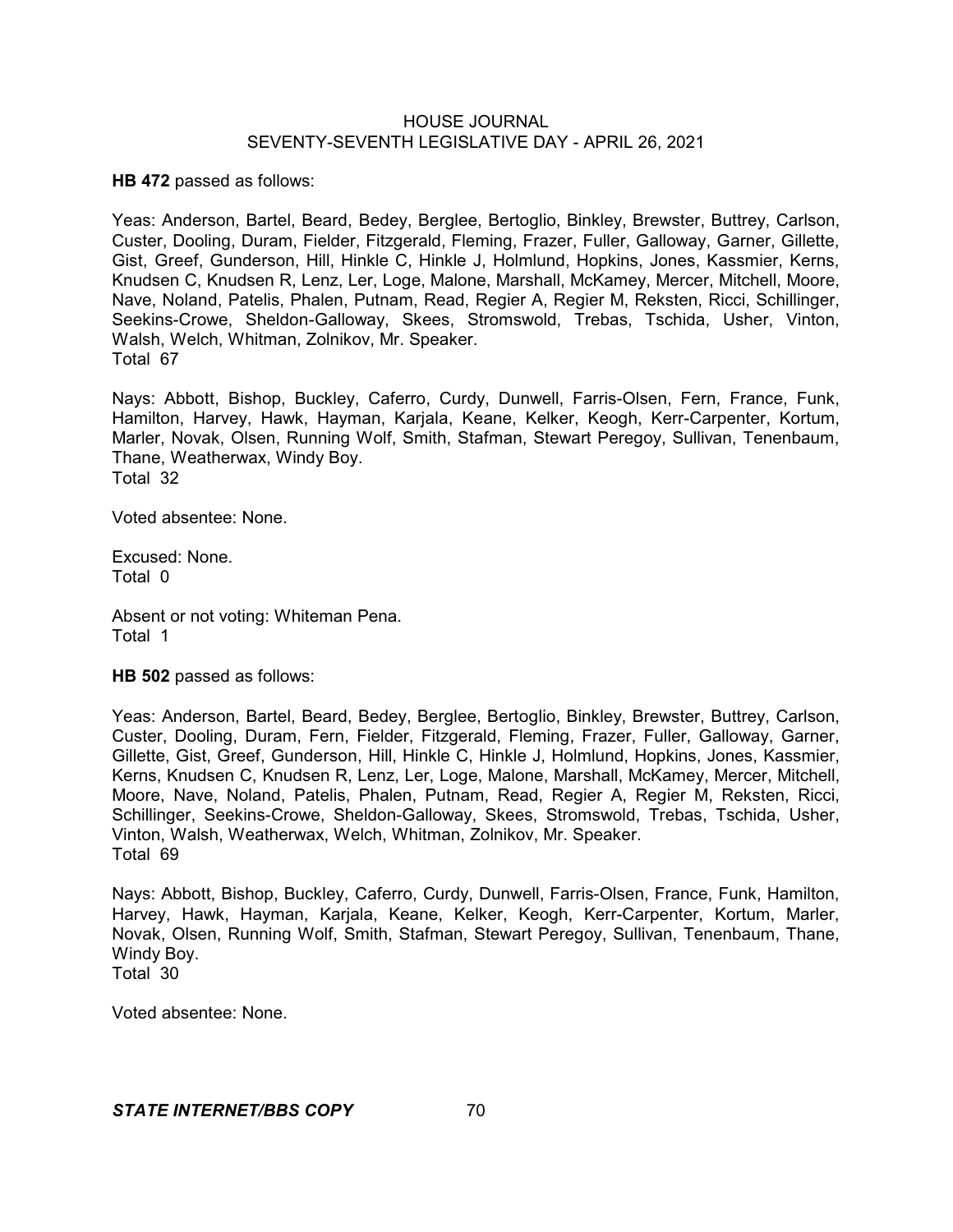Excused: None. Total 0

Absent or not voting: Whiteman Pena. Total 1

**HB 525** passed as follows:

Yeas: Abbott, Anderson, Bartel, Beard, Bedey, Berglee, Bertoglio, Binkley, Bishop, Brewster, Buckley, Buttrey, Carlson, Curdy, Custer, Dooling, Dunwell, Duram, Farris-Olsen, Fern, Fielder, Fitzgerald, Fleming, France, Frazer, Fuller, Funk, Galloway, Garner, Gillette, Gist, Greef, Gunderson, Hamilton, Harvey, Hawk, Hayman, Hill, Hinkle C, Hinkle J, Holmlund, Hopkins, Jones, Karjala, Kassmier, Keane, Kelker, Keogh, Kerns, Kerr-Carpenter, Knudsen C, Knudsen R, Kortum, Lenz, Ler, Loge, Malone, Marshall, McKamey, Mercer, Mitchell, Moore, Nave, Noland, Novak, Patelis, Phalen, Putnam, Read, Regier A, Regier M, Reksten, Ricci, Running Wolf, Schillinger, Seekins-Crowe, Skees, Smith, Stafman, Stewart Peregoy, Stromswold, Sullivan, Tenenbaum, Thane, Trebas, Tschida, Usher, Vinton, Walsh, Weatherwax, Welch, Whitman, Zolnikov, Mr. Speaker. Total 94

Nays: Caferro, Marler, Olsen, Sheldon-Galloway, Windy Boy. Total 5

Voted absentee: None.

Excused: None. Total 0

Absent or not voting: Whiteman Pena. Total 1

**HB 593** passed as follows:

Yeas: Abbott, Anderson, Bartel, Beard, Bedey, Berglee, Bertoglio, Binkley, Bishop, Brewster, Buckley, Buttrey, Caferro, Carlson, Curdy, Custer, Dooling, Dunwell, Duram, Farris-Olsen, Fern, Fielder, Fitzgerald, Fleming, France, Frazer, Fuller, Funk, Galloway, Garner, Gillette, Gist, Greef, Gunderson, Hamilton, Harvey, Hawk, Hayman, Hill, Hinkle C, Hinkle J, Holmlund, Hopkins, Jones, Kassmier, Keane, Kelker, Keogh, Kerns, Kerr-Carpenter, Knudsen C, Knudsen R, Kortum, Lenz, Ler, Loge, Malone, Marler, Marshall, McKamey, Mercer, Mitchell, Moore, Nave, Noland, Novak, Patelis, Phalen, Putnam, Read, Regier A, Regier M, Ricci, Running Wolf, Schillinger, Seekins-Crowe, Sheldon-Galloway, Skees, Smith, Stafman, Stewart Peregoy, Stromswold, Sullivan, Tenenbaum, Thane, Trebas, Tschida, Usher, Vinton, Walsh, Weatherwax, Welch, Whitman, Windy Boy, Zolnikov, Mr. Speaker. Total 96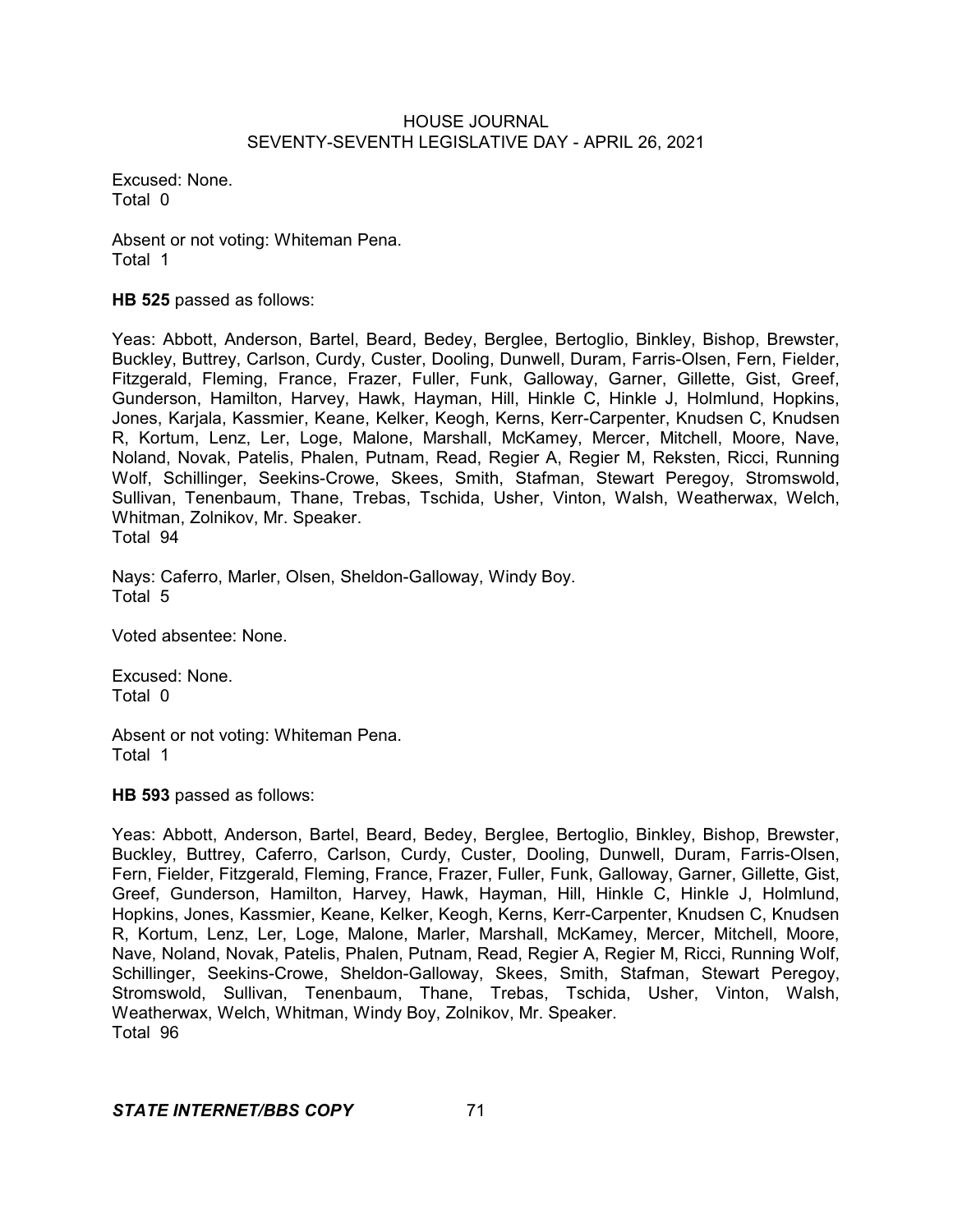Nays: Karjala, Olsen. Total 2

Voted absentee: None.

Excused: None. Total 0

Absent or not voting: Reksten, Whiteman Pena. Total 2

**HB 625** passed as follows:

Yeas: Anderson, Bartel, Beard, Bedey, Berglee, Bertoglio, Binkley, Brewster, Buckley, Buttrey, Carlson, Curdy, Custer, Dooling, Duram, Fern, Fielder, Fitzgerald, Fleming, Frazer, Fuller, Galloway, Garner, Gillette, Gist, Greef, Gunderson, Harvey, Hawk, Hayman, Hill, Hinkle C, Hinkle J, Holmlund, Hopkins, Jones, Kassmier, Kelker, Keogh, Kerns, Kerr-Carpenter, Knudsen C, Knudsen R, Lenz, Ler, Loge, Malone, Marshall, McKamey, Mercer, Mitchell, Moore, Nave, Noland, Novak, Patelis, Phalen, Putnam, Read, Regier A, Regier M, Reksten, Ricci, Running Wolf, Schillinger, Seekins-Crowe, Sheldon-Galloway, Skees, Smith, Stafman, Stromswold, Sullivan, Tenenbaum, Thane, Trebas, Tschida, Usher, Vinton, Walsh, Weatherwax, Welch, Whitman, Zolnikov, Mr. Speaker. Total 84

Nays: Abbott, Bishop, Caferro, Dunwell, Farris-Olsen, France, Funk, Hamilton, Karjala, Keane, Kortum, Marler, Olsen, Stewart Peregoy, Windy Boy. Total 15

Voted absentee: None.

Excused: None. Total 0

Absent or not voting: Whiteman Pena. Total 1

**HB 655** passed as follows:

Yeas: Anderson, Bartel, Beard, Bedey, Berglee, Bertoglio, Binkley, Brewster, Buckley, Buttrey, Carlson, Custer, Dooling, Duram, Fern, Fielder, Fitzgerald, Fleming, France, Frazer, Fuller, Galloway, Garner, Gillette, Gist, Greef, Gunderson, Hill, Hinkle C, Hinkle J, Holmlund, Hopkins, Jones, Kassmier, Kelker, Kerns, Kerr-Carpenter, Knudsen C, Knudsen R, Lenz, Ler, Loge, Malone, Marshall, McKamey, Mercer, Mitchell, Moore, Nave, Noland, Patelis, Phalen, Putnam, Read, Regier A, Regier M, Reksten, Ricci, Schillinger, Seekins-Crowe, Sheldon-Galloway,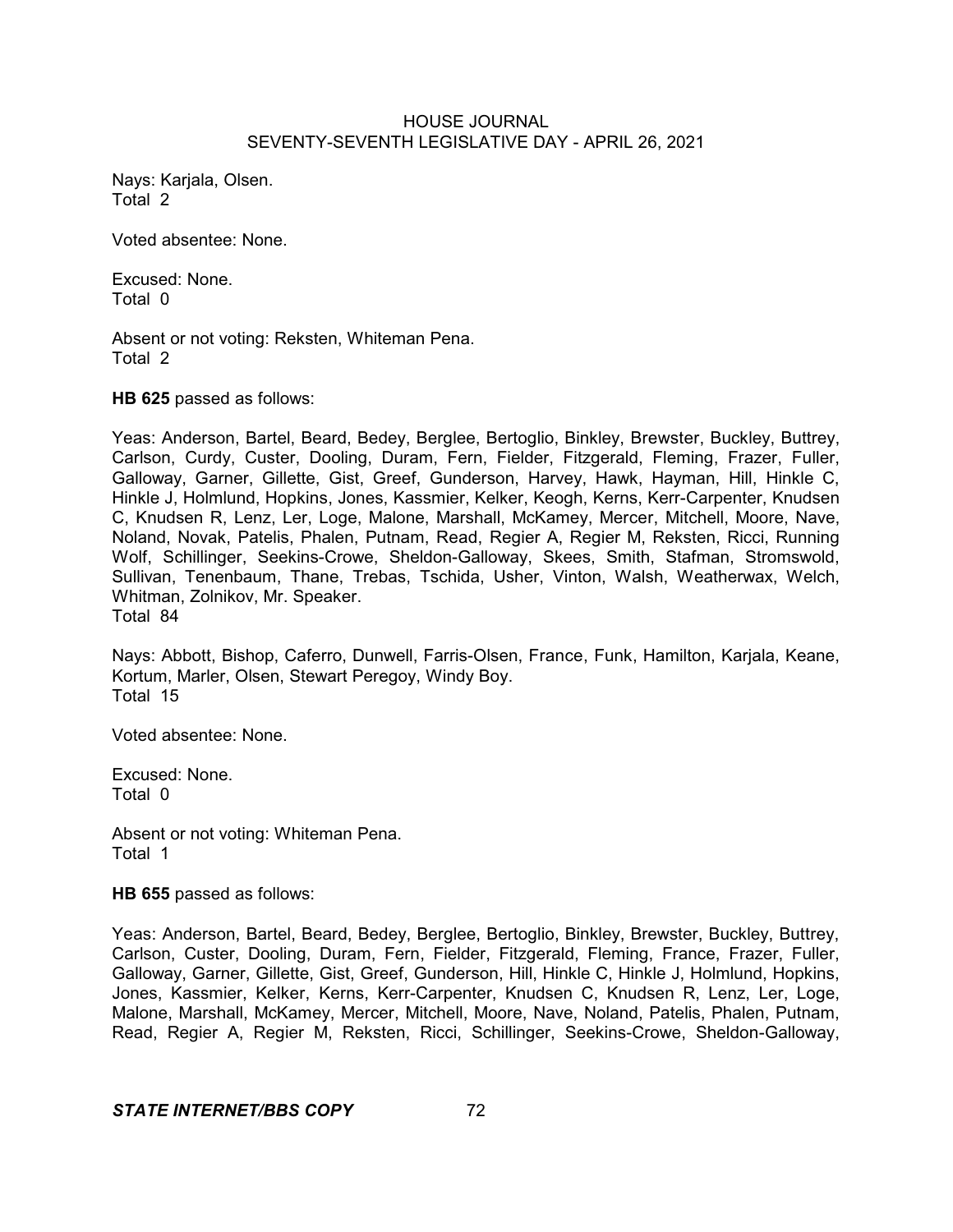Skees, Smith, Stromswold, Thane, Trebas, Tschida, Usher, Vinton, Walsh, Welch, Whitman, Windy Boy, Zolnikov, Mr. Speaker. Total 75

Nays: Abbott, Bishop, Caferro, Curdy, Dunwell, Farris-Olsen, Funk, Hamilton, Harvey, Hawk, Hayman, Karjala, Keane, Keogh, Kortum, Marler, Novak, Olsen, Running Wolf, Stafman, Stewart Peregoy, Sullivan, Tenenbaum, Weatherwax. Total 24

Voted absentee: None.

Excused: None. Total 0

Absent or not voting: Whiteman Pena. Total 1

**HB 671** passed as follows:

Yeas: Abbott, Anderson, Bartel, Beard, Bedey, Berglee, Bertoglio, Binkley, Bishop, Brewster, Buckley, Buttrey, Caferro, Carlson, Curdy, Custer, Dooling, Dunwell, Duram, Farris-Olsen, Fern, Fielder, Fitzgerald, Fleming, France, Frazer, Fuller, Funk, Galloway, Garner, Gillette, Gist, Greef, Gunderson, Hamilton, Harvey, Hawk, Hayman, Hill, Hinkle C, Hinkle J, Holmlund, Hopkins, Jones, Karjala, Kassmier, Keane, Kelker, Keogh, Kerns, Kerr-Carpenter, Knudsen C, Knudsen R, Kortum, Lenz, Ler, Loge, Malone, Marler, Marshall, McKamey, Mercer, Mitchell, Moore, Nave, Noland, Novak, Olsen, Patelis, Phalen, Putnam, Read, Regier A, Regier M, Reksten, Ricci, Running Wolf, Schillinger, Seekins-Crowe, Sheldon-Galloway, Skees, Smith, Stafman, Stewart Peregoy, Stromswold, Sullivan, Tenenbaum, Thane, Trebas, Tschida, Usher, Vinton, Walsh, Weatherwax, Welch, Whitman, Windy Boy, Zolnikov, Mr. Speaker. Total 99

Nays: None. Total 0

Voted absentee: None.

Excused: None. Total 0

Absent or not voting: Whiteman Pena. Total 1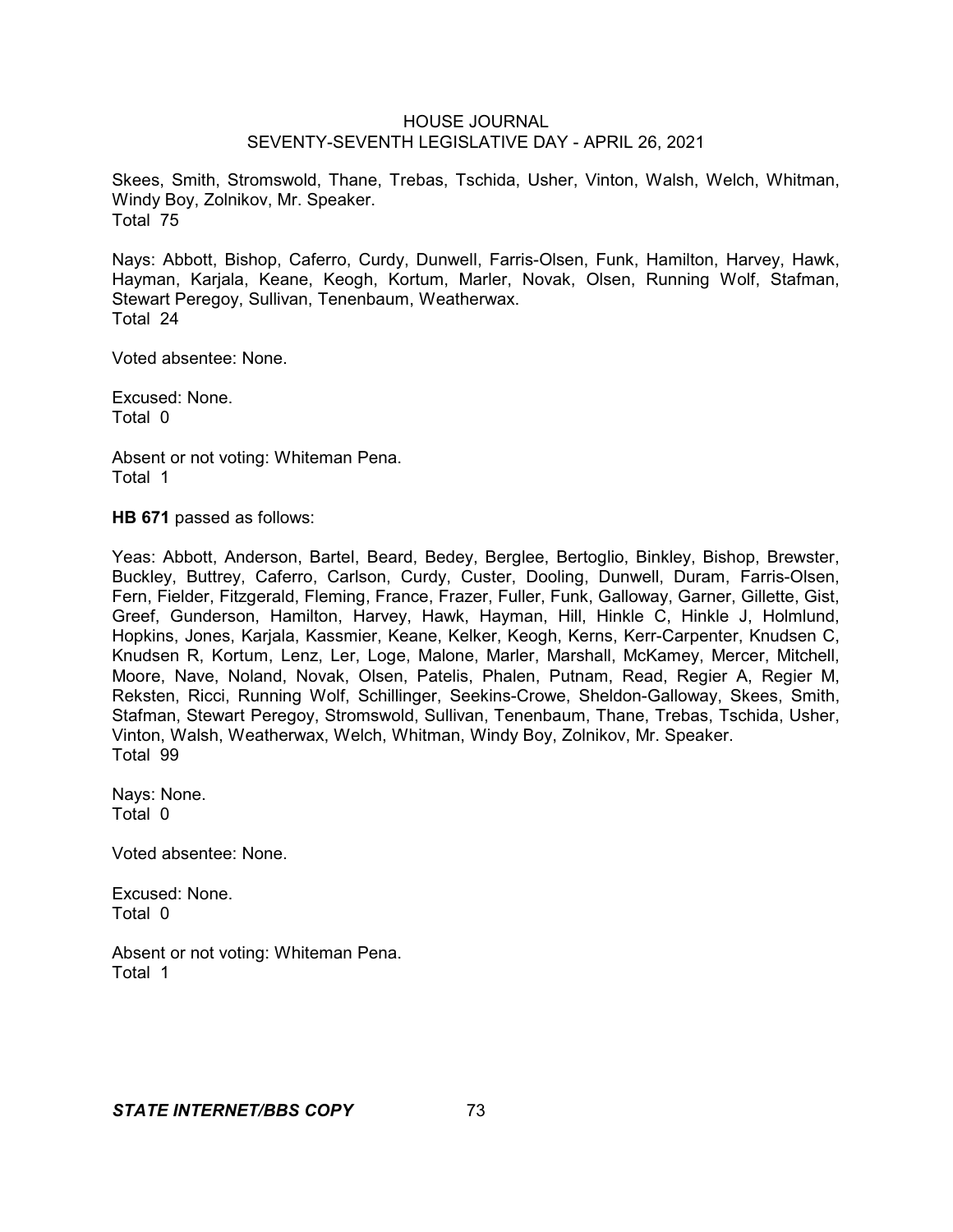**HB 691** passed as follows:

Yeas: Abbott, Anderson, Bartel, Beard, Bedey, Berglee, Bertoglio, Binkley, Bishop, Brewster, Buckley, Buttrey, Caferro, Carlson, Curdy, Custer, Dunwell, Duram, Farris-Olsen, Fern, Fielder, Fitzgerald, Fleming, France, Frazer, Fuller, Funk, Galloway, Garner, Gillette, Gist, Greef, Gunderson, Hamilton, Harvey, Hawk, Hayman, Hill, Hinkle J, Holmlund, Hopkins, Jones, Karjala, Kassmier, Keane, Kelker, Keogh, Kerns, Kerr-Carpenter, Knudsen C, Knudsen R, Kortum, Lenz, Ler, Loge, Malone, Marler, Marshall, McKamey, Mercer, Mitchell, Moore, Nave, Noland, Novak, Olsen, Patelis, Phalen, Putnam, Read, Regier A, Regier M, Reksten, Ricci, Running Wolf, Schillinger, Seekins-Crowe, Sheldon-Galloway, Skees, Smith, Stafman, Stewart Peregoy, Stromswold, Sullivan, Tenenbaum, Thane, Trebas, Tschida, Usher, Vinton, Walsh, Weatherwax, Welch, Whitman, Windy Boy, Zolnikov, Mr. Speaker. Total 97

Nays: None. Total 0

Voted absentee: None.

Excused: None. Total 0

Absent or not voting: Dooling, Hinkle C, Whiteman Pena. Total 3

**HB 702** passed as follows:

Yeas: Anderson, Bartel, Beard, Bedey, Berglee, Bertoglio, Binkley, Brewster, Buttrey, Carlson, Custer, Dooling, Duram, Fielder, Fitzgerald, Fleming, Frazer, Fuller, Galloway, Garner, Gillette, Gist, Greef, Gunderson, Hill, Hinkle C, Hinkle J, Holmlund, Hopkins, Jones, Kassmier, Kerns, Knudsen C, Knudsen R, Lenz, Ler, Loge, Malone, Marshall, McKamey, Mercer, Mitchell, Moore, Nave, Noland, Patelis, Phalen, Putnam, Read, Regier A, Regier M, Reksten, Ricci, Schillinger, Seekins-Crowe, Sheldon-Galloway, Skees, Stromswold, Trebas, Tschida, Usher, Vinton, Walsh, Welch, Whitman, Zolnikov, Mr. Speaker. Total 67

Nays: Abbott, Bishop, Buckley, Caferro, Curdy, Dunwell, Farris-Olsen, Fern, France, Funk, Hamilton, Harvey, Hawk, Hayman, Karjala, Keane, Kelker, Keogh, Kerr-Carpenter, Kortum, Marler, Novak, Olsen, Running Wolf, Smith, Stafman, Stewart Peregoy, Sullivan, Tenenbaum, Thane, Weatherwax, Windy Boy. Total 32

Voted absentee: None.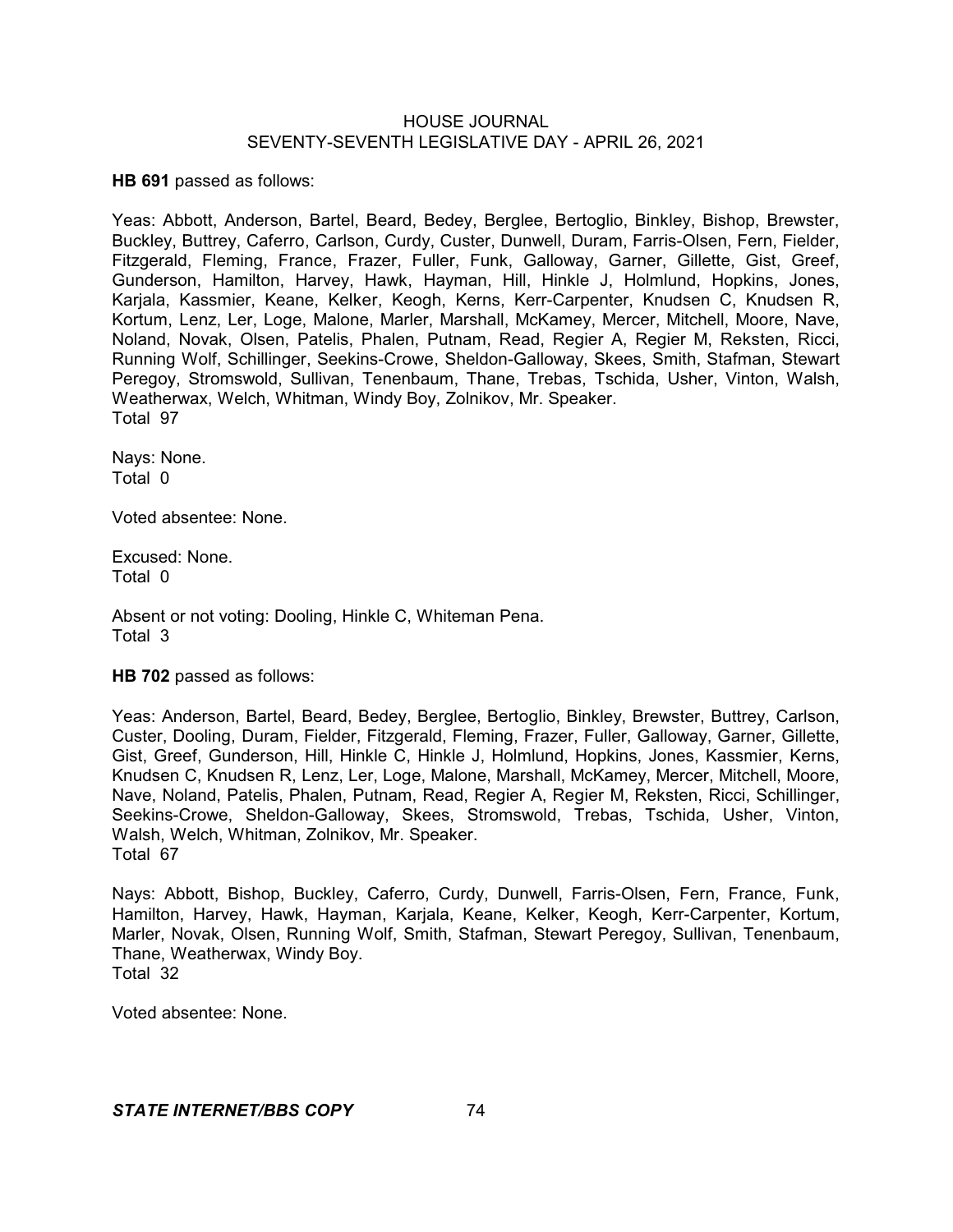Excused: None. Total 0

Absent or not voting: Whiteman Pena. Total 1

**HJR 14** passed as follows:

Yeas: Abbott, Anderson, Bedey, Berglee, Bertoglio, Bishop, Brewster, Buckley, Buttrey, Caferro, Carlson, Curdy, Custer, Dooling, Dunwell, Duram, Farris-Olsen, Fern, Fielder, Fitzgerald, Fleming, France, Frazer, Fuller, Funk, Galloway, Garner, Gillette, Gist, Greef, Gunderson, Hamilton, Harvey, Hawk, Hayman, Hill, Hinkle J, Holmlund, Hopkins, Jones, Karjala, Kassmier, Keane, Kelker, Keogh, Kerns, Kerr-Carpenter, Knudsen C, Knudsen R, Kortum, Ler, Loge, Malone, Marler, Marshall, McKamey, Mercer, Mitchell, Moore, Nave, Noland, Novak, Olsen, Patelis, Phalen, Putnam, Read, Reksten, Ricci, Running Wolf, Schillinger, Seekins-Crowe, Sheldon-Galloway, Skees, Smith, Stafman, Stewart Peregoy, Stromswold, Sullivan, Tenenbaum, Thane, Trebas, Usher, Vinton, Walsh, Weatherwax, Welch, Whitman, Windy Boy, Zolnikov, Mr. Speaker. Total 91

Nays: Bartel, Beard, Binkley, Hinkle C, Lenz, Regier A, Regier M, Tschida. Total 8

Voted absentee: None.

Excused: None. Total 0

Absent or not voting: Whiteman Pena. Total 1

**HJR 29** passed as follows:

Yeas: Abbott, Anderson, Beard, Bedey, Berglee, Bertoglio, Binkley, Bishop, Brewster, Buckley, Buttrey, Caferro, Carlson, Curdy, Custer, Dooling, Dunwell, Duram, Farris-Olsen, Fern, Fielder, Fitzgerald, Fleming, France, Frazer, Fuller, Funk, Galloway, Garner, Gillette, Gist, Greef, Gunderson, Hamilton, Harvey, Hawk, Hayman, Hill, Hinkle C, Hinkle J, Holmlund, Hopkins, Jones, Karjala, Kassmier, Keane, Kelker, Keogh, Kerns, Kerr-Carpenter, Knudsen C, Knudsen R, Kortum, Lenz, Ler, Loge, Malone, Marler, Marshall, McKamey, Mercer, Mitchell, Moore, Nave, Noland, Novak, Olsen, Patelis, Phalen, Putnam, Read, Regier A, Reksten, Ricci, Running Wolf, Seekins-Crowe, Sheldon-Galloway, Skees, Smith, Stafman, Stewart Peregoy, Stromswold, Sullivan, Tenenbaum, Thane, Trebas, Usher, Vinton, Walsh, Weatherwax, Welch, Whitman, Windy Boy, Zolnikov, Mr. Speaker. Total 95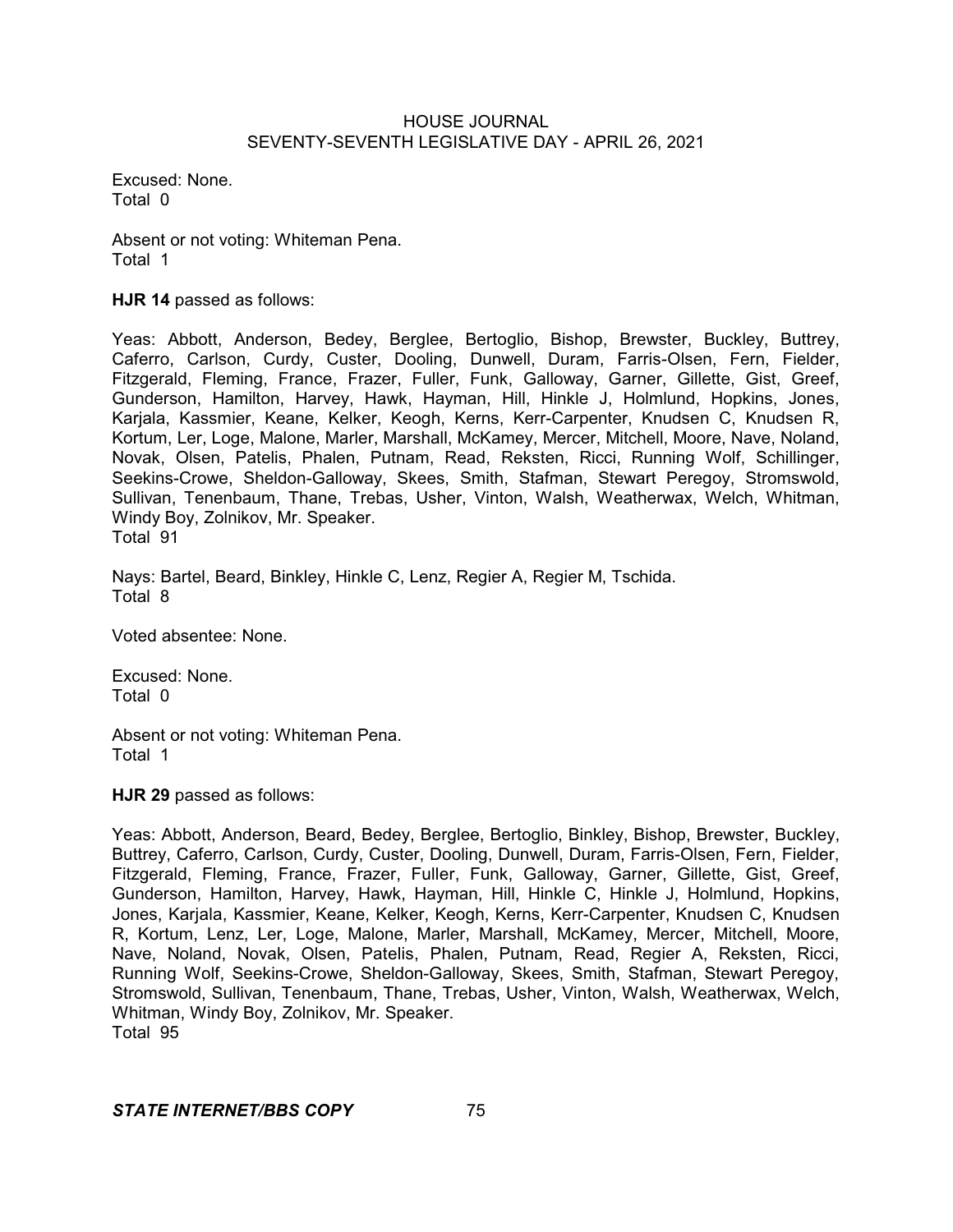Nays: Bartel, Regier M, Schillinger, Tschida. Total 4

Voted absentee: None.

Excused: None. Total 0

Absent or not voting: Whiteman Pena. Total 1

**HJR 35** passed as follows:

Yeas: Abbott, Anderson, Beard, Bedey, Berglee, Bertoglio, Binkley, Bishop, Brewster, Buckley, Buttrey, Caferro, Carlson, Curdy, Custer, Dooling, Dunwell, Duram, Farris-Olsen, Fern, Fielder, Fitzgerald, Fleming, France, Frazer, Fuller, Funk, Galloway, Garner, Gillette, Gist, Greef, Gunderson, Hamilton, Harvey, Hawk, Hayman, Hill, Hinkle C, Hinkle J, Holmlund, Hopkins, Jones, Karjala, Kassmier, Keane, Kelker, Keogh, Kerns, Kerr-Carpenter, Knudsen C, Knudsen R, Kortum, Lenz, Loge, Malone, Marler, Marshall, McKamey, Mercer, Mitchell, Moore, Nave, Noland, Novak, Olsen, Patelis, Phalen, Putnam, Read, Regier A, Reksten, Ricci, Running Wolf, Schillinger, Seekins-Crowe, Sheldon-Galloway, Skees, Smith, Stafman, Stewart Peregoy, Stromswold, Sullivan, Tenenbaum, Thane, Trebas, Tschida, Usher, Vinton, Walsh, Weatherwax, Welch, Whitman, Windy Boy, Zolnikov, Mr. Speaker. Total 96

Nays: Bartel, Ler, Regier M. Total 3

Voted absentee: None.

Excused: None. Total 0

Absent or not voting: Whiteman Pena. Total 1

**HJR 37** passed as follows:

Yeas: Anderson, Beard, Bedey, Berglee, Bertoglio, Binkley, Brewster, Buttrey, Carlson, Custer, Dooling, Duram, Fielder, Fitzgerald, Fleming, Frazer, Fuller, Galloway, Garner, Gillette, Gist, Greef, Gunderson, Hill, Hinkle C, Hinkle J, Holmlund, Hopkins, Jones, Kassmier, Kerns, Knudsen C, Knudsen R, Lenz, Ler, Loge, Malone, Marshall, McKamey, Mercer, Mitchell, Moore,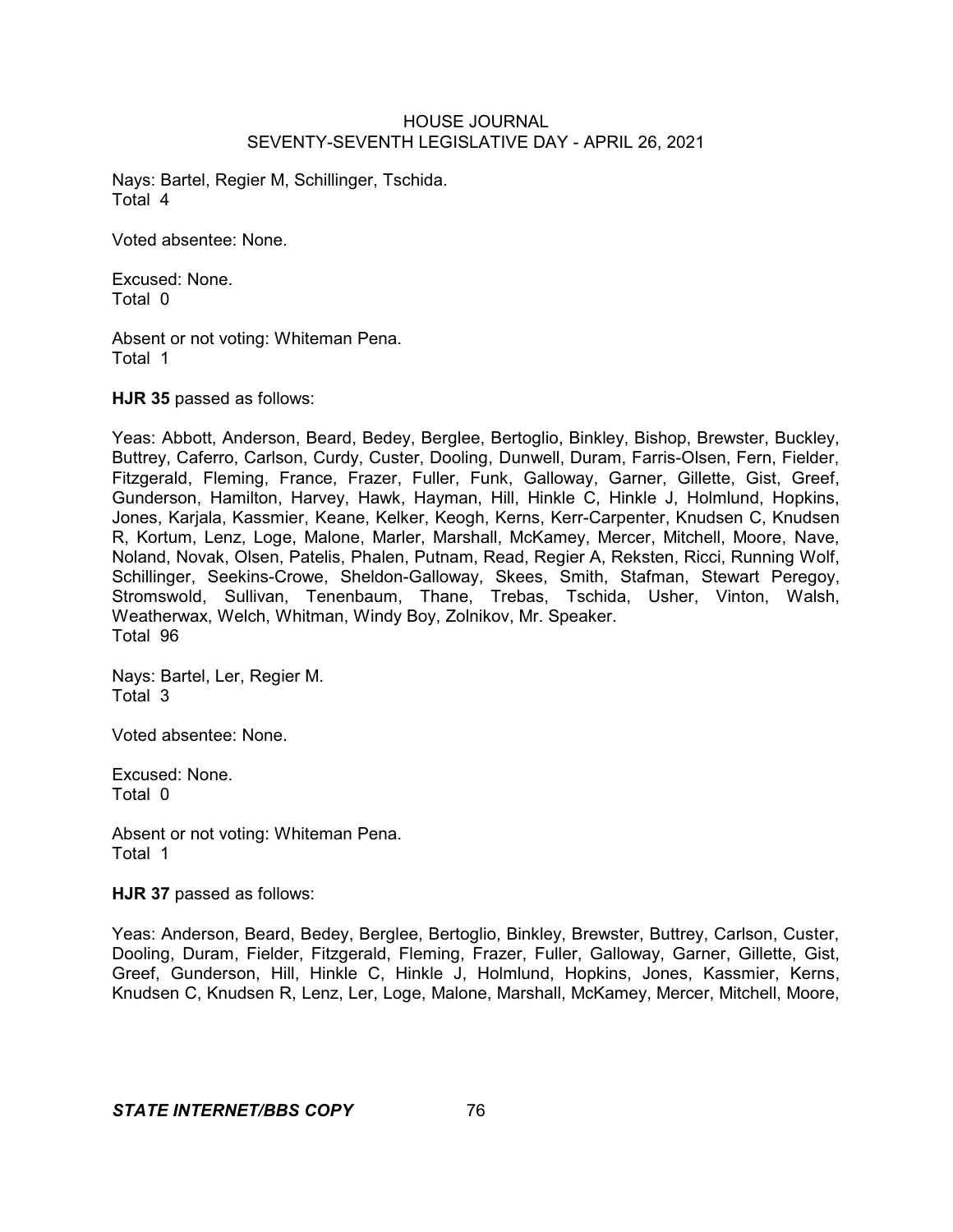Nave, Noland, Patelis, Phalen, Putnam, Read, Regier A, Regier M, Reksten, Schillinger, Seekins-Crowe, Sheldon-Galloway, Skees, Stromswold, Trebas, Usher, Vinton, Walsh, Welch, Whitman, Zolnikov, Mr. Speaker. Total 64

Nays: Abbott, Bartel, Bishop, Buckley, Caferro, Curdy, Dunwell, Farris-Olsen, Fern, France, Funk, Hamilton, Harvey, Hawk, Hayman, Karjala, Keane, Kelker, Keogh, Kerr-Carpenter, Kortum, Marler, Novak, Olsen, Ricci, Running Wolf, Smith, Stafman, Stewart Peregoy, Sullivan, Tenenbaum, Thane, Tschida, Weatherwax, Windy Boy. Total 35

Voted absentee: None.

Excused: None. Total 0

Absent or not voting: Whiteman Pena. Total 1

**HJR 39** passed as follows:

Yeas: Abbott, Bedey, Bertoglio, Bishop, Brewster, Buckley, Buttrey, Caferro, Carlson, Curdy, Custer, Dooling, Dunwell, Farris-Olsen, Fern, Fitzgerald, France, Frazer, Funk, Garner, Gist, Greef, Gunderson, Hamilton, Harvey, Hawk, Hayman, Holmlund, Hopkins, Karjala, Kassmier, Keane, Kelker, Keogh, Kerr-Carpenter, Knudsen C, Kortum, Lenz, Loge, Marler, McKamey, Mercer, Moore, Novak, Olsen, Patelis, Phalen, Putnam, Regier A, Reksten, Running Wolf, Seekins-Crowe, Skees, Smith, Stafman, Stewart Peregoy, Stromswold, Sullivan, Tenenbaum, Thane, Trebas, Usher, Walsh, Weatherwax, Welch, Whitman, Windy Boy, Zolnikov. Total 68

Nays: Anderson, Bartel, Beard, Berglee, Binkley, Duram, Fielder, Fleming, Fuller, Galloway, Gillette, Hill, Hinkle C, Hinkle J, Kerns, Knudsen R, Ler, Malone, Marshall, Mitchell, Nave, Noland, Read, Regier M, Ricci, Schillinger, Sheldon-Galloway, Tschida, Vinton, Mr. Speaker. Total 30

Voted absentee: None.

Excused: None. Total 0

Absent or not voting: Jones, Whiteman Pena. Total 2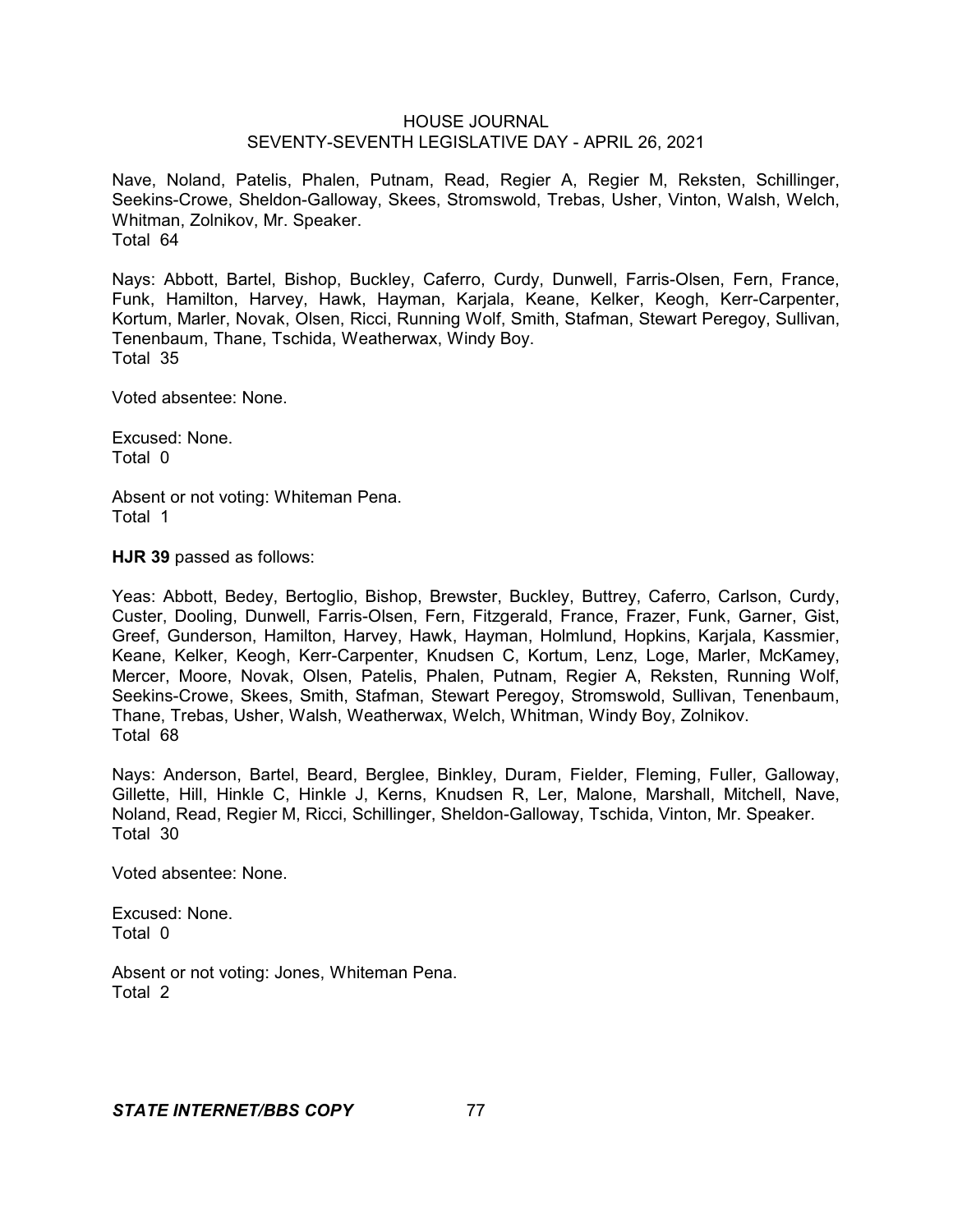**HJR 42** passed as follows:

Yeas: Abbott, Bedey, Bertoglio, Bishop, Buckley, Buttrey, Caferro, Curdy, Custer, Dooling, Dunwell, Duram, Farris-Olsen, Fern, Fitzgerald, France, Frazer, Funk, Garner, Gist, Greef, Gunderson, Hamilton, Harvey, Hawk, Hayman, Holmlund, Hopkins, Karjala, Keane, Kelker, Keogh, Kerns, Kerr-Carpenter, Kortum, Loge, Marler, McKamey, Mercer, Novak, Olsen, Patelis, Putnam, Reksten, Running Wolf, Seekins-Crowe, Skees, Smith, Stafman, Stewart Peregoy, Sullivan, Tenenbaum, Thane, Walsh, Weatherwax, Welch, Windy Boy. Total 57

Nays: Anderson, Bartel, Beard, Berglee, Binkley, Brewster, Carlson, Fielder, Fleming, Fuller, Galloway, Gillette, Hill, Hinkle C, Hinkle J, Jones, Kassmier, Knudsen C, Knudsen R, Lenz, Ler, Malone, Marshall, Mitchell, Moore, Nave, Noland, Phalen, Read, Regier A, Regier M, Ricci, Schillinger, Sheldon-Galloway, Stromswold, Trebas, Tschida, Usher, Vinton, Whitman, Zolnikov, Mr. Speaker. Total 42

Voted absentee: None.

Excused: None. Total 0

Absent or not voting: Whiteman Pena. Total 1

**HJR 44** passed as follows:

Yeas: Abbott, Anderson, Beard, Bedey, Berglee, Bertoglio, Binkley, Bishop, Brewster, Buckley, Buttrey, Carlson, Curdy, Custer, Dooling, Dunwell, Duram, Fern, Fielder, Fitzgerald, Fleming, Frazer, Fuller, Funk, Galloway, Garner, Gillette, Gist, Greef, Gunderson, Hamilton, Harvey, Hawk, Hill, Hinkle C, Hinkle J, Holmlund, Hopkins, Jones, Karjala, Kassmier, Keane, Kelker, Keogh, Kerns, Kerr-Carpenter, Knudsen C, Knudsen R, Kortum, Lenz, Ler, Loge, Malone, Marler, Marshall, McKamey, Mercer, Mitchell, Moore, Nave, Noland, Novak, Patelis, Phalen, Putnam, Read, Regier A, Regier M, Reksten, Ricci, Running Wolf, Schillinger, Seekins-Crowe, Sheldon-Galloway, Skees, Smith, Stafman, Stewart Peregoy, Stromswold, Sullivan, Tenenbaum, Thane, Trebas, Tschida, Usher, Vinton, Walsh, Weatherwax, Welch, Whitman, Windy Boy, Zolnikov, Mr. Speaker. Total 93

Nays: Bartel, Caferro, Farris-Olsen, Hayman, Olsen. Total 5

Voted absentee: None.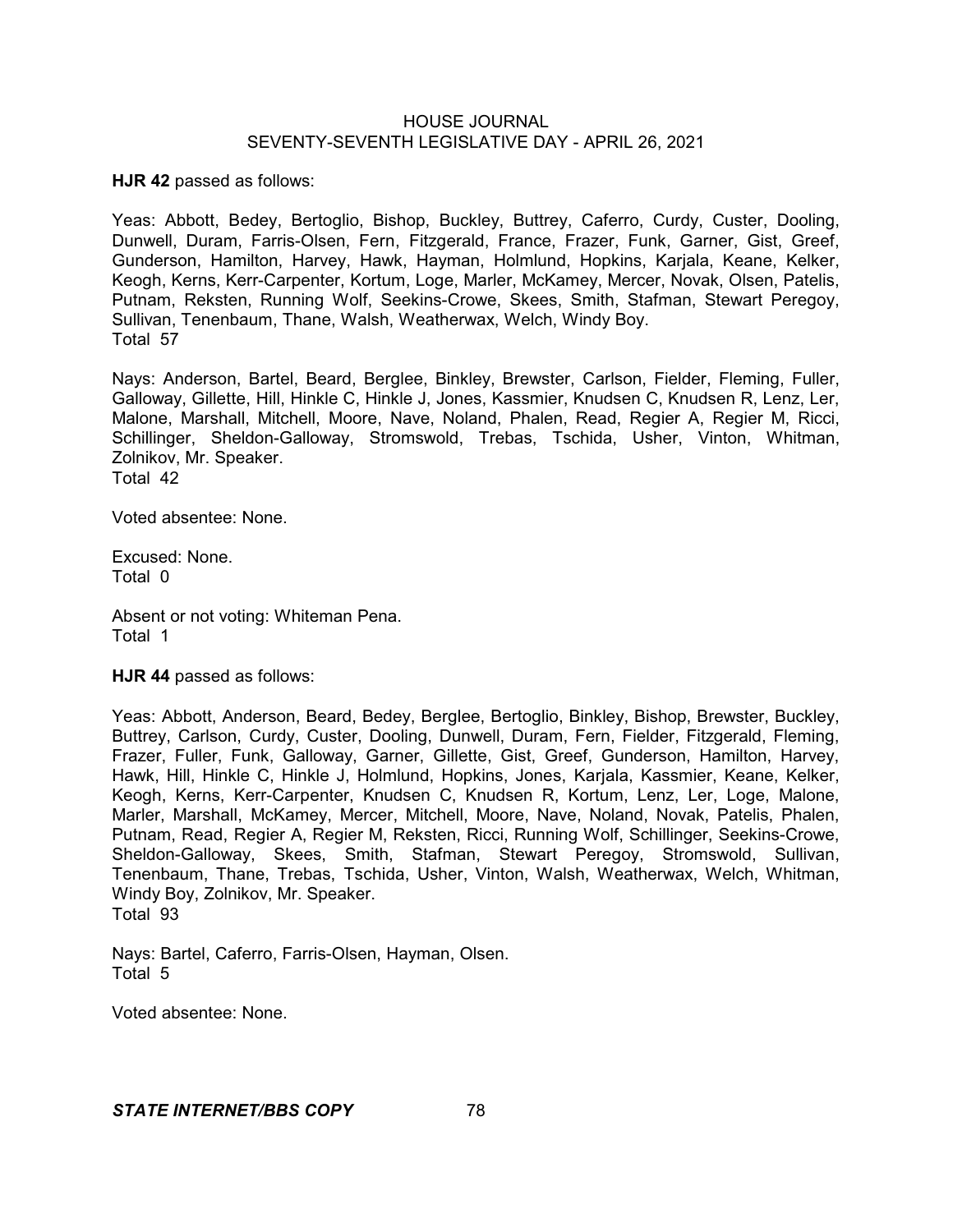Excused: None. Total 0

Absent or not voting: France, Whiteman Pena. Total 2

**HJR 45** passed as follows:

Yeas: Anderson, Beard, Bedey, Berglee, Bertoglio, Binkley, Brewster, Buckley, Buttrey, Carlson, Curdy, Custer, Dooling, Dunwell, Duram, Fern, Fielder, Fitzgerald, Fleming, France, Frazer, Fuller, Funk, Galloway, Garner, Gillette, Gist, Greef, Gunderson, Harvey, Hawk, Hill, Hinkle C, Hinkle J, Holmlund, Hopkins, Jones, Karjala, Kassmier, Kelker, Keogh, Kerns, Kerr-Carpenter, Knudsen C, Knudsen R, Lenz, Ler, Loge, Malone, Marler, Marshall, McKamey, Mercer, Mitchell, Moore, Nave, Noland, Novak, Patelis, Phalen, Putnam, Read, Regier A, Regier M, Reksten, Ricci, Running Wolf, Schillinger, Seekins-Crowe, Sheldon-Galloway, Skees, Smith, Stafman, Stewart Peregoy, Stromswold, Sullivan, Tenenbaum, Thane, Trebas, Tschida, Usher, Vinton, Walsh, Weatherwax, Welch, Whitman, Zolnikov, Mr. Speaker. Total 88

Nays: Abbott, Bartel, Bishop, Caferro, Farris-Olsen, Hamilton, Hayman, Keane, Kortum, Olsen, Windy Boy. Total 11

Voted absentee: None.

Excused: None. Total 0

Absent or not voting: Whiteman Pena. Total 1

**HJR 47** passed as follows:

Yeas: Abbott, Anderson, Bartel, Beard, Bedey, Berglee, Bertoglio, Binkley, Bishop, Brewster, Buckley, Buttrey, Caferro, Carlson, Curdy, Custer, Dooling, Dunwell, Duram, Farris-Olsen, Fern, Fielder, Fitzgerald, Fleming, France, Frazer, Funk, Galloway, Garner, Gillette, Gist, Greef, Gunderson, Hamilton, Harvey, Hawk, Hayman, Hill, Hinkle C, Hinkle J, Holmlund, Hopkins, Jones, Karjala, Keane, Kelker, Keogh, Kerns, Kerr-Carpenter, Knudsen C, Knudsen R, Kortum, Lenz, Ler, Malone, Marler, Marshall, McKamey, Mercer, Mitchell, Moore, Nave, Noland, Novak, Patelis, Phalen, Putnam, Read, Regier A, Regier M, Reksten, Ricci, Running Wolf, Seekins-Crowe, Skees, Smith, Stafman, Stewart Peregoy, Stromswold, Sullivan, Tenenbaum, Thane, Trebas, Tschida, Usher, Vinton, Walsh, Welch, Whitman, Zolnikov, Mr. Speaker. Total 91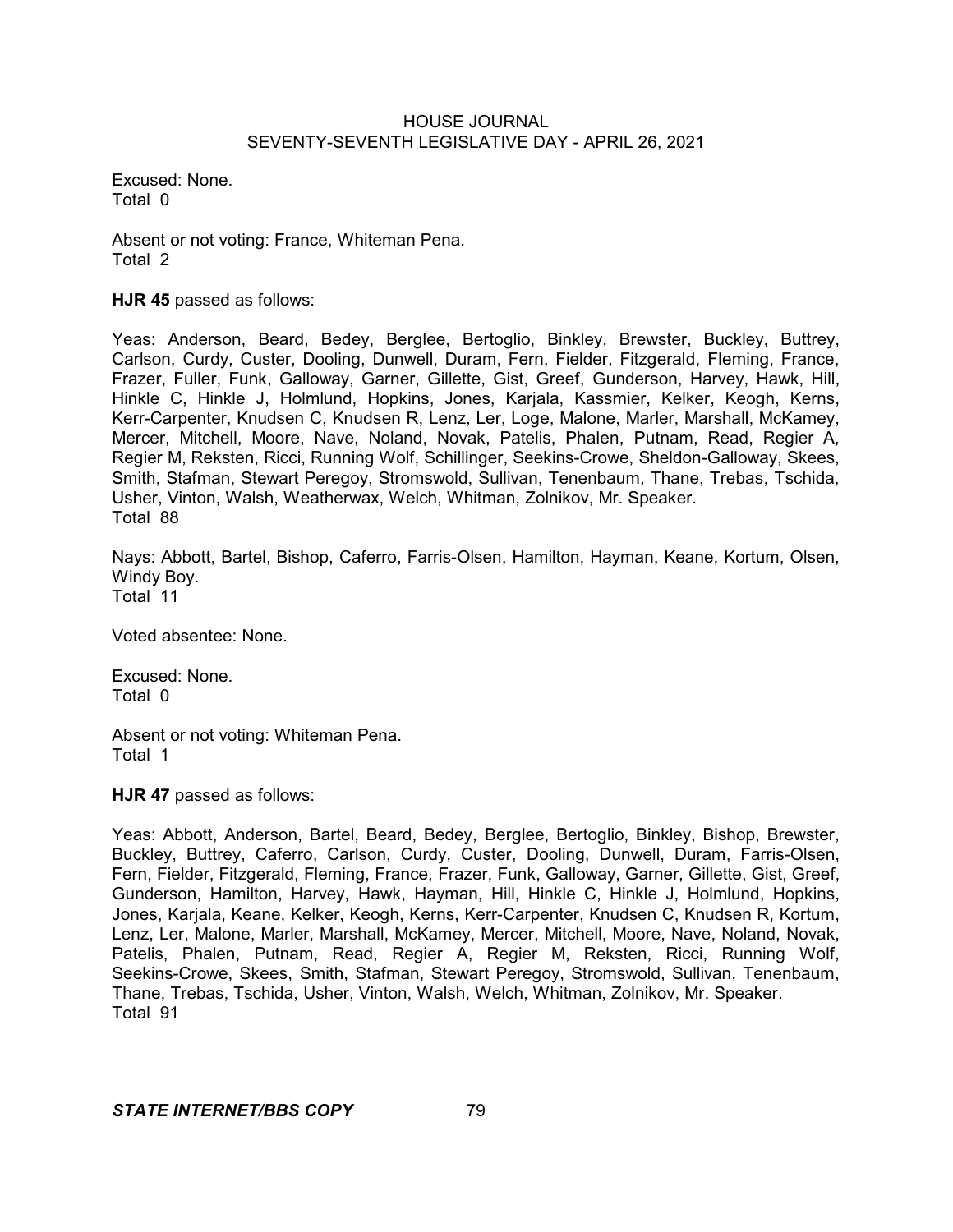Nays: Fuller, Schillinger, Sheldon-Galloway, Weatherwax, Windy Boy. Total 5

Voted absentee: None.

Excused: None. Total 0

Absent or not voting: Kassmier, Loge, Olsen, Whiteman Pena. Total 4

**HJR 48** passed as follows:

Yeas: Abbott, Anderson, Bedey, Berglee, Bishop, Brewster, Buckley, Buttrey, Caferro, Carlson, Curdy, Custer, Dooling, Dunwell, Duram, Farris-Olsen, Fern, Fitzgerald, Fleming, France, Frazer, Funk, Galloway, Garner, Gist, Greef, Gunderson, Hamilton, Harvey, Hawk, Hayman, Hinkle C, Hinkle J, Holmlund, Hopkins, Jones, Karjala, Kassmier, Keane, Kelker, Keogh, Kerns, Kerr-Carpenter, Knudsen C, Kortum, Lenz, Loge, Marler, McKamey, Moore, Noland, Novak, Olsen, Patelis, Phalen, Putnam, Read, Regier A, Reksten, Running Wolf, Seekins-Crowe, Sheldon-Galloway, Skees, Smith, Stafman, Stewart Peregoy, Stromswold, Sullivan, Tenenbaum, Thane, Trebas, Usher, Walsh, Weatherwax, Welch, Whitman, Windy Boy, Zolnikov, Mr. Speaker. Total 79

Nays: Bartel, Beard, Bertoglio, Binkley, Fielder, Fuller, Gillette, Hill, Knudsen R, Ler, Malone, Marshall, Mercer, Mitchell, Regier M, Ricci, Schillinger, Tschida, Vinton. Total 19

Voted absentee: None.

Excused: None. Total 0

Absent or not voting: Nave, Whiteman Pena. Total 2

**HJR 49** passed as follows:

Yeas: Anderson, Bedey, Berglee, Bertoglio, Binkley, Brewster, Carlson, Custer, Duram, Fielder, Fleming, Galloway, Gillette, Gist, Greef, Gunderson, Hill, Hinkle C, Hinkle J, Holmlund, Hopkins, Jones, Knudsen C, Lenz, Ler, Loge, Malone, Marshall, Mercer, Mitchell, Moore, Nave, Noland, Patelis, Phalen, Putnam, Read, Regier A, Regier M, Reksten, Ricci, Schillinger, Seekins-Crowe, Sheldon-Galloway, Skees, Trebas, Tschida, Vinton, Walsh, Welch, Whitman, Zolnikov, Mr. Speaker. Total 53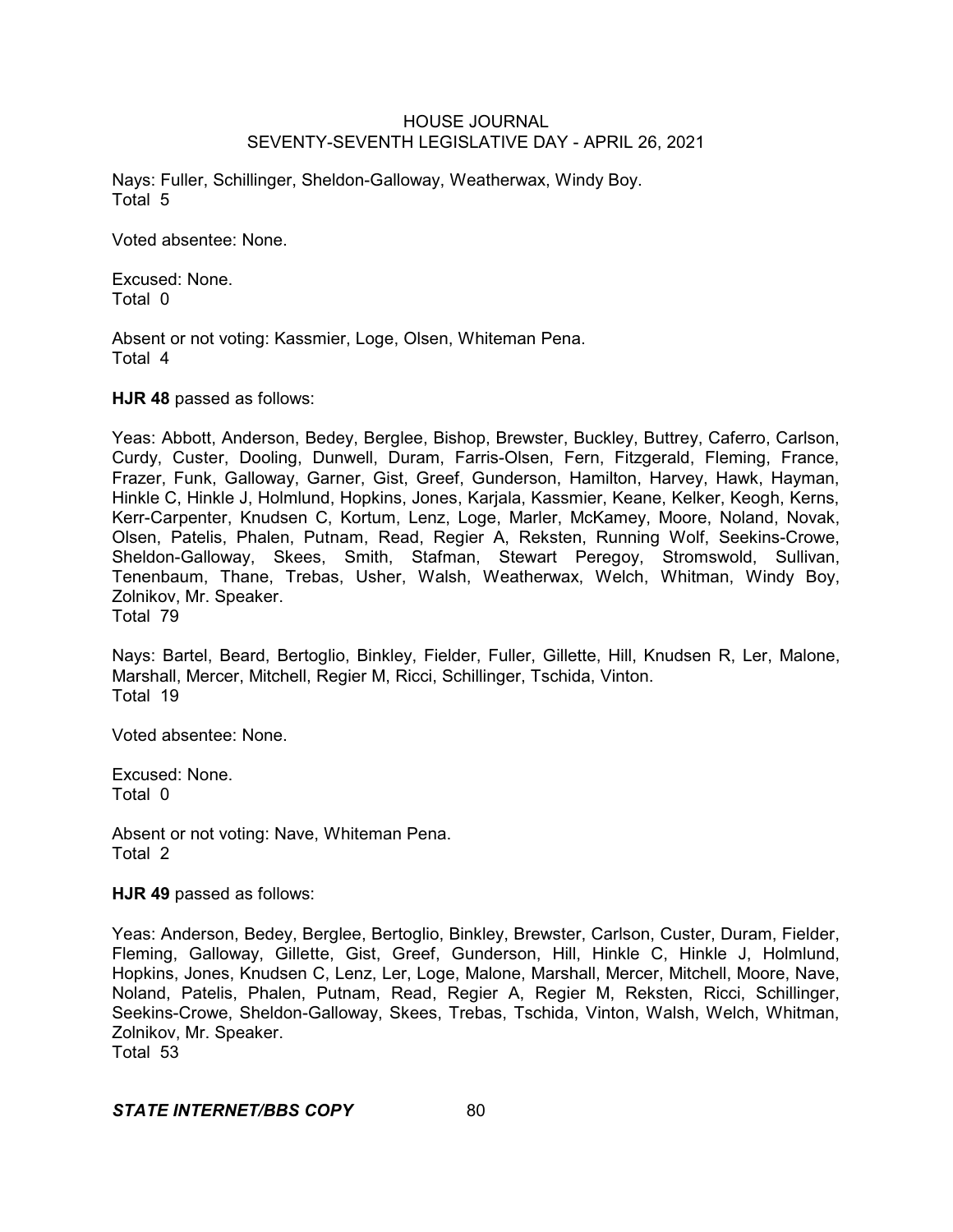Nays: Abbott, Bartel, Beard, Bishop, Buckley, Buttrey, Caferro, Curdy, Dooling, Dunwell, Farris-Olsen, Fern, Fitzgerald, France, Frazer, Fuller, Funk, Garner, Hamilton, Harvey, Hawk, Hayman, Karjala, Kassmier, Keane, Kelker, Keogh, Kerns, Kerr-Carpenter, Knudsen R, Kortum, Marler, McKamey, Novak, Olsen, Running Wolf, Smith, Stafman, Stewart Peregoy, Stromswold, Sullivan, Tenenbaum, Thane, Usher, Weatherwax, Windy Boy. Total 46

Voted absentee: None.

Excused: None. Total 0

Absent or not voting: Whiteman Pena. Total 1

**HJR 54** passed as follows:

Yeas: Abbott, Anderson, Bedey, Bertoglio, Bishop, Buckley, Buttrey, Caferro, Curdy, Custer, Dooling, Dunwell, Duram, Farris-Olsen, Fern, Fitzgerald, France, Frazer, Funk, Garner, Greef, Gunderson, Hamilton, Harvey, Hawk, Hayman, Hill, Holmlund, Hopkins, Jones, Karjala, Kassmier, Keane, Kelker, Keogh, Kerr-Carpenter, Kortum, Loge, Malone, Marler, McKamey, Mercer, Moore, Novak, Olsen, Patelis, Putnam, Regier A, Running Wolf, Smith, Stafman, Stewart Peregoy, Sullivan, Tenenbaum, Thane, Vinton, Walsh, Weatherwax, Welch, Whitman, Windy Boy.

Total 61

Nays: Bartel, Beard, Berglee, Binkley, Brewster, Carlson, Fielder, Fleming, Fuller, Galloway, Gillette, Gist, Hinkle C, Hinkle J, Kerns, Knudsen C, Knudsen R, Lenz, Ler, Marshall, Mitchell, Nave, Noland, Phalen, Read, Regier M, Reksten, Ricci, Schillinger, Seekins-Crowe, Sheldon-Galloway, Skees, Stromswold, Trebas, Tschida, Usher, Zolnikov, Mr. Speaker. Total 38

Voted absentee: None.

Excused: None. Total 0

Absent or not voting: Whiteman Pena. Total 1

**SB 354** concurred in as follows:

Yeas: Abbott, Anderson, Bartel, Beard, Bedey, Berglee, Bertoglio, Binkley, Brewster, Buckley, Buttrey, Caferro, Carlson, Curdy, Custer, Dooling, Duram, Fern, Fielder, Fitzgerald, Fleming, France, Frazer, Fuller, Funk, Galloway, Garner, Gillette, Gist, Greef, Gunderson, Harvey, Hawk,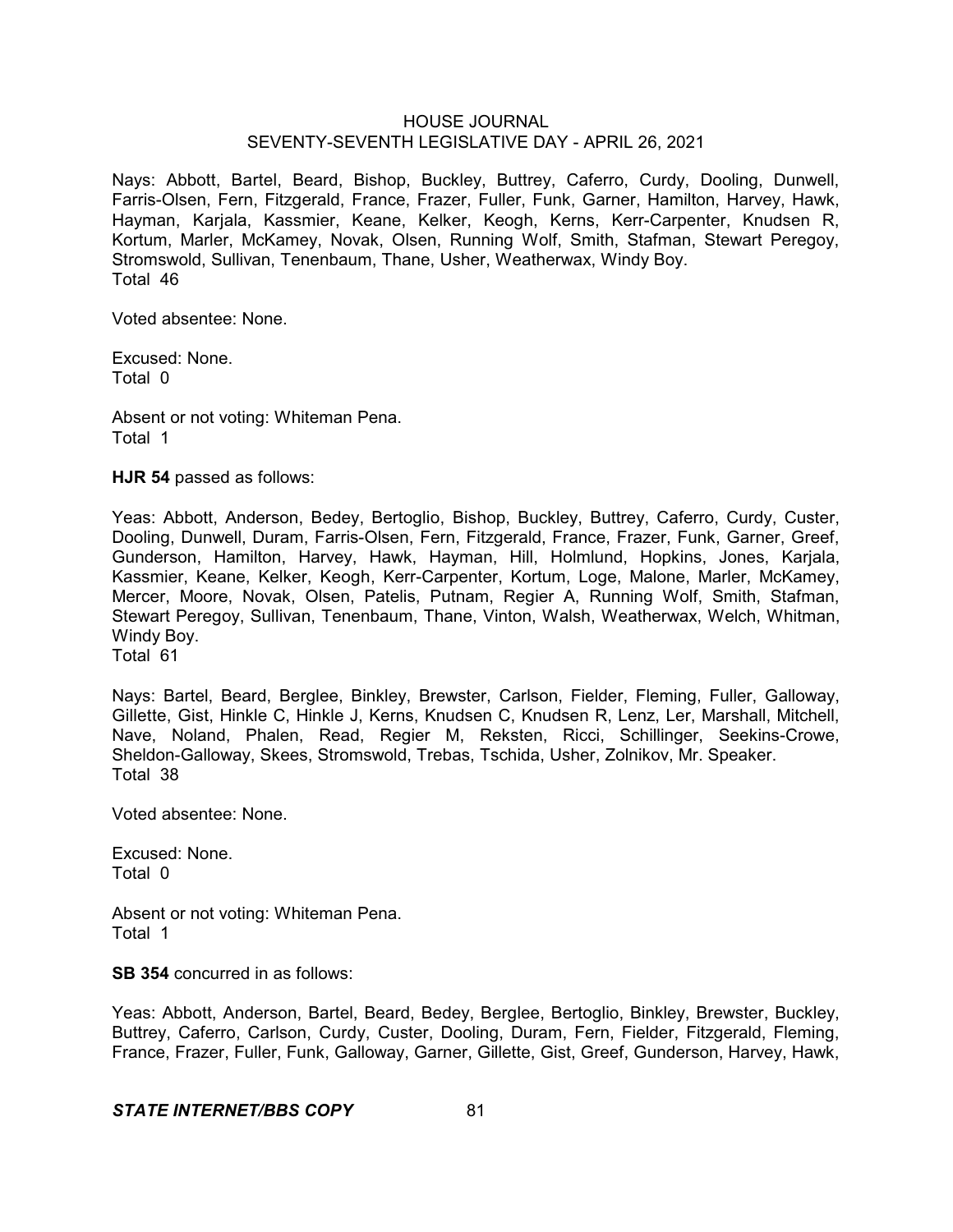Hayman, Hill, Hinkle C, Hinkle J, Holmlund, Hopkins, Jones, Karjala, Kassmier, Keane, Kelker, Keogh, Kerns, Kerr-Carpenter, Knudsen C, Knudsen R, Kortum, Lenz, Ler, Loge, Malone, Marler, Marshall, McKamey, Mercer, Mitchell, Moore, Nave, Noland, Novak, Patelis, Phalen, Putnam, Read, Regier A, Regier M, Reksten, Ricci, Running Wolf, Schillinger, Seekins-Crowe, Sheldon-Galloway, Skees, Smith, Stewart Peregoy, Stromswold, Sullivan, Thane, Trebas, Tschida, Usher, Vinton, Walsh, Weatherwax, Welch, Whitman, Windy Boy, Zolnikov, Mr. Speaker.

Total 92

Nays: Bishop, Dunwell, Farris-Olsen, Hamilton, Olsen, Stafman, Tenenbaum. Total 7

Voted absentee: None.

Excused: None. Total 0

Absent or not voting: Whiteman Pena. Total 1

**SB 388** concurred in as follows:

Yeas: Anderson, Bartel, Beard, Bedey, Berglee, Bertoglio, Binkley, Brewster, Buttrey, Carlson, Curdy, Custer, Dooling, Duram, Fielder, Fitzgerald, Fleming, Frazer, Fuller, Galloway, Garner, Gillette, Gist, Greef, Gunderson, Hamilton, Hawk, Hill, Hinkle C, Hinkle J, Holmlund, Hopkins, Jones, Kassmier, Keane, Kerns, Knudsen C, Knudsen R, Lenz, Ler, Loge, Malone, Marshall, McKamey, Mercer, Mitchell, Moore, Nave, Noland, Patelis, Phalen, Putnam, Read, Regier A, Regier M, Reksten, Ricci, Schillinger, Seekins-Crowe, Sheldon-Galloway, Skees, Stromswold, Trebas, Tschida, Usher, Vinton, Weatherwax, Welch, Whitman, Zolnikov, Mr. Speaker. Total 71

Nays: Abbott, Bishop, Buckley, Caferro, Dunwell, Farris-Olsen, Fern, France, Funk, Harvey, Hayman, Karjala, Kelker, Keogh, Kerr-Carpenter, Kortum, Marler, Novak, Olsen, Running Wolf, Smith, Stafman, Stewart Peregoy, Sullivan, Tenenbaum, Thane, Walsh, Windy Boy. Total 28

Voted absentee: None.

Excused: None. Total 0

Absent or not voting: Whiteman Pena. Total 1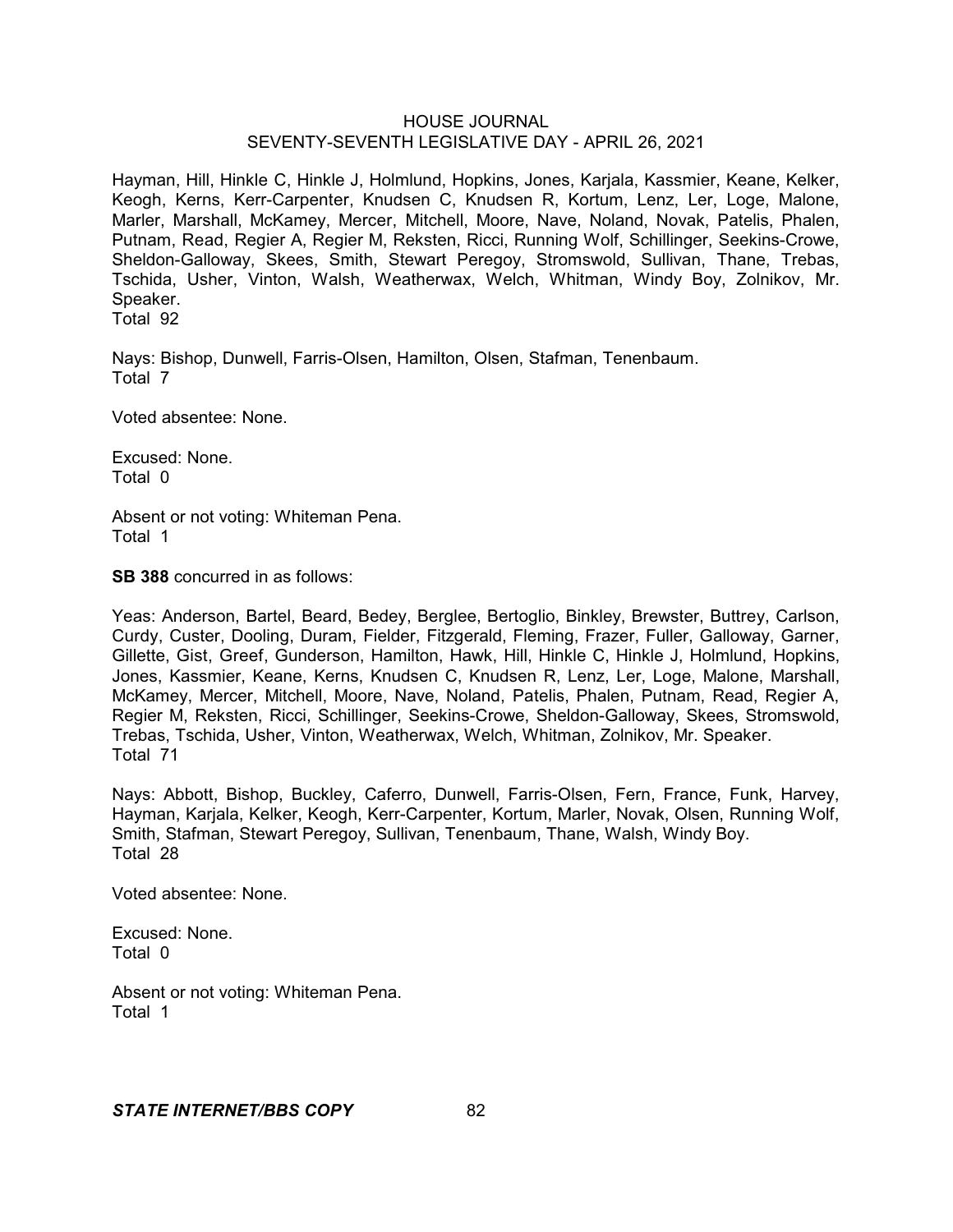**SB 398** concurred in as follows:

Yeas: Bartel, Beard, Bedey, Berglee, Bertoglio, Binkley, Brewster, Buttrey, Carlson, Duram, Fielder, Fleming, Frazer, Fuller, Galloway, Gillette, Gist, Gunderson, Hill, Hinkle C, Hinkle J, Holmlund, Hopkins, Jones, Kassmier, Kerns, Knudsen C, Knudsen R, Lenz, Ler, Loge, Malone, Marshall, McKamey, Mercer, Mitchell, Moore, Nave, Noland, Patelis, Phalen, Read, Regier A, Regier M, Ricci, Schillinger, Seekins-Crowe, Sheldon-Galloway, Skees, Stromswold, Trebas, Tschida, Vinton, Walsh, Welch, Whitman, Windy Boy, Zolnikov, Mr. Speaker. Total 59

Nays: Abbott, Anderson, Bishop, Buckley, Caferro, Curdy, Custer, Dooling, Dunwell, Farris-Olsen, Fern, Fitzgerald, France, Funk, Garner, Greef, Hamilton, Harvey, Hawk, Hayman, Karjala, Keane, Kelker, Keogh, Kerr-Carpenter, Kortum, Marler, Novak, Olsen, Putnam, Reksten, Running Wolf, Smith, Stafman, Stewart Peregoy, Sullivan, Tenenbaum, Thane, Usher, Weatherwax. Total 40

Voted absentee: None.

Excused: None. Total 0

Absent or not voting: Whiteman Pena. Total 1

**SJR 23** concurred in as follows:

Yeas: Abbott, Anderson, Beard, Bedey, Berglee, Bertoglio, Binkley, Bishop, Brewster, Buckley, Buttrey, Caferro, Carlson, Curdy, Custer, Dunwell, Duram, Farris-Olsen, Fern, Fitzgerald, Fleming, France, Frazer, Funk, Galloway, Garner, Gillette, Gist, Greef, Gunderson, Hamilton, Harvey, Hawk, Hayman, Hinkle J, Holmlund, Hopkins, Jones, Karjala, Kassmier, Keane, Kelker, Keogh, Kerns, Kerr-Carpenter, Knudsen C, Kortum, Lenz, Loge, Marler, Marshall, McKamey, Mercer, Moore, Nave, Noland, Novak, Patelis, Phalen, Putnam, Read, Regier A, Regier M, Reksten, Running Wolf, Seekins-Crowe, Sheldon-Galloway, Skees, Smith, Stafman, Stewart Peregoy, Stromswold, Sullivan, Tenenbaum, Thane, Trebas, Usher, Vinton, Walsh, Weatherwax, Welch, Whitman, Windy Boy, Zolnikov, Mr. Speaker.

Total 85

Nays: Bartel, Dooling, Fielder, Fuller, Hill, Hinkle C, Knudsen R, Ler, Malone, Mitchell, Olsen, Ricci, Schillinger, Tschida. Total 14

Voted absentee: None.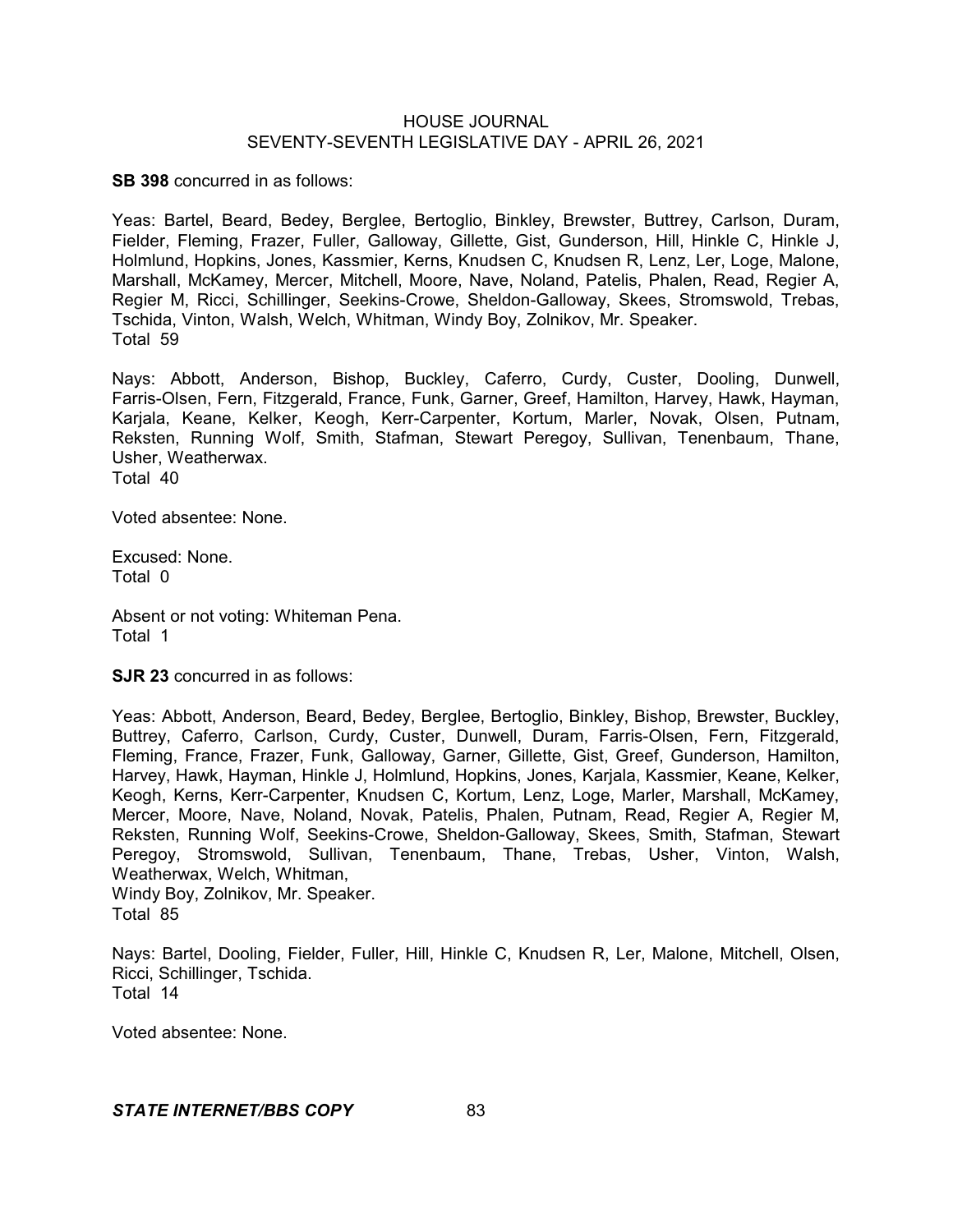Excused: None. Total 0

Absent or not voting: Whiteman Pena. Total 1

**SJR 26** concurred in as follows:

Yeas: Abbott, Anderson, Beard, Bedey, Bertoglio, Bishop, Brewster, Buckley, Buttrey, Caferro, Carlson, Curdy, Custer, Dooling, Dunwell, Duram, Farris-Olsen, Fern, Fitzgerald, Fleming, France, Frazer, Funk, Garner, Gist, Greef, Gunderson, Hamilton, Harvey, Hawk, Hayman, Holmlund, Hopkins, Jones, Karjala, Kassmier, Keane, Kelker, Keogh, Kerr-Carpenter, Kortum, Lenz, Loge, Marler, McKamey, Mercer, Moore, Nave, Novak, Olsen, Patelis, Phalen, Putnam, Reksten,

Running Wolf, Seekins-Crowe, Smith, Stafman, Stewart Peregoy, Stromswold, Sullivan, Tenenbaum, Thane, Trebas, Usher, Walsh, Weatherwax, Welch, Whitman, Windy Boy. Total 70

Nays: Bartel, Berglee, Binkley, Fielder, Fuller, Gillette, Hill, Hinkle C, Hinkle J, Kerns, Knudsen C, Knudsen R, Ler, Malone, Marshall, Mitchell, Noland, Read, Regier A, Regier M, Ricci, Schillinger, Sheldon-Galloway, Skees, Tschida, Vinton, Zolnikov, Mr. Speaker. Total 28

Voted absentee: None.

Excused: None. Total 0

Absent or not voting: Galloway, Whiteman Pena. Total 2

## **MOTIONS**

Majority Leader Vinton moved the Speaker be authorized to appoint a Conference Committee to meet with a like committee from the Senate to confer on Senate Amendments to **HB 188** and request the Senate to appoint a like committee. Without objection, Speaker Galt appointed:

Representative Loge Representative Holmlund Representative Fern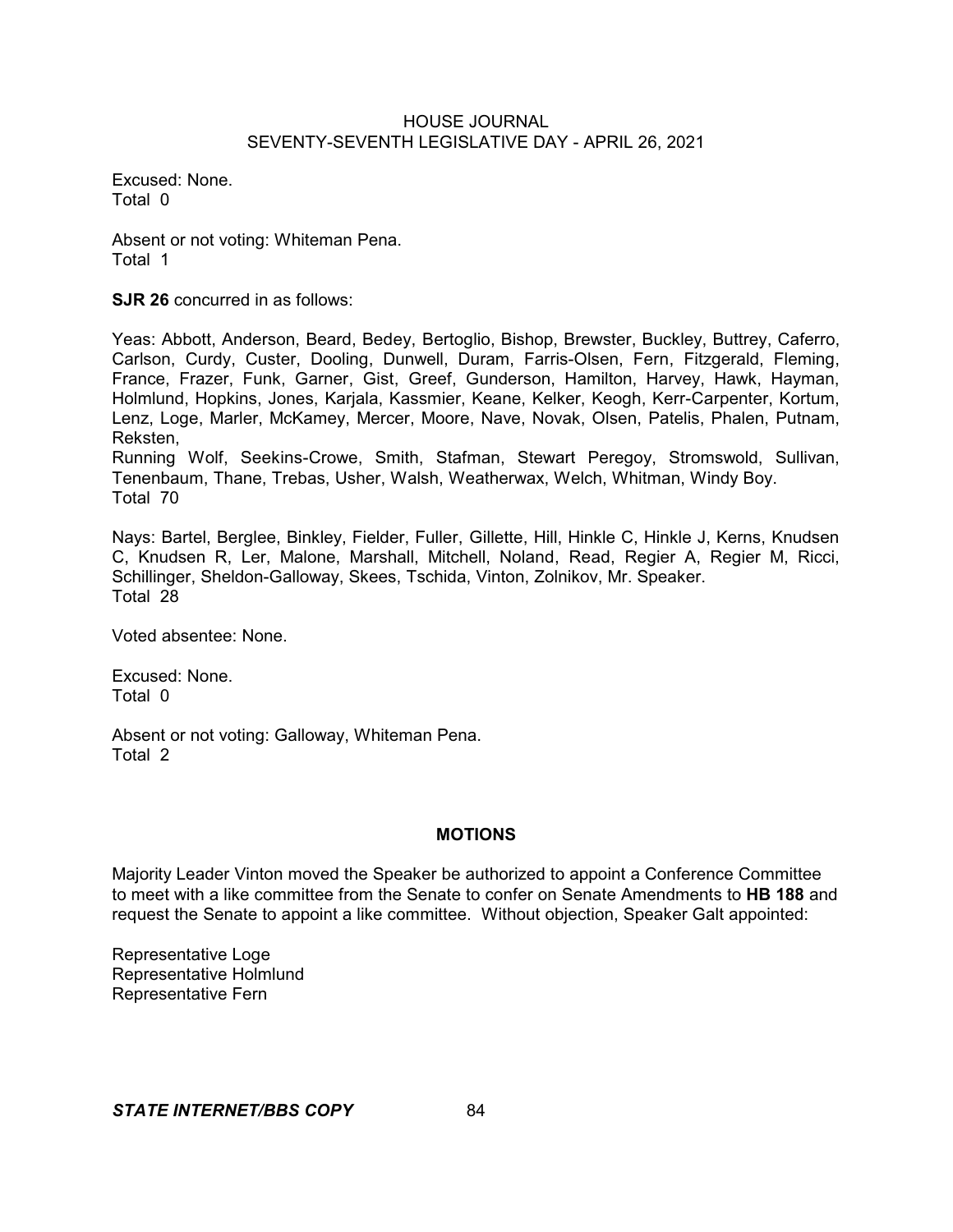Majority Leader Vinton moved the Speaker accede to the request of the Senate and be authorized to appoint a Free Conference Committee to meet with a like committee from the Senate to confer on House Amendments to **SB 51** Without objection, Speaker Galt appointed:

Representative Beard Speaker Pro Tempore Knudsen Representative Sullivan

Representative Hopkins moved to reconsider action on **HB 701** and that **HB 701** be placed on Second Reading on the 78<sup>th</sup> Legislative Day.

Motion **passed** as follows:

Yeas: Abbott, Bedey, Bishop, Buckley, Buttrey, Caferro, Curdy, Custer, Dooling, Dunwell, Farris-Olsen, Fern, Fitzgerald, France, Frazer, Funk, Garner, Greef, Hamilton, Harvey, Hawk, Hayman, Holmlund, Hopkins, Jones, Karjala, Kassmier, Keane, Kelker, Keogh, Kerr-Carpenter, Knudsen C, Kortum, Loge, Marler, Marshall, McKamey, Novak, Olsen, Putnam, Read, Running Wolf, Smith, Stafman, Stewart Peregoy, Stromswold, Sullivan, Tenenbaum, Thane, Trebas, Walsh, Weatherwax, Welch, Whitman, Windy Boy, Mr. Speaker. Total 56

Nays: Anderson, Bartel, Beard, Berglee, Bertoglio, Binkley, Brewster, Carlson, Duram, Fielder, Fleming, Fuller, Galloway, Gillette, Gist, Gunderson, Hill, Hinkle C, Hinkle J, Kerns, Knudsen R, Lenz, Ler, Malone, Mercer, Mitchell, Moore, Nave, Noland, Patelis, Phalen, Regier A, Regier M, Reksten, Ricci, Schillinger, Seekins-Crowe, Sheldon-Galloway, Skees, Tschida, Usher, Vinton, Zolnikov.

Total 43

Voted absentee: None.

Excused: None. Total 0

Absent or not voting: Whiteman Pena. Total 1